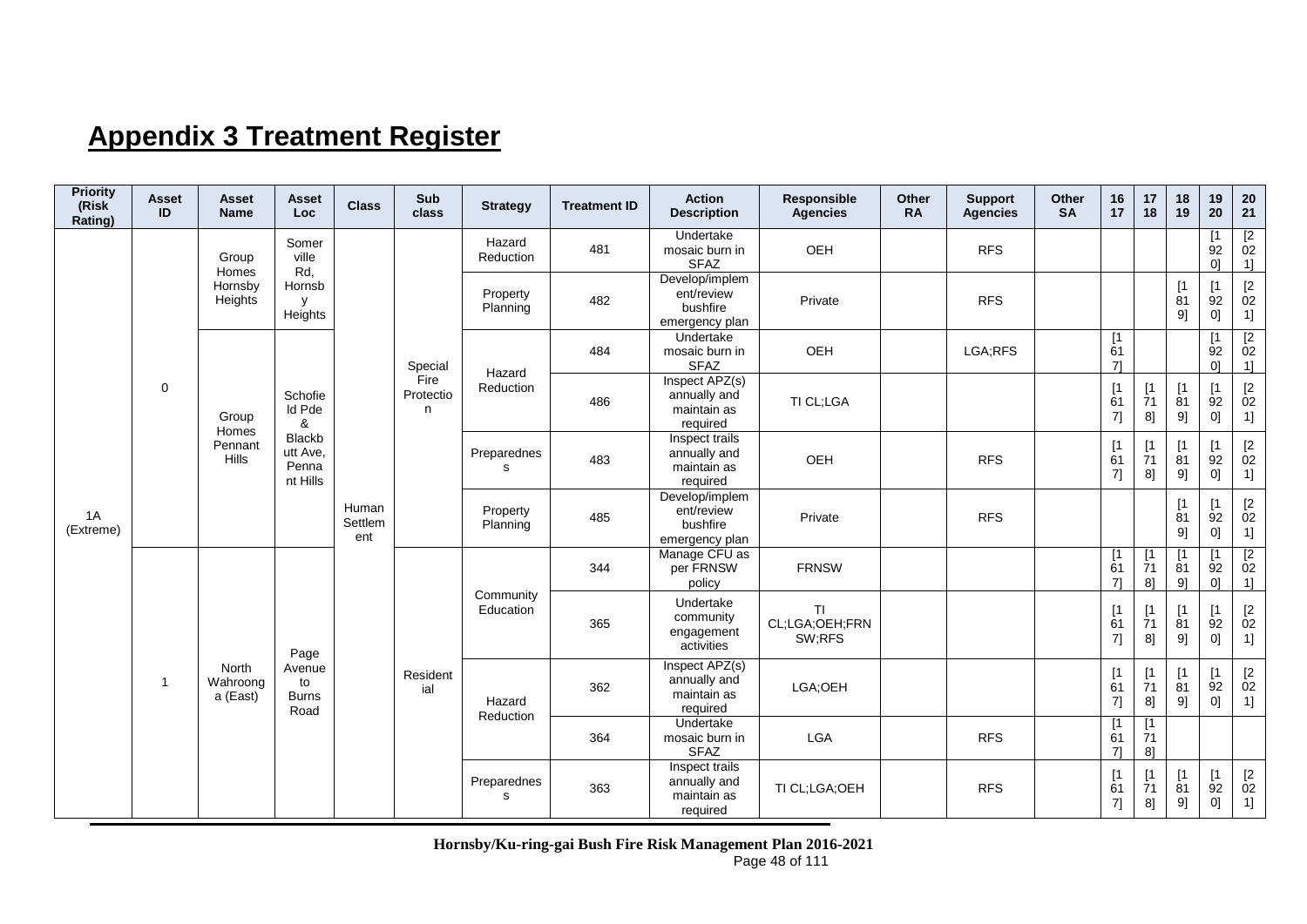| <b>Priority</b><br>(Risk<br>Rating) | Asset<br>ID    | <b>Asset</b><br><b>Name</b> | Asset<br><b>Loc</b>        | <b>Class</b> | Sub<br>class | <b>Strategy</b>        | <b>Treatment ID</b> | <b>Action</b><br><b>Description</b>                       | Responsible<br><b>Agencies</b>        | Other<br><b>RA</b>       | <b>Support</b><br><b>Agencies</b> | Other<br><b>SA</b> | 16<br>17                                        | 17<br>18                               | 18<br>19                      | 19<br>20                      | ${\bf 20}$<br>21                                     |
|-------------------------------------|----------------|-----------------------------|----------------------------|--------------|--------------|------------------------|---------------------|-----------------------------------------------------------|---------------------------------------|--------------------------|-----------------------------------|--------------------|-------------------------------------------------|----------------------------------------|-------------------------------|-------------------------------|------------------------------------------------------|
|                                     |                |                             |                            |              |              |                        | 346                 | Manage CFU as<br>per FRNSW<br>policy                      | <b>FRNSW</b>                          |                          |                                   |                    | [1<br>61<br>71                                  | [1]<br>71<br>8]                        | $\lceil 1 \rceil$<br>81<br>9] | [1<br>92<br>0 <sup>1</sup>    | $\begin{array}{c} \boxed{2} \\ 02 \end{array}$<br>1] |
|                                     |                |                             |                            |              |              | Community<br>Education | 372                 | Undertake<br>community<br>engagement<br>activities        | TI<br>CL;LGA;OEH;FRN<br>SW;RFS        |                          |                                   |                    | [1<br>61<br>7]                                  | [1<br>71<br>8]                         | $\lceil 1 \rceil$<br>81<br>9] | [1]<br>92<br>0]               | $\begin{bmatrix} 2 \\ 02 \end{bmatrix}$<br>1]        |
|                                     | $\overline{2}$ | St Ives                     | Timbar<br>ra<br>Road       |              |              |                        | 472                 | Develop,<br>maintain &<br>promote CPP                     | <b>RFS</b>                            |                          |                                   |                    | [1<br>61<br>71                                  | [1]<br>71<br>8]                        | [1]<br>81<br>9]               | [1<br>92<br>0]                | $\overline{2}$<br>02<br>$1$ ]                        |
|                                     |                | Chase                       | to<br>Mona<br>Vale<br>Road |              |              | Hazard                 | 337                 | Undertake<br>mosaic burn in<br><b>SFAZ</b>                | LGA;OEH                               |                          | <b>RFS</b>                        |                    | $\overline{1}$<br>61<br>71                      | $\overline{1}$<br>71<br>8 <sup>1</sup> |                               |                               |                                                      |
|                                     |                |                             |                            |              |              | Reduction              | 370                 | Inspect APZ(s)<br>annually and<br>maintain as<br>required | TI CL;LGA;Other                       | Metropol<br>itan<br>LALC |                                   |                    | [1]<br>61<br>7]                                 | [1]<br>$\overline{7}1$<br>8]           | [1]<br>81<br>9]               | [1]<br>92<br>0]               | $^{[2}_{02}$<br>1]                                   |
|                                     |                |                             |                            |              |              | Preparednes<br>s       | 371                 | Inspect trails<br>annually and<br>maintain as<br>required | LGA;OEH;Other                         | Metropol<br>itan<br>LALC | <b>RFS</b>                        |                    | [1]<br>61<br>$7] \qquad \qquad \rule{2mm}{2mm}$ | $\lceil 1 \rceil$<br>71<br>8]          | $\lceil 1 \rceil$<br>81<br>9] | $\lceil 1 \rceil$<br>92<br>0] | $[2]$<br>02<br>1]                                    |
|                                     |                |                             |                            |              |              |                        | 335                 | Manage CFU as<br>per FRNSW<br>policy                      | <b>FRNSW</b>                          |                          |                                   |                    | [1<br>61<br>71                                  | [1<br>71<br>8]                         | [1<br>81<br>9]                | [1<br>92<br>0]                | [2]<br>02<br>1]                                      |
|                                     |                |                             | <b>Browns</b>              |              |              | Community<br>Education | 379                 | Undertake<br>community<br>engagement<br>activities        | <b>TI</b><br>CL;LGA;OEH;FRN<br>SW;RFS |                          |                                   |                    | [1]<br>61<br>7]                                 | $\sqrt{1}$<br>71<br>8]                 | $\mathsf{I}$<br>81<br>9]      | [1]<br>92<br>0]               | $\begin{bmatrix} 2 \\ 02 \end{bmatrix}$<br>1]        |
|                                     | 3              | Fox Valley<br>(South)       | Road<br>to<br>Leuna        |              |              | Hazard                 | 377                 | Undertake<br>mosaic burn in<br><b>SFAZ</b>                | LGA;OEH                               |                          | <b>RFS</b>                        |                    |                                                 |                                        |                               | [1]<br>92<br>0 <sup>1</sup>   |                                                      |
|                                     |                |                             | Avenue                     |              |              | Reduction              | 378                 | Inspect APZ(s)<br>annually and<br>maintain as<br>required | LGA                                   |                          |                                   |                    | [1<br>61<br>$7]$                                | [1]<br>$\overline{7}1$<br>8]           | $[1]$<br>81<br>9]             | [1]<br>92<br>0]               | $\begin{bmatrix} 2 \\ 02 \end{bmatrix}$<br>1]        |
|                                     |                | North                       |                            |              |              | Preparednes<br>s       | 380                 | Inspect trails<br>annually and<br>maintain as<br>required | LGA;OEH                               |                          | <b>RFS</b>                        |                    | [1]<br>61<br>7]                                 | [1]<br>$\overline{7}1$<br>8]           | [1<br>81<br>9]                | [1<br>92<br>0]                | $\begin{bmatrix} 2 \\ 02 \end{bmatrix}$<br>1]        |
|                                     |                |                             | Consta<br>nce              |              |              | Community              | 336                 | Manage CFU as<br>per FRNSW<br>policy                      | <b>FRNSW</b>                          |                          |                                   |                    | [1<br>61<br>71                                  | [1<br>71<br>8]                         | [1<br>81<br>9]                | [1<br>92<br>0 <sup>1</sup>    | $\sqrt{2}$<br>02<br>1]                               |
|                                     | 4              | Epping                      | Close<br>to M <sub>2</sub> |              |              | Education              | 464                 | Undertake<br>community<br>engagement<br>activities        | LGA;OEH;FRNSW                         |                          | <b>RFS</b>                        |                    |                                                 |                                        | [1]<br>81<br>9]               |                               |                                                      |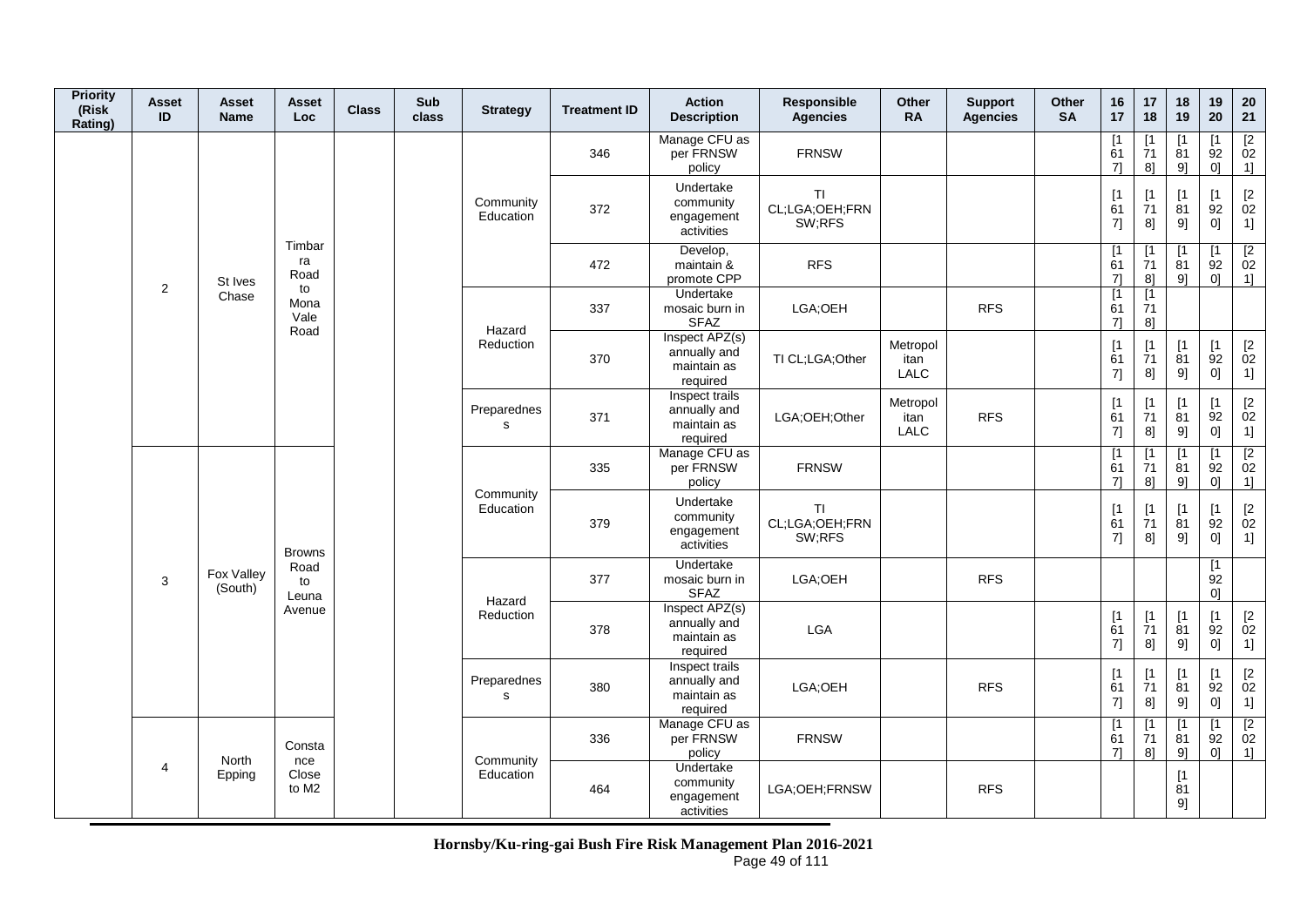| <b>Priority</b><br>(Risk<br>Rating) | Asset<br>ID | <b>Asset</b><br><b>Name</b>    | <b>Asset</b><br>Loc          | <b>Class</b> | Sub<br>class | <b>Strategy</b>             | <b>Treatment ID</b> | <b>Action</b><br><b>Description</b>                       | Responsible<br><b>Agencies</b> | Other<br><b>RA</b> | <b>Support</b><br><b>Agencies</b> | Other<br><b>SA</b> | 16<br>17                                        | 17<br>18                                                    | 18<br>19                       | 19<br>20                                | 20<br>21                                             |
|-------------------------------------|-------------|--------------------------------|------------------------------|--------------|--------------|-----------------------------|---------------------|-----------------------------------------------------------|--------------------------------|--------------------|-----------------------------------|--------------------|-------------------------------------------------|-------------------------------------------------------------|--------------------------------|-----------------------------------------|------------------------------------------------------|
|                                     |             |                                |                              |              |              |                             | 384                 | Undertake<br>mosaic burn in<br><b>SFAZ</b>                | OEH                            |                    | <b>FRNSW</b>                      |                    | [1]<br>61<br>7]                                 |                                                             |                                |                                         | $\begin{array}{c} \boxed{2} \\ 02 \end{array}$<br>1] |
|                                     |             |                                |                              |              |              | Hazard<br>Reduction         | 399                 | Inspect SFAZ<br>annually and<br>maintain as<br>required   | OEH                            |                    |                                   |                    | [1]<br>61<br>7]                                 | [1]<br>71<br>8]                                             | [1]<br>81<br>9]                | [1]<br>92<br>0]                         | $\begin{bmatrix} 2 \\ 02 \end{bmatrix}$<br>1]        |
|                                     |             |                                |                              |              |              |                             | 462                 | Inspect APZ(s)<br>annually and<br>maintain as<br>required | LGA                            |                    |                                   |                    | [1]<br>61<br>7]                                 | $\begin{array}{c} \n[1] \\ \n[7] \n[7] \n\end{array}$<br>8] | $[1]$<br>$\overline{81}$<br>9] | [1<br>92<br>0]                          | $\begin{bmatrix} 2 \\ 02 \end{bmatrix}$<br>1]        |
|                                     |             |                                |                              |              |              | Preparednes<br>$\mathbf s$  | 463                 | Inspect trails<br>annually and<br>maintain as<br>required | OEH                            |                    | TI CL;RFS                         |                    | [1]<br>61<br>7]                                 | $[1]$<br>$\overline{7}1$<br>8]                              | [1]<br>81<br>9]                | [1]<br>92<br>$0] \hspace{.05cm}$        | $\begin{bmatrix} 2 \\ 02 \end{bmatrix}$<br>1]        |
|                                     |             |                                |                              |              |              | Community                   | 333                 | Manage CFU as<br>per FRNSW<br>policy                      | <b>FRNSW</b>                   |                    |                                   |                    | $\overline{1}$<br>61<br>71                      | $\lceil 1 \rceil$<br>71<br>8]                               | $\lceil 1 \rceil$<br>81<br>9]  | $\lceil 1 \rceil$<br>92<br>0]           | [2]<br>02<br>1]                                      |
|                                     |             |                                | Ashbur                       |              |              | Education                   | 394                 | Undertake<br>community<br>engagement<br>activities        | LGA;FRNSW;RFS                  |                    |                                   |                    | $[1]$<br>61<br>7]                               | [1]<br>$\overline{7}1$<br>8]                                | [1]<br>81<br>9]                | [1]<br>92<br>$0] \;$                    | $\begin{bmatrix} 2 \\ 02 \end{bmatrix}$<br>1]        |
|                                     | 5           | South<br>Turramurr<br>a (East) | ton<br>Avenue<br>to<br>Morna |              |              | Hazard                      | 391                 | Inspect APZ(s)<br>annually and<br>maintain as<br>required | LGA                            |                    |                                   |                    | [1]<br>61<br>$7] \qquad \qquad \rule{2mm}{2mm}$ | $[1]$<br>$\overline{7}1$<br>8]                              | $[1]$<br>81<br>9]              | [1]<br>92<br>0]                         | $\begin{bmatrix} 2 \\ 02 \end{bmatrix}$<br>1]        |
|                                     |             |                                | Place                        |              |              | Reduction                   | 393                 | Undertake<br>mosaic burn in<br><b>SFAZ</b>                | LGA                            |                    | <b>FRNSW</b>                      |                    |                                                 |                                                             |                                | $\overline{11}$<br>92<br>0 <sup>1</sup> |                                                      |
|                                     |             |                                |                              |              |              | Preparednes<br>$\mathsf{s}$ | 392                 | Inspect trails<br>annually and<br>maintain as<br>required | LGA                            |                    | <b>RFS</b>                        |                    | [1]<br>61<br>7]                                 | $[1]$<br>$\overline{7}1$<br>8]                              | $\lceil 1 \rceil$<br>81<br>9]  | [1]<br>92<br>0]                         | $\begin{bmatrix} 2 \\ 02 \end{bmatrix}$<br>1]        |
|                                     |             |                                |                              |              |              | Community                   | 332                 | Manage CFU as<br>per FRNSW<br>policy                      | <b>FRNSW</b>                   |                    |                                   |                    | $\overline{1}$<br>61<br>71                      | $[1]$<br>71<br>8]                                           | [1]<br>81<br>9]                | [1]<br>92<br>0 <sup>1</sup>             | $\begin{array}{c} \boxed{2} \\ 02 \end{array}$<br>1] |
|                                     | 6           | Killara                        | Mildura<br>Street<br>to      |              |              | Education                   | 398                 | Undertake<br>community<br>engagement<br>activities        | LGA;OEH;FRNSW<br>:RFS          |                    |                                   |                    | [1]<br>61<br>7]                                 | [1]<br>$\overline{7}1$<br>8]                                | $[1]$<br>$\overline{81}$<br>9] | [1]<br>92<br>0]                         | $\begin{bmatrix} 2 \\ 02 \end{bmatrix}$<br>1]        |
|                                     |             | (West)                         | <b>Bradfiel</b><br>d Road    |              |              | Hazard                      | 395                 | Undertake<br>mosaic burn in<br><b>SFAZ</b>                | LGA                            |                    | <b>FRNSW</b>                      |                    |                                                 |                                                             | [1]<br>81<br>9]                |                                         |                                                      |
|                                     |             |                                |                              |              |              | Reduction                   | 396                 | Inspect APZ(s)<br>annually and<br>maintain as<br>required | LGA;OEH                        |                    |                                   |                    | [1]<br>61<br>7]                                 | [1]<br>$\overline{7}1$<br>8]                                | [1]<br>81<br>9]                | [1]<br>92<br>0]                         | $\begin{bmatrix} 2 \\ 02 \end{bmatrix}$<br>1]        |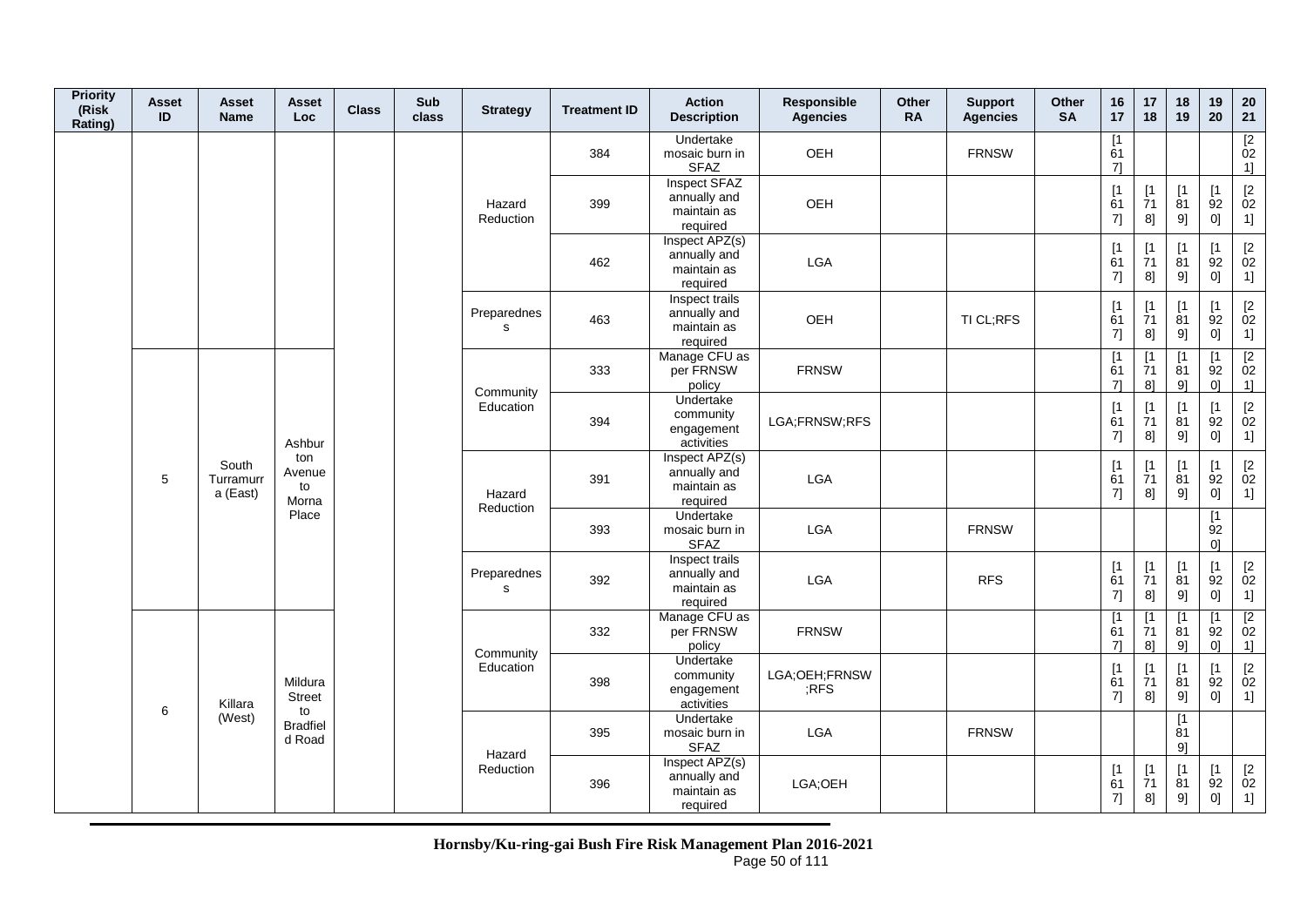| <b>Priority</b><br>(Risk<br>Rating) | <b>Asset</b><br>ID | <b>Asset</b><br><b>Name</b> | Asset<br>Loc                 | <b>Class</b> | Sub<br>class | <b>Strategy</b>        | <b>Treatment ID</b> | <b>Action</b><br><b>Description</b>                       | Responsible<br><b>Agencies</b>    | Other<br><b>RA</b>       | <b>Support</b><br><b>Agencies</b> | Other<br><b>SA</b> | 16<br>17                      | 17<br>18                                                                   | 18<br>19                      | 19<br>20                      | 20<br>21                                                  |
|-------------------------------------|--------------------|-----------------------------|------------------------------|--------------|--------------|------------------------|---------------------|-----------------------------------------------------------|-----------------------------------|--------------------------|-----------------------------------|--------------------|-------------------------------|----------------------------------------------------------------------------|-------------------------------|-------------------------------|-----------------------------------------------------------|
|                                     |                    |                             |                              |              |              |                        | 400                 | Inspect SFAZ<br>annually and<br>maintain as<br>required   | OEH                               |                          |                                   |                    | [1]<br>61<br>7]               | $[1]$<br>71<br>8]                                                          | $\lceil 1 \rceil$<br>81<br>9] | $\mathsf{I}$<br>92<br>0]      | $[2]$<br>02<br>1]                                         |
|                                     |                    |                             |                              |              |              | Preparednes<br>s       | 397                 | Inspect trails<br>annually and<br>maintain as<br>required | LGA;OEH                           |                          | <b>RFS</b>                        |                    | [1]<br>61<br>7]               | $\begin{array}{c} \n 1 \\ 71\n \end{array}$<br>8]                          | $\mathsf{I}$<br>81<br>9]      | $\mathsf{I}$<br>92<br>0]      | $\begin{bmatrix} 2 \\ 02 \end{bmatrix}$<br>1]             |
|                                     |                    |                             |                              |              |              |                        | 339                 | Manage CFU as<br>per FRNSW<br>policy                      | <b>FRNSW</b>                      |                          |                                   |                    | [1<br>61<br>$7$ ]             | [1<br>71<br>8]                                                             | $\mathsf{I}$<br>81<br>9]      | $\mathsf{I}$<br>92<br>0]      | $\overline{2}$<br>02<br>1]                                |
|                                     |                    |                             |                              |              |              | Community<br>Education | 410                 | Undertake<br>community<br>engagement<br>activities        | TI<br>CL;LGA;OEH;RFS              |                          |                                   |                    | [1]<br>61<br>7]               | $[1]$<br>$\overline{7}1$<br>8]                                             | [1]<br>81<br>9]               | $\mathsf{I}$<br>92<br>0]      | $\begin{bmatrix} 2 \\ 02 \end{bmatrix}$<br>1]             |
|                                     |                    |                             | Quarter<br>Sessio            |              |              |                        | 473                 | Develop,<br>maintain &<br>promote CPP                     | <b>RFS</b>                        |                          |                                   |                    | $\overline{11}$<br>61<br>71   | $\mathsf{I}$<br>71<br>8]                                                   | $\mathsf{I}$<br>81<br>9]      | $\mathsf{I}$<br>92<br>0]      | $\overline{2}$<br>02<br>1                                 |
|                                     | $\overline{7}$     | Westleigh                   | ns<br>Road                   |              |              | Hazard                 | 407                 | Inspect APZ(s)<br>annually and<br>maintain as<br>required | TI CL                             |                          |                                   |                    | [1]<br>61<br>7]               | $\begin{array}{c} \left[ 1 \right. \\ \left. 71 \right. \end{array}$<br>8] | $\mathsf{I}$<br>81<br>9]      | $\mathsf{I}$<br>92<br>0]      | $\begin{bmatrix} 2 \\ 02 \end{bmatrix}$<br>1]             |
|                                     |                    |                             |                              |              |              | Reduction              | 408                 | Undertake<br>mosaic burn in<br>SFAZ                       | LGA;OEH                           |                          | <b>RFS</b>                        |                    | [1]<br>61<br>$7$ ]            |                                                                            | [1]<br>81<br>91               |                               | $\begin{array}{c} \boxed{2} \\ 02 \end{array}$<br>1]      |
|                                     |                    |                             |                              |              |              | Preparednes<br>s       | 409                 | Inspect trails<br>annually and<br>maintain as<br>required | LGA;OEH                           |                          | <b>RFS</b>                        |                    | [1]<br>61<br>7]               | [1<br>$\overline{7}1$<br>8]                                                | $\lceil 1 \rceil$<br>81<br>9] | $\lceil 1 \rceil$<br>92<br>0] | $\begin{bmatrix} 2 \\ 02 \end{bmatrix}$<br>1]             |
|                                     |                    |                             | Cowan                        |              |              | Community<br>Education | 368                 | Undertake<br>community<br>engagement<br>activities        | <b>TI</b><br>CL;LGA;OEH;RFS       |                          |                                   |                    | [1]<br>61<br>7]               | [1<br>$\overline{7}1$<br>8]                                                | $\mathsf{I}$<br>81<br>9]      | $\mathsf{I}$<br>92<br>0]      | $\begin{bmatrix} 2 \\ 02 \end{bmatrix}$<br>1]             |
|                                     |                    |                             | Towns<br>hip -<br>Old        |              |              |                        | 469                 | Develop,<br>maintain &<br>promote CPP                     | <b>RFS</b>                        |                          |                                   |                    | [1<br>61<br>$7$ ]             | [1<br>71<br>8]                                                             | Γ1<br>81<br>9]                | Γ1<br>92<br>0]                | $\begin{array}{c} \boxed{2} \\ 02 \end{array}$<br>$1$ ]   |
|                                     | 8                  | Cowan                       | Peats<br>Ferry<br>Road       |              |              | Hazard                 | 367                 | Undertake<br>mosaic burn in<br><b>SFAZ</b>                | TI CL;LGA;OEH                     |                          | <b>RFS</b>                        |                    | $\lceil 1 \rceil$<br>61<br>71 | $[1]$<br>71<br>8]                                                          |                               |                               |                                                           |
|                                     |                    |                             | to<br>Pacific<br>Highwa<br>y |              |              | Reduction              | 369                 | Inspect APZ(s)<br>annually and<br>maintain as<br>required | TI CL;LGA                         |                          |                                   |                    | [1]<br>61<br>7]               | $[1]$<br>71<br>8]                                                          | [1]<br>81<br>9]               | [1]<br>92<br>0]               | $\begin{bmatrix} 2 \\ 02 \end{bmatrix}$<br>1]             |
|                                     |                    |                             |                              |              |              | Preparednes<br>s       | 366                 | Inspect trails<br>annually and<br>maintain as<br>required | <b>TI</b><br>CL;LGA;OEH;Oth<br>er | Metropol<br>itan<br>LALC | <b>RFS</b>                        |                    | [1<br>61<br>7]                | [1<br>$\overline{7}1$<br>8]                                                | $\mathsf{I}$<br>81<br>9]      | $\mathsf{I}$<br>92<br>0]      | $\begin{bmatrix} 2 \\ 02 \end{bmatrix}$<br>$\overline{1}$ |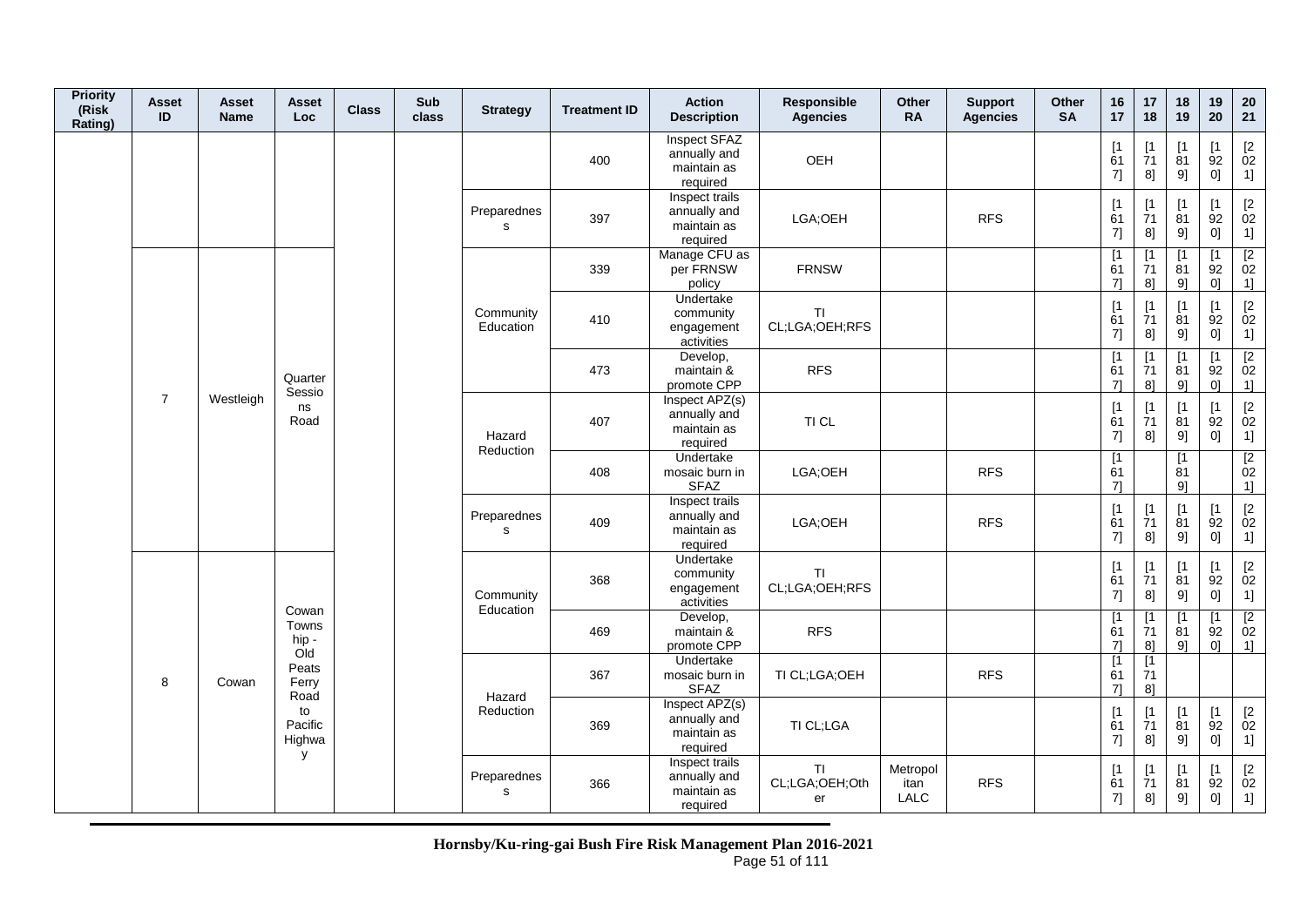| <b>Priority</b><br>(Risk<br>Rating) | <b>Asset</b><br>ID | Asset<br><b>Name</b> | Asset<br>Loc.                           | <b>Class</b> | Sub<br>class | <b>Strategy</b>             | <b>Treatment ID</b> | <b>Action</b><br><b>Description</b>                       | Responsible<br><b>Agencies</b>        | Other<br><b>RA</b>       | <b>Support</b><br><b>Agencies</b> | Other<br><b>SA</b> | 16<br>17                   | 17<br>18                       | 18<br>19                      | 19<br>20                                  | 20<br>21                                                    |
|-------------------------------------|--------------------|----------------------|-----------------------------------------|--------------|--------------|-----------------------------|---------------------|-----------------------------------------------------------|---------------------------------------|--------------------------|-----------------------------------|--------------------|----------------------------|--------------------------------|-------------------------------|-------------------------------------------|-------------------------------------------------------------|
|                                     |                    |                      |                                         |              |              |                             | 343                 | Manage CFU as<br>per FRNSW<br>policy                      | <b>FRNSW</b>                          |                          |                                   |                    | $\overline{1}$<br>61<br>71 | [1<br>$\overline{7}1$<br>8]    | $\lceil 1 \rceil$<br>81<br>9] | [1]<br>$\overline{9}2$<br>0 <sup>1</sup>  | $\frac{[2]}{02}$<br>1]                                      |
|                                     |                    |                      | <b>Berowr</b><br>a<br>Towns             |              |              | Community<br>Education      | 376                 | Undertake<br>community<br>engagement<br>activities        | <b>TI</b><br>CL;LGA;OEH;FRN<br>SW;RFS |                          |                                   |                    | [1]<br>61<br>7]            | $\lceil 1 \rceil$<br>71<br>8]  | $\lceil 1 \rceil$<br>81<br>9] | $\lceil 1 \rceil$<br>92<br>0]             | $\begin{bmatrix} 2 \\ 02 \end{bmatrix}$<br>1]               |
|                                     |                    |                      | hip-<br>Berowr<br>a                     |              |              |                             | 470                 | Develop,<br>maintain &<br>promote CPP                     | <b>RFS</b>                            |                          |                                   |                    | [1]<br>61<br>71            | [1]<br>$\overline{7}1$<br>8]   | $\lceil 1 \rceil$<br>81<br>9] | $\lceil 1 \rceil$<br>92<br>0 <sup>1</sup> | $\begin{array}{c} \n [2] \hline\n 02\n \end{array}$<br>1]   |
|                                     | 9                  | Berowra              | Waters<br>Road<br>to<br>Pacific         |              |              | Hazard<br>Reduction         | 373                 | Inspect APZ(s)<br>annually and<br>maintain as<br>required | TI CL;OEH                             |                          |                                   |                    | [1]<br>61<br>7]            | $\lceil 1 \rceil$<br>71<br>8]  | $\mathsf{I}$<br>81<br>9]      | [1<br>92<br>0]                            | $\begin{array}{c} [2 \\ 02 \end{array}$<br>1]               |
|                                     |                    |                      | Highwa<br>y                             |              |              |                             | 375                 | Undertake<br>mosaic burn in<br><b>SFAZ</b>                | TI CL;LGA;OEH                         |                          | <b>RFS</b>                        |                    | [1<br>61<br>71             | [1]<br>71<br>8]                |                               |                                           |                                                             |
|                                     |                    |                      |                                         |              |              | Preparednes<br>s            | 374                 | Inspect trails<br>annually and<br>maintain as<br>required | TI<br>CL;LGA;OEH;Oth<br>er            | Metropol<br>itan<br>LALC | <b>RFS</b>                        |                    | [1]<br>61<br>7]            | $[1]$<br>$\overline{7}1$<br>8] | [1]<br>81<br>9]               | [1]<br>92<br>0]                           | $\begin{bmatrix} 2 \\ 02 \end{bmatrix}$<br>1]               |
|                                     |                    |                      |                                         |              |              |                             | 341                 | Manage CFU as<br>per FRNSW<br>policy                      | <b>FRNSW</b>                          |                          |                                   |                    | [1<br>61<br>71             | $\lceil 1 \rceil$<br>71<br>8]  | $\lceil 1 \rceil$<br>81<br>9] | [1]<br>92<br>0]                           | [2]<br>02<br>1]                                             |
|                                     |                    |                      |                                         |              |              | Community<br>Education      | 426                 | Undertake<br>community<br>engagement<br>activities        | LGA;OEH;RFS                           |                          |                                   |                    | $[1]$<br>61<br>7]          | [1]<br>$\overline{7}1$<br>8]   | [1<br>81<br>9]                | [1]<br>92<br>0]                           | $\begin{bmatrix} 2 \\ 02 \end{bmatrix}$<br>1]               |
|                                     |                    | Mt Kuring-           | Seavie<br>W<br><b>Street</b>            |              |              |                             | 474                 | Develop,<br>maintain &<br>promote CPP                     | <b>RFS</b>                            |                          |                                   |                    | [1<br>61<br>71             | [1<br>71<br>8]                 | $\lceil 1 \rceil$<br>81<br>9] | $\lceil 1 \rceil$<br>92<br>0 <sup>1</sup> | $\sqrt{2}$<br>02<br>1]                                      |
|                                     | 10                 | gai (East)           | to<br><b>Blackw</b><br>ood<br>Avenue    |              |              | Hazard<br>Reduction         | 424                 | Inspect APZ(s)<br>annually and<br>maintain as<br>required | OEH                                   |                          |                                   |                    | [1]<br>61<br>7]            | [1]<br>71<br>8]                | [1<br>81<br>9]                | [1<br>92<br>0]                            | $\begin{bmatrix} 2 \\ 02 \end{bmatrix}$<br>1]               |
|                                     |                    |                      |                                         |              |              |                             | 427                 | Undertake<br>mosaic burn in<br><b>SFAZ</b>                | OEH                                   |                          | <b>RFS</b>                        |                    |                            |                                |                               |                                           | $\overline{2}$<br>02<br>1]                                  |
|                                     |                    |                      |                                         |              |              | Preparednes<br>$\mathbf{s}$ | 425                 | Inspect trails<br>annually and<br>maintain as<br>required | OEH                                   |                          | <b>RFS</b>                        |                    | [1]<br>61<br>7]            | $[1]$<br>71<br>8]              | $[1]$<br>81<br>9]             | [1]<br>92<br>0]                           | $[2]$<br>02<br>1]                                           |
|                                     | 11                 | Mt Colah             | Telope<br>a<br><b>Street</b><br>to Lord |              |              | Hazard<br>Reduction         | 467                 | Inspect APZ(s)<br>annually and<br>maintain as<br>required | <b>LGA</b>                            |                          |                                   |                    | [1]<br>61<br>7]            | $\lceil 1 \rceil$<br>71<br>8]  | $\lceil 1 \rceil$<br>81<br>9] | [1<br>92<br>0]                            | $\begin{array}{c} \left[ 2 \right. \\ 02 \end{array}$<br>1] |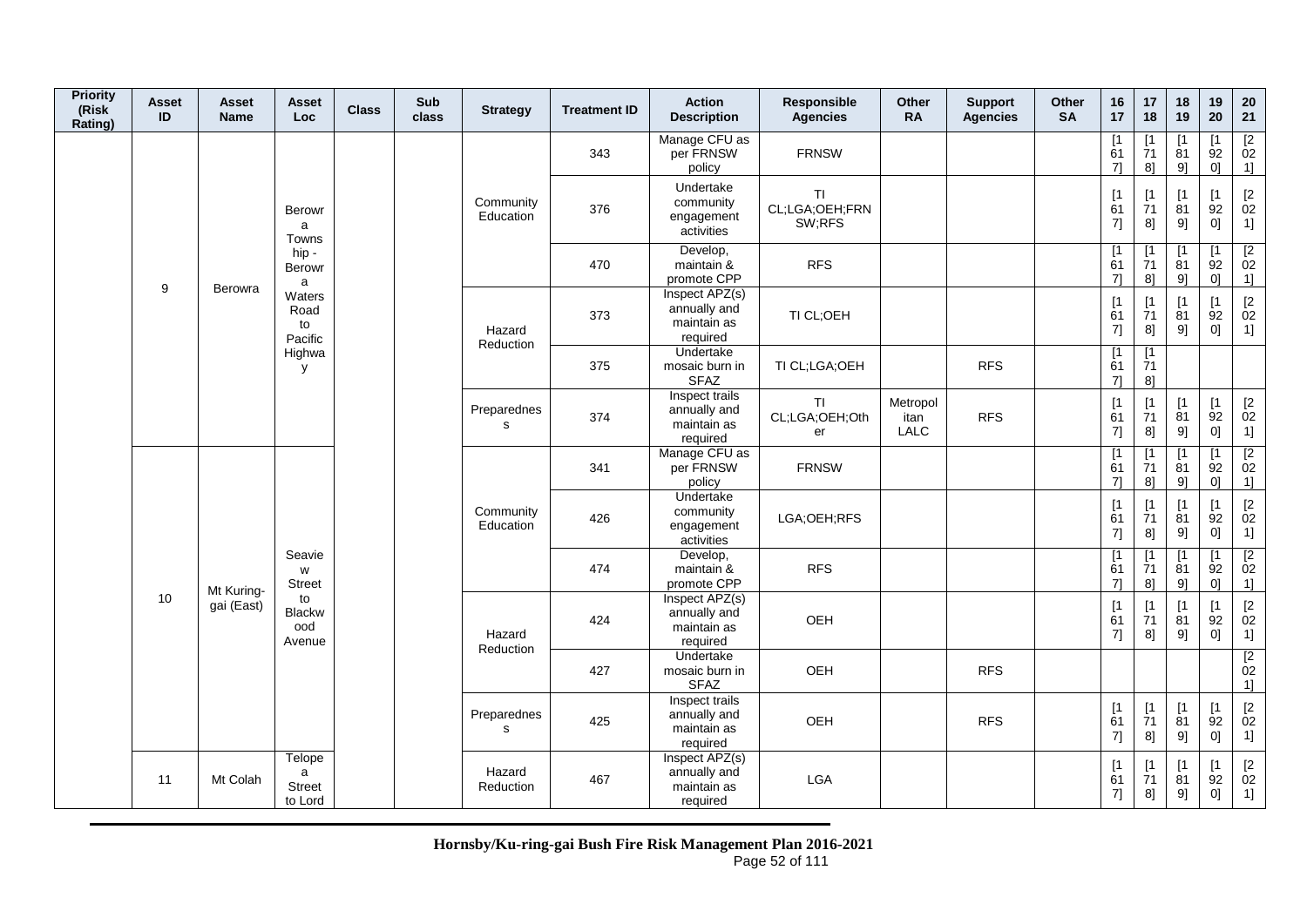| <b>Priority</b><br>(Risk<br>Rating) | <b>Asset</b><br>ID | Asset<br><b>Name</b>       | Asset<br><b>Loc</b>                                                   | <b>Class</b> | Sub<br>class | <b>Strategy</b>        | <b>Treatment ID</b> | <b>Action</b><br><b>Description</b>                       | Responsible<br><b>Agencies</b> | <b>Other</b><br><b>RA</b> | <b>Support</b><br><b>Agencies</b> | Other<br><b>SA</b> | 16<br>17                   | 17<br>18                       | 18<br>19                       | 19<br>20                      | 20<br>21                                                                                                                                                                                                               |
|-------------------------------------|--------------------|----------------------------|-----------------------------------------------------------------------|--------------|--------------|------------------------|---------------------|-----------------------------------------------------------|--------------------------------|---------------------------|-----------------------------------|--------------------|----------------------------|--------------------------------|--------------------------------|-------------------------------|------------------------------------------------------------------------------------------------------------------------------------------------------------------------------------------------------------------------|
|                                     |                    |                            | <b>Street</b>                                                         |              |              | Preparednes<br>s       | 466                 | Inspect trails<br>annually and<br>maintain as<br>required | OEH                            |                           | <b>RFS</b>                        |                    | $[1]$<br>61<br>7]          | [1<br>71<br>8]                 | [1]<br>81<br>9]                | Γ1<br>92<br>0]                | $[2] % \centering \includegraphics[width=0.8\textwidth]{images/TrDiS/N-Architecture.png} % \caption{The figure shows the results of the estimators in the left and right.} \label{TrDiS/N-Architecture} %$<br>02<br>1] |
|                                     |                    |                            | Cobah<br>Road:<br>Peeble                                              |              |              | Hazard                 | 433                 | Undertake<br>mosaic burn in<br><b>SFAZ</b>                | TI CL                          |                           | <b>RFS</b>                        |                    |                            | [1<br>71<br>8]                 |                                |                               | $\begin{array}{c} \boxed{2} \\ 02 \end{array}$<br>1]                                                                                                                                                                   |
|                                     |                    |                            | s<br>Road;<br>Nolland                                                 |              |              | Reduction              | 442                 | Undertake<br>mosaic burn in<br><b>LMZ</b>                 | TI CL                          |                           | <b>RFS</b>                        |                    |                            |                                |                                |                               | $\begin{array}{c} 2 \\ 02 \end{array}$<br>1]                                                                                                                                                                           |
|                                     | 12                 | Fiddletown                 | ${\sf s}$<br>Road;<br>Banksi<br>a<br>Place;<br>Sunnyri<br>dge<br>Road |              |              | Preparednes<br>s       | 432                 | Inspect trails<br>annually and<br>maintain as<br>required | TI CL                          |                           | <b>RFS</b>                        |                    | [1]<br>61<br>7]            | $[1]$<br>$\overline{7}1$<br>8] | $[1]$<br>$\overline{8}1$<br>9] | [1]<br>92<br>0]               | $\begin{bmatrix} 2 \\ 02 \end{bmatrix}$<br>1]                                                                                                                                                                          |
|                                     |                    |                            |                                                                       |              |              |                        | 345                 | Manage CFU as<br>per FRNSW<br>policy                      | <b>FRNSW</b>                   |                           |                                   |                    | $\overline{1}$<br>61<br>7] | [1]<br>71<br>8]                | $\overline{1}$<br>81<br>9]     | $[1]$<br>92<br>0]             | $\overline{2}$<br>02<br>1]                                                                                                                                                                                             |
|                                     |                    | St Ives<br>Chase<br>(West) |                                                                       |              |              | Community<br>Education | 419                 | Undertake<br>community<br>engagement<br>activities        | LGA;OEH;RFS                    |                           |                                   |                    | [1]<br>61<br>7]            | $\mathsf{I}$<br>71<br>8]       | $\lceil 1 \rceil$<br>81<br>9]  | $\mathsf{I}$<br>92<br>0]      | $\begin{bmatrix} 2 \\ 02 \end{bmatrix}$<br>1]                                                                                                                                                                          |
|                                     |                    |                            | Toolan<br>g Road<br>to                                                |              |              |                        | 471                 | Develop,<br>maintain &<br>promote CPP                     | <b>RFS</b>                     |                           |                                   |                    | $\overline{1}$<br>61<br>7] | [1]<br>71<br>8]                | $[1]$<br>81<br>9]              | [1<br>92<br>01                | $\boxed{2}$<br>02<br>1]                                                                                                                                                                                                |
|                                     | 13                 |                            | Timbar<br>ra<br>Road                                                  |              |              | Hazard<br>Reduction    | 416                 | Inspect APZ(s)<br>annually and<br>maintain as<br>required | LGA;Other                      | Metropol<br>itan<br>LALC  |                                   |                    | [1]<br>61<br>$7] \;$       | [1<br>71<br>8]                 | [1]<br>81<br>9]                | $\lceil 1 \rceil$<br>92<br>0] | [2<br>02<br>1]                                                                                                                                                                                                         |
|                                     |                    |                            |                                                                       |              |              |                        | 418                 | Undertake<br>mosaic burn in<br><b>SFAZ</b>                | LGA;OEH;Other                  | Metropol<br>itan<br>LALC  | <b>RFS</b>                        |                    |                            | [1]<br>71<br>8]                |                                |                               |                                                                                                                                                                                                                        |
|                                     |                    |                            |                                                                       |              |              | Preparednes<br>s       | 417                 | Inspect trails<br>annually and<br>maintain as<br>required | LGA; Private; Other            | Metropol<br>itan<br>LALC  | TI CL;RFS                         |                    | [1]<br>61<br>$7] \;$       | [1]<br>71<br>8]                | $[1]$<br>81<br>9]              | [1]<br>92<br>0]               | $\begin{bmatrix} 2 \\ 02 \end{bmatrix}$<br>1]                                                                                                                                                                          |
|                                     | 14                 | Wisemans<br>Ferry          | Wisem<br>ans                                                          |              |              | Community<br>Education | 448                 | Undertake<br>community<br>engagement<br>activities        | LGA;RFS                        |                           |                                   |                    | [1]<br>61<br>7]            | [1]<br>71<br>8]                | [1<br>81<br>9]                 | [1<br>92<br>0]                | $\mathop{02}\limits^{[2]}$<br>1]                                                                                                                                                                                       |
|                                     |                    | Ridge                      | Ferry<br>Road                                                         |              |              |                        | 476                 | Develop,<br>maintain &<br>promote CPP                     | <b>RFS</b>                     |                           |                                   |                    | [1]<br>61<br>71            | Г1<br>71<br>8]                 | $\mathsf{I}$<br>81<br>9]       | $\mathsf{I}$<br>92<br>01      | $\overline{2}$<br>02<br>1]                                                                                                                                                                                             |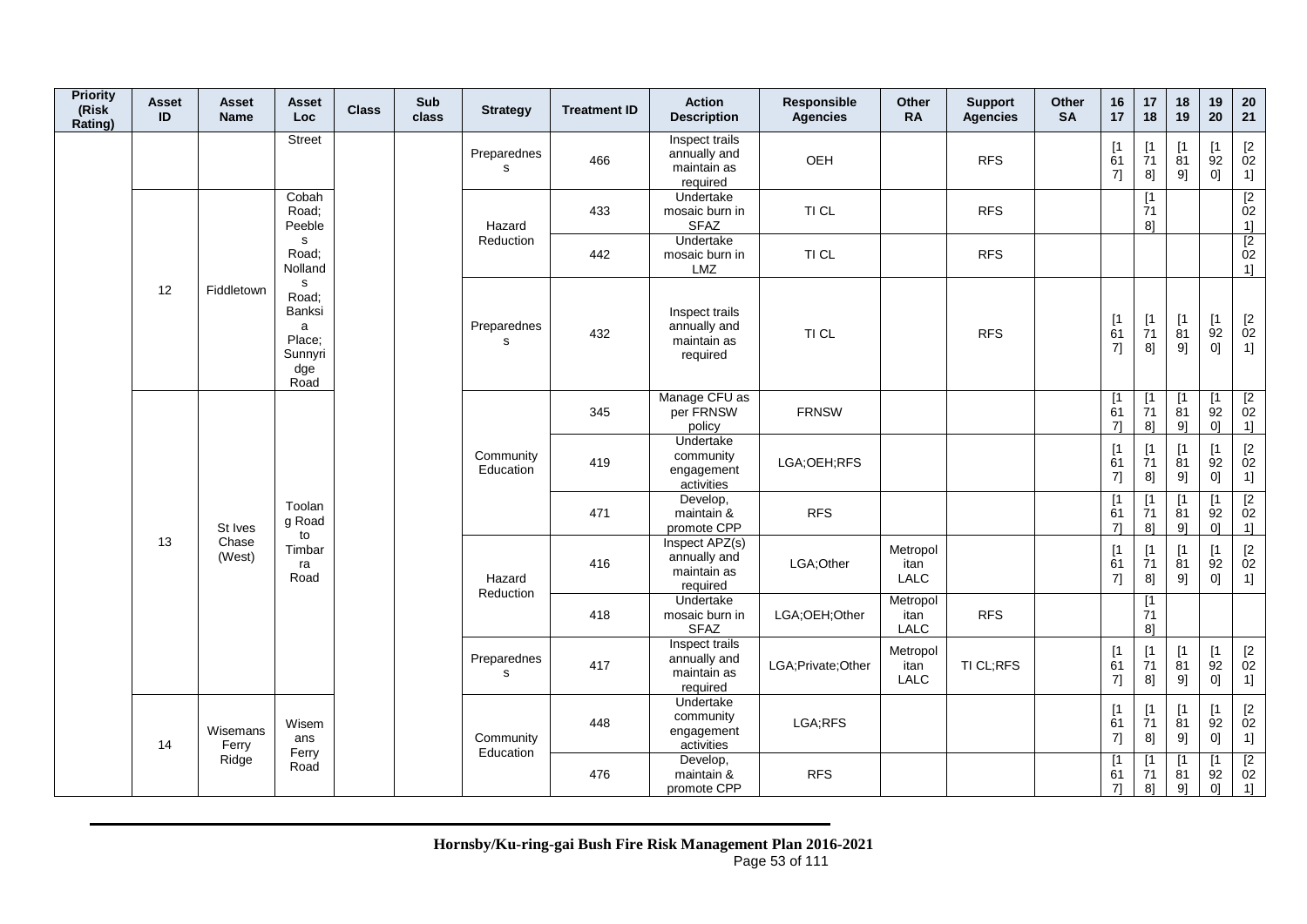| <b>Priority</b><br>(Risk<br>Rating) | <b>Asset</b><br>ID | Asset<br><b>Name</b>                      | Asset<br><b>Loc</b>           | <b>Class</b>            | Sub<br>class                       | <b>Strategy</b>        | <b>Treatment ID</b> | <b>Action</b><br><b>Description</b>                        | Responsible<br><b>Agencies</b> | <b>Other</b><br><b>RA</b> | <b>Support</b><br><b>Agencies</b> | <b>Other</b><br><b>SA</b> | 16<br>17                      | 17<br>18                       | 18<br>19                      | 19<br>20                                  | $20\,$<br>21                                         |
|-------------------------------------|--------------------|-------------------------------------------|-------------------------------|-------------------------|------------------------------------|------------------------|---------------------|------------------------------------------------------------|--------------------------------|---------------------------|-----------------------------------|---------------------------|-------------------------------|--------------------------------|-------------------------------|-------------------------------------------|------------------------------------------------------|
|                                     |                    |                                           |                               |                         |                                    |                        | 447                 | Undertake<br>mosaic burn in<br><b>SFAZ</b>                 | <b>RFS</b>                     |                           |                                   |                           | $\lceil 1 \rceil$<br>61<br>71 | $\lceil 1 \rceil$<br>71<br>8]  | 81<br>91                      | 92<br>0 <sup>1</sup>                      | $\frac{[2]}{02}$<br>1]                               |
|                                     |                    |                                           | Old                           |                         |                                    | Hazard<br>Reduction    | 450                 | Undertake<br>mosaic burn in<br><b>SFAZ</b>                 | <b>RFS</b>                     |                           |                                   |                           | $\lceil 1 \rceil$<br>61<br>71 | $\lceil 1 \rceil$<br>71<br>8]  | $\mathsf{I}$<br>81<br>9]      | $\lceil 1 \rceil$<br>92<br>0 <sup>1</sup> | $\overline{2}$<br>02<br>1]                           |
|                                     | 15                 | Maroota<br>South                          | Telegra<br>ph<br>Road         |                         |                                    |                        | 451                 | Undertake<br>mosaic burn in<br><b>SFAZ</b>                 | OEH;RFS                        |                           | Private                           |                           |                               |                                | $\lceil 1 \rceil$<br>81<br>91 |                                           | $\overline{2}$<br>02<br>1]                           |
|                                     |                    |                                           | Maroot<br>a                   |                         |                                    | Preparednes<br>s       | 449                 | Inspect trails<br>annually and<br>maintain as<br>required  | OEH                            |                           | Private;RFS                       |                           | [1]<br>61<br>$7$ ]            | [1]<br>71<br>8]                | $\mathsf{I}$<br>81<br>9]      | $\lceil 1 \rceil$<br>92<br>0]             | $\begin{bmatrix} 2 \\ 02 \end{bmatrix}$<br>1]        |
|                                     |                    | Canoeland                                 | Qd<br>Norther<br>n Road       |                         |                                    | Hazard<br>Reduction    | 438                 | Undertake<br>mosaic burn in<br><b>SFAZ</b>                 | OEH                            |                           | <b>RFS</b>                        |                           |                               | [1]<br>71<br>81                |                               |                                           | $\overline{2}$<br>02<br>11                           |
|                                     | 16                 | s North                                   | to<br>Canoel<br>ands<br>Road  |                         |                                    | Preparednes<br>s       | 439                 | Inspect trails<br>annually and<br>maintain as<br>required  | OEH                            |                           | TI CL;RFS                         |                           | [1]<br>61<br>7]               | $[1]$<br>$\overline{7}1$<br>8] | $\mathsf{I}$<br>81<br>9]      | [1]<br>92<br>0]                           | $\begin{bmatrix} 2 \\ 02 \end{bmatrix}$<br>1]        |
|                                     |                    |                                           |                               |                         |                                    | Community<br>Education | 357                 | Undertake<br>community<br>engagement<br>activities         | LGA;OEH;FRNSW<br>;RFS;Other    | <b>LEMC</b>               |                                   |                           | [1]<br>61<br>7]               | [1]<br>71<br>8]                | [1<br>81<br>9]                | [1<br>92<br>0]                            | $[2]$<br>02<br>1]                                    |
|                                     |                    |                                           |                               |                         |                                    | Hazard                 | 338                 | Undertake<br>mosaic burn in<br><b>SFAZ</b>                 | LGA;OEH                        |                           | FRNSW;RF<br>S                     |                           | [1]<br>61<br>71               |                                |                               |                                           |                                                      |
|                                     | 17                 | North<br>Turramurr<br>a SFP               | <b>Bobbin</b><br>Head<br>Road |                         | Special<br>Fire<br>Protectio       | Reduction              | 348                 | Undertake<br>mosaic burn in<br>LMZ                         | OEH                            |                           | <b>RFS</b>                        |                           |                               |                                |                               |                                           | $\begin{array}{c} \boxed{2} \\ 02 \end{array}$<br>1] |
|                                     |                    | Zone                                      |                               |                         | n                                  | Preparednes<br>s       | 355                 | Inspect trails<br>annually and<br>maintain as<br>required  | LGA;OEH                        |                           | <b>RFS</b>                        |                           | [1]<br>61<br>7]               | $[1]$<br>71<br>8]              | [1<br>81<br>9]                | [1<br>92<br>0]                            | $[2]$<br>02<br>1]                                    |
|                                     |                    |                                           |                               |                         |                                    | Property<br>Planning   | 356                 | Develop/implem<br>ent/review<br>bushfire<br>emergency plan | Private                        |                           | <b>RFS</b>                        |                           | [1]<br>61<br>7]               | $[1]$<br>71<br>8]              | [1<br>81<br>9]                | $\lceil 1 \rceil$<br>92<br>0]             | $\begin{bmatrix} 2 \\ 02 \end{bmatrix}$<br>1]        |
|                                     | 18                 | Cultural<br>Site:<br>Cowan                | Pacific<br>Highwa<br>y        | Cultura<br>Heritag<br>e | Aborigin<br>al<br>Significa<br>nce | Hazard                 | 342                 | Manage<br>vegetation to<br>reduce fuel load                | LGA                            |                           |                                   |                           | [1]<br>61<br>7]               |                                | $\lceil 1 \rceil$<br>81<br>91 |                                           | $\begin{bmatrix} 2 \\ 02 \end{bmatrix}$<br>1]        |
|                                     | 19                 | University<br>of<br>Technolog<br>y & Kids | Eton<br>Road                  | Human<br>Settlem<br>ent | Special<br>Fire<br>Protectio<br>n  | Reduction              | 359                 | Inspect APZ<br>annually and<br>maintain as<br>required     | Private                        |                           |                                   |                           | [1<br>61<br>7]                | $\lceil 1 \rceil$<br>71<br>8]  | $\mathsf{I}$<br>81<br>9]      | $\lceil 1 \rceil$<br>92<br>0]             | $[2]$<br>02<br>1]                                    |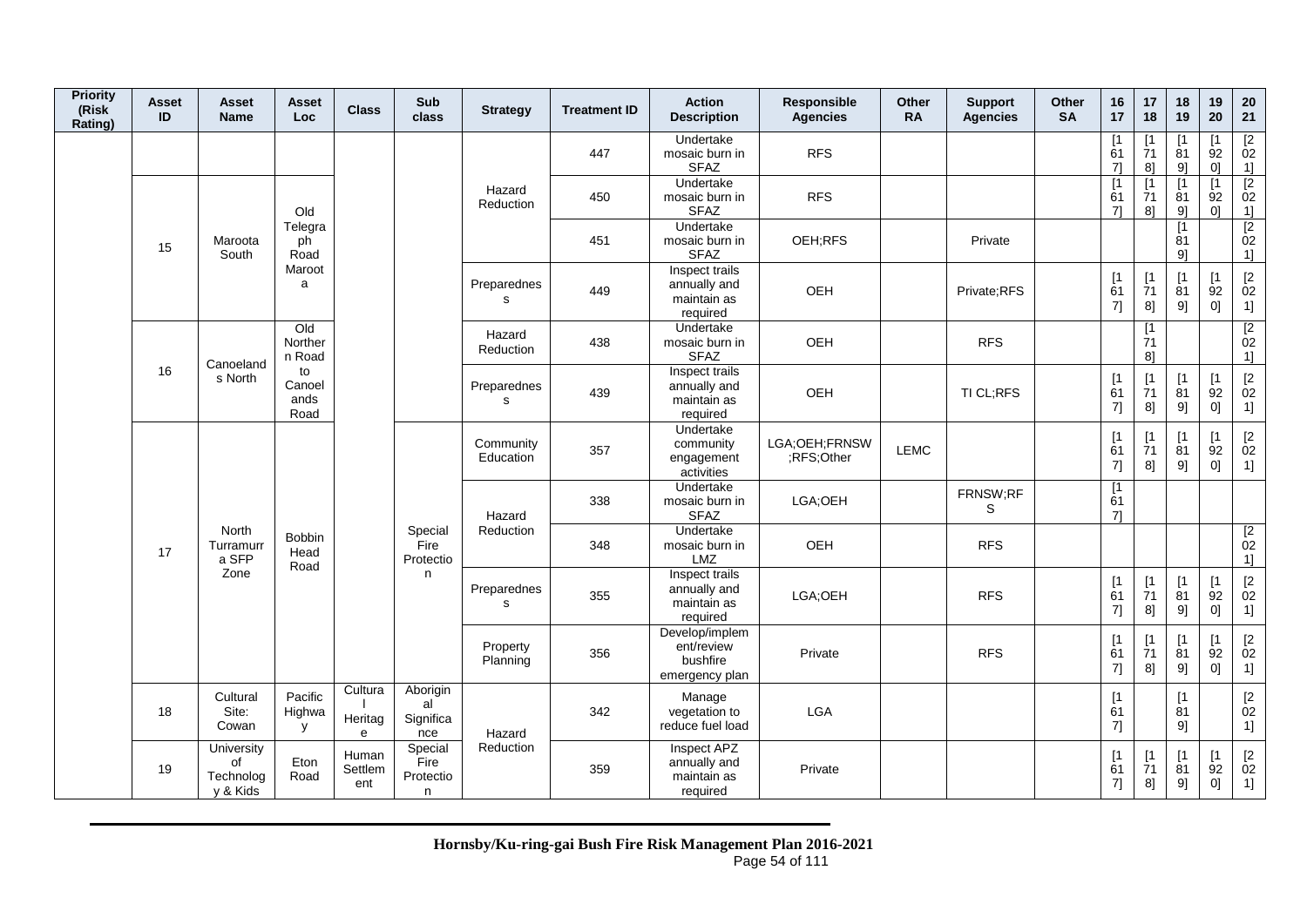| <b>Priority</b><br>(Risk<br>Rating) | Asset<br>ID   | Asset<br><b>Name</b>                         | Asset<br>Loc.                | <b>Class</b> | Sub<br>class | <b>Strategy</b>        | <b>Treatment ID</b>                   | <b>Action</b><br><b>Description</b>                        | Responsible<br><b>Agencies</b> | Other<br><b>RA</b> | <b>Support</b><br><b>Agencies</b> | Other<br><b>SA</b> | 16<br>17                      | 17<br>18                              | 18<br>19                      | 19<br>20                             | 20<br>21                                             |
|-------------------------------------|---------------|----------------------------------------------|------------------------------|--------------|--------------|------------------------|---------------------------------------|------------------------------------------------------------|--------------------------------|--------------------|-----------------------------------|--------------------|-------------------------------|---------------------------------------|-------------------------------|--------------------------------------|------------------------------------------------------|
|                                     |               | Campus<br>Children's<br>Centre,<br>Lindfield |                              |              |              | Property<br>Planning   | 358                                   | Develop/implem<br>ent/review<br>bushfire<br>emergency plan | Private                        |                    | <b>RFS</b>                        |                    | $[1]$<br>61<br>7]             | [1<br>71<br>8]                        | $[1]$<br>81<br>9]             | Γ1<br>92<br>0]                       | $^{[2}_{02}$<br>1]                                   |
|                                     |               |                                              | Winche<br>ster               |              |              | Community<br>Education | 331                                   | Manage CFU as<br>per FRNSW<br>policy                       | <b>FRNSW</b>                   |                    |                                   |                    | [1]<br>61<br>71               | [1<br>71<br>81                        | $\mathsf{I}$<br>81<br>9       | $\mathsf{I}$<br>92<br>0 <sup>1</sup> | $\overline{[2]}$<br>02<br>$1$ ]                      |
|                                     | 20            | Lindfield                                    | Avenue<br>to<br>Alexan       |              |              | Hazard                 | 405                                   | Undertake<br>mosaic burn in<br><b>SFAZ</b>                 | LGA;OEH                        |                    | <b>FRNSW</b>                      |                    | [1]<br>61<br>71               |                                       |                               |                                      |                                                      |
|                                     |               |                                              | der<br>Parade                |              |              | Reduction              | 406                                   | Inspect APZ(s)<br>annually and<br>maintain as<br>required  | LGA                            |                    |                                   |                    | [1]<br>61<br>7]               | $[1]$<br>$\frac{1}{7}1$<br>8]         | [1]<br>$\overline{8}1$<br>9]  | $\lceil 1 \rceil$<br>92<br>0]        | $\begin{bmatrix} 2 \\ 02 \end{bmatrix}$<br>1]        |
|                                     |               |                                              |                              |              |              |                        | 340                                   | Manage CFU as<br>per FRNSW<br>policy                       | <b>FRNSW</b>                   |                    |                                   |                    | [1]<br>61<br>$7$ ]            | $\mathsf{I}$<br>$\overline{7}1$<br>8] | [1<br>81<br>9]                | Γ1<br>92<br>0 <sup>1</sup>           | $\begin{array}{c} \n [2] \n 02\n \end{array}$<br>1]  |
|                                     |               |                                              |                              |              |              | Community<br>Education | 431                                   | Undertake<br>community<br>engagement<br>activities         | <b>TI</b><br>CL;LGA;OEH;RFS    |                    |                                   |                    | [1]<br>61<br>7]               | [1]<br>71<br>8]                       | [1]<br>81<br>9]               | $\mathsf{I}$<br>92<br>0]             | [2]<br>02<br>$\overline{1}$                          |
|                                     | Hornsby<br>21 | <b>Bushla</b>                                |                              | Resident     |              | 475                    | Develop,<br>maintain &<br>promote CPP | <b>RFS</b>                                                 |                                |                    |                                   | [1<br>61<br>71     | [1<br>71<br>8]                | [1<br>81<br>9]                        | $\mathsf{I}$<br>92<br>0]      | $\overline{2}$<br>02<br>$1$ ]        |                                                      |
|                                     |               | Heights                                      | nds<br>Avenue<br>to          |              | ial          |                        | 347                                   | Perform annual<br>maintenance<br>along APZ                 | LGA                            |                    |                                   |                    |                               |                                       |                               |                                      |                                                      |
|                                     |               |                                              | Galsto<br>n Road             |              |              | Hazard<br>Reduction    | 428                                   | Undertake<br>mosaic burn in<br><b>SFAZ</b>                 | OEH                            |                    | <b>RFS</b>                        |                    | $\overline{11}$<br>61<br>71   |                                       |                               | [1]<br>92<br>0 <sup>1</sup>          | $\begin{array}{c} \boxed{2} \\ 02 \end{array}$<br>1] |
|                                     |               |                                              |                              |              |              |                        | 430                                   | Inspect APZ(s)<br>annually and<br>maintain as<br>required  | TI CL;OEH                      |                    |                                   |                    | [1]<br>61<br>7]               | [1]<br>71<br>8]                       | $[1]$<br>81<br>9]             | [1]<br>92<br>0]                      | $[2]$<br>02<br>1]                                    |
|                                     |               |                                              |                              |              |              | Preparednes<br>s       | 429                                   | Inspect trails<br>annually and<br>maintain as<br>required  | TI CL;OEH                      |                    | <b>RFS</b>                        |                    | [1]<br>61<br>7]               | [1]<br>71<br>8]                       | [1]<br>81<br>9]               | $\mathsf{I}$<br>92<br>0]             | $\mathop{02}\limits^{[2]}$<br>1]                     |
|                                     |               | Normanhu                                     | Mount<br>Pleasa<br>nt        |              |              | Community<br>Education | 352                                   | Manage CFU as<br>per FRNSW<br>policy                       | <b>FRNSW</b>                   |                    |                                   |                    | $\lceil 1 \rceil$<br>61<br>71 | $\lceil 1 \rceil$<br>71<br>8]         | $\mathsf{I}$<br>81<br>9]      | $\mathsf{I}$<br>92<br>0]             | $\overline{2}$<br>02<br>1]                           |
|                                     | 22            | rst                                          | Avenue<br>to Cecil<br>Avenue |              |              | Hazard<br>Reduction    | 381                                   | Inspect APZ(s)<br>annually and<br>maintain as<br>required  | TI CL;LGA                      |                    |                                   |                    | [1]<br>61<br>7]               | $\lceil 1 \rceil$<br>71<br>8]         | $\lceil 1 \rceil$<br>81<br>9] | $\mathsf{I}$<br>92<br>0]             | $\begin{bmatrix} 2 \\ 02 \end{bmatrix}$<br>1]        |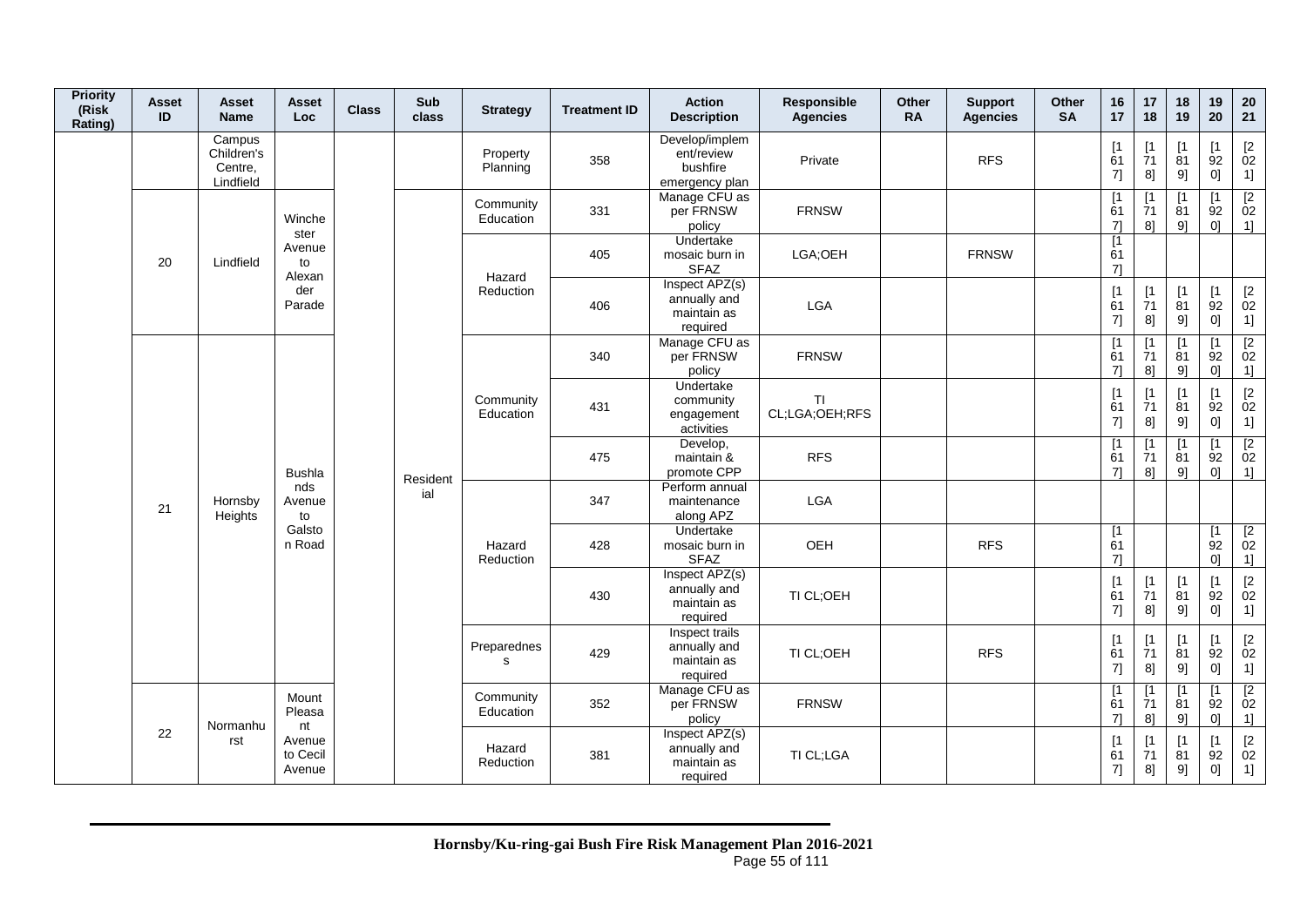| <b>Priority</b><br>(Risk<br>Rating) | <b>Asset</b><br>ID | <b>Asset</b><br><b>Name</b> | Asset<br><b>Loc</b>                        | <b>Class</b> | Sub<br>class | <b>Strategy</b>            | <b>Treatment ID</b> | <b>Action</b><br><b>Description</b>                       | Responsible<br><b>Agencies</b> | Other<br><b>RA</b> | <b>Support</b><br><b>Agencies</b> | Other<br><b>SA</b> | 16<br>17                                              | 17<br>18                       | 18<br>19                       | 19<br>20                                | 20<br>21                                                    |
|-------------------------------------|--------------------|-----------------------------|--------------------------------------------|--------------|--------------|----------------------------|---------------------|-----------------------------------------------------------|--------------------------------|--------------------|-----------------------------------|--------------------|-------------------------------------------------------|--------------------------------|--------------------------------|-----------------------------------------|-------------------------------------------------------------|
|                                     |                    |                             |                                            |              |              |                            | 459                 | Undertake<br>mosaic burn in<br><b>SFAZ</b>                | LGA;OEH                        |                    | <b>FRNSW</b>                      |                    | $\overline{11}$<br>61<br>71                           |                                |                                |                                         |                                                             |
|                                     |                    |                             |                                            |              |              |                            | 382                 | Inspect SFAZ<br>annually and<br>maintain as<br>required   | OEH                            |                    |                                   |                    | [1]<br>$\overline{6}1$<br>7]                          | [1]<br>$\overline{7}1$<br>8]   | [1]<br>81<br>9]                | [1]<br>92<br>0]                         | $\begin{bmatrix} 2 \\ 02 \end{bmatrix}$<br>1]               |
|                                     | 23                 | Pennant<br>Hills (East)     | Cobba<br>dah<br><b>Street</b><br>to        |              |              |                            | 383                 | Inspect APZ(s)<br>annually and<br>maintain as<br>required | TI CL;LGA                      |                    |                                   |                    | $\begin{array}{c} \n[1] \\ \n61\n\end{array}$<br>7]   | [1]<br>$\overline{7}1$<br>8]   | [1]<br>81<br>9]                | [1]<br>92<br>0]                         | $\begin{bmatrix} 2 \\ 02 \end{bmatrix}$<br>1]               |
|                                     |                    |                             | Blackb<br>utt<br>Avenue                    |              |              |                            | 461                 | Undertake<br>mosaic burn in<br><b>SFAZ</b>                | OEH                            |                    | LGA                               |                    |                                                       |                                |                                | $\lceil 1 \rceil$<br>92<br>0]           |                                                             |
|                                     |                    |                             |                                            |              |              | Preparednes<br>s           | 460                 | Inspect trails<br>annually and<br>maintain as<br>required | Other                          | Transgri<br>d      | LGA;OEH;R<br><b>FS</b>            |                    | $\begin{array}{c} \n[1] \\ \n61\n\end{array}$<br>$7]$ | $[1]$<br>$\overline{7}1$<br>8] | [1]<br>81<br>9]                | [1]<br>92<br>0]                         | $\begin{array}{c} \left[ 2 \right. \\ 02 \end{array}$<br>1] |
|                                     |                    |                             |                                            |              |              | Community                  | 350                 | Manage CFU as<br>per FRNSW<br>policy                      | <b>FRNSW</b>                   |                    |                                   |                    | $\begin{array}{c} \boxed{1} \\ 61 \end{array}$<br>71  | [1<br>$\overline{7}1$<br>$8$ ] | $\lceil 1 \rceil$<br>81<br>91  | $\mathsf{I}$<br>92<br>0]                | $\begin{array}{c} \boxed{2} \\ 02 \end{array}$<br>1]        |
|                                     |                    |                             | Comen                                      |              |              | Education                  | 390                 | Undertake<br>community<br>engagement<br>activities        | LGA;FRNSW;RFS                  |                    |                                   |                    | $\begin{array}{c} \n[1] \\ \n61\n\end{array}$<br>7]   | [1]<br>$\overline{7}1$<br>8]   | [1]<br>81<br>9]                | [1]<br>92<br>0]                         | $\begin{bmatrix} 2 \\ 02 \end{bmatrix}$<br>1]               |
|                                     | 24                 | South<br>Turramurr<br>a     | arra<br>Parkwa<br>y to<br>Kissing<br>Point |              |              | Hazard<br>Reduction        | 387                 | Inspect APZ(s)<br>annually and<br>maintain as<br>required | <b>LGA</b>                     |                    |                                   |                    | [1]<br>61<br>7]                                       | [1<br>$\overline{7}1$<br>8]    | $\lceil 1 \rceil$<br>81<br>9]  | $\lceil 1 \rceil$<br>92<br>0]           | $\mathop{02}\limits^{[2]}$<br>1]                            |
|                                     |                    |                             | Road                                       |              |              |                            | 389                 | Undertake<br>mosaic burn in<br><b>SFAZ</b>                | <b>LGA</b>                     |                    | <b>FRNSW</b>                      |                    |                                                       | [1<br>71<br>81                 |                                |                                         |                                                             |
|                                     |                    |                             |                                            |              |              | Preparednes<br>$\mathbf s$ | 388                 | Inspect trails<br>annually and<br>maintain as<br>required | <b>LGA</b>                     |                    | <b>RFS</b>                        |                    | $\begin{array}{c} \n[1] \\ \n61\n\end{array}$<br>7]   | [1]<br>$\frac{1}{7}1$<br>8]    | $[1]$<br>$\overline{81}$<br>9] | [1]<br>92<br>0]                         | $\mathop{02}\limits^{[2]}$<br>1]                            |
|                                     |                    |                             | Jack                                       |              |              | Community<br>Education     | 477                 | Undertake<br>community<br>engagement<br>activities        | <b>RFS</b>                     |                    |                                   |                    |                                                       |                                |                                | [1]<br>92<br>0]                         |                                                             |
|                                     | 25                 | <b>Berrilee</b>             | Russell<br>Road<br>to Bay                  |              |              | Hazard<br>Reduction        | 435                 | Undertake<br>mosaic burn in<br><b>SFAZ</b>                | TI CL                          |                    | LGA;Private;<br><b>RFS</b>        |                    |                                                       | $\lceil 1 \rceil$<br>71<br>81  |                                | $\overline{11}$<br>92<br>0 <sup>1</sup> |                                                             |
|                                     |                    |                             | Road                                       |              |              | Preparednes<br>$\mathbf s$ | 434                 | Inspect trails<br>annually and<br>maintain as<br>required | TI CL;LGA                      |                    | <b>RFS</b>                        |                    | $\begin{array}{c} \n[1] \\ \n61\n\end{array}$<br>7]   | [1<br>$\overline{7}1$<br>8]    | [1]<br>$\overline{8}1$<br>9]   | [1]<br>$\overline{9}2$<br>0]            | $\mathop{02}\limits^{[2]}$<br>1]                            |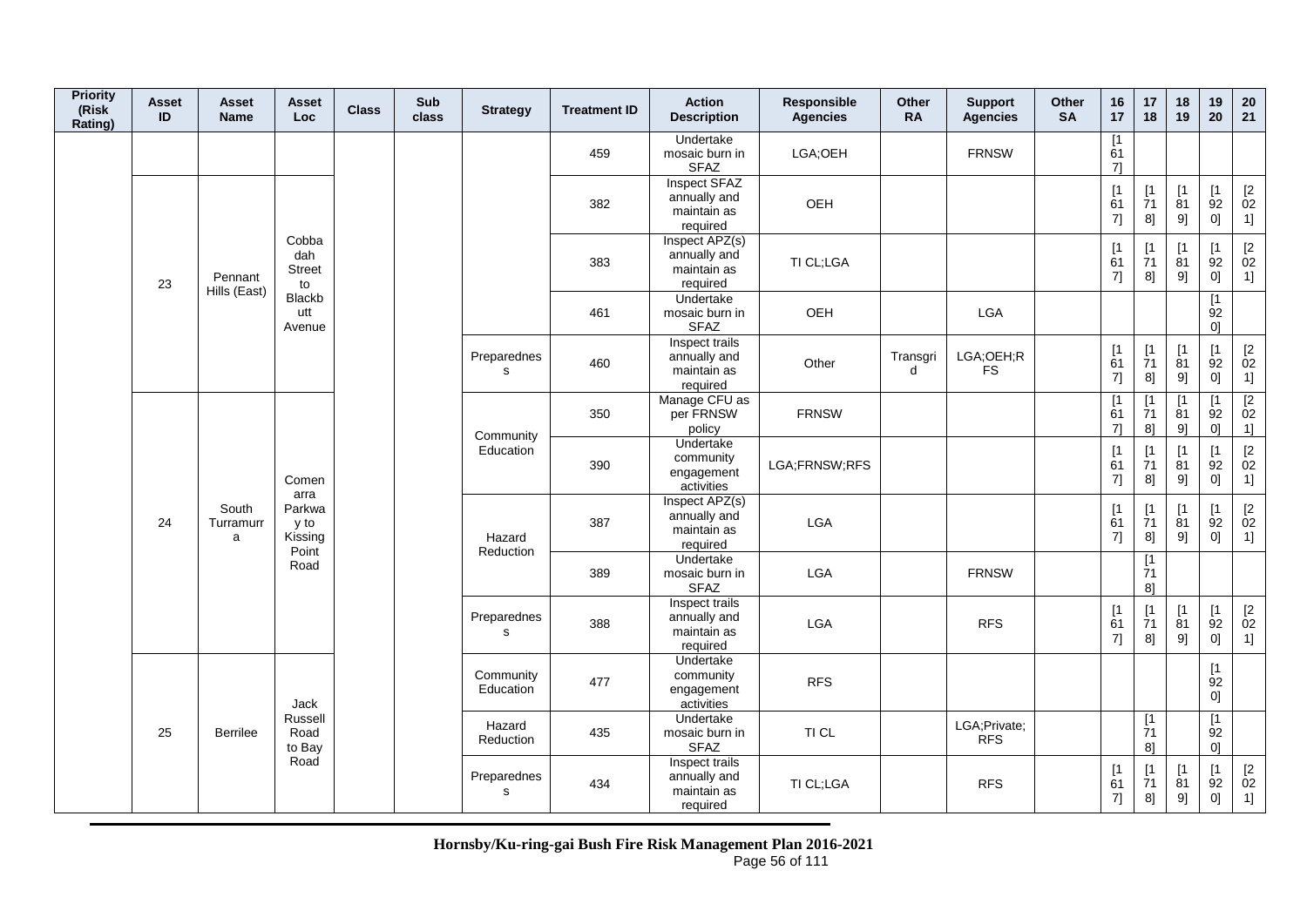| <b>Priority</b><br>(Risk<br>Rating) | Asset<br>ID    | Asset<br><b>Name</b> | Asset<br>Loc.                | <b>Class</b> | Sub<br>class | <b>Strategy</b>             | <b>Treatment ID</b>                  | <b>Action</b><br><b>Description</b>                       | Responsible<br><b>Agencies</b> | Other<br><b>RA</b> | <b>Support</b><br><b>Agencies</b> | Other<br><b>SA</b>         | 16<br>17                                            | 17<br>18                                      | 18<br>19                                   | 19<br>20                                  | 20<br>21                                                     |
|-------------------------------------|----------------|----------------------|------------------------------|--------------|--------------|-----------------------------|--------------------------------------|-----------------------------------------------------------|--------------------------------|--------------------|-----------------------------------|----------------------------|-----------------------------------------------------|-----------------------------------------------|--------------------------------------------|-------------------------------------------|--------------------------------------------------------------|
|                                     |                |                      | Old                          |              |              | Hazard                      | 441                                  | Undertake<br>mosaic burn in<br><b>SFAZ</b>                | TI CL                          |                    | <b>RFS</b>                        |                            | [1<br>61<br>$7$ ]                                   |                                               |                                            |                                           | $\frac{[2]}{02}$<br>1]                                       |
|                                     | 26             | Forest<br>Glen       | Norther<br>n Road<br>to      |              |              | Reduction                   | 443                                  | Undertake<br>mosaic burn in<br><b>SFAZ</b>                | <b>RFS</b>                     |                    |                                   |                            | $\lceil 1 \rceil$<br>61<br>71                       | $\lceil 1 \rceil$<br>$\overline{7}1$<br>$8$ ] | $\lceil 1 \rceil$<br>81<br>9]              | $\lceil 1 \rceil$<br>92<br>0]             | $\overline{2}$<br>02<br>1]                                   |
|                                     |                |                      | Taupo<br>Road                |              |              | Preparednes<br>$\mathbf{s}$ | 440                                  | Inspect trails<br>annually and<br>maintain as<br>required | TI CL                          |                    | OEH;RFS                           |                            | [1]<br>61<br>7]                                     | [1]<br>71<br>8]                               | $\sqrt{1}$<br>81<br>9]                     | $[1]$<br>92<br>0]                         | $[2]$<br>02<br>1]                                            |
|                                     |                |                      |                              |              |              | Hazard                      | 444                                  | Undertake<br>mosaic burn in<br><b>SFAZ</b>                | <b>RFS</b>                     |                    |                                   |                            | $\overline{1}$<br>61<br>71                          | [1]<br>71<br>$8$ ]                            | $\sqrt{1}$<br>81<br>9]                     | $\lceil 1 \rceil$<br>92<br>0 <sup>1</sup> | $\overline{2}$<br>02<br>1]                                   |
|                                     | 27             | Maroota<br>(North)   | Old<br>Norther<br>n Road     |              |              | Reduction                   | 445                                  | Undertake<br>mosaic burn in<br><b>SFAZ</b>                | TI CL                          |                    | <b>RFS</b>                        |                            | $\overline{11}$<br>61<br>71                         |                                               |                                            |                                           |                                                              |
|                                     |                |                      |                              |              |              | Preparednes<br>s            | 446                                  | Inspect trails<br>annually and<br>maintain as<br>required | TI CL;OEH                      |                    | <b>RFS</b>                        |                            | $\begin{array}{c} \n[1] \\ \n61\n\end{array}$<br>7] | [1]<br>$\overline{7}1$<br>8]                  | $[1]$<br>81<br>9]                          | [1]<br>92<br>0]                           | $\begin{bmatrix} 2 \\ 02 \end{bmatrix}$<br>1]                |
|                                     |                | Comenarr             | Comen<br>arra<br>Parkwa      |              |              | Community<br>Education      | 351                                  | Manage CFU as<br>per FRNSW<br>policy                      | <b>FRNSW</b>                   |                    |                                   |                            | $\lceil 1 \rceil$<br>61<br>71                       | $\lceil 1 \rceil$<br>$\overline{7}1$<br>81    | $\lceil 1 \rceil$<br>81<br>9]              | $\mathsf{I}$<br>92<br>0 <sup>1</sup>      | $\begin{array}{c} \n [2] \hline\n 02\n \end{array}$<br>$1$ ] |
|                                     | 28             | a Parkway            | y to<br>Howso<br>n<br>Avenue |              |              | Hazard<br>Reduction         | 468                                  | Undertake<br>mosaic burn in<br><b>SFAZ</b>                | LGA                            |                    | <b>FRNSW</b>                      |                            | [1]<br>61<br>7]                                     |                                               |                                            |                                           |                                                              |
|                                     |                |                      | Pacific<br>Highwa            |              |              |                             | 453                                  | Undertake<br>mosaic burn in<br><b>SFAZ</b>                | OEH                            |                    | <b>RFS</b>                        |                            | [1]<br>61<br>71                                     |                                               |                                            |                                           |                                                              |
|                                     | 29<br>Glendale |                      | y<br>Cowan                   |              |              | Preparednes<br>$\mathbf{s}$ | 452                                  | Inspect trails<br>annually and<br>maintain as<br>required | TI CL;OEH                      |                    | <b>RFS</b>                        |                            | [1]<br>61<br>7]                                     | [1<br>$\overline{7}1$<br>8]                   | [1]<br>81<br>9]                            | $[1]$<br>92<br>0]                         | $[2]$<br>02<br>1]                                            |
|                                     |                | Ryde                 |                              |              | Community    | 349                         | Manage CFU as<br>per FRNSW<br>policy | <b>FRNSW</b>                                              |                                |                    |                                   | $\overline{1}$<br>61<br>71 | $\lceil 1 \rceil$<br>71<br>$8$ ]                    | $\lceil 1 \rceil$<br>81<br>9]                 | $\lceil 1 \rceil$<br>92<br>0 <sup>1</sup>  | $\overline{2}$<br>02<br>1                 |                                                              |
|                                     | 30             | Pymble<br>(South)    | Road<br>to<br>Ramsa<br>y     |              |              | Education                   | 404                                  | Undertake<br>community<br>engagement<br>activities        | LGA;OEH;RFS                    |                    |                                   |                            |                                                     |                                               | $[1]$<br>81<br>9]                          |                                           | $\begin{array}{c} \left[ 2 \right. \\ 02 \end{array}$<br>1]  |
|                                     |                |                      | Avenue                       |              |              | Hazard<br>Reduction         | 401                                  | Undertake<br>mosaic burn in<br><b>SFAZ</b>                | LGA;OEH                        |                    | <b>FRNSW</b>                      |                            |                                                     |                                               | $\lceil 1 \rceil$<br>$\overline{8}1$<br>9] |                                           |                                                              |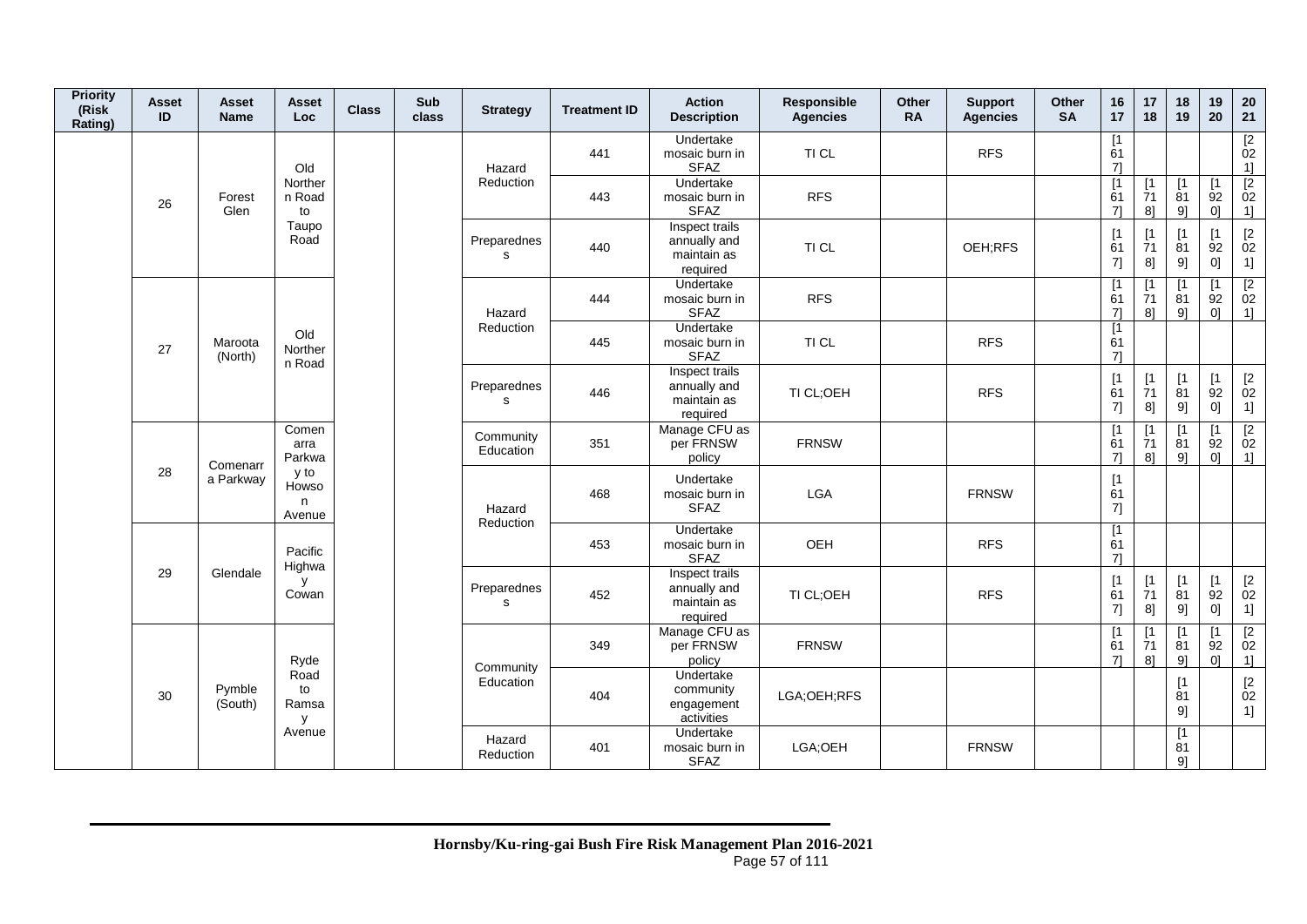| <b>Priority</b><br>(Risk<br>Rating) | <b>Asset</b><br>ID     | <b>Asset</b><br><b>Name</b>    | <b>Asset</b><br>Loc.      | <b>Class</b>       | Sub<br>class                | <b>Strategy</b>        | <b>Treatment ID</b>                                       | <b>Action</b><br><b>Description</b>                       | Responsible<br><b>Agencies</b> | Other<br><b>RA</b>              | <b>Support</b><br><b>Agencies</b> | Other<br><b>SA</b> | 16<br>17                                             | 17<br>18                      | 18<br>19                      | 19<br>20                                                    | 20<br>21                                                    |
|-------------------------------------|------------------------|--------------------------------|---------------------------|--------------------|-----------------------------|------------------------|-----------------------------------------------------------|-----------------------------------------------------------|--------------------------------|---------------------------------|-----------------------------------|--------------------|------------------------------------------------------|-------------------------------|-------------------------------|-------------------------------------------------------------|-------------------------------------------------------------|
|                                     |                        |                                |                           |                    |                             |                        | 402                                                       | Inspect APZ(s)<br>annually and<br>maintain as<br>required | LGA;OEH                        |                                 |                                   |                    | [1]<br>61<br>7]                                      | $\lceil 1 \rceil$<br>71<br>8] | [1]<br>81<br>9]               | $\mathsf{I}$<br>92<br>0]                                    | $\begin{bmatrix} 2 \\ 02 \end{bmatrix}$<br>1]               |
|                                     |                        |                                |                           |                    |                             | Preparednes<br>s       | 403                                                       | Inspect trails<br>annually and<br>maintain as<br>required | LGA;OEH                        |                                 | <b>RFS</b>                        |                    | $\begin{array}{c} \n[1] \\ \n61 \n\end{array}$<br>7] | [1<br>71<br>8]                | [1]<br>$\overline{8}1$<br>9]  | $\lceil 1 \rceil$<br>92<br>0]                               | $\begin{bmatrix} 2 \\ 02 \end{bmatrix}$<br>1]               |
|                                     |                        | Cultural                       |                           |                    |                             | Community<br>Education | 480                                                       | Community<br>Engagement                                   | OEH;Other                      | Metropol<br>itan<br><b>LALC</b> |                                   |                    | [1]<br>61<br>7]                                      | $\lceil 1 \rceil$<br>71<br>8] | $\lceil 1 \rceil$<br>81<br>91 | $\mathsf{I}$<br>92<br>01                                    | $\sqrt{2}$<br>02<br>$\overline{1}$                          |
|                                     | 31                     | Site:<br>Maroota<br>Aboriginal | Laught<br>ondale<br>Gully | Cultura<br>Heritag | Aborigin<br>al<br>Significa | Hazard<br>Reduction    | 479                                                       | Undertake<br>mosaic burn in<br><b>SFAZ</b>                | <b>RFS</b>                     |                                 | <b>TI</b><br>CL;OEH;Priv<br>ate   |                    | [1]<br>61<br>7]                                      |                               |                               |                                                             |                                                             |
|                                     |                        | Place                          | Road                      | e                  | nce                         | Preparednes<br>s       | 478                                                       | Inspect trails<br>annually and<br>maintain as<br>required | OEH                            |                                 | <b>RFS</b>                        |                    | [1]<br>61<br>7]                                      | [1]<br>71<br>8]               | [1]<br>81<br>9]               | [1]<br>92<br>0]                                             | $\begin{bmatrix} 2 \\ 02 \end{bmatrix}$<br>1]               |
|                                     |                        |                                |                           |                    |                             | Community              | 415                                                       | Undertake<br>community<br>engagement<br>activities        | ΤI<br>CL;LGA;OEH;RFS           |                                 |                                   |                    | [1]<br>61<br>7]                                      | [1]<br>71<br>8]               | [1<br>81<br>9]                | $\lceil 1 \rceil$<br>$\overline{9}2$<br>0]                  | $\begin{bmatrix} 2 \\ 02 \end{bmatrix}$<br>1]               |
|                                     |                        |                                |                           |                    |                             | Education              | 465                                                       | Manage CFU as<br>per FRNSW<br>policy                      | <b>FRNSW</b>                   |                                 |                                   |                    | $[1]$<br>61<br>$7$ ]                                 | $\mathsf{I}$<br>71<br>8]      | $\mathsf{I}$<br>81<br>91      | $\mathsf{I}$<br>92<br>01                                    | $\sqrt{2}$<br>02<br>1]                                      |
|                                     | 32                     | Westleigh                      | De<br>Saxe<br>Close       |                    |                             |                        | 412                                                       | Inspect SFAZ<br>annually and<br>maintain as<br>required   | OEH                            |                                 |                                   |                    | [1]<br>61<br>7]                                      | [1]<br>71<br>8]               | $\lceil 1 \rceil$<br>81<br>9] | $\lceil 1 \rceil$<br>92<br>0]                               | $\begin{array}{c} \left[ 2 \right. \\ 02 \end{array}$<br>1] |
|                                     |                        | (South)                        | to The<br>Sanctu<br>ary   | Human<br>Settlem   | Resident<br>ial             | Hazard<br>Reduction    | 413                                                       | Inspect APZ(s)<br>annually and<br>maintain as<br>required | TI CL                          |                                 |                                   |                    | [1]<br>61<br>7]                                      | $\lceil 1 \rceil$<br>71<br>8] | $\lceil 1 \rceil$<br>81<br>9] | $\mathsf{I}$<br>$\overline{9}2$<br>0]                       | $\begin{bmatrix} 2 \\ 02 \end{bmatrix}$<br>1]               |
|                                     |                        |                                |                           | ent                |                             |                        | 414                                                       | Undertake<br>mosaic burn in<br><b>SFAZ</b>                | OEH                            |                                 | <b>RFS</b>                        |                    |                                                      |                               | [1<br>81<br>9                 |                                                             |                                                             |
|                                     |                        |                                |                           |                    |                             | Preparednes<br>s       | 411                                                       | Inspect trails<br>annually and<br>maintain as<br>required | TI CL;OEH;RFS                  |                                 |                                   |                    | $[1]$<br>61<br>7]                                    | [1]<br>71<br>8]               | $\lceil 1 \rceil$<br>81<br>9] | $\mathsf{I}$<br>92<br>0]                                    | $\begin{bmatrix} 2 \\ 02 \end{bmatrix}$<br>1]               |
|                                     |                        |                                | Bound<br>ary<br>Road      |                    |                             | Community<br>Education | 353                                                       | Manage CFU as<br>per FRNSW<br>policy                      | <b>FRNSW</b>                   |                                 |                                   |                    | [1]<br>61<br>71                                      | $\lceil 1 \rceil$<br>71<br>8] | [1]<br>81<br>9]               | $\mathsf{I}$<br>92<br>01                                    | [2]<br>02<br>1]                                             |
|                                     | Pennant<br>33<br>Hills | to<br>Timbar<br>ra<br>Road     |                           |                    | Hazard<br>Reduction         | 421                    | Inspect APZ(s)<br>annually and<br>maintain as<br>required | TI CL;OEH                                                 |                                |                                 |                                   | [1]<br>61<br>7]    | $\lceil 1 \rceil$<br>71<br>8]                        | $\lceil 1 \rceil$<br>81<br>9] | $\lceil 1 \rceil$<br>92<br>0] | $\begin{array}{c} \left[ 2 \right. \\ 02 \end{array}$<br>1] |                                                             |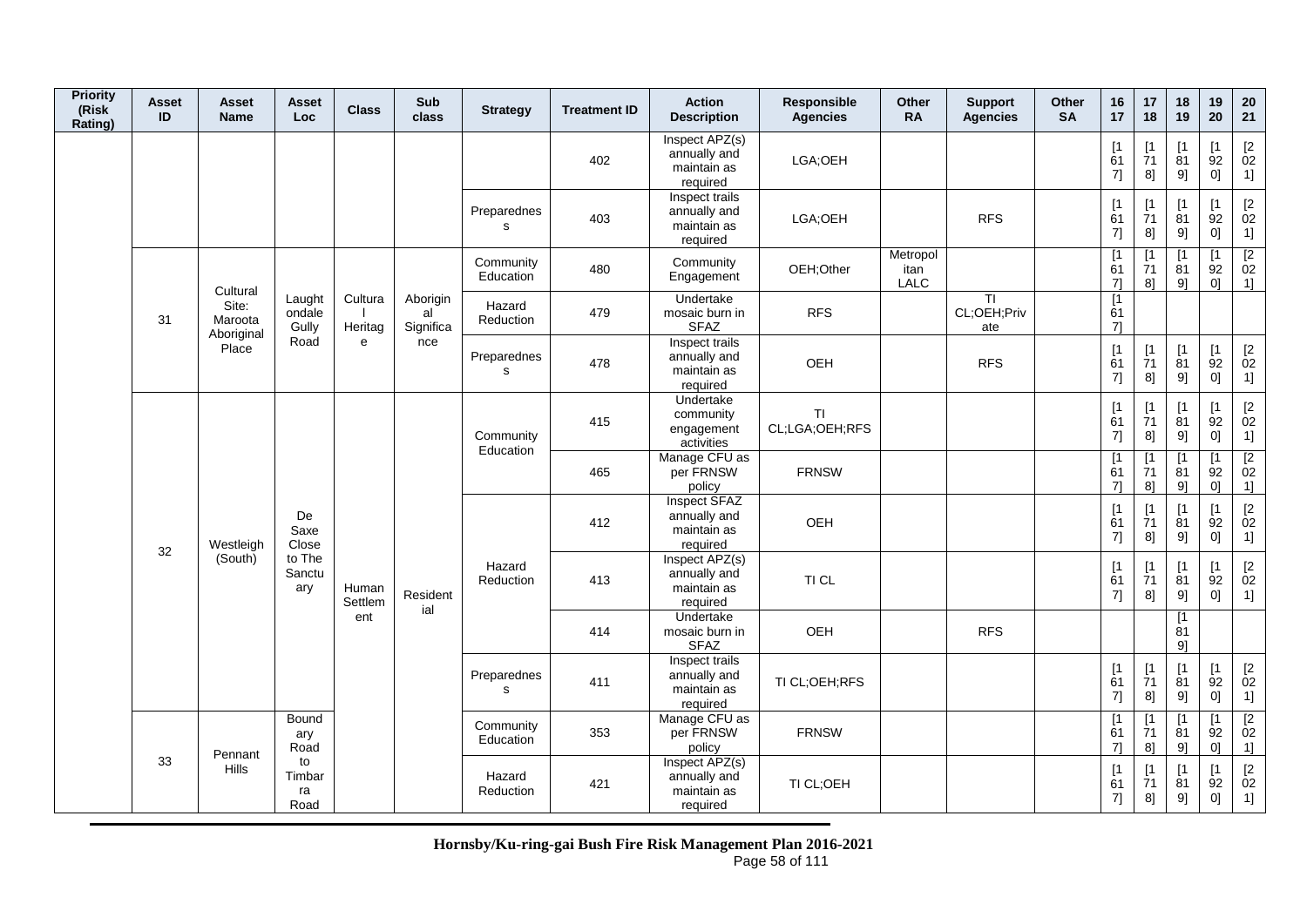| <b>Priority</b><br>(Risk<br>Rating) | Asset<br>ID | <b>Asset</b><br><b>Name</b> | Asset<br><b>Loc</b>                           | <b>Class</b> | Sub<br>class    | <b>Strategy</b>             | <b>Treatment ID</b> | <b>Action</b><br><b>Description</b>                        | Responsible<br><b>Agencies</b> | Other<br><b>RA</b> | <b>Support</b><br><b>Agencies</b> | Other<br><b>SA</b> | 16<br>17        | 17<br>18                                          | 18<br>19                      | 19<br>20                      | 20<br>21                                                          |
|-------------------------------------|-------------|-----------------------------|-----------------------------------------------|--------------|-----------------|-----------------------------|---------------------|------------------------------------------------------------|--------------------------------|--------------------|-----------------------------------|--------------------|-----------------|---------------------------------------------------|-------------------------------|-------------------------------|-------------------------------------------------------------------|
|                                     |             |                             |                                               |              |                 |                             | 422                 | Inspect SFAZ<br>annually and<br>maintain as<br>required    | OEH                            |                    |                                   |                    | [1]<br>61<br>7] | $\lceil 1 \rceil$<br>71<br>8]                     | $\lceil 1 \rceil$<br>81<br>9] | $\mathsf{I}$<br>92<br>0]      | $[2]$<br>02<br>1]                                                 |
|                                     |             |                             |                                               |              |                 |                             | 423                 | Undertake<br>mosaic burn in<br><b>SFAZ</b>                 | OEH                            |                    | <b>RFS</b>                        |                    | [1]<br>61<br>71 |                                                   |                               |                               | $\begin{array}{c} \n [2] \n 02\n \end{array}$<br>1]               |
|                                     |             |                             |                                               |              |                 | Preparednes<br>$\mathbf{s}$ | 420                 | Inspect trails<br>annually and<br>maintain as<br>required  | TI CL;OEH                      |                    | <b>RFS</b>                        |                    | [1]<br>61<br>7] | $\begin{array}{c} \n 1 \\ 71\n \end{array}$<br>8] | [1]<br>$\overline{8}1$<br>9]  | $\lceil 1 \rceil$<br>92<br>0] | $\begin{bmatrix} 2 \\ 02 \end{bmatrix}$<br>1]                     |
|                                     |             | <b>Bloodwoo</b>             | <b>Bloodw</b>                                 |              |                 | Hazard<br>Reduction         | 436                 | Undertake<br>mosaic burn in<br><b>SFAZ</b>                 | TI CL;OEH                      |                    | <b>RFS</b>                        |                    | [1]<br>61<br>7] |                                                   |                               | $\mathsf{I}$<br>92<br> 0      | [2]<br>02<br>1]                                                   |
|                                     | 34          | d Rd<br>Isolated            | ood<br>Road                                   |              |                 | Preparednes<br>s            | 437                 | Inspect trails<br>annually and<br>maintain as<br>required  | TI CL;OEH                      |                    | <b>RFS</b>                        |                    | [1]<br>61<br>7] | [1]<br>$\overline{7}1$<br>8]                      | [1]<br>81<br>9]               | $\mathsf{I}$<br>92<br>0]      | $\begin{array}{c} \left[2 \right. \\ 02 \\ 1 \right] \end{array}$ |
|                                     |             | Calabash                    | Calaba                                        |              |                 | Hazard<br>Reduction         | 455                 | Undertake<br>mosaic burn in<br><b>SFAZ</b>                 | TI CL                          |                    | <b>RFS</b>                        |                    |                 |                                                   | $[1]$<br>81<br>91             |                               |                                                                   |
|                                     | 35          | Isolated                    | sh<br>Road                                    |              |                 | Preparednes<br>$\mathbf{s}$ | 454                 | Inspect trails<br>annually and<br>maintain as<br>required  | TI CL                          |                    | <b>RFS</b>                        |                    | [1]<br>61<br>7] | [1]<br>71<br>8]                                   | [1]<br>81<br>9]               | $\mathsf{I}$<br>92<br>0]      | $\begin{bmatrix} 2 \\ 02 \end{bmatrix}$<br>1]                     |
|                                     |             | Canoeland                   | South<br>of                                   |              |                 | Hazard<br>Reduction         | 456                 | Undertake<br>mosaic burn in<br><b>SFAZ</b>                 | OEH                            |                    | <b>RFS</b>                        |                    |                 | [1<br>$\overline{7}1$<br>8]                       |                               |                               | $\begin{array}{c} \n [2] \n 02\n \end{array}$<br>1                |
|                                     | 36          | s South                     | Canoel<br>ands<br>Road                        |              |                 | Preparednes<br>$\mathbf{s}$ | 457                 | Inspect trails<br>annually and<br>maintain as<br>required  | TI CL;OEH                      |                    | <b>RFS</b>                        |                    | [1]<br>61<br>7] | [1]<br>71<br>8]                                   | [1]<br>81<br>9]               | [1]<br>92<br>0]               | $[2]$<br>02<br>1]                                                 |
|                                     |             | Baden-<br>Powell<br>Scout   | Pomon<br>a St,                                |              | Special<br>Fire | Hazard<br>Reduction         | 360                 | Undertake<br>mosaic burn in<br><b>SFAZ</b>                 | OEH                            |                    | <b>FRNSW</b>                      |                    | [1]<br>61<br>7] |                                                   |                               |                               |                                                                   |
|                                     | 37          | Centre,<br>Pennant<br>Hills | Penna<br>nt Hills                             |              | Protectio<br>n  | Property<br>Planning        | 361                 | Develop/implem<br>ent/review<br>bushfire<br>emergency plan | Private                        |                    | <b>RFS</b>                        |                    |                 |                                                   | $[1]$<br>81<br>9]             | $[1]$<br>92<br>0]             | $\mathop{02}\limits^{[2]}$<br>1]                                  |
|                                     | 38          | Pumpkin<br>Point            | Pumpki<br>n Point,<br>Hawke<br>sbury<br>River |              | Resident<br>ial | Community<br>Education      | 458                 | Undertake<br>community<br>engagement<br>activities         | LGA:OEH:RFS                    |                    |                                   |                    |                 |                                                   | [1]<br>81<br>9]               |                               |                                                                   |
|                                     | 39          | Turramurr<br>a (South)      | Roland<br>Avenue<br>to                        |              |                 |                             | 354                 | Manage CFU as<br>per FRNSW<br>policy                       | <b>FRNSW</b>                   |                    |                                   |                    | [1<br>61<br>71  | [1<br>$\overline{7}1$<br>8]                       | [1]<br>81<br>9]               | $\lceil 1 \rceil$<br>92<br>0] | $\begin{array}{c} \boxed{2} \\ 02 \end{array}$<br>1]              |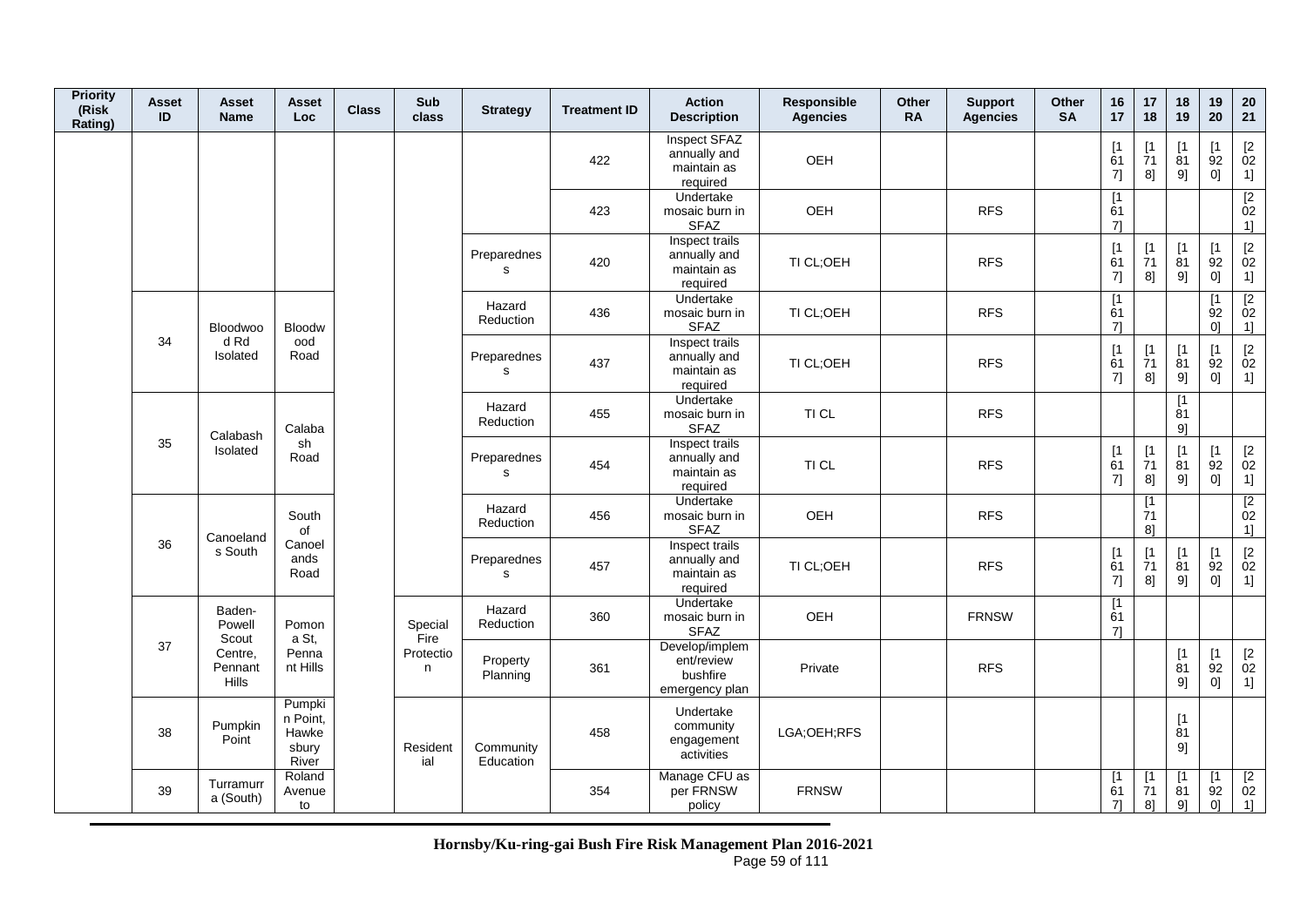| <b>Priority</b><br>(Risk<br>Rating) | <b>Asset</b><br>ID | <b>Asset</b><br><b>Name</b>     | Asset<br><b>Loc</b>            | <b>Class</b> | Sub<br>class                 | <b>Strategy</b>      | <b>Treatment ID</b> | <b>Action</b><br><b>Description</b>                        | Responsible<br><b>Agencies</b> | Other<br><b>RA</b> | <b>Support</b><br><b>Agencies</b> | Other<br><b>SA</b> | 16<br>17                      | 17<br>18                       | 18<br>19                      | 19<br>20                                  | 20<br>21                                                          |
|-------------------------------------|--------------------|---------------------------------|--------------------------------|--------------|------------------------------|----------------------|---------------------|------------------------------------------------------------|--------------------------------|--------------------|-----------------------------------|--------------------|-------------------------------|--------------------------------|-------------------------------|-------------------------------------------|-------------------------------------------------------------------|
|                                     |                    |                                 | Comen<br>arra<br>Parkwa        |              |                              | Hazard               | 334                 | Undertake<br>mosaic burn in<br><b>SFAZ</b>                 | LGA                            |                    | <b>FRNSW</b>                      |                    | $\overline{11}$<br>61<br>7]   |                                |                               |                                           |                                                                   |
|                                     |                    |                                 | У                              |              |                              | Reduction            | 385                 | Inspect APZ(s)<br>annually and<br>maintain as<br>required  | LGA                            |                    |                                   |                    | [1]<br>61<br>7]               | $[1]$<br>71<br>8]              | [1<br>81<br>9]                | [1]<br>92<br>0]                           | $\begin{array}{c} \left[2\right. \\ 02 \\ 1 \right] \end{array}$  |
|                                     |                    |                                 |                                |              |                              | Preparednes<br>s     | 386                 | Inspect trails<br>annually and<br>maintain as<br>required  | LGA                            |                    | <b>RFS</b>                        |                    | [1<br>61<br>7]                | [1<br>$\dot{7}1$<br>8]         | $\mathsf{I}$<br>81<br>9]      | [1]<br>92<br>0]                           | $\begin{array}{c} \left[2 \right. \\ 02 \\ 1 \right] \end{array}$ |
|                                     |                    | Group                           | Quarry                         |              |                              | Hazard<br>Reduction  | 702                 | Undertake<br>mosaic burn in<br><b>SFAZ</b>                 | OEH                            |                    | <b>RFS</b>                        |                    | $\sqrt{1}$<br>61<br>71        |                                |                               |                                           |                                                                   |
|                                     |                    | Home<br>Dural                   | Rd,<br>Dural                   |              |                              | Property<br>Planning | 701                 | Develop/implem<br>ent/review<br>bushfire<br>emergency plan | Private                        |                    | <b>RFS</b>                        |                    |                               |                                | [1]<br>81<br>9]               | [1]<br>92<br>0]                           | $\begin{bmatrix} 2 \\ 02 \end{bmatrix}$<br>1]                     |
|                                     |                    | Group                           | Banyul<br>a Ave,               |              |                              | Hazard<br>Reduction  | 703                 | Undertake<br>mosaic burn in<br><b>SFAZ</b>                 | OEH                            |                    | <b>RFS</b>                        |                    | [1]<br>61<br>71               |                                |                               |                                           |                                                                   |
|                                     | $\mathbf 0$        | Home Mt<br>Colah                | Mt<br>Colah                    |              | Special<br>Fire<br>Protectio | Property<br>Planning | 704                 | Develop/implem<br>ent/review<br>bushfire<br>emergency plan | Private                        |                    | <b>RFS</b>                        |                    |                               |                                | $[1]$<br>81<br>9]             | [1]<br>92<br>0]                           | $\begin{bmatrix} 2 \\ 02 \end{bmatrix}$<br>1]                     |
|                                     |                    |                                 |                                |              | n                            | Hazard<br>Reduction  | 705                 | Undertake<br>mosaic burn in<br><b>SFAZ</b>                 | OEH                            |                    | <b>RFS</b>                        |                    |                               |                                |                               |                                           | $\begin{array}{c} \n [2] \n 02\n \end{array}$<br>1]               |
| 1B<br>(Extreme)                     |                    | Group<br>Home St<br><b>Ives</b> | Paul<br>Ave, St<br><b>Ives</b> |              |                              | Preparednes<br>s     | 707                 | Inspect trails<br>annually and<br>maintain as<br>required  | LGA                            |                    | <b>RFS</b>                        |                    | [1]<br>61<br>7]               | [1]<br>$\overline{7}1$<br>8]   | [1<br>81<br>9]                | [1<br>92<br>0]                            | $\begin{array}{c} \left[2\right. \\ 02 \\ 1 \right] \end{array}$  |
|                                     |                    |                                 |                                |              |                              | Property<br>Planning | 706                 | Develop/implem<br>ent/review<br>bushfire<br>emergency plan | Private                        |                    | <b>RFS</b>                        |                    |                               |                                | [1<br>81<br>91                | [1]<br>92<br>0]                           | $\begin{array}{c} \left[2 \right. \\ 02 \\ 1 \right] \end{array}$ |
|                                     |                    |                                 | The                            |              |                              | Community            | 489                 | Manage CFU as<br>per FRNSW<br>policy                       | <b>FRNSW</b>                   |                    |                                   |                    | $\lceil 1 \rceil$<br>61<br>71 | $[1]$<br>$\overline{7}1$<br>81 | $\mathsf{I}$<br>81<br>9       | $\lceil 1 \rceil$<br>92<br>0 <sup>1</sup> | $\begin{array}{c} \boxed{2} \\ 02 \end{array}$<br>1]              |
|                                     | 40                 | North<br>Turramurr<br>a (West)  | Chase<br>Road<br>to            |              | Resident<br>ial              | Education            | 609                 | Develop,<br>maintain &<br>promote CPP                      | <b>RFS</b>                     |                    |                                   |                    | $\lceil 1 \rceil$<br>61<br>71 | [1]<br>$\overline{7}1$<br>81   | $\lceil 1 \rceil$<br>81<br>91 | $\lceil 1 \rceil$<br>92<br>0 <sup>1</sup> | $\begin{array}{c} \boxed{2} \\ 02 \end{array}$<br>1]              |
|                                     |                    |                                 | Hartley<br>Close               |              |                              | Hazard<br>Reduction  | 599                 | Inspect APZ(s)<br>annually and<br>maintain as<br>required  | LGA                            |                    |                                   |                    | [1]<br>61<br>7]               | $\lceil 1 \rceil$<br>71<br>8]  | Γ1<br>81<br>9]                | $\lceil 1 \rceil$<br>92<br>$0] \;$        | $[2]$<br>02<br>$1] \;$                                            |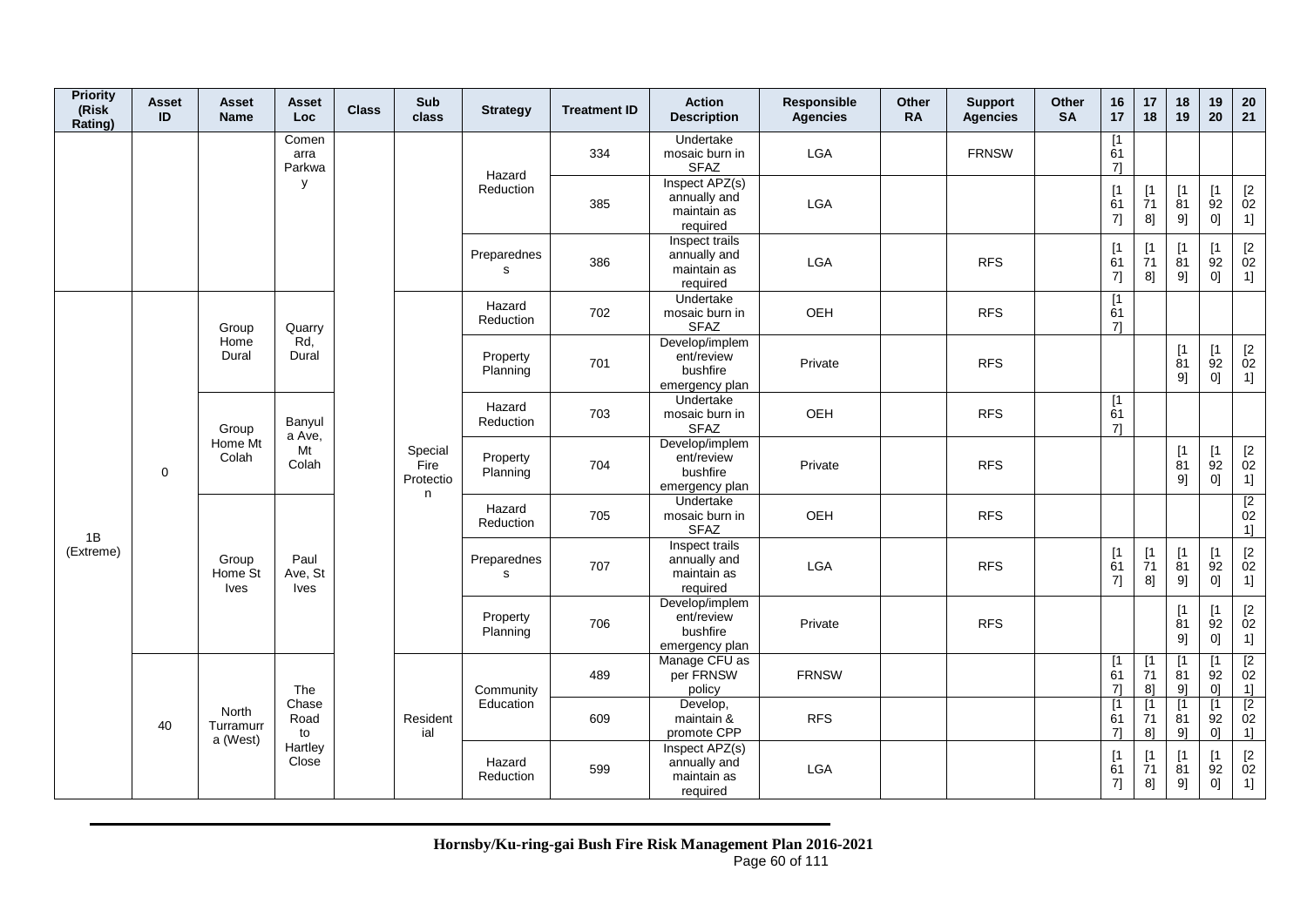| <b>Priority</b><br>(Risk<br>Rating) | <b>Asset</b><br>ID | Asset<br><b>Name</b>                | Asset<br><b>Loc</b>                                         | <b>Class</b>            | Sub<br>class                       | <b>Strategy</b>        | <b>Treatment ID</b>                                       | <b>Action</b><br><b>Description</b>                       | Responsible<br><b>Agencies</b> | <b>Other</b><br><b>RA</b> | <b>Support</b><br><b>Agencies</b> | Other<br><b>SA</b> | 16<br>17                                        | 17<br>18                                          | 18<br>19                       | 19<br>20                                      | 20<br>21                                                |
|-------------------------------------|--------------------|-------------------------------------|-------------------------------------------------------------|-------------------------|------------------------------------|------------------------|-----------------------------------------------------------|-----------------------------------------------------------|--------------------------------|---------------------------|-----------------------------------|--------------------|-------------------------------------------------|---------------------------------------------------|--------------------------------|-----------------------------------------------|---------------------------------------------------------|
|                                     |                    |                                     |                                                             |                         |                                    | Preparednes<br>s       | 600                                                       | Inspect trails<br>annually and<br>maintain as<br>required | <b>LGA</b>                     |                           | <b>RFS</b>                        |                    | $[1]$<br>61<br>7]                               | [1<br>71<br>81                                    | [1]<br>81<br>9]                | $\mathsf{I}$<br>92<br>0]                      | $\begin{bmatrix} 2 \\ 02 \end{bmatrix}$<br>1]           |
|                                     |                    |                                     |                                                             |                         |                                    | Community<br>Education | 490                                                       | Manage CFU as<br>per FRNSW<br>policy                      | <b>FRNSW</b>                   |                           |                                   |                    | $\lceil 1 \rceil$<br>61<br>71                   | $\mathsf{I}$<br>$\overline{7}1$<br>81             | $\lceil 1 \rceil$<br>81<br>9   | $\mathsf{I}$<br>92<br>0 <sup>1</sup>          | $\begin{array}{c} \boxed{2} \\ 02 \end{array}$<br>$1$ ] |
|                                     |                    |                                     | Leuna<br>to                                                 |                         |                                    | Hazard                 | 625                                                       | Undertake<br>mosaic burn in<br><b>SFAZ</b>                | LGA;OEH                        |                           | <b>FRNSW</b>                      |                    |                                                 |                                                   |                                | $\overline{11}$<br>92<br>0]                   |                                                         |
|                                     | 41                 | Fox Valley<br>(East)                | Roland<br>Avenue<br>s                                       |                         |                                    | Reduction              | 626                                                       | Inspect APZ(s)<br>annually and<br>maintain as<br>required | LGA                            |                           |                                   |                    | [1]<br>61<br>$7] \qquad \qquad \rule{2mm}{2mm}$ | $\begin{array}{c} \n 1 \\ 71\n \end{array}$<br>8] | $[1]$<br>$\overline{8}1$<br>9] | [1]<br>92<br>0]                               | $\begin{bmatrix} 2 \\ 02 \end{bmatrix}$<br>1]           |
|                                     | West<br>42         |                                     |                                                             |                         | Preparednes<br>$\mathbf{s}$        | 627                    | Inspect trails<br>annually and<br>maintain as<br>required | LGA                                                       |                                | <b>RFS</b>                |                                   | [1]<br>61<br>7]    | [1<br>71<br>8]                                  | [1]<br>81<br>9]                                   | $\mathsf{I}$<br>92<br>0]       | $\begin{bmatrix} 2 \\ 02 \end{bmatrix}$<br>1] |                                                         |
|                                     |                    | Lindfield                           | <b>Bradfiel</b><br>d Road<br>to<br>Winche<br>ster<br>Avenue |                         |                                    | Hazard<br>Reduction    | 634                                                       | Inspect APZ(s)<br>annually and<br>maintain as<br>required | <b>LGA</b>                     |                           |                                   |                    | [1]<br>61<br>7]                                 | [1]<br>71<br>8]                                   | [1]<br>81<br>9]                | $\mathsf{I}$<br>92<br> 0                      | $\begin{bmatrix} 2 \\ 02 \end{bmatrix}$<br>1]           |
|                                     | 43                 | Cultural<br>Site:<br>Turramurr<br>a | Pacific<br>Highwa<br>y                                      | Cultura<br>Heritag<br>e | Aborigin<br>al<br>Significa<br>nce | Other                  | 696                                                       | Asset to be<br>reviewed                                   | <b>LGA</b>                     |                           |                                   |                    | [1]<br>61<br>7]                                 |                                                   |                                |                                               |                                                         |
|                                     |                    |                                     |                                                             |                         |                                    | Community              | 604                                                       | Manage CFU as<br>per FRNSW<br>policy                      | <b>FRNSW</b>                   |                           |                                   |                    | $\overline{1}$<br>61<br>71                      | [1]<br>71<br>8]                                   | [1]<br>81<br>9                 | [1]<br>92<br>0 <sup>1</sup>                   | $\begin{array}{c} \boxed{2} \\ 02 \end{array}$<br>1]    |
|                                     | 44                 |                                     | Mona<br>Vale                                                |                         |                                    | Education              | 605                                                       | Undertake<br>community<br>engagement<br>activities        | <b>RFS</b>                     |                           |                                   |                    |                                                 | $[1]$<br>$\overline{7}1$<br>8]                    |                                | [1]<br>92<br>0]                               |                                                         |
|                                     |                    | St Ives<br>(East)                   | Road<br>to<br>Burran<br>eer                                 | Human<br>Settlem<br>ent | Resident<br>ial                    | Hazard<br>Reduction    | 601                                                       | Inspect APZ(s)<br>annually and<br>maintain as<br>required | LGA                            |                           |                                   |                    | [1]<br>61<br>7]                                 | [1]<br>$\overline{7}1$<br>8]                      | [1]<br>$\overline{8}1$<br>9]   | $\lceil 1 \rceil$<br>92<br>0]                 | $\begin{bmatrix} 2 \\ 02 \end{bmatrix}$<br>1]           |
|                                     |                    |                                     | Avenue                                                      |                         |                                    |                        | 603                                                       | Undertake<br>mosaic burn in<br><b>SFAZ</b>                | OEH                            |                           | <b>RFS</b>                        |                    | [1<br>61<br>71                                  |                                                   | [1]<br>81<br>9                 |                                               | [2]<br>02<br>1]                                         |
|                                     |                    |                                     |                                                             |                         |                                    | Preparednes<br>s       | 602                                                       | Inspect trails<br>annually and<br>maintain as<br>required | LGA;OEH;Other                  | Sydney<br>Water           | <b>RFS</b>                        |                    | [1]<br>61<br>7]                                 | $\mathsf{I}$<br>71<br>8]                          | [1]<br>81<br>9]                | $\lceil 1 \rceil$<br>92<br>0]                 | $\begin{bmatrix} 2 \\ 02 \end{bmatrix}$<br>1]           |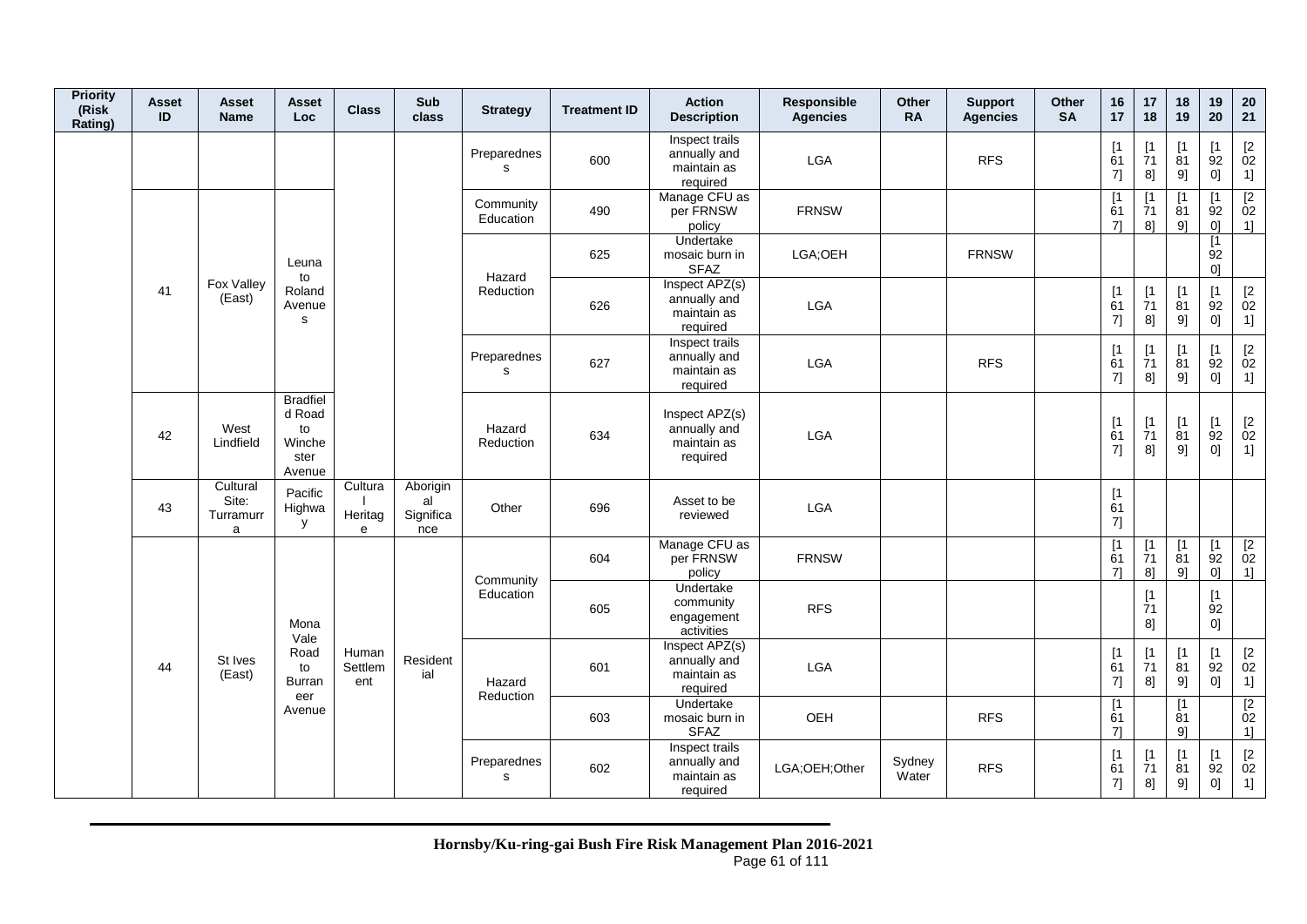| <b>Priority</b><br>(Risk<br>Rating) | Asset<br>ID | Asset<br><b>Name</b>     | <b>Asset</b><br>Loc.              | <b>Class</b> | Sub<br>class | <b>Strategy</b>        | <b>Treatment ID</b> | <b>Action</b><br><b>Description</b>                       | Responsible<br><b>Agencies</b> | Other<br><b>RA</b> | <b>Support</b><br><b>Agencies</b> | Other<br><b>SA</b> | 16<br>17        | 17<br>18                       | 18<br>19                    | 19<br>20                      | 20<br>21                                                         |
|-------------------------------------|-------------|--------------------------|-----------------------------------|--------------|--------------|------------------------|---------------------|-----------------------------------------------------------|--------------------------------|--------------------|-----------------------------------|--------------------|-----------------|--------------------------------|-----------------------------|-------------------------------|------------------------------------------------------------------|
|                                     | 45          | Roseville                | Attung<br>a/<br>Ormon<br>de/      |              |              | Community<br>Education | 624                 | Undertake<br>community<br>engagement<br>activities        | <b>RFS</b>                     |                    |                                   |                    |                 |                                |                             | $\lceil 1 \rceil$<br>92<br>0] |                                                                  |
|                                     |             | Chase                    | Warrin<br>gah<br>Roads            |              |              | Hazard<br>Reduction    | 623                 | Inspect APZ(s)<br>annually and<br>maintain as<br>required | LGA                            |                    |                                   |                    | [1]<br>61<br>7] | [1]<br>$\dot{7}1$<br>8]        | $[1]$<br>$\dot{8}1$<br>9]   | [1]<br>92<br>0]               | $\mathop{02}\limits^{[2]}$<br>1]                                 |
|                                     |             |                          | Malton                            |              |              | Community<br>Education | 495                 | Manage CFU as<br>per FRNSW<br>policy                      | <b>FRNSW</b>                   |                    |                                   |                    | [1<br>61<br>71  | $\overline{1}$<br>71<br>8]     | $\overline{11}$<br>81<br>9] | [1]<br>92<br>01               | $\frac{2}{1}$<br>$\frac{1}{2}$<br>02                             |
|                                     | 46          | Beecroft<br>(East)       | Road<br>to<br>Sutherl             |              |              | Hazard<br>Reduction    | 560                 | Undertake<br>mosaic burn in<br><b>SFAZ</b>                | OEH                            |                    | <b>FRNSW</b>                      |                    |                 |                                |                             |                               | 1]                                                               |
|                                     |             |                          | and<br>Road                       |              |              | Preparednes<br>s       | 559                 | Inspect trails<br>annually and<br>maintain as<br>required | TI CL;OEH                      |                    | <b>RFS</b>                        |                    | [1]<br>61<br>7] | $[1]$<br>71<br>8]              | [1]<br>81<br>9]             | $[1]$<br>92<br>0]             | $\begin{array}{c} \left[2\right. \\ 02 \\ 1 \right] \end{array}$ |
|                                     |             |                          |                                   |              |              | Community<br>Education | 632                 | Undertake<br>community<br>engagement<br>activities        | <b>RFS</b>                     |                    |                                   |                    |                 | $[1]$<br>$\overline{7}1$<br>8] |                             |                               |                                                                  |
|                                     |             |                          | Holford<br>Cresce                 |              |              | Hazard                 | 630                 | Undertake<br>mosaic burn in<br><b>SFAZ</b>                | LGA                            |                    | <b>FRNSW</b>                      |                    | [1]<br>61<br>71 |                                |                             |                               |                                                                  |
|                                     |             | Gordon/<br>47<br>Killara | nt to<br>Mildura<br><b>Street</b> |              |              | Reduction              | 633                 | Inspect APZ<br>annually and<br>maintain as<br>required    | LGA; Private                   |                    | LGA                               |                    | [1]<br>61<br>7] | [1]<br>$\overline{7}1$<br>8]   | [1]<br>81<br>9]             | [1]<br>92<br>0]               | $\mathop{02}\limits^{[2]}$<br>1]                                 |
|                                     |             |                          |                                   |              |              | Preparednes<br>s       | 631                 | Inspect trails<br>annually and<br>maintain as<br>required | <b>LGA</b>                     |                    | <b>RFS</b>                        |                    | [1]<br>61<br>7] | [1]<br>$\overline{7}1$<br>8]   | [1<br>81<br>9]              | [1]<br>92<br>0]               | $\frac{[2]}{02}$<br>1]                                           |
|                                     |             |                          | Carters                           |              |              | Community<br>Education | 564                 | Undertake<br>community<br>engagement<br>activities        | <b>RFS</b>                     |                    |                                   |                    |                 |                                |                             | [1]<br>92<br>0]               |                                                                  |
|                                     | 48          | Middle<br>Dural          | Road<br>to<br>Odette              |              |              | Hazard<br>Reduction    | 563                 | Undertake<br>mosaic burn in<br><b>SFAZ</b>                | <b>RFS</b>                     |                    | Private                           |                    |                 | [1]<br>71<br>8 <sup>1</sup>    |                             |                               |                                                                  |
|                                     |             |                          | Road                              |              |              | Preparednes<br>s       | 562                 | Inspect trails<br>annually and<br>maintain as<br>required | <b>RFS</b>                     |                    | Private                           |                    | [1]<br>61<br>7] | [1]<br>71<br>8]                | [1]<br>81<br>9]             | [1]<br>92<br>0]               | $\mathop{02}\limits^{[2]}$<br>1]                                 |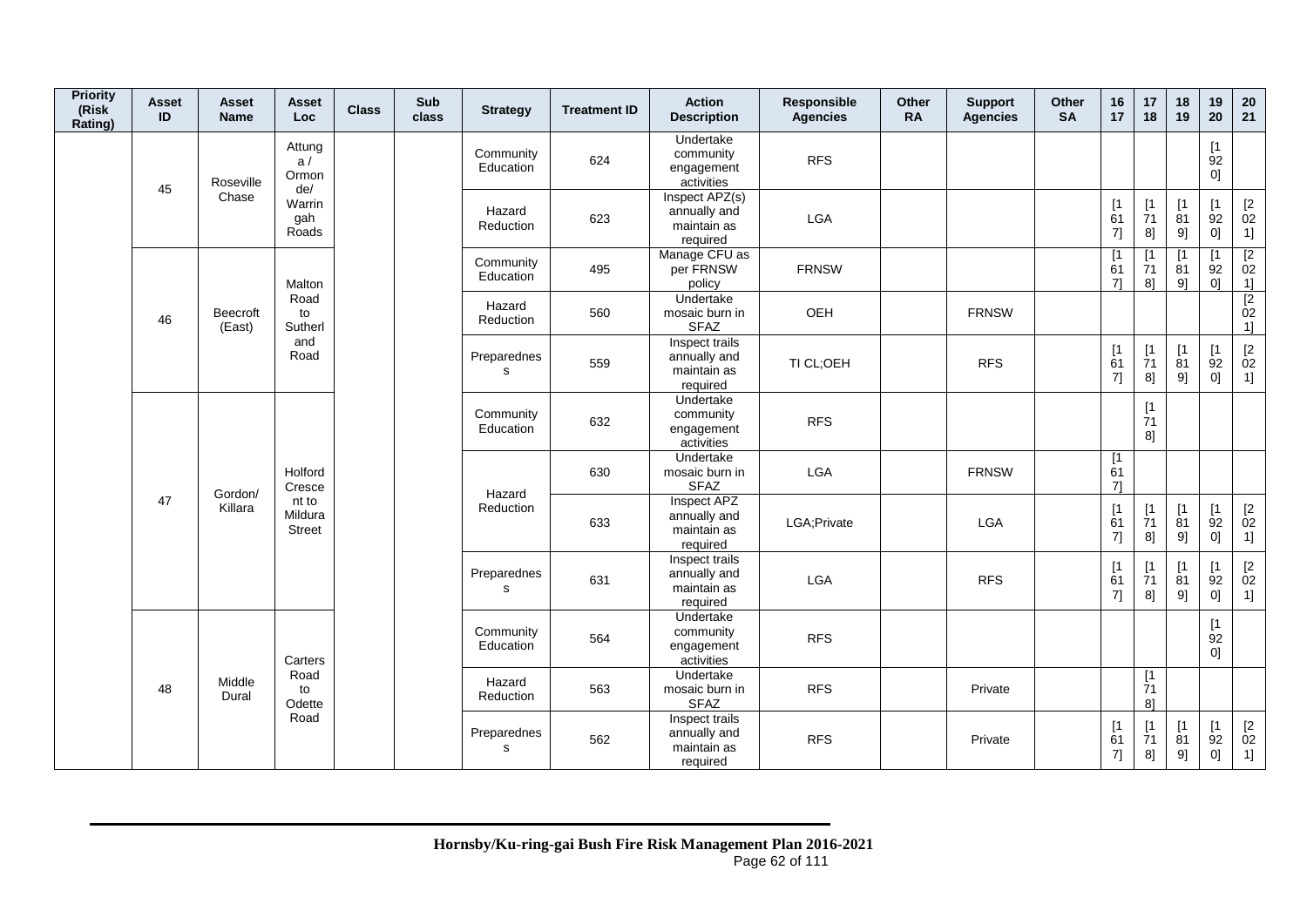| <b>Priority</b><br>(Risk<br>Rating) | <b>Asset</b><br>ID | Asset<br><b>Name</b>   | Asset<br>Loc                         | <b>Class</b> | Sub<br>class | <b>Strategy</b>            | <b>Treatment ID</b> | <b>Action</b><br><b>Description</b>                       | Responsible<br><b>Agencies</b> | Other<br><b>RA</b> | <b>Support</b><br><b>Agencies</b> | Other<br><b>SA</b> | 16<br>17                                                 | 17<br>18                                                                   | 18<br>19                                      | 19<br>20                      | 20<br>21                                                    |
|-------------------------------------|--------------------|------------------------|--------------------------------------|--------------|--------------|----------------------------|---------------------|-----------------------------------------------------------|--------------------------------|--------------------|-----------------------------------|--------------------|----------------------------------------------------------|----------------------------------------------------------------------------|-----------------------------------------------|-------------------------------|-------------------------------------------------------------|
|                                     |                    |                        | North                                |              |              | Community<br>Education     | 567                 | Undertake<br>community<br>engagement<br>activities        | <b>RFS</b>                     |                    |                                   |                    | [1]<br>61<br>7]                                          |                                                                            |                                               |                               |                                                             |
|                                     | 49                 | Quarry<br><b>North</b> | of<br>Quarry<br>Road                 |              |              | Hazard<br>Reduction        | 566                 | Undertake<br>mosaic burn in<br><b>SFAZ</b>                | OEH                            |                    | <b>RFS</b>                        |                    | [1]<br>61<br>71                                          |                                                                            |                                               |                               |                                                             |
|                                     |                    |                        |                                      |              |              | Preparednes<br>s           | 565                 | Inspect trails<br>annually and<br>maintain as<br>required | TI CL                          |                    | <b>RFS</b>                        |                    | $\begin{array}{c} \n[1] \\ \n61\n\end{array}$<br>$7] \;$ | $\begin{array}{c} \left[ 1 \right. \\ \left. 71 \right. \end{array}$<br>8] | $\begin{bmatrix} 1 \\ 81 \end{bmatrix}$<br>9] | [1]<br>92<br>0]               | $\mathop{02}\limits^{[2]}$<br>1]                            |
|                                     |                    |                        | New<br>Line<br>Road                  |              |              | Community                  | 569                 | Manage CFU as<br>per FRNSW<br>policy                      | <b>FRNSW</b>                   |                    |                                   |                    | $\overline{1}$<br>61<br>71                               | [1<br>$\overline{7}1$<br>8]                                                | [1<br>$\overline{8}1$<br>91                   | $\lceil 1 \rceil$<br>92<br>0] | $\overline{2}$<br>02<br>1]                                  |
|                                     | 50                 | Dural                  | to<br>Barring<br>ton<br><b>Drive</b> |              |              | Education                  | 570                 | Undertake<br>community<br>engagement<br>activities        | <b>RFS</b>                     |                    |                                   |                    |                                                          |                                                                            |                                               |                               | $\begin{array}{c} \left[ 2 \right. \\ 02 \end{array}$<br>1] |
|                                     |                    |                        | and<br>Harris<br>Road                |              |              | Hazard<br>Reduction        | 568                 | Undertake<br>mosaic burn in<br><b>LMZ</b>                 | OEH;RFS                        |                    |                                   |                    | [1]<br>61<br>71                                          |                                                                            |                                               |                               |                                                             |
|                                     |                    |                        |                                      |              |              | Community<br>Education     | 590                 | Undertake<br>community<br>engagement<br>activities        | <b>RFS</b>                     |                    |                                   |                    |                                                          |                                                                            | $[1]$<br>$\overline{81}$<br>9]                |                               |                                                             |
|                                     | 51                 | Thornleigh             | Duffy<br>Avenue<br>to                |              |              | Hazard                     | 587                 | Inspect APZ(s)<br>annually and<br>maintain as<br>required | LGA;Other                      | Sydney<br>Water    |                                   |                    | [1]<br>61<br>7]                                          | [1]<br>$\overline{7}1$<br>8]                                               | [1]<br>$\overline{81}$<br>9]                  | [1]<br>92<br>[0]              | $\mathop{02}\limits^{[2]}$<br>1]                            |
|                                     |                    |                        | Norma<br>n.<br>Avenue                |              |              | Reduction                  | 589                 | Undertake<br>mosaic burn in<br><b>SFAZ</b>                | LGA;RFS                        |                    | Other                             | Sydney<br>Water    |                                                          |                                                                            |                                               | [1]<br>$\overline{92}$<br>0]  |                                                             |
|                                     |                    |                        |                                      |              |              | Preparednes<br>$\mathbf s$ | 588                 | Inspect trails<br>annually and<br>maintain as<br>required | LGA;Other                      | Sydney<br>Water    | <b>RFS</b>                        |                    | $\begin{array}{c} \n[1] \\ \n61\n\end{array}$<br>7]      | $\begin{array}{c} \frac{1}{7} \end{array}$<br>8]                           | $\begin{bmatrix} 1 \\ 81 \end{bmatrix}$<br>9] | [1]<br>$\overline{9}2$<br>0]  | $\underset{02}{[2}$<br>1]                                   |
|                                     |                    |                        | Pretori                              |              |              | Community<br>Education     | 594                 | Manage CFU as<br>per FRNSW<br>policy                      | <b>FRNSW</b>                   |                    |                                   |                    | [1]<br>61<br>71                                          | [1<br>$\overline{7}1$<br>8]                                                | [1<br>81<br>91                                | $\lceil 1 \rceil$<br>92<br>0] | $\overline{2}$<br>02<br>1]                                  |
|                                     | 52                 | Hornsby<br>(West)      | a<br>Parade<br>to                    |              |              | Hazard                     | 592                 | Undertake<br>mosaic burn in<br><b>SFAZ</b>                | LGA;OEH                        |                    |                                   |                    | [1]<br>61<br>71                                          |                                                                            |                                               |                               |                                                             |
|                                     |                    |                        | Dural<br><b>Street</b>               |              |              | Reduction                  | 593                 | Inspect APZ(s)<br>annually and<br>maintain as<br>required | LGA                            |                    |                                   |                    | [1]<br>61<br>7]                                          | $\lceil 1 \rceil$<br>71<br>8]                                              | [1]<br>81<br>9]                               | [1<br>92<br>0]                | $[2]$<br>02<br>1]                                           |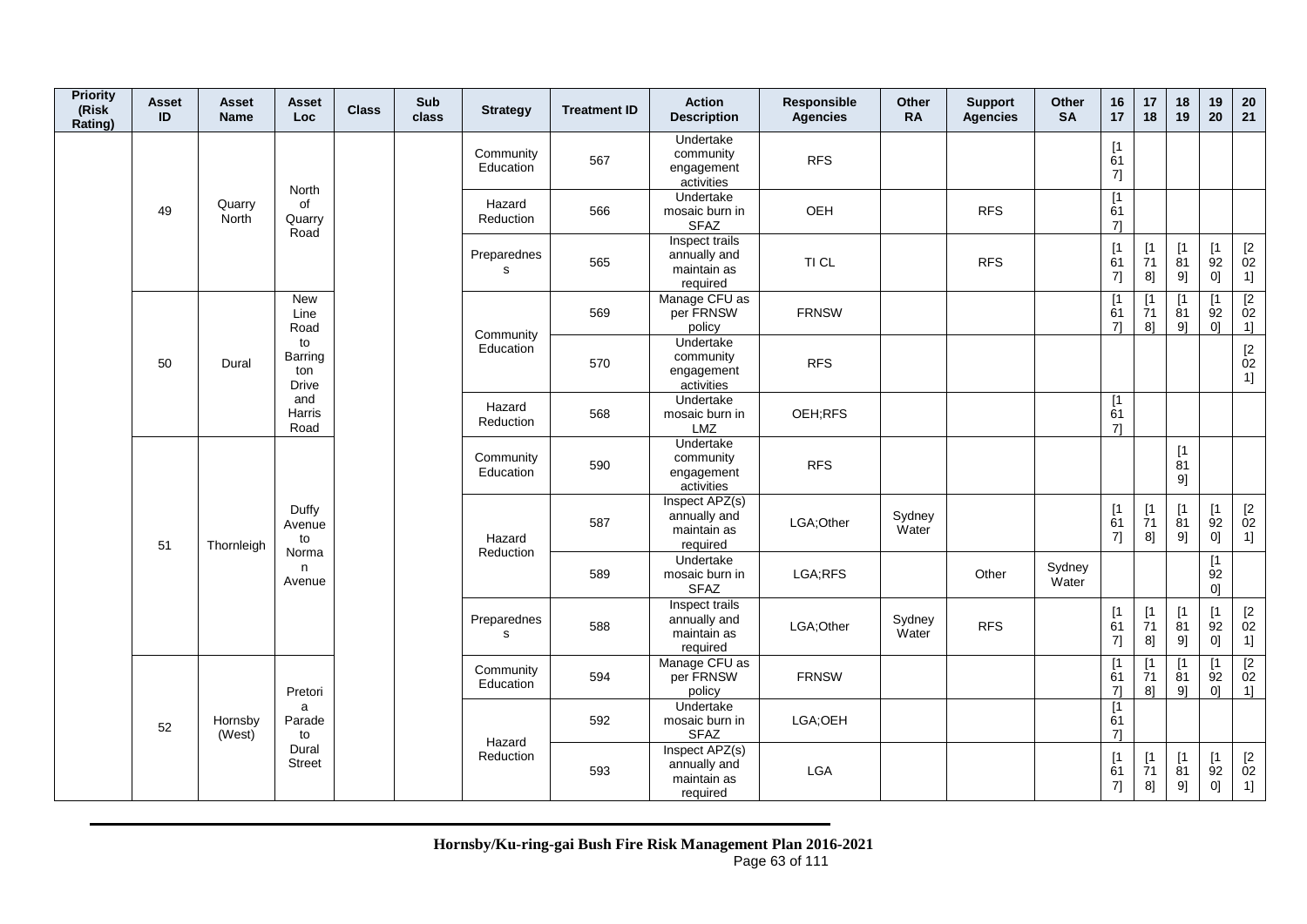| <b>Priority</b><br>(Risk<br>Rating) | <b>Asset</b><br>ID | Asset<br><b>Name</b>     | Asset<br>Loc           | <b>Class</b> | Sub<br>class | <b>Strategy</b>             | <b>Treatment ID</b> | <b>Action</b><br><b>Description</b>                       | Responsible<br><b>Agencies</b> | Other<br><b>RA</b> | <b>Support</b><br><b>Agencies</b> | Other<br><b>SA</b>                                               | 16<br>17                         | $17$<br>18                     | 18<br>19                      | 19<br>20                                       | $20\,$<br>21                                                      |
|-------------------------------------|--------------------|--------------------------|------------------------|--------------|--------------|-----------------------------|---------------------|-----------------------------------------------------------|--------------------------------|--------------------|-----------------------------------|------------------------------------------------------------------|----------------------------------|--------------------------------|-------------------------------|------------------------------------------------|-------------------------------------------------------------------|
|                                     |                    |                          |                        |              |              | Preparednes<br>s            | 591                 | Inspect trails<br>annually and<br>maintain as<br>required | LGA;OEH                        |                    | <b>RFS</b>                        |                                                                  | [1]<br>61<br>7]                  | $[1]$<br>71<br>8]              | [1<br>81<br>9]                | [1]<br>92<br>0]                                | $\begin{array}{c} \left[2\right. \\ 02 \\ 1 \right] \end{array}$  |
|                                     |                    |                          |                        |              |              | Community<br>Education      | 595                 | Undertake<br>community<br>engagement<br>activities        | LGA                            |                    |                                   |                                                                  |                                  |                                |                               | $\lceil 1 \rceil$<br>92<br>0]                  |                                                                   |
|                                     |                    |                          | Alan                   |              |              |                             | 596                 | Manage CFU as<br>per FRNSW<br>policy                      | <b>FRNSW</b>                   |                    |                                   |                                                                  | [1<br>61<br>71                   | [1]<br>$\overline{7}1$<br>8]   | $\lceil 1 \rceil$<br>81<br>9] | [1<br>92<br>0 <sup>1</sup>                     | $\sqrt{2}$<br>02<br>1]                                            |
|                                     | 53                 | Hornsby<br>(North)       | Avenue<br>to<br>Peats  |              |              | Hazard<br>Reduction         | 598                 | Undertake<br>mosaic burn in<br><b>SFAZ</b>                | OEH                            |                    | <b>RFS</b>                        |                                                                  |                                  |                                |                               |                                                | $\begin{array}{c} \boxed{2} \\ 02 \end{array}$<br>1]              |
|                                     |                    |                          | Ferry<br>Road          |              |              | Preparednes<br>$\mathbf{s}$ | 597                 | Inspect trails<br>annually and<br>maintain as<br>required | TI CL;LGA;OEH                  |                    | RFS;Other                         | <b>NSRTS</b><br><b>CMA</b><br>(Rifle<br>Range<br>Manage<br>ment) | [1]<br>61<br>7]                  | $[1]$<br>$\overline{7}1$<br>8] | [1]<br>$\overline{8}1$<br>9]  | [1]<br>92<br>0]                                | $\begin{array}{c} \left[2 \right. \\ 02 \\ 1 \right] \end{array}$ |
|                                     |                    |                          |                        |              |              | Community                   | 494                 | Manage CFU as<br>per FRNSW<br>policy                      | <b>FRNSW</b>                   |                    |                                   |                                                                  | $\lceil 1 \rceil$<br>61<br>$7$ ] | [1]<br>71<br>8]                | [1<br>81<br>9]                | [1<br>92<br>0 <sup>1</sup>                     | [2]<br>02<br>1]                                                   |
|                                     |                    |                          |                        |              |              | Education                   | 638                 | Undertake<br>community<br>engagement<br>activities        | LGA;RFS                        |                    |                                   |                                                                  |                                  |                                | [1]<br>81<br>9]               |                                                |                                                                   |
|                                     |                    | Hornsby                  | Galsto<br>n Road<br>to |              |              |                             | 636                 | Inspect APZ(s)<br>annually and<br>maintain as<br>required | TI CL;LGA                      |                    |                                   |                                                                  | [1<br>61<br>7]                   | [1]<br>71<br>8]                | [1]<br>81<br>9]               | [1]<br>92<br>0]                                | $\begin{array}{c} \left[2\right. \\ 02 \\ 1 \right] \end{array}$  |
|                                     |                    | 54<br>Heights<br>(South) | Speddi<br>ng<br>Road   |              |              | Hazard<br>Reduction         | 637                 | Inspect SFAZ<br>annually and<br>maintain as<br>required   | OEH                            |                    |                                   |                                                                  | [1<br>61<br>7]                   | [1]<br>$\dot{7}1$<br>8]        | [1<br>81<br>9]                | [1<br>92<br> 0                                 | $\begin{bmatrix} 2 \\ 02 \end{bmatrix}$<br>1]                     |
|                                     |                    |                          |                        |              |              |                             | 639                 | Undertake<br>mosaic burn in<br><b>SFAZ</b>                | LGA;OEH;RFS                    |                    | Private;RFS                       |                                                                  |                                  |                                |                               |                                                | $\begin{array}{c} \boxed{2} \\ 02 \end{array}$<br>1]              |
|                                     |                    |                          |                        |              |              | Preparednes<br>s            | 635                 | Inspect trails<br>annually and<br>maintain as<br>required | LGA;OEH                        |                    | <b>RFS</b>                        |                                                                  | $\lceil 1 \rceil$<br>61<br>7]    | $\lceil 1 \rceil$<br>71<br>8]  | $\mathsf{I}$<br>81<br>9]      | $\lceil 1 \rceil$<br>92<br>$0] \hspace{.05cm}$ | $[2]$<br>02<br>1]                                                 |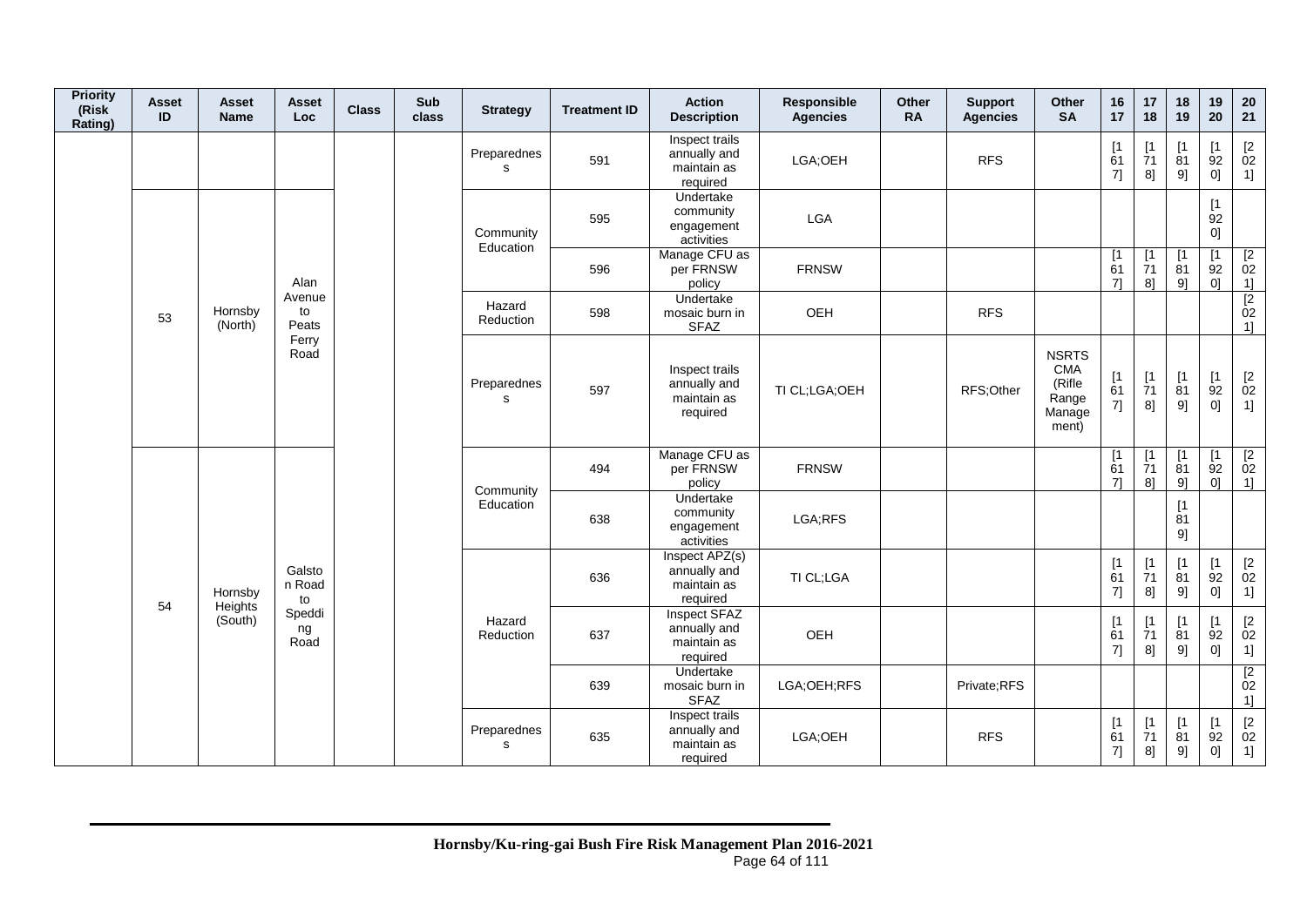| <b>Priority</b><br>(Risk<br>Rating) | Asset<br>ID                    | <b>Asset</b><br><b>Name</b>         | <b>Asset</b><br>Loc | <b>Class</b> | Sub<br>class | <b>Strategy</b>             | <b>Treatment ID</b>                                       | <b>Action</b><br><b>Description</b>                       | Responsible<br><b>Agencies</b> | Other<br><b>RA</b> | <b>Support</b><br><b>Agencies</b> | Other<br><b>SA</b> | 16<br>17                    | 17<br>18                                | 18<br>19                | 19<br>20                                      | 20<br>21                                                         |
|-------------------------------------|--------------------------------|-------------------------------------|---------------------|--------------|--------------|-----------------------------|-----------------------------------------------------------|-----------------------------------------------------------|--------------------------------|--------------------|-----------------------------------|--------------------|-----------------------------|-----------------------------------------|-------------------------|-----------------------------------------------|------------------------------------------------------------------|
|                                     |                                |                                     |                     |              |              | Community<br>Education      | 641                                                       | Undertake<br>community<br>engagement<br>activities        | <b>RFS</b>                     |                    |                                   |                    |                             | $[1]$<br>71<br>8]                       |                         | [1]<br>92<br>0]                               |                                                                  |
|                                     | 55                             | Dangar<br>Island                    | Dangar<br>Island    |              |              | Hazard                      | 640                                                       | Undertake<br>mosaic burn in<br><b>SFAZ</b>                | LGA                            |                    | <b>RFS</b>                        |                    |                             | $[1]$<br>71<br>8 <sup>1</sup>           |                         | [1]<br>92<br>0 <sup>1</sup>                   |                                                                  |
|                                     |                                |                                     |                     |              |              | Reduction                   | 642                                                       | Inspect APZ(s)<br>annually and<br>maintain as<br>required | LGA                            |                    |                                   |                    | [1]<br>61<br>7]             | [1]<br>$\overline{7}1$<br>8]            | $[1]$<br>81<br>9]       | [1]<br>92<br>0]                               | $\begin{array}{c} \left[2\right. \\ 02 \\ 1 \right] \end{array}$ |
|                                     |                                |                                     |                     |              |              |                             | 491                                                       | Manage CFU as<br>per FRNSW<br>policy                      | <b>FRNSW</b>                   |                    |                                   |                    | [1<br>61<br>71              | [1<br>$\overline{7}1$<br>8]             | [1<br>81<br>91          | [1<br>92<br>$\Omega$                          | $\begin{array}{c} \boxed{2} \\ 02 \end{array}$                   |
|                                     | 56                             |                                     |                     |              |              | Community<br>Education      | 612                                                       | Develop,<br>maintain &<br>promote CPP                     | <b>RFS</b>                     |                    |                                   |                    | [1]<br>61<br>71             | $\overline{11}$<br>71<br>8 <sup>1</sup> | [1]<br>81<br>91         | [1]<br>92<br>01                               | $\frac{11}{2}$<br>02<br>1]                                       |
|                                     |                                | Hornsby to                          | Glenvie<br>w Road   |              |              |                             | 646                                                       | Undertake<br>community<br>engagement<br>activities        | LGA;RFS                        |                    |                                   |                    |                             | $[1]$<br>71<br>8]                       |                         |                                               |                                                                  |
|                                     |                                | Mt Kuring-<br>gai                   | to Ida<br>Street    |              |              | Hazard<br>Reduction         | 644                                                       | Inspect APZ(s)<br>annually and<br>maintain as<br>required | TI CL;LGA;OEH                  |                    |                                   |                    | [1]<br>61<br>7]             | [1]<br>$\overline{7}1$<br>8]            | [1]<br>$\dot{8}1$<br>9] | $\begin{bmatrix} 1 \\ 92 \end{bmatrix}$<br>01 | $\mathop{02}\limits^{[2]}$<br>1]                                 |
|                                     |                                |                                     |                     |              |              |                             | 645                                                       | Undertake<br>mosaic burn in<br><b>SFAZ</b>                | OEH                            |                    | <b>RFS</b>                        |                    | $\overline{11}$<br>61<br>71 |                                         |                         | $\lceil 1 \rceil$<br>92<br>0 <sup>1</sup>     | $\begin{array}{c} \boxed{2} \\ 02 \end{array}$<br>1]             |
|                                     |                                |                                     |                     |              |              | Preparednes<br>$\mathbf{s}$ | 643                                                       | Inspect trails<br>annually and<br>maintain as<br>required | TI CL;LGA;OEH                  |                    | <b>RFS</b>                        |                    | [1]<br>61<br>7]             | [1]<br>$\overline{7}1$<br>8]            | [1]<br>81<br>9]         | [1]<br>92<br>01                               | $\begin{array}{c} \left[2\right. \\ 02 \\ 1 \right] \end{array}$ |
|                                     |                                |                                     | <b>Bobbin</b>       |              |              | Community<br>Education      | 610                                                       | Develop,<br>maintain &<br>promote CPP                     | <b>RFS</b>                     |                    |                                   |                    | [1]<br>61<br>71             | [1]<br>71<br>8]                         | $\mathsf{I}$<br>81<br>9 | $\mathsf{I}$<br>92<br>01                      | [2]<br>$\begin{array}{c} 02 \\ 1 \end{array}$                    |
| 57                                  | North<br>Turramurr<br>a (East) | Head<br>Road<br>to<br><b>Buxton</b> |                     |              | Hazard       | 606                         | Inspect APZ(s)<br>annually and<br>maintain as<br>required | LGA                                                       |                                |                    |                                   | [1]<br>61<br>7]    | [1]<br>71<br>8]             | $\lceil 1 \rceil$<br>81<br>9]           | [1<br>92<br> 0          | $\mathop{02}\limits^{[2]}$<br>1]              |                                                                  |
|                                     |                                |                                     | Place               |              |              | Reduction                   | 608                                                       | Undertake<br>mosaic burn in<br><b>SFAZ</b>                | LGA                            |                    |                                   |                    |                             | [1]<br>71<br>8]                         |                         |                                               |                                                                  |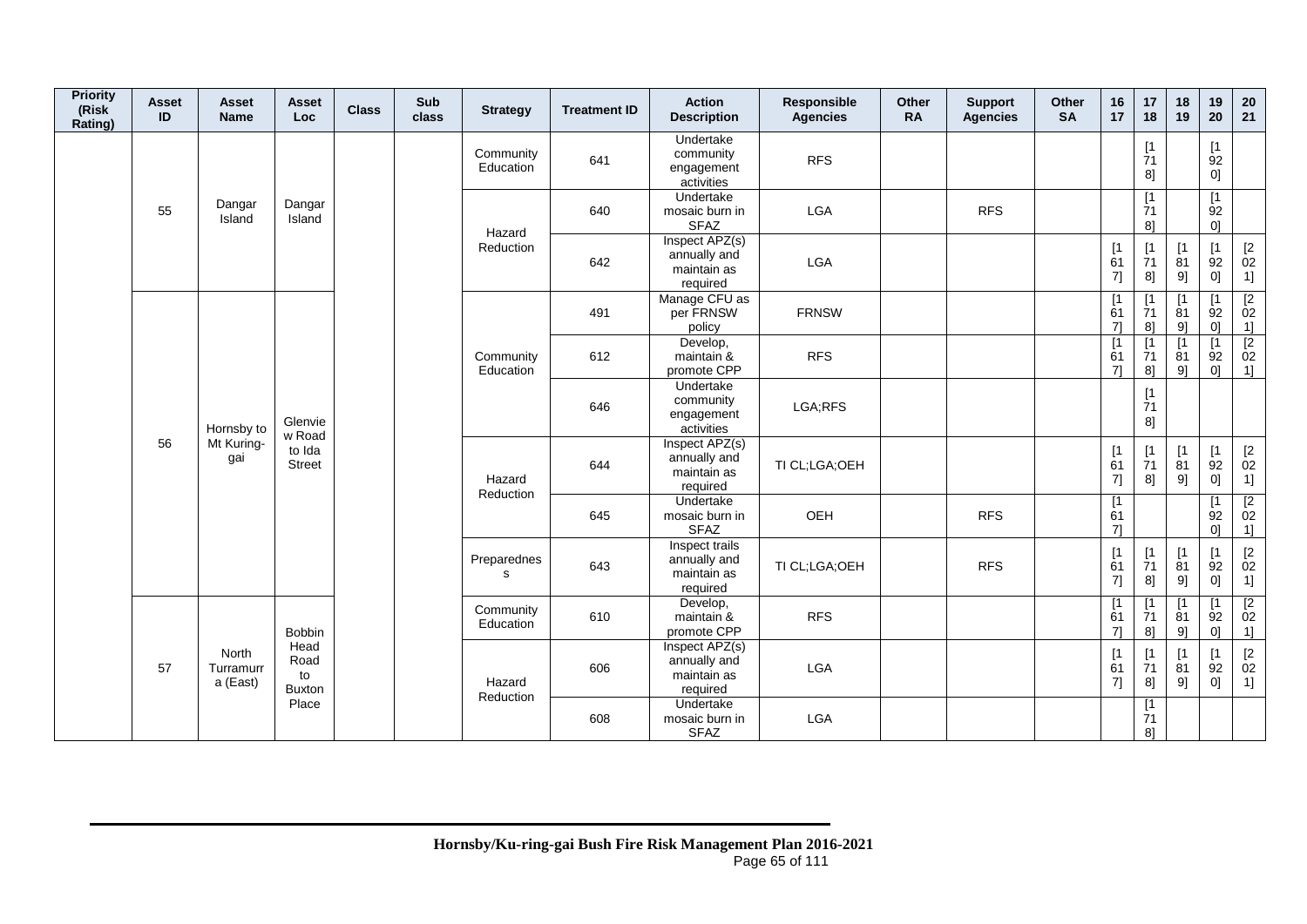| <b>Priority</b><br>(Risk<br>Rating) | <b>Asset</b><br>ID | Asset<br><b>Name</b>         | Asset<br>Loc                                  | <b>Class</b> | Sub<br>class | <b>Strategy</b>             | <b>Treatment ID</b> | <b>Action</b><br><b>Description</b>                       | Responsible<br><b>Agencies</b>        | <b>Other</b><br><b>RA</b>                               | <b>Support</b><br><b>Agencies</b> | <b>Other</b><br><b>SA</b> | 16<br>17                      | 17<br>18                                   | 18<br>19                      | 19<br>20                                                    | 20<br>21                                                          |
|-------------------------------------|--------------------|------------------------------|-----------------------------------------------|--------------|--------------|-----------------------------|---------------------|-----------------------------------------------------------|---------------------------------------|---------------------------------------------------------|-----------------------------------|---------------------------|-------------------------------|--------------------------------------------|-------------------------------|-------------------------------------------------------------|-------------------------------------------------------------------|
|                                     |                    |                              |                                               |              |              | Preparednes<br>$\mathbf{s}$ | 607                 | Inspect trails<br>annually and<br>maintain as<br>required | <b>TI</b><br>CL;LGA;Private;Ot<br>her | Metropol<br>itan<br>LALC,<br>NSW/A<br>CT Girl<br>Guides | <b>RFS</b>                        |                           | [1]<br>61<br>7]               | $[1]$<br>71<br>8]                          | $[1]$<br>81<br>9]             | $\begin{array}{c} \left[ 1 \right. \\ 92 \end{array}$<br>0] | $\begin{array}{c} \left[2 \right. \\ 02 \\ 1 \right] \end{array}$ |
|                                     | 58                 | East<br>Killara<br>(South)   | Kardell<br>a<br>Avenue<br>to<br>Tryon<br>Road |              |              | Community                   | 613                 | Undertake<br>community<br>engagement<br>activities        | <b>RFS</b>                            |                                                         |                                   |                           |                               |                                            |                               |                                                             | $\begin{array}{c} \left[2\right. \\ 02 \\ 1 \right] \end{array}$  |
|                                     |                    |                              |                                               |              |              | Education                   | 497                 | Manage CFU as<br>per FRNSW<br>policy                      | <b>FRNSW</b>                          |                                                         |                                   |                           | $\lceil 1 \rceil$<br>61<br>71 | [1]<br>71<br>8]                            | $\lceil 1 \rceil$<br>81<br>9] | [1]<br>92<br>0 <sup>1</sup>                                 | $\sqrt{2}$<br>02<br>1]                                            |
|                                     |                    |                              | Loomb<br>ah<br>Avenue<br>to                   |              |              |                             | 618                 | Undertake<br>community<br>engagement<br>activities        | <b>RFS</b>                            |                                                         |                                   |                           |                               |                                            |                               |                                                             | $\begin{bmatrix} 2 \\ 02 \end{bmatrix}$<br>1]                     |
|                                     | 59                 | East<br>Lindfield<br>(North) | Carlyle                                       |              |              | Hazard                      | 614                 | Inspect APZ(s)<br>annually and<br>maintain as<br>required | LGA                                   |                                                         |                                   |                           | [1]<br>61<br>7]               | $[1]$<br>71<br>8]                          | $[1]$<br>81<br>9]             | [1]<br>92<br>0]                                             | $\begin{array}{c} \left[ 2 \right. \\ 02 \end{array}$<br>1]       |
|                                     |                    |                              | Road                                          |              |              | Reduction                   | 616                 | Inspect SFAZ<br>annually and<br>maintain as<br>required   | OEH                                   |                                                         |                                   |                           | [1]<br>61<br>7]               | $\lceil 1 \rceil$<br>$\overline{7}1$<br>8] | $\mathsf{I}$<br>81<br>9]      | $\lceil 1 \rceil$<br>92<br>0]                               | $\begin{array}{c} \left[2\right. \\ 02 \\ 1 \right] \end{array}$  |
|                                     |                    |                              |                                               |              |              | Preparednes<br>$\mathbf s$  | 617                 | Inspect trails<br>annually and<br>maintain as<br>required | <b>LGA</b>                            |                                                         | <b>RFS</b>                        |                           | [1]<br>61<br>7]               | [1]<br>71<br>8]                            | $\mathsf{I}$<br>81<br>9]      | $\lceil 1 \rceil$<br>92<br>0]                               | $\begin{bmatrix} 2 \\ 02 \end{bmatrix}$<br>1]                     |
|                                     |                    |                              |                                               |              |              | Community                   | 496                 | Manage CFU as<br>per FRNSW<br>policy                      | <b>FRNSW</b>                          |                                                         |                                   |                           | $\overline{1}$<br>61<br>71    | [1]<br>71<br>8]                            | $\mathsf{I}$<br>81<br>91      | [1<br>92<br>0 <sup>1</sup>                                  | $\begin{array}{c} \n [2] \\ \n 02\n \end{array}$<br>1]            |
|                                     | 60                 |                              | Koola<br>Avenue<br>to                         |              |              | Education                   | 622                 | Undertake<br>community<br>engagement<br>activities        | <b>RFS</b>                            |                                                         |                                   |                           |                               |                                            |                               | [1]<br>92<br>0]                                             |                                                                   |
|                                     |                    | Killara                      | Kardell<br>a<br>Avenue                        |              |              | Hazard<br>Reduction         | 619                 | Inspect APZ(s)<br>annually and<br>maintain as<br>required | TI CL;LGA                             |                                                         |                                   |                           | [1]<br>61<br>7]               | $[1]$<br>$\dot{7}1$<br>8]                  | [1<br>81<br>9]                | [1<br>92<br>0]                                              | $\underset{02}{[2}$<br>1]                                         |
|                                     |                    |                              |                                               |              |              | Preparednes<br>$\mathbf s$  | 621                 | Inspect trails<br>annually and<br>maintain as<br>required | LGA;OEH                               |                                                         | <b>RFS</b>                        |                           | [1<br>61<br>7]                | [1]<br>71<br>8]                            | [1<br>81<br>9]                | $\lceil 1 \rceil$<br>92<br>0]                               | $\begin{bmatrix} 2 \\ 02 \end{bmatrix}$<br>1]                     |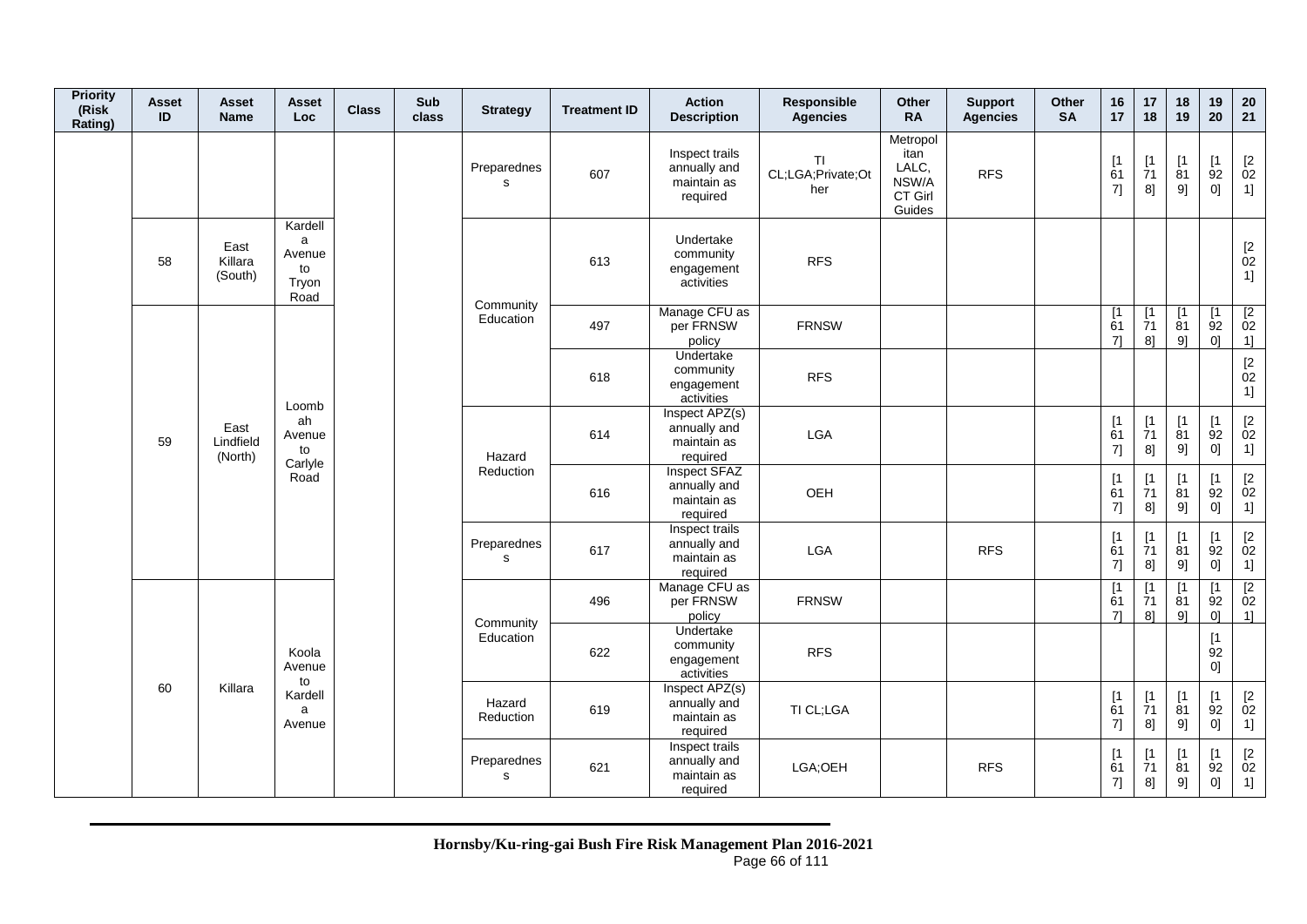| <b>Priority</b><br>(Risk<br>Rating) | Asset<br>ID | Asset<br><b>Name</b> | Asset<br><b>Loc</b>      | <b>Class</b> | Sub<br>class | <b>Strategy</b>             | <b>Treatment ID</b> | <b>Action</b><br><b>Description</b>                       | <b>Responsible</b><br><b>Agencies</b> | <b>Other</b><br><b>RA</b> | <b>Support</b><br><b>Agencies</b> | <b>Other</b><br><b>SA</b> | 16<br>17                    | 17<br>18                                                           | 18<br>19                                                                   | 19<br>20                                      | 20<br>21                         |
|-------------------------------------|-------------|----------------------|--------------------------|--------------|--------------|-----------------------------|---------------------|-----------------------------------------------------------|---------------------------------------|---------------------------|-----------------------------------|---------------------------|-----------------------------|--------------------------------------------------------------------|----------------------------------------------------------------------------|-----------------------------------------------|----------------------------------|
|                                     |             |                      | Hensto<br>ck             |              |              | Community<br>Education      | 664                 | Undertake<br>community<br>engagement<br>activities        | <b>RFS</b>                            |                           |                                   |                           | [1]<br>61<br>7]             |                                                                    |                                                                            |                                               |                                  |
|                                     | 61          | Arcadia<br>(Central) | Road<br>to<br>Cobah      |              |              | Hazard<br>Reduction         | 662                 | Undertake<br>mosaic burn in<br><b>SFAZ</b>                | <b>RFS</b>                            |                           | <b>TI</b><br>CL;Private           |                           | $\overline{11}$<br>61<br>71 |                                                                    |                                                                            |                                               |                                  |
|                                     |             |                      | Road                     |              |              | Preparednes<br>$\mathbf{s}$ | 663                 | Inspect trails<br>annually and<br>maintain as<br>required | TI CL;Other                           | Transgri<br>d             | <b>RFS</b>                        |                           | [1]<br>61<br>7]             | $\begin{array}{c} \n[1] \\ \n[7] \n[7] \n\end{array}$<br>8]        | $\begin{array}{c} \left[ 1 \right. \\ \left. 81 \right. \end{array}$<br>9] | $\begin{bmatrix} 1 \\ 92 \end{bmatrix}$<br>0] | $\frac{[2]}{02}$<br>1]           |
|                                     | 62          | Arcadia<br>(East)    | Calaba<br>sh<br>Road     |              |              | Community<br>Education      | 658                 | Undertake<br>community<br>engagement<br>activities        | <b>RFS</b>                            |                           |                                   |                           |                             | [1]<br>71<br>8]                                                    |                                                                            |                                               |                                  |
|                                     |             |                      | to Bay<br>Road           |              |              | Hazard<br>Reduction         | 657                 | Undertake<br>mosaic burn in<br><b>SFAZ</b>                | TI CL                                 |                           | <b>RFS</b>                        |                           |                             | $\overline{11}$<br>$\overline{7}1$<br>8]                           |                                                                            |                                               |                                  |
|                                     |             |                      |                          |              |              | Community<br>Education      | 582                 | Undertake<br>community<br>engagement<br>activities        | <b>RFS</b>                            |                           |                                   |                           |                             |                                                                    |                                                                            | $[1]$<br>$\overline{9}2$<br>0]                |                                  |
|                                     | 63          | Galston              | Crossla<br>nds<br>Road   |              |              | Hazard                      | 579                 | Undertake<br>mosaic burn in<br><b>SFAZ</b>                | OEH;RFS                               |                           | Private                           |                           | [1]<br>61<br>71             |                                                                    | [1]<br>81<br>9]                                                            |                                               |                                  |
|                                     |             |                      | to<br>Gilligan<br>s Road |              |              | Reduction                   | 580                 | Undertake<br>mosaic burn in<br>LMZ                        | OEH                                   |                           | <b>RFS</b>                        |                           |                             |                                                                    | [1]<br>81<br>91                                                            |                                               |                                  |
|                                     |             |                      |                          |              |              | Preparednes<br>$\mathsf{s}$ | 581                 | Inspect trails<br>annually and<br>maintain as<br>required | <b>TI</b><br>CL;OEH;RFS;Oth<br>er     | Transgri<br>d             | Private                           |                           | [1]<br>61<br>7]             | $[1]$<br>$\overline{7}1$<br>8]                                     | [1]<br>81<br>9]                                                            | [1]<br>$\overline{9}2$<br>0]                  | $\mathop{02}\limits^{[2]}$<br>1] |
|                                     |             |                      |                          |              |              | Community<br>Education      | 586                 | Undertake<br>community<br>engagement<br>activities        | <b>RFS</b>                            |                           |                                   |                           |                             |                                                                    |                                                                            | [1]<br>92<br>0]                               |                                  |
|                                     | 64          | Galston<br>(South)   | Galsto<br>n Road<br>to   |              |              | Hazard<br>Reduction         | 583                 | Inspect APZ(s)<br>annually and<br>maintain as<br>required | TI CL                                 |                           |                                   |                           | [1]<br>61<br>7]             | $\begin{array}{c} \frac{1}{2} \ 1 \ \frac{1}{2} \end{array}$<br>8] | [1]<br>$\dot{8}1$<br>9]                                                    | [1]<br>92<br>0]                               | $\frac{[2]}{02}$<br>1]           |
|                                     |             |                      | Carters<br>road          |              |              |                             | 585                 | Undertake<br>mosaic burn in<br><b>SFAZ</b>                | <b>RFS</b>                            |                           | Private                           |                           |                             |                                                                    |                                                                            |                                               | $\overline{2}$<br>02<br>1]       |
|                                     |             |                      |                          |              |              | Preparednes<br>s            | 584                 | Inspect trails<br>annually and<br>maintain as<br>required | TI CL;OEH                             |                           | Private;RFS                       |                           | [1]<br>61<br>$7] \;$        | [1]<br>$\dot{7}1$<br>8]                                            | $[1]$<br>$\overline{8}1$<br>9]                                             | [1]<br>92<br>01                               | $\mathop{02}\limits^{[2]}$<br>1] |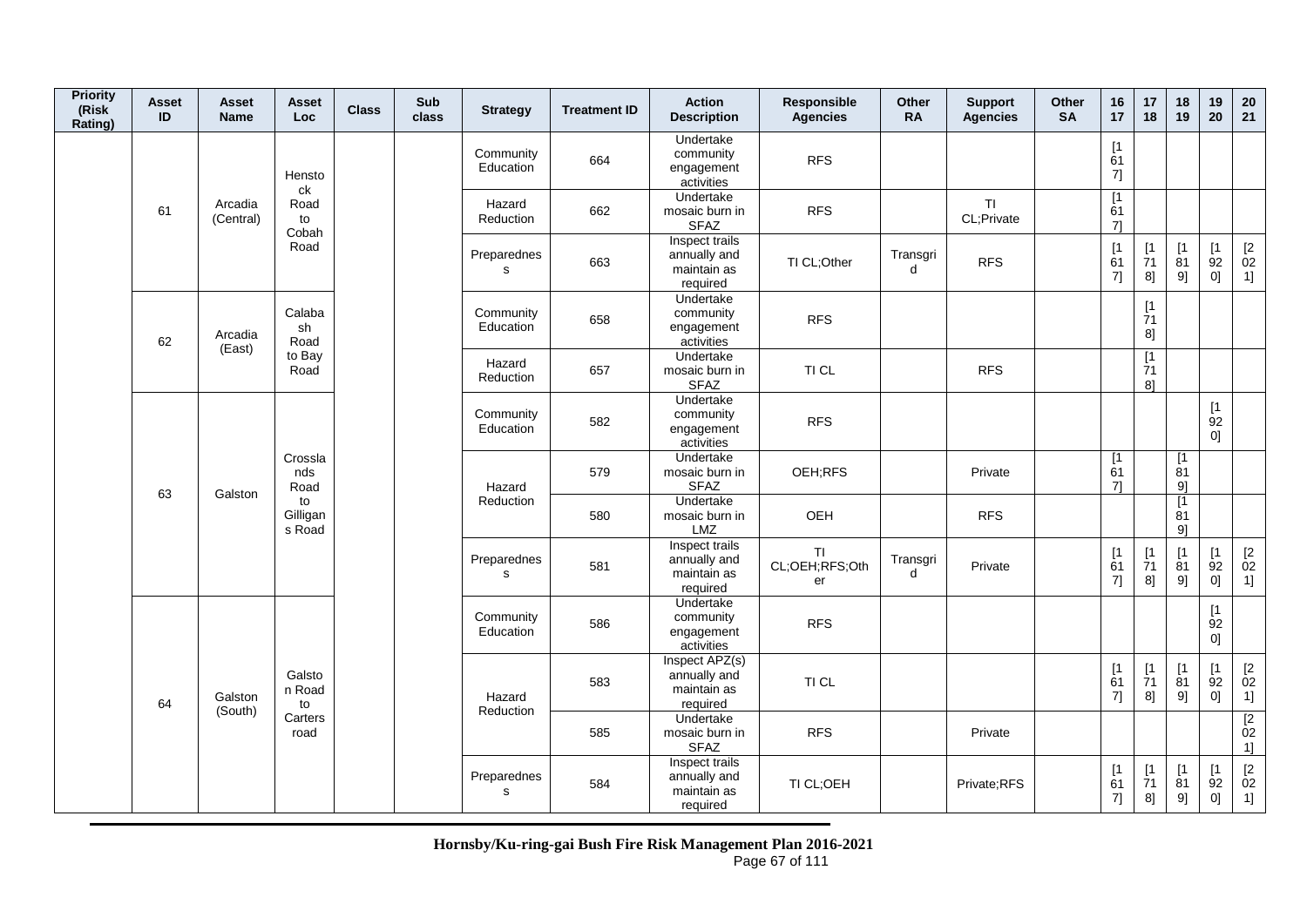| <b>Priority</b><br>(Risk<br>Rating) | Asset<br>ID | Asset<br><b>Name</b>   | Asset<br>Loc.                   | <b>Class</b> | Sub<br>class    | <b>Strategy</b>             | <b>Treatment ID</b> | <b>Action</b><br><b>Description</b>                        | <b>Responsible</b><br><b>Agencies</b> | Other<br><b>RA</b> | <b>Support</b><br><b>Agencies</b> | Other<br><b>SA</b> | 16<br>17                    | 17<br>18                      | 18<br>19                      | 19<br>20                                  | ${\bf 20}$<br>21                                                 |
|-------------------------------------|-------------|------------------------|---------------------------------|--------------|-----------------|-----------------------------|---------------------|------------------------------------------------------------|---------------------------------------|--------------------|-----------------------------------|--------------------|-----------------------------|-------------------------------|-------------------------------|-------------------------------------------|------------------------------------------------------------------|
|                                     |             |                        |                                 |              |                 | Community                   | 493                 | Manage CFU as<br>per FRNSW<br>policy                       | <b>FRNSW</b>                          |                    |                                   |                    | [1]<br>61<br>7]             | $\mathsf{I}$<br>71<br>8]      | $\mathsf{I}$<br>81<br>9]      | $\lceil 1 \rceil$<br>92<br>0]             | $\frac{[2]}{02}$<br>1]                                           |
|                                     |             |                        | Valley<br>Road<br>to            |              |                 | Education                   | 650                 | <b>Undertake</b><br>community<br>engagement<br>activities  | LGA;RFS                               |                    |                                   |                    |                             |                               | [1]<br>81<br>9]               |                                           |                                                                  |
|                                     | 65          | Hornsby<br>(South)     | Milson<br>Parade<br>to<br>Norma |              |                 | Hazard<br>Reduction         | 648                 | Inspect APZ(s)<br>annually and<br>maintain as<br>required  | LGA                                   |                    |                                   |                    | [1]<br>61<br>7]             | [1]<br>$\overline{7}1$<br>8]  | [1]<br>81<br>9]               | [1]<br>92<br>$0] \;$                      | $\begin{bmatrix} 2 \\ 02 \end{bmatrix}$<br>1]                    |
|                                     |             |                        | n<br>Avenue                     |              |                 |                             | 649                 | Undertake<br>mosaic burn in<br><b>SFAZ</b>                 | LGA;RFS                               |                    | Private                           |                    |                             |                               | $\lceil 1 \rceil$<br>81<br>9] |                                           |                                                                  |
|                                     |             |                        |                                 |              |                 | Preparednes<br>s            | 647                 | Inspect trails<br>annually and<br>maintain as<br>required  | LGA;Other                             | Sydney<br>Water    | <b>RFS</b>                        |                    | [1]<br>61<br>7]             | $[1]$<br>71<br>8]             | $[1]$<br>81<br>9]             | [1]<br>92<br>$0] \;$                      | $\begin{array}{c} \left[2\right. \\ 02 \\ 1 \right] \end{array}$ |
|                                     |             |                        |                                 |              |                 | Community<br>Education      | 510                 | Undertake<br>community<br>engagement<br>activities         | LGA:OEH:RFS                           |                    |                                   |                    | $\sqrt{1}$<br>61<br>$7]$    |                               |                               |                                           | $\begin{bmatrix} 2 \\ 02 \end{bmatrix}$<br>1]                    |
|                                     |             | Cherrybro              | Kitchen                         |              | Special<br>Fire | Hazard                      | 492                 | Undertake<br>mosaic burn in<br><b>SFAZ</b>                 | OEH                                   |                    | <b>RFS</b>                        |                    | $\overline{11}$<br>61<br>7] |                               |                               |                                           | $\begin{array}{c} \boxed{2} \\ 02 \end{array}$<br>1]             |
|                                     | 66          | ok SFP<br>Zone         | er<br>Road                      |              | Protectio<br>n  | Reduction                   | 509                 | Inspect and<br>maintain<br>mechanical fuel<br>break        | OEH                                   |                    |                                   |                    | [1<br>61<br>7]              | $\lceil 1 \rceil$<br>71<br>8] | $[1]$<br>81<br>9]             | [1<br>92<br>0]                            | $\begin{array}{c} [2 \\ 02 \end{array}$<br>1]                    |
|                                     |             |                        |                                 |              |                 | Property<br>Planning        | 508                 | Develop/implem<br>ent/review<br>bushfire<br>emergency plan | Private                               |                    | <b>RFS</b>                        |                    |                             |                               | $\lceil 1 \rceil$<br>81<br>9] | $\lceil 1 \rceil$<br>92<br> 0             | $\begin{bmatrix} 2 \\ 02 \end{bmatrix}$<br>1]                    |
|                                     |             |                        | Geelan                          |              |                 | Community<br>Education      | 661                 | Undertake<br>community<br>engagement<br>activities         | <b>RFS</b>                            |                    |                                   |                    |                             |                               | $[1]$<br>81<br>9]             |                                           |                                                                  |
|                                     | 67          | Galston<br>(North)     | s Road<br>to<br>Knights         |              | Resident        | Hazard<br>Reduction         | 659                 | <b>Undertake</b><br>mosaic burn in<br><b>SFAZ</b>          | OEH;RFS                               |                    | Private                           |                    | [1<br>61<br>71              |                               | $[1]$<br>81<br>9]             |                                           | [2]<br>02<br>1]                                                  |
|                                     |             |                        | Road                            |              | ial             | Preparednes<br>$\mathsf{s}$ | 660                 | Inspect trails<br>annually and<br>maintain as<br>required  | TI CL;OEH;Other                       | Transgri<br>d      | Private;RFS                       |                    | [1]<br>61<br>7]             | [1]<br>71<br>8]               | [1]<br>81<br>9]               | [1]<br>92<br>0]                           | $\begin{bmatrix} 2 \\ 02 \end{bmatrix}$<br>1]                    |
|                                     | 68          | Turramurr<br>a/ Pymble | Mimos<br>a Road<br>to Avon      |              |                 | Community<br>Education      | 499                 | Manage CFU as<br>per FRNSW<br>policy                       | <b>FRNSW</b>                          |                    |                                   |                    | [1<br>61<br>71              | $\lceil 1$<br>71<br>8]        | Γ1<br>81<br>9]                | $\lceil 1 \rceil$<br>92<br>0 <sup>1</sup> | $\begin{array}{c} \n [2] \n 02\n \end{array}$<br>1]              |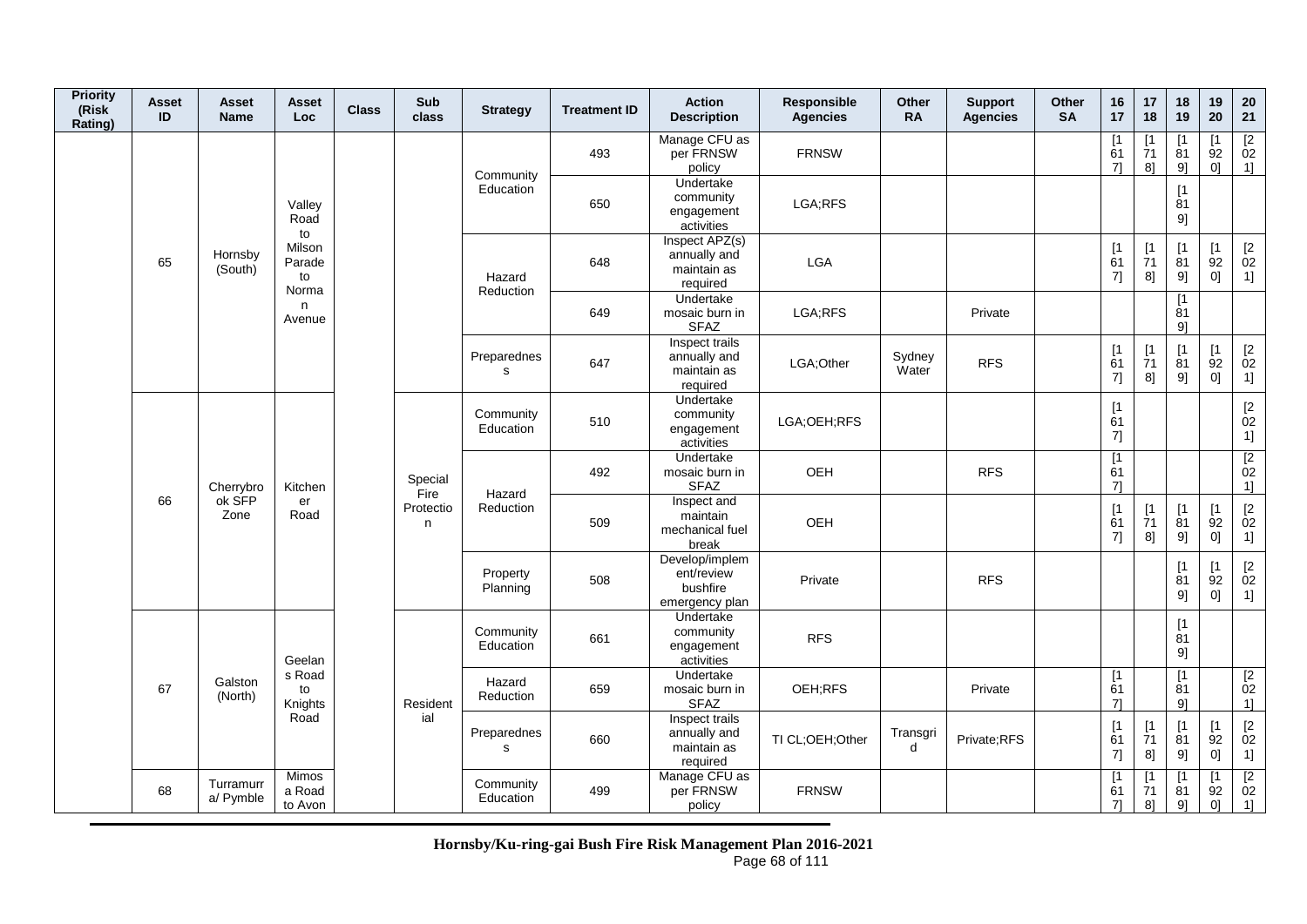| <b>Priority</b><br>(Risk<br>Rating) | Asset<br>ID | Asset<br><b>Name</b> | Asset<br>Loc                           | <b>Class</b> | Sub<br>class | <b>Strategy</b>             | <b>Treatment ID</b> | <b>Action</b><br><b>Description</b>                       | Responsible<br><b>Agencies</b> | Other<br><b>RA</b>              | <b>Support</b><br><b>Agencies</b> | Other<br><b>SA</b> | 16<br>17                                              | 17<br>18                                                    | 18<br>19                         | 19<br>20                                  | 20<br>21                                                    |
|-------------------------------------|-------------|----------------------|----------------------------------------|--------------|--------------|-----------------------------|---------------------|-----------------------------------------------------------|--------------------------------|---------------------------------|-----------------------------------|--------------------|-------------------------------------------------------|-------------------------------------------------------------|----------------------------------|-------------------------------------------|-------------------------------------------------------------|
|                                     |             |                      | Road                                   |              |              | Hazard                      | 628                 | Undertake<br>mosaic burn in<br><b>SFAZ</b>                | LGA                            |                                 | <b>FRNSW</b>                      |                    |                                                       |                                                             | [1]<br>$\overline{8}1$<br>9]     |                                           |                                                             |
|                                     |             |                      |                                        |              |              | Reduction                   | 629                 | Undertake<br>mosaic burn in<br><b>LMZ</b>                 | LGA                            |                                 |                                   |                    | [1]<br>61<br>71                                       |                                                             |                                  |                                           |                                                             |
|                                     |             |                      | Sunnyri<br>dge                         |              |              | Community<br>Education      | 653                 | Undertake<br>community<br>engagement<br>activities        | <b>RFS</b>                     |                                 |                                   |                    |                                                       |                                                             |                                  |                                           | $\begin{array}{c} \left[ 2 \right. \\ 02 \end{array}$<br>1] |
|                                     | 70          | Galston<br>(West)    | Road<br>to<br>Muscio                   |              |              | Hazard<br>Reduction         | 652                 | Undertake<br>mosaic burn in<br><b>SFAZ</b>                | <b>RFS</b>                     |                                 | LGA; Private                      |                    |                                                       |                                                             |                                  |                                           | $\overline{2}$<br>02<br>1]                                  |
|                                     |             |                      | s Road                                 |              |              | Preparednes<br>s            | 651                 | Inspect trails<br>annually and<br>maintain as<br>required | LGA;Other                      | Transgri<br>d                   | <b>RFS</b>                        |                    | $\begin{array}{c} \n[1] \\ \n61\n\end{array}$<br>7]   | $[1]$<br>$\dot{7}1$<br>8]                                   | [1]<br>81<br>9]                  | [1]<br>92<br>0]                           | $\begin{bmatrix} 2 \\ 02 \end{bmatrix}$<br>1]               |
|                                     |             |                      |                                        |              |              |                             | 577                 | Manage CFU as<br>per FRNSW<br>policy                      | <b>FRNSW</b>                   |                                 |                                   |                    | $\lceil 1 \rceil$<br>61<br>71                         | $\lceil 1 \rceil$<br>71<br>8 <sup>1</sup>                   | $\lceil 1 \rceil$<br>81<br>$9$ ] | $\lceil 1 \rceil$<br>92<br>0 <sup>1</sup> | $\overline{2}$<br>02<br>1                                   |
|                                     |             | Dural                | Hasting<br>s Road                      |              |              | Community<br>Education      | 578                 | <b>Undertake</b><br>community<br>engagement<br>activities | <b>RFS</b>                     |                                 |                                   |                    | [1]<br>61<br>7]                                       |                                                             |                                  |                                           |                                                             |
|                                     | 71          | (South)              | to<br>Fallon<br>Drive                  |              |              | Hazard<br>Reduction         | 576                 | Inspect APZ(s)<br>annually and<br>maintain as<br>required | LGA                            |                                 |                                   |                    | $\begin{array}{c} \n[1] \\ \n61\n\end{array}$<br>7]   | $\begin{array}{c} \n[1] \\ \n[7] \n[7] \n\end{array}$<br>8] | $[1]$<br>$\overline{81}$<br>9]   | [1]<br>92<br>0]                           | $[2]$<br>02<br>1]                                           |
|                                     |             |                      |                                        |              |              | Preparednes<br>$\mathsf{s}$ | 575                 | Inspect trails<br>annually and<br>maintain as<br>required | LGA: Other                     | Sydney<br>Water                 | <b>RFS</b>                        |                    | [1]<br>61<br>7]                                       | [1<br>$\overline{7}1$<br>8]                                 | [1]<br>$\overline{8}1$<br>9]     | [1]<br>92<br>0]                           | $[2]$<br>02<br>1]                                           |
|                                     |             |                      | Lord                                   |              |              | Hazard                      | 487                 | <b>Undertake</b><br>mosaic burn in<br><b>SFAZ</b>         | LGA;Other                      | Metropol<br>itan<br>LALC        | <b>FRNSW</b>                      |                    | [1<br>61<br>71                                        |                                                             |                                  |                                           |                                                             |
|                                     | 72          | Asquith              | <b>Street</b><br>to<br>Spring<br>Gully |              |              | Reduction                   | 558                 | Inspect APZ(s)<br>annually and<br>maintain as<br>required | LGA                            |                                 |                                   |                    | $\begin{array}{c} \n[1] \\ \n61\n\end{array}$<br>7]   | [1]<br>$\overline{7}1$<br>8]                                | $[1]$<br>81<br>9]                | [1]<br>$\overline{9}2$<br>0]              | [2]<br>02<br>1]                                             |
|                                     |             |                      | Place                                  |              |              | Preparednes<br>$\mathbf s$  | 488                 | Inspect trail<br>annually and<br>maintain as<br>required  | Other                          | Metropol<br>itan<br><b>LALC</b> | <b>FRNSW</b>                      |                    | $\begin{array}{c} \n[1] \\ \n61\n\end{array}$<br>$7]$ | [1]<br>$\overline{7}1$<br>8]                                | [1]<br>81<br>$9] \!$             | [1<br>92<br>0]                            | $\begin{bmatrix} 2 \\ 02 \end{bmatrix}$<br>1]               |
|                                     | 73          | Bay Road<br>South    | Southe<br>rn side<br>of Bay<br>Road    |              |              | Community<br>Education      | 654                 | Undertake<br>community<br>engagement<br>activities        | <b>RFS</b>                     |                                 |                                   |                    | $\begin{array}{c} \n[1] \\ \n61\n\end{array}$<br>7]   |                                                             | $\lceil 1 \rceil$<br>81<br>9]    |                                           | $\begin{bmatrix} 2 \\ 02 \end{bmatrix}$<br>1]               |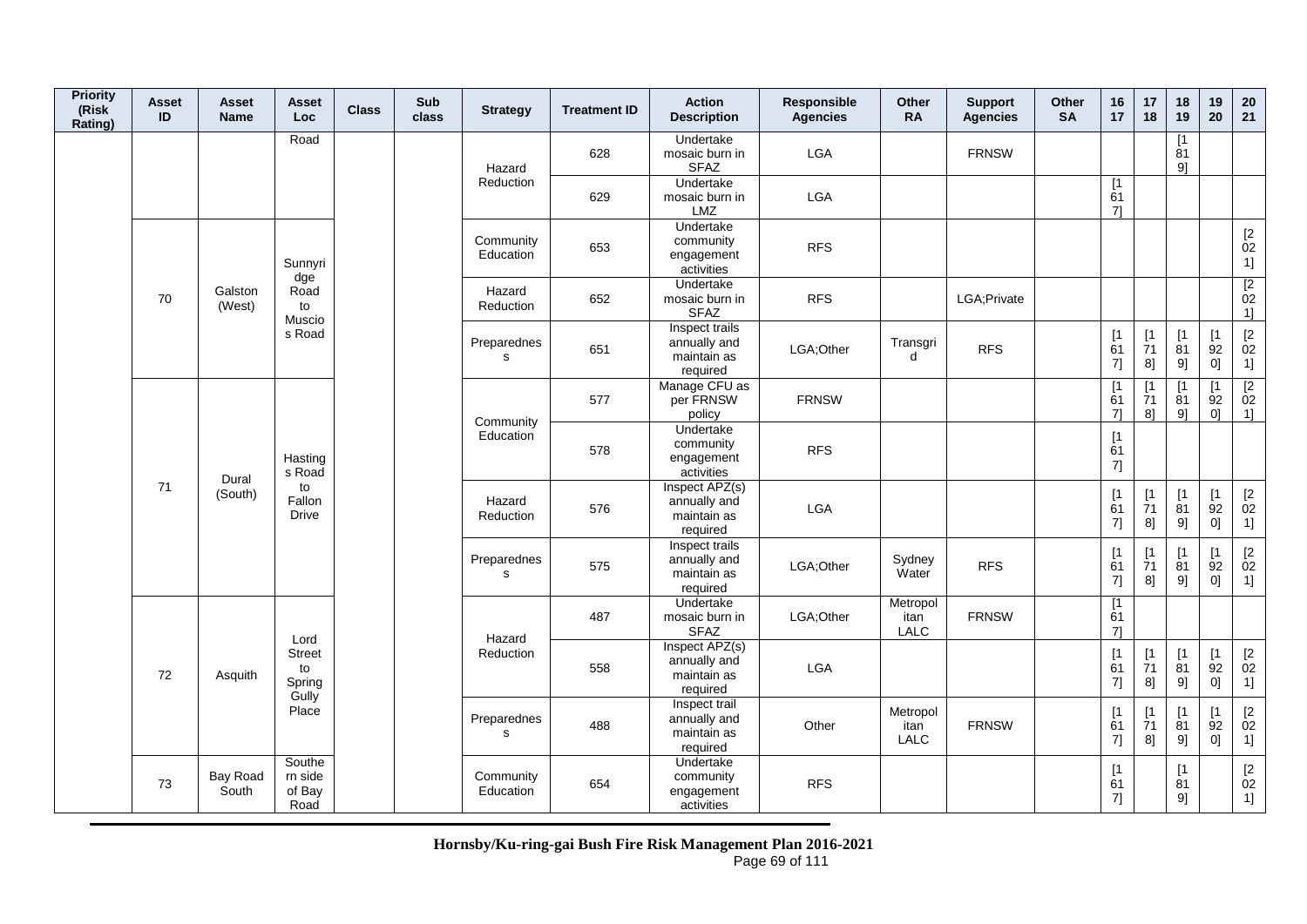| <b>Priority</b><br>(Risk<br>Rating) | <b>Asset</b><br>ID                   | Asset<br><b>Name</b>         | Asset<br>Loc.               | <b>Class</b> | Sub<br>class           | <b>Strategy</b>        | <b>Treatment ID</b>                                       | <b>Action</b><br><b>Description</b>                        | Responsible<br><b>Agencies</b> | Other<br><b>RA</b> | <b>Support</b><br><b>Agencies</b> | Other<br><b>SA</b> | 16<br>17                      | 17<br>18                   | 18<br>19                      | 19<br>20                                   | 20<br>21                                                         |
|-------------------------------------|--------------------------------------|------------------------------|-----------------------------|--------------|------------------------|------------------------|-----------------------------------------------------------|------------------------------------------------------------|--------------------------------|--------------------|-----------------------------------|--------------------|-------------------------------|----------------------------|-------------------------------|--------------------------------------------|------------------------------------------------------------------|
|                                     |                                      |                              |                             |              |                        | Hazard                 | 655                                                       | Undertake<br>mosaic burn in<br><b>SFAZ</b>                 | <b>RFS</b>                     |                    | OEH;Private                       |                    | $\lceil 1 \rceil$<br>61<br>71 |                            |                               |                                            | $\frac{[2]}{02}$<br>1]                                           |
|                                     |                                      |                              |                             |              |                        | Reduction              | 656                                                       | Undertake<br>mosaic burn in<br><b>LMZ</b>                  | <b>RFS</b>                     |                    | Private                           |                    |                               |                            |                               |                                            | $\overline{2}$<br>02<br>1]                                       |
|                                     | 74                                   | Fernbank<br>Retiremen        | Kitchen<br>er St St         |              |                        | Community<br>Education | 506                                                       | Undertake<br>community<br>engagement<br>activities         | LGA;RFS                        |                    |                                   |                    | $\sqrt{1}$<br>61<br>7]        |                            | $\sqrt{1}$<br>81<br>91        |                                            | $\begin{bmatrix} 2 \\ 02 \end{bmatrix}$<br>1]                    |
|                                     |                                      | t Village,<br>St Ives        | <b>Ives</b>                 |              |                        | Property<br>Planning   | 505                                                       | Develop/implem<br>ent/review<br>bushfire<br>emergency plan | Private                        |                    | <b>RFS</b>                        |                    |                               |                            | [1]<br>81<br>9]               | [1<br>92<br>0]                             | $^{[2}_{02}$<br>1]                                               |
|                                     |                                      | Glengarry<br>Girl<br>Guides  | <b>Miower</b>               |              |                        | Preparednes<br>s       | 512                                                       | Inspect trails<br>annually and<br>maintain as<br>required  | TI CL; Private                 |                    | <b>RFS</b>                        |                    | [1]<br>61<br>7]               | [1]<br>71<br>8]            | $\mathsf{I}$<br>81<br>9]      | $\lceil 1 \rceil$<br>92<br>0]              | $\begin{array}{c} \left[2\right. \\ 02 \\ 1 \right] \end{array}$ |
|                                     | 75                                   | State<br>Training<br>Centre. | a Rd,<br>North<br>Turram    |              |                        |                        | 513                                                       | Manage facilities<br>to reduce risk                        | Private                        |                    |                                   |                    | [1]<br>61<br>71               | [1<br>71<br>8 <sup>1</sup> | 81<br>91                      | 92<br>0 <sup>1</sup>                       | $\begin{array}{c} \boxed{2} \\ 02 \end{array}$<br>11             |
|                                     |                                      | North<br>Turramurr<br>a      | urra                        |              | Special<br>Fire        | Property<br>Planning   | 511                                                       | Develop/implem<br>ent/review<br>bushfire<br>emergency plan | Private                        |                    | <b>RFS</b>                        |                    |                               |                            | [1<br>81<br>91                | $\lceil 1 \rceil$<br>$\overline{9}2$<br>01 | $\begin{bmatrix} 2 \\ 02 \end{bmatrix}$<br>1]                    |
|                                     |                                      | Lourdes                      | 95                          |              | Protectio<br>n         | Community<br>Education | 516                                                       | Undertake<br>community<br>engagement<br>activities         | LGA;RFS                        |                    |                                   |                    | $[1]$<br>61<br>7]             |                            | $\lceil 1 \rceil$<br>81<br>91 |                                            | $\begin{bmatrix} 2 \\ 02 \end{bmatrix}$<br>1]                    |
|                                     | 76                                   | Retiremen<br>t Village,      | Stanho<br>pe Rd,<br>Killara |              |                        | Hazard<br>Reduction    | 514                                                       | Undertake<br>mosaic burn in<br><b>SFAZ</b>                 | LGA                            |                    | <b>FRNSW</b>                      |                    | [1]<br>61<br>71               |                            |                               |                                            |                                                                  |
|                                     |                                      | Killara                      |                             |              |                        | Property<br>Planning   | 515                                                       | Develop/implem<br>ent/review<br>bushfire<br>emergency plan | Private                        |                    | <b>RFS</b>                        |                    |                               |                            | [1<br>81<br>9]                | [1]<br>$\overline{9}2$<br>0]               | $\begin{bmatrix} 2 \\ 02 \end{bmatrix}$<br>1]                    |
|                                     | Thomas<br>Carlyle<br>Childrens<br>77 | 2C<br>Carlyle<br>Rd,         |                             |              | Community<br>Education | 518                    | <b>Undertake</b><br>community<br>engagement<br>activities | <b>RFS</b>                                                 |                                | <b>LGA</b>         |                                   |                    | $[1]$<br>71<br>8]             |                            |                               | $[2]$<br>02<br>1]                          |                                                                  |
|                                     |                                      | Centre,<br>East<br>Lindfield | East<br>Lindfiel<br>d       |              |                        | Property<br>Planning   | 517                                                       | Develop/implem<br>ent/review<br>bushfire<br>emergency plan | <b>LGA</b>                     |                    | <b>RFS</b>                        |                    |                               |                            | $\lceil 1 \rceil$<br>81<br>9] | $\lceil 1 \rceil$<br>92<br>$\overline{0}$  | $[2]$<br>02<br>1]                                                |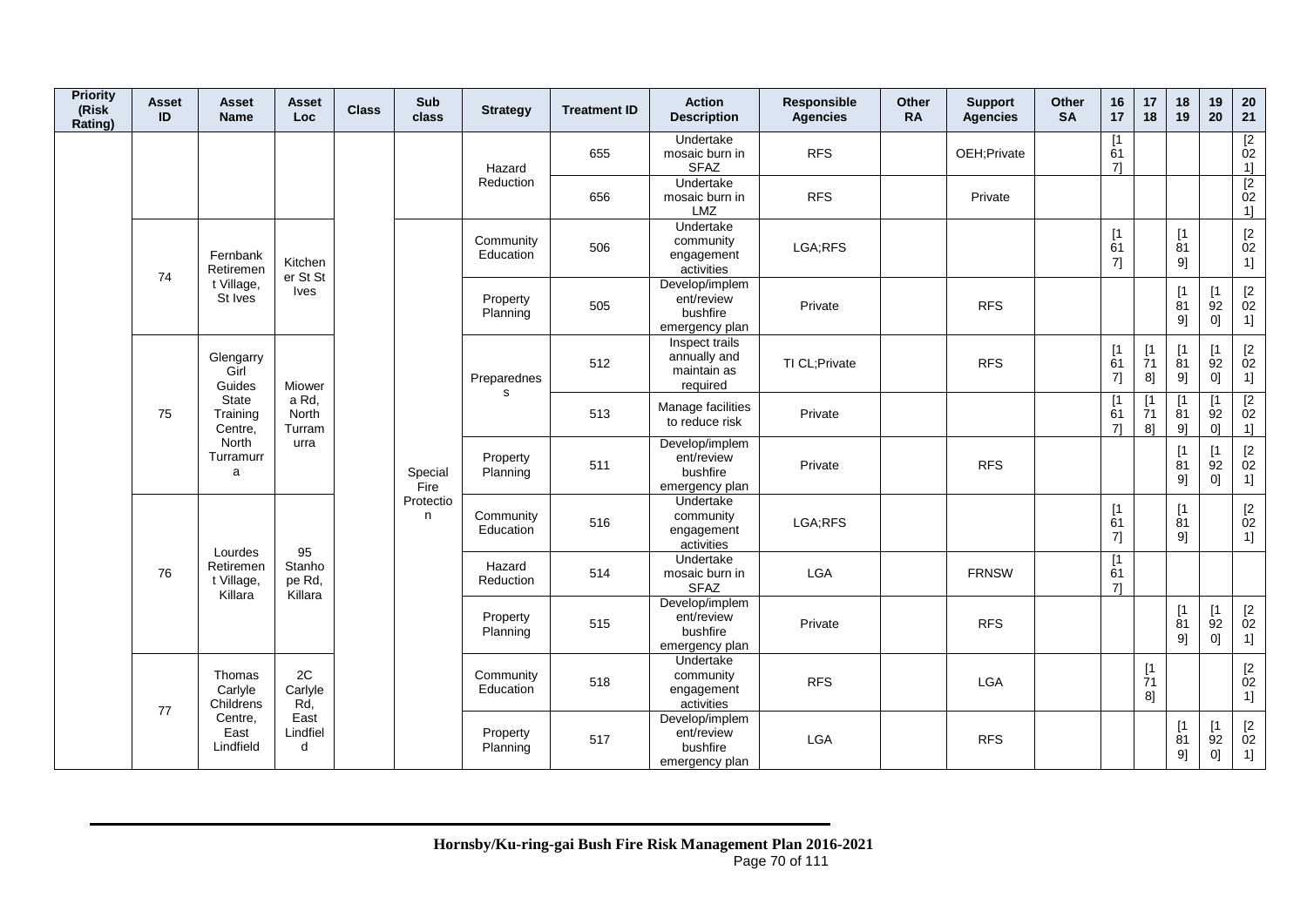| <b>Priority</b><br>(Risk<br>Rating) | Asset<br>ID     | Asset<br><b>Name</b>              | Asset<br>Loc                               | <b>Class</b> | Sub<br>class           | <b>Strategy</b>        | <b>Treatment ID</b>                                | <b>Action</b><br><b>Description</b>                        | Responsible<br><b>Agencies</b> | Other<br><b>RA</b>             | <b>Support</b><br><b>Agencies</b> | Other<br><b>SA</b> | 16<br>17                      | 17<br>18                                          | 18<br>19                      | 19<br>20                      | 20<br>21                                      |
|-------------------------------------|-----------------|-----------------------------------|--------------------------------------------|--------------|------------------------|------------------------|----------------------------------------------------|------------------------------------------------------------|--------------------------------|--------------------------------|-----------------------------------|--------------------|-------------------------------|---------------------------------------------------|-------------------------------|-------------------------------|-----------------------------------------------|
|                                     |                 |                                   |                                            |              |                        | Community<br>Education | 520                                                | Undertake<br>community<br>engagement<br>activities         | <b>RFS</b>                     |                                |                                   |                    |                               | $[1]$<br>71<br>8]                                 |                               | [1]<br>92<br>0]               |                                               |
|                                     |                 | Lindfield<br>Gardens<br>Retiremen | $\overline{2}$<br>Ulmarr<br>a              |              |                        | Hazard                 | 521                                                | Undertake<br>mosaic burn in<br><b>SFAZ</b>                 | LGA                            |                                | <b>RFS</b>                        |                    |                               |                                                   |                               | [1]<br>92<br>01               |                                               |
|                                     | 78              | t Village,<br>East<br>Lindfield   | Place,<br>East<br>Lindfiel<br>$\mathsf{d}$ |              |                        | Reduction              | 522                                                | Inspect APZ<br>annually and<br>maintain as<br>required     | Private                        |                                | <b>LGA</b>                        |                    | [1]<br>61<br>7]               | $\begin{array}{c} \n 1 \\ 71\n \end{array}$<br>8] | [1]<br>$\overline{8}1$<br>9]  | [1]<br>92<br>0]               | $\mathop{02}\limits^{[2]}$<br>1]              |
|                                     |                 |                                   |                                            |              |                        | Property<br>Planning   | 519                                                | Develop/implem<br>ent/review<br>bushfire<br>emergency plan | Private                        |                                | <b>RFS</b>                        |                    | [1]<br>61<br>7]               | [1]<br>71<br>8]                                   | [1]<br>81<br>9]               | $\lceil 1 \rceil$<br>92<br>0] | $\begin{bmatrix} 2 \\ 02 \end{bmatrix}$<br>1] |
|                                     | 79              | Fox Valley                        | Campb<br>ell<br><b>Drive</b>               |              |                        | Hazard                 | 685                                                | Undertake<br>mosaic burn in<br><b>SFAZ</b>                 | FRNSW;Other                    | Sydney<br>Adventis<br>Hospital | LGA                               |                    | [1]<br>61<br>7]               |                                                   | $[1]$<br>$\dot{8}1$<br>9]     |                               | $\begin{bmatrix} 2 \\ 02 \end{bmatrix}$<br>1] |
|                                     |                 | (North)                           | to<br>Kiogle<br><b>Street</b>              |              |                        | Reduction              | 686                                                | Inspect APZ(s)<br>annually and<br>maintain as<br>required  | Other                          | Sydney<br>Adventis<br>Hospital |                                   |                    | [1]<br>61<br>7]               | [1]<br>71<br>8]                                   | [1]<br>81<br>9]               | [1]<br>92<br> 0               | $\mathop{02}\limits^{[2]}$<br>1]              |
|                                     |                 |                                   | South                                      |              |                        | Community<br>Education | 667                                                | Undertake<br>community<br>engagement<br>activities         | <b>RFS</b>                     |                                |                                   |                    |                               |                                                   | [1]<br>$\overline{81}$<br>9]  |                               |                                               |
|                                     | 80              | Quarry<br>South                   | of<br>Quarry<br>Road                       |              | Resident               | Hazard<br>Reduction    | 665                                                | Undertake<br>mosaic burn in<br><b>SFAZ</b>                 | TI CL;OEH;RFS                  |                                | Private                           |                    | [1]<br>61<br>71               |                                                   |                               |                               |                                               |
|                                     |                 |                                   |                                            |              | ial                    | Preparednes<br>s       | 666                                                | Inspect trails<br>annually and<br>maintain as<br>required  | TI CL;OEH;Other                | Ausgrid                        | LGA;RFS                           |                    | [1]<br>61<br>7]               | [1]<br>71<br>8]                                   | [1]<br>81<br>9]               | [1]<br>92<br>01               | $\mathop{02}\limits^{[2]}$<br>1]              |
|                                     | 81<br>The Knoll |                                   |                                            |              | Community<br>Education | 669                    | Undertake<br>community<br>engagement<br>activities | <b>RFS</b>                                                 |                                |                                |                                   |                    |                               | [1]<br>81<br>9]                                   |                               |                               |                                               |
|                                     |                 |                                   | Fallon<br><b>Drive</b>                     |              |                        | Hazard<br>Reduction    | 670                                                | Undertake<br>mosaic burn in<br><b>SFAZ</b>                 | LGA                            |                                | Private;RFS                       |                    |                               |                                                   |                               | [1]<br>92<br>01               |                                               |
|                                     |                 |                                   |                                            |              |                        | Preparednes<br>s       | 668                                                | Inspect trails<br>annually and<br>maintain as<br>required  | <b>LGA</b>                     |                                | <b>RFS</b>                        |                    | $\lceil 1 \rceil$<br>61<br>7] | [1]<br>71<br>8]                                   | $\lceil 1 \rceil$<br>81<br>9] | [1]<br>92<br>0]               | $[2]$<br>02<br>1]                             |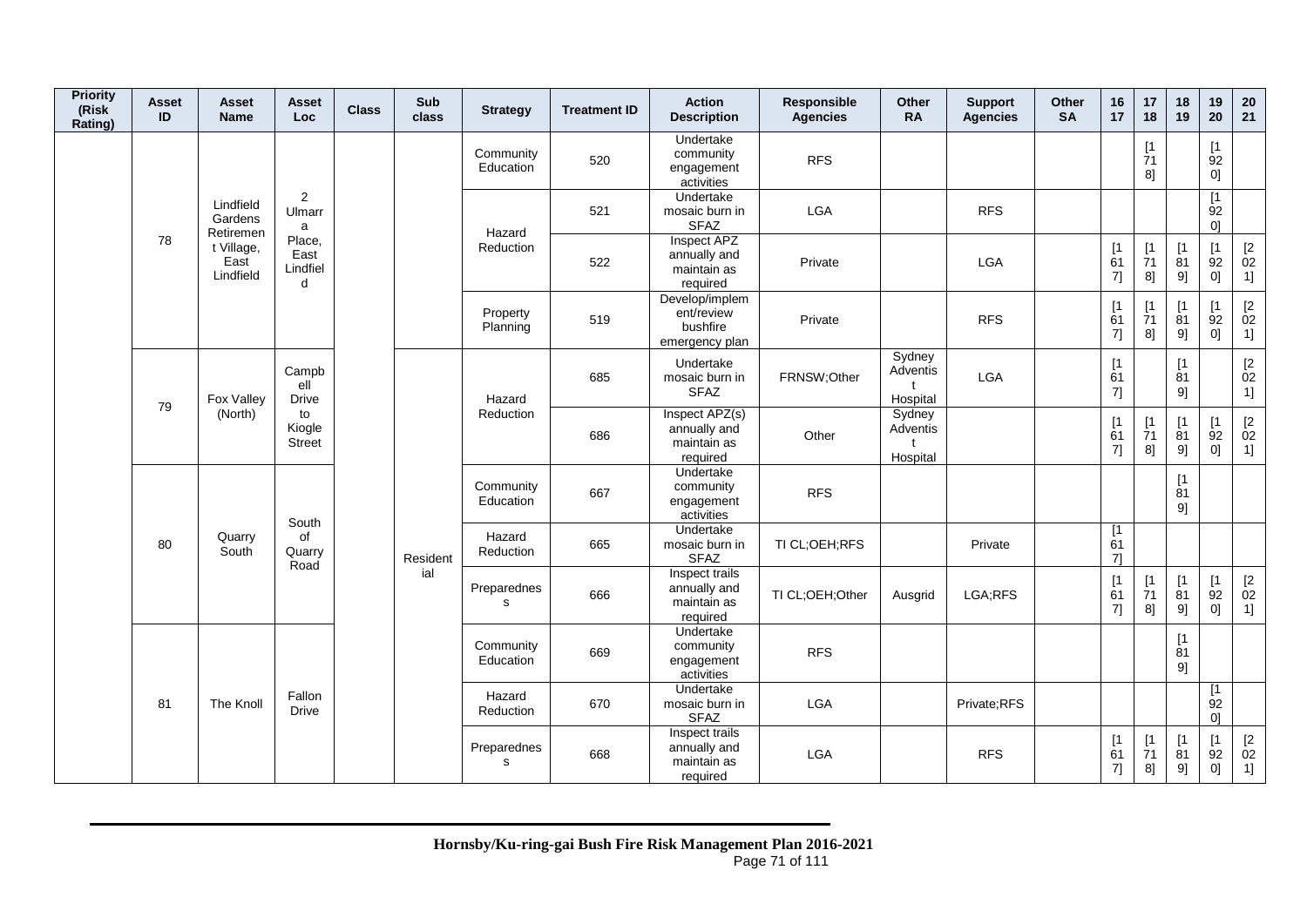| <b>Priority</b><br>(Risk<br>Rating) | Asset<br>ID | Asset<br><b>Name</b> | Asset<br><b>Loc</b>             | <b>Class</b> | <b>Sub</b><br>class | <b>Strategy</b>             | <b>Treatment ID</b>                        | <b>Action</b><br><b>Description</b>                       | Responsible<br><b>Agencies</b> | <b>Other</b><br><b>RA</b> | <b>Support</b><br><b>Agencies</b> | <b>Other</b><br><b>SA</b> | 16<br>17                                                    | 17<br>18                                                    | 18<br>19                                                                   | 19<br>20                                               | 20<br>21                                             |
|-------------------------------------|-------------|----------------------|---------------------------------|--------------|---------------------|-----------------------------|--------------------------------------------|-----------------------------------------------------------|--------------------------------|---------------------------|-----------------------------------|---------------------------|-------------------------------------------------------------|-------------------------------------------------------------|----------------------------------------------------------------------------|--------------------------------------------------------|------------------------------------------------------|
|                                     |             |                      |                                 |              |                     | Community                   | 671                                        | Manage CFU as<br>per FRNSW<br>policy                      | <b>FRNSW</b>                   |                           |                                   |                           | [1]<br>61<br>71                                             | [1<br>$\overline{7}1$<br>8]                                 | $\lceil 1 \rceil$<br>$\overline{8}1$<br>91                                 | $\lceil 1 \rceil$<br>$\overline{9}2$<br>0 <sup>1</sup> | $\overline{[2]}$<br>02<br>$1$ ]                      |
|                                     | 82          | Cherrybro            | Kentia<br>Parade<br>to          |              |                     | Education                   | 673                                        | Undertake<br>community<br>engagement<br>activities        | <b>RFS</b>                     |                           |                                   |                           |                                                             |                                                             |                                                                            | [1]<br>$\begin{bmatrix} 92 \\ 0 \end{bmatrix}$         |                                                      |
|                                     |             | ok (North)           | Trevors<br>Lane                 |              |                     | Hazard<br>Reduction         | 674                                        | Undertake<br>mosaic burn in<br><b>SFAZ</b>                | LGA;OEH                        |                           | Private;RFS                       |                           | [1<br>61<br>71                                              |                                                             |                                                                            | [1]<br>92<br>0 <sup>1</sup>                            |                                                      |
|                                     |             |                      |                                 |              |                     | Preparednes<br>$\mathsf{s}$ | 672                                        | Inspect trails<br>annually and<br>maintain as<br>required | LGA;OEH                        |                           | <b>RFS</b>                        |                           | [1]<br>61<br>7]                                             | $\begin{array}{c} \frac{1}{7} \end{array}$<br>8]            | [1]<br>$\dot{8}1$<br>9]                                                    | $\sqrt{1}$<br>92<br>0]                                 | $^{[2}_{02}$<br>1]                                   |
|                                     |             |                      |                                 |              |                     | Community                   | 676                                        | Manage CFU as<br>per FRNSW<br>policy                      | <b>FRNSW</b>                   |                           |                                   |                           | $[1]$<br>61<br>$7$ ]                                        | [1<br>$\overline{7}1$<br>8]                                 | [1]<br>81<br>9]                                                            | [1<br>92<br>0]                                         | $\begin{array}{c} \boxed{2} \\ 02 \end{array}$<br>1] |
|                                     | 83          | Cherrybro            | Macqu<br>arie<br><b>Drive</b>   |              |                     | Education                   | 678                                        | Undertake<br>community<br>engagement<br>activities        | <b>RFS</b>                     |                           |                                   |                           | [1]<br>61<br>7]                                             |                                                             |                                                                            |                                                        |                                                      |
|                                     |             | ok (East)            | to<br>Trevors<br>Lane           |              |                     | Hazard<br>Reduction         | 675                                        | Undertake<br>mosaic burn in<br><b>SFAZ</b>                | LGA;OEH                        |                           | <b>RFS</b>                        |                           |                                                             |                                                             | [1]<br>81<br>9                                                             |                                                        |                                                      |
|                                     |             |                      |                                 |              |                     | Preparednes<br>$\mathbf s$  | 677                                        | Inspect trails<br>annually and<br>maintain as<br>required | LGA;OEH                        |                           | TI CL;RFS                         |                           | $\begin{array}{c} \left[ 1 \right. \\ 61 \end{array}$<br>7] | $\begin{array}{c} \frac{1}{7} \end{array}$<br>8]            | $\begin{array}{c} \left[ 1 \right. \\ \left[ 81 \right] \end{array}$<br>9] | [1]<br>92<br>0]                                        | $[2]$<br>02<br>1]                                    |
|                                     |             |                      |                                 |              |                     | Community                   | 498                                        | Manage CFU as<br>per FRNSW<br>policy                      | <b>FRNSW</b>                   |                           |                                   |                           | [1]<br>61<br>71                                             | [1<br>$\overline{7}1$<br>8]                                 | $\lceil 1$<br>$\overline{8}1$<br>91                                        | $\lceil 1 \rceil$<br>92<br>01                          | $\begin{array}{c} \boxed{2} \\ 02 \end{array}$<br>1] |
|                                     |             |                      | Gavin                           |              |                     | Education                   | 574                                        | Undertake<br>community<br>engagement<br>activities        | <b>RFS</b>                     |                           |                                   |                           |                                                             |                                                             | [1]<br>$\overline{81}$<br>9]                                               |                                                        |                                                      |
|                                     | 84          | Cherrybro<br>ok      | Place<br>to<br>Lawso<br>n Place |              |                     | Hazard<br>Reduction         | 572                                        | Inspect APZ(s)<br>annually and<br>maintain as<br>required | LGA;OEH                        |                           |                                   |                           | $[1]$<br>61<br>7]                                           | $\begin{array}{c} \n[1] \\ \n[7] \n[7] \n\end{array}$<br>8] | [1]<br>$\dot{8}1$<br>9]                                                    | [1]<br>92<br>0]                                        | $\begin{bmatrix} 2 \\ 02 \end{bmatrix}$<br>1]        |
|                                     |             |                      |                                 |              |                     | 573                         | Undertake<br>mosaic burn in<br><b>SFAZ</b> | OEH                                                       |                                | <b>RFS</b>                |                                   |                           |                                                             |                                                             |                                                                            | $\overline{[2]}$<br>02<br>1]                           |                                                      |
|                                     |             |                      |                                 |              |                     | Preparednes<br>s            | 571                                        | Inspect trails<br>annually and<br>maintain as<br>required | LGA;OEH                        |                           | <b>RFS</b>                        |                           | [1]<br>61<br>7]                                             | [1<br>71<br>8]                                              | [1]<br>81<br>9]                                                            | [1]<br>92<br>0]                                        | $[2]$<br>02<br>1]                                    |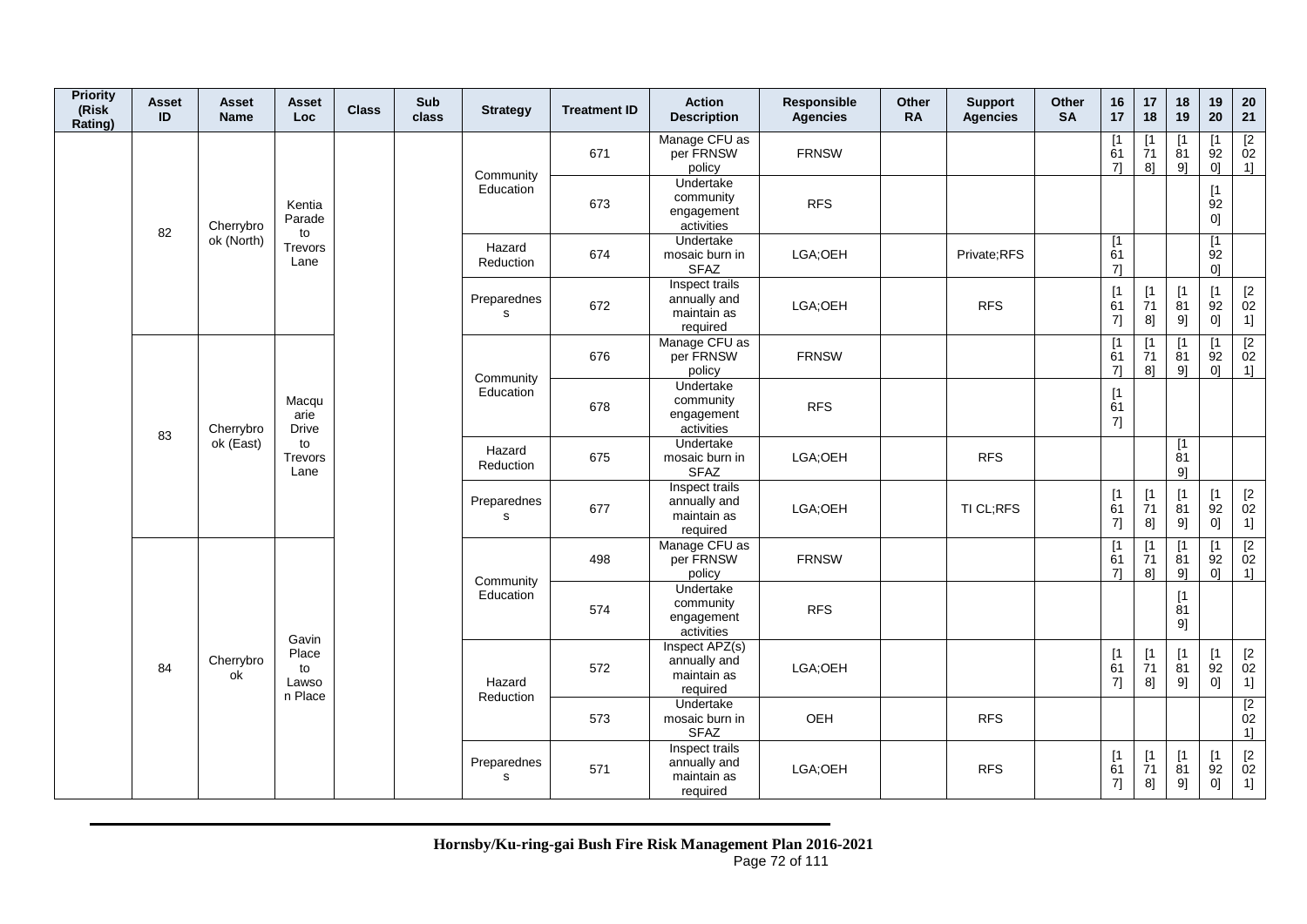| <b>Priority</b><br>(Risk<br>Rating) | Asset<br>ID | Asset<br><b>Name</b>                                           | Asset<br><b>Loc</b>           | <b>Class</b> | Sub<br>class    | <b>Strategy</b>        | <b>Treatment ID</b> | <b>Action</b><br><b>Description</b>                        | Responsible<br><b>Agencies</b> | <b>Other</b><br><b>RA</b> | <b>Support</b><br><b>Agencies</b> | <b>Other</b><br><b>SA</b> | 16<br>17        | 17<br>18                       | 18<br>19                         | 19<br>20                          | 20<br>21                                                         |
|-------------------------------------|-------------|----------------------------------------------------------------|-------------------------------|--------------|-----------------|------------------------|---------------------|------------------------------------------------------------|--------------------------------|---------------------------|-----------------------------------|---------------------------|-----------------|--------------------------------|----------------------------------|-----------------------------------|------------------------------------------------------------------|
|                                     |             |                                                                |                               |              |                 | Hazard<br>Reduction    | 523                 | Undertake<br>mosaic burn in<br><b>SFAZ</b>                 | OEH                            |                           | <b>RFS</b>                        |                           |                 |                                | [1]<br>81<br>9]                  |                                   |                                                                  |
|                                     | 85          | Rowland<br>Village                                             | Galsto<br>n Road              |              |                 | Preparednes<br>s       | 525                 | Inspect trails<br>annually and<br>maintain as<br>required  | OEH                            |                           | Private;RFS                       |                           | [1]<br>61<br>7] | [1]<br>71<br>8]                | [1]<br>81<br>9]                  | $\mathsf{I}$<br>92<br>0]          | $[2]$<br>02<br>$\overline{1}$                                    |
|                                     |             |                                                                |                               |              |                 | Property<br>Planning   | 524                 | Develop/implem<br>ent/review<br>bushfire<br>emergency plan | Private                        |                           | <b>RFS</b>                        |                           | [1]<br>61<br>7] | $[1]$<br>$\overline{7}1$<br>8] | [1]<br>81<br>9]                  | [1<br>92<br>0]                    | $\begin{bmatrix} 2 \\ 02 \end{bmatrix}$<br>1]                    |
|                                     |             | Crossland                                                      |                               |              |                 | Community<br>Education | 711                 | Undertake<br>community<br>engagement<br>activities         | <b>RFS</b>                     |                           |                                   |                           |                 |                                | [1<br>81<br>9]                   |                                   |                                                                  |
|                                     | 86          | s<br>Conventio<br>n Centre                                     | Crossla<br>nds<br>Road        |              | Special<br>Fire | Hazard<br>Reduction    | 503                 | Manage<br>vegetation to<br>reduce fuel load                | Private                        |                           |                                   |                           | [1]<br>61<br>71 | $\lceil 1 \rceil$<br>71<br>81  | $\lceil 1 \rceil$<br>81<br>$9$ ] | $\mathsf{I}$<br>92<br>01          | [2]<br>02<br>1]                                                  |
|                                     |             |                                                                |                               |              | Protectio<br>n. | Property<br>Planning   | 504                 | Develop/implem<br>ent/review<br>bushfire<br>emergency plan | Private                        |                           | <b>RFS</b>                        |                           |                 |                                | [1]<br>81<br>9]                  | [1<br>92<br>0]                    | $\begin{array}{c} \left[2\right. \\ 02 \\ 1 \right] \end{array}$ |
|                                     |             |                                                                |                               |              |                 | Hazard                 | 541                 | Manage<br>vegetation to<br>reduce fuel load                | Private                        |                           |                                   |                           | [1<br>61<br>71  | [1<br>$\overline{7}1$<br>8]    | [1]<br>81<br>9]                  | ٢1<br>92<br>0]                    | $\begin{array}{c} \boxed{2} \\ 02 \end{array}$<br>1]             |
|                                     | 87          | Adventist<br>Aged<br>Care,<br>Wahroong                         | Mt<br>Pleasa<br>nt            |              |                 | Reduction              | 543                 | Undertake<br>mosaic burn in<br><b>SFAZ</b>                 | Private                        |                           | <b>FRNSW</b>                      |                           |                 |                                |                                  | $\lceil 1 \rceil$<br>92<br>01     |                                                                  |
|                                     |             | a                                                              | Avenue                        |              |                 | Property               | 542                 | Develop/implem<br>ent/review<br>bushfire<br>emergency plan | Private                        |                           | <b>RFS</b>                        |                           | [1]<br>61<br>7] | [1]<br>71<br>8]                | [1]<br>81<br>9]                  | $\mathsf{I}$<br>92<br>0]          | $[2]$<br>02<br>$\overline{1}$                                    |
|                                     | 88          | <b>Mount St</b><br><b>Benedict</b><br>College<br>and<br>Centre | Penna<br>nt Hills<br>Road     |              |                 | Planning               | 502                 | Develop/implem<br>ent/review<br>bushfire<br>emergency plan | Private                        |                           | <b>RFS</b>                        |                           |                 |                                | [1]<br>81<br>9]                  | $\mathsf{I}$<br>92<br>0]          | $^{[2}_{02}$<br>1]                                               |
|                                     |             |                                                                |                               |              |                 |                        | 501                 | Manage CFU as<br>per FRNSW<br>policy                       | <b>FRNSW</b>                   |                           |                                   |                           | [1]<br>61<br>71 | [1<br>71<br>8]                 | $\lceil 1 \rceil$<br>81<br>9]    | <b>[1</b><br>92<br>0 <sup>1</sup> | $\overline{2}$<br>02<br>1]                                       |
|                                     | 89          | <b>North</b><br>Turramurr<br>a                                 | <b>Bobbin</b><br>Head<br>Road |              | Resident<br>ial | Community<br>Education | 611                 | Develop,<br>maintain &<br>promote CPP                      | <b>RFS</b>                     |                           | LGA                               |                           | [1<br>61<br>71  | $\lceil 1 \rceil$<br>71<br>8]  | $\lceil 1 \rceil$<br>81<br>9]    | <b>r</b><br>92<br>0 <sup>1</sup>  | $\overline{2}$<br>02<br>$1$ ]                                    |
|                                     |             |                                                                |                               |              |                 |                        | 684                 | Undertake<br>community<br>engagement<br>activities         | LGA;OEH;RFS                    |                           | <b>FRNSW</b>                      |                           | [1]<br>61<br>7] |                                |                                  | $\lceil 1 \rceil$<br>92<br>0]     |                                                                  |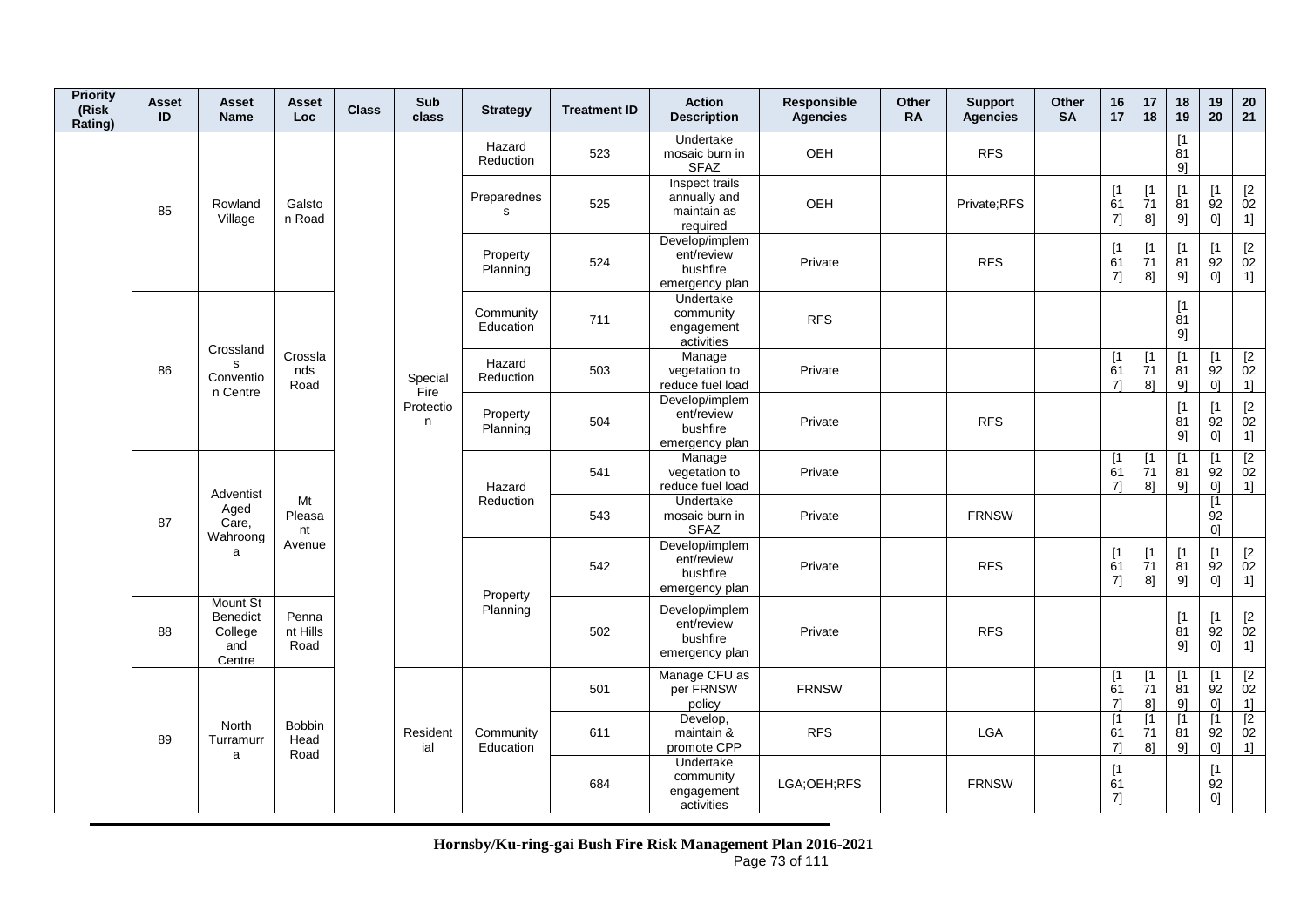| <b>Priority</b><br>(Risk<br>Rating) | <b>Asset</b><br>ID | <b>Asset</b><br><b>Name</b>            | Asset<br>Loc                       | <b>Class</b> | Sub<br>class    | <b>Strategy</b>          | <b>Treatment ID</b> | <b>Action</b><br><b>Description</b>                        | Responsible<br><b>Agencies</b> | Other<br><b>RA</b>                 | <b>Support</b><br><b>Agencies</b> | <b>Other</b><br><b>SA</b> | 16<br>17        | 17<br>18                       | 18<br>19                     | 19<br>20                                | 20<br>21                                                         |
|-------------------------------------|--------------------|----------------------------------------|------------------------------------|--------------|-----------------|--------------------------|---------------------|------------------------------------------------------------|--------------------------------|------------------------------------|-----------------------------------|---------------------------|-----------------|--------------------------------|------------------------------|-----------------------------------------|------------------------------------------------------------------|
|                                     |                    |                                        |                                    |              |                 |                          | 680                 | Inspect APZ(s)<br>annually and<br>maintain as<br>required  | LGA                            |                                    |                                   |                           | [1]<br>61<br>7] | $\mathsf{I}$<br>71<br>8]       | $\mathsf{I}$<br>81<br>9]     | $\lceil 1 \rceil$<br>92<br>0]           | $\left[ 2 \right]$<br>02<br>1]                                   |
|                                     |                    |                                        |                                    |              |                 | Hazard<br>Reduction      | 681                 | Inspect SFAZ<br>annually and<br>maintain as<br>required    | <b>OEH</b>                     |                                    |                                   |                           | [1]<br>61<br>7] | $\lceil 1 \rceil$<br>71<br>8]  | $\mathsf{I}$<br>81<br>9]     | $\lceil 1 \rceil$<br>92<br>0]           | $\begin{bmatrix} 2 \\ 02 \end{bmatrix}$<br>1]                    |
|                                     |                    |                                        |                                    |              |                 |                          | 682                 | Undertake<br>mosaic burn in<br><b>SFAZ</b>                 | OEH                            |                                    | <b>RFS</b>                        |                           | [1<br>61<br>7]  |                                |                              |                                         |                                                                  |
|                                     |                    |                                        |                                    |              |                 |                          | 683                 | Undertake<br>mosaic burn in<br><b>LMZ</b>                  | OEH                            |                                    | <b>RFS</b>                        |                           |                 |                                |                              | $\overline{11}$<br>92<br>0 <sup>1</sup> |                                                                  |
|                                     |                    |                                        |                                    |              |                 | Preparednes<br>s         | 679                 | Inspect trails<br>annually and<br>maintain as<br>required  | LGA;OEH;Other                  | Transgri<br>d                      | <b>RFS</b>                        |                           | [1]<br>61<br>7] | $[1]$<br>$\overline{7}1$<br>8] | [1]<br>81<br>9]              | [1]<br>92<br>0]                         | $\begin{array}{c} \left[2\right. \\ 02 \\ 1 \right] \end{array}$ |
|                                     |                    |                                        |                                    |              |                 | Hazard<br>Reduction      | 546                 | Undertake<br>mosaic burn in<br><b>SFAZ</b>                 | <b>LGA</b>                     |                                    | <b>RFS</b>                        |                           |                 | [1]<br>71<br>8 <sup>1</sup>    |                              |                                         |                                                                  |
|                                     | 90                 | St Ives<br>North<br>Public<br>School   | 87<br>Memori<br>al<br>Avenue       |              |                 | Preparednes<br>s         | 544                 | Manage facilities<br>to reduce risk                        | Other                          | Departm<br>ent of<br>Educatio<br>n |                                   |                           | [1]<br>61<br>7] | [1]<br>$\overline{7}1$<br>8]   | [1]<br>81<br>9]              | [1]<br>92<br>0]                         | $\begin{bmatrix} 2 \\ 02 \end{bmatrix}$<br>1]                    |
|                                     |                    |                                        |                                    |              |                 | Property<br>Planning     | 545                 | Develop/implem<br>ent/review<br>bushfire<br>emergency plan | Other                          | Departm<br>ent of<br>Educatio<br>n | <b>RFS</b>                        |                           | [1]<br>61<br>7] | $\mathsf{I}$<br>71<br>8]       | $\mathsf{I}$<br>81<br>9]     | $\lceil 1 \rceil$<br>92<br>0]           | $\begin{bmatrix} 2 \\ 02 \end{bmatrix}$<br>1]                    |
|                                     |                    | Northholm                              | Cobah                              |              | Special<br>Fire | Hazard<br>Reduction      | 527                 | Undertake<br>mosaic burn in<br><b>SFAZ</b>                 | TI CL                          |                                    | <b>RFS</b>                        |                           |                 | [1]<br>71<br>8]                |                              |                                         |                                                                  |
|                                     | 91                 | Grammar<br>School                      | Road                               |              | Protectio<br>n  | Property                 | 526                 | Develop/implem<br>ent/review<br>bushfire<br>emergency plan | Private                        |                                    | <b>RFS</b>                        |                           |                 |                                | $[1]$<br>81<br>9]            | [1]<br>92<br>0]                         | $\begin{bmatrix} 2 \\ 02 \end{bmatrix}$<br>1]                    |
|                                     | 92                 | Hornsby<br>Heights<br>Public<br>School | Somer<br>ville<br>Road             |              |                 | Planning                 | 528                 | Develop/implem<br>ent/review<br>bushfire<br>emergency plan | Other                          | Departm<br>ent of<br>Educatio<br>n | <b>RFS</b>                        |                           | [1]<br>61<br>7] | $[1]$<br>$\overline{7}1$<br>8] | [1]<br>$\overline{81}$<br>9] | [1]<br>92<br>0]                         | $\begin{bmatrix} 2 \\ 02 \end{bmatrix}$<br>1]                    |
|                                     |                    | Pennant                                | Lauren<br>ce                       |              |                 | Hazard<br>Reduction      | 529                 | Undertake<br>mosaic burn in<br><b>SFAZ</b>                 | OEH                            |                                    | <b>RFS</b>                        |                           | [1<br>61<br>7]  |                                |                              |                                         | $\boxed{2}$<br>02<br>1]                                          |
|                                     | 93                 | Hills High<br>School                   | <b>Street</b><br>Penna<br>nt Hills |              |                 | Preparednes<br>${\tt S}$ | 539                 | Manage facilities<br>to reduce risk                        | Other                          | Departm<br>ent of<br>Educatio<br>n |                                   |                           | [1]<br>61<br>7] | [1]<br>71<br>8]                | [1<br>81<br>9]               | [1]<br>92<br>0]                         | $\begin{bmatrix} 2 \\ 02 \end{bmatrix}$<br>1]                    |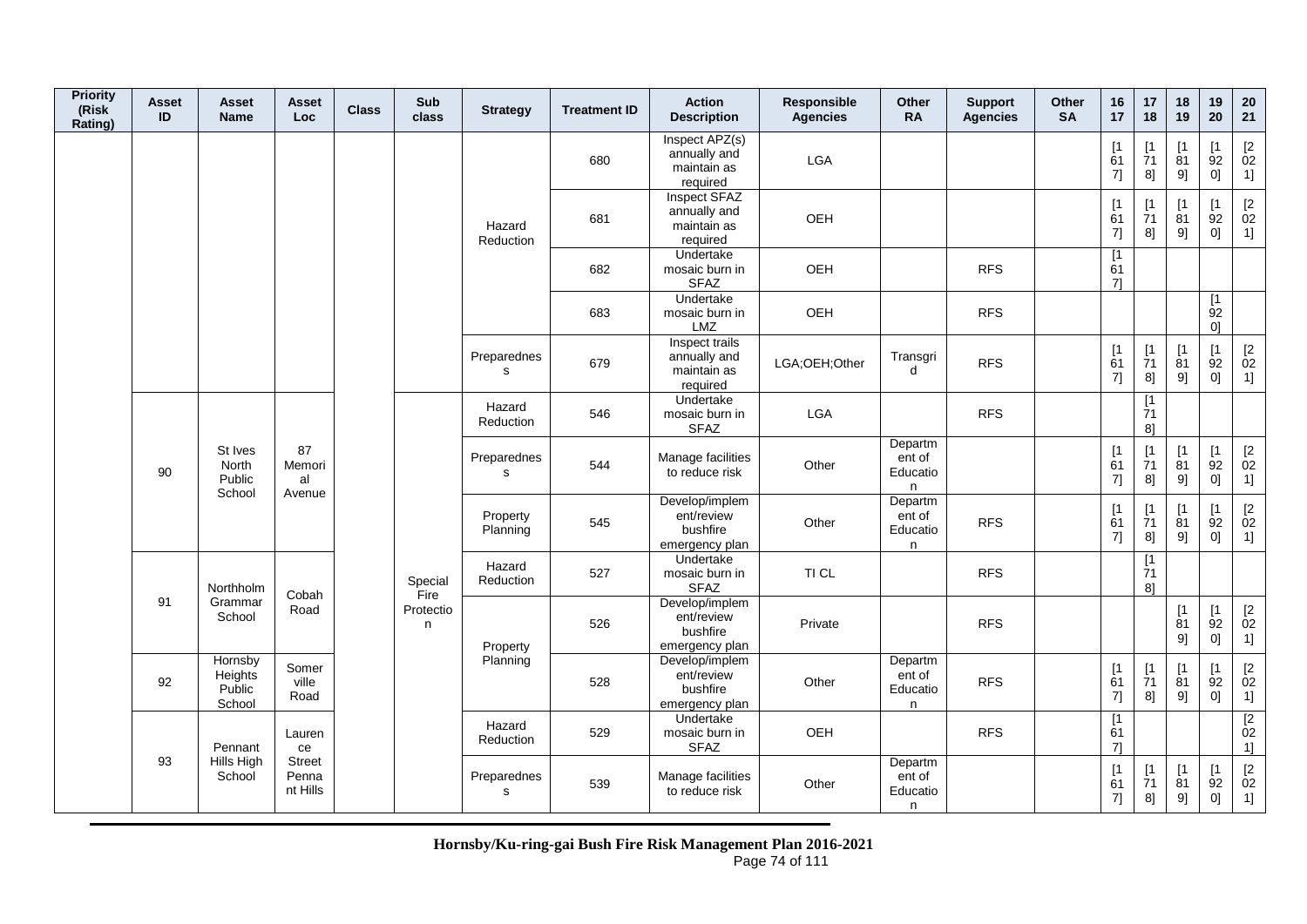| <b>Priority</b><br>(Risk<br>Rating) | <b>Asset</b><br>ID | <b>Asset</b><br><b>Name</b>                       | Asset<br><b>Loc</b>                              | <b>Class</b> | Sub<br>class | <b>Strategy</b>      | <b>Treatment ID</b> | <b>Action</b><br><b>Description</b>                        | Responsible<br><b>Agencies</b> | Other<br><b>RA</b>                 | <b>Support</b><br><b>Agencies</b> | Other<br><b>SA</b> | 16<br>17                    | 17<br>18                     | 18<br>19                       | 19<br>20                                   | 20<br>21                                                          |
|-------------------------------------|--------------------|---------------------------------------------------|--------------------------------------------------|--------------|--------------|----------------------|---------------------|------------------------------------------------------------|--------------------------------|------------------------------------|-----------------------------------|--------------------|-----------------------------|------------------------------|--------------------------------|--------------------------------------------|-------------------------------------------------------------------|
|                                     |                    |                                                   |                                                  |              |              | Property<br>Planning | 530                 | Develop/implem<br>ent/review<br>bushfire<br>emergency plan | Other                          | Departm<br>ent of<br>Educatio<br>n | <b>RFS</b>                        |                    | [1]<br>61<br>7]             | [1]<br>71<br>8]              | $\lceil 1 \rceil$<br>81<br>9]  | [1<br>92<br>0]                             | $\begin{bmatrix} 2 \\ 02 \end{bmatrix}$<br>1]                     |
|                                     |                    |                                                   | 104A                                             |              |              | Hazard<br>Reduction  | 548                 | Undertake<br>mosaic burn in<br><b>SFAZ</b>                 | <b>LGA</b>                     |                                    | OEH;RFS                           |                    |                             |                              |                                | [1]<br>92<br>0]                            |                                                                   |
|                                     | 94                 | KU<br>Grevillea<br>Preschool                      | Galsto<br>n Road<br>Hornsb                       |              |              | Preparednes<br>s     | 549                 | Inspect and<br>maintain fire<br>trails as required         | <b>LGA</b>                     |                                    | <b>RFS</b>                        |                    | [1]<br>61<br>71             | [1]<br>$\overline{7}1$<br>81 | $\overline{1}$<br>81<br>9]     | $\overline{1}$<br>92<br>0]                 | $\overline{2}$<br>02<br>1]                                        |
|                                     |                    |                                                   | У<br>Heights                                     |              |              |                      | 547                 | Develop/implem<br>ent/review<br>bushfire<br>emergency plan | Private                        |                                    | <b>RFS</b>                        |                    |                             |                              | $[1]$<br>$\overline{8}1$<br>9] | [1]<br>$\overline{9}2$<br>0]               | $\mathop{02}\limits^{[2]}$<br>1]                                  |
|                                     | 95                 | Forgotten<br>Valley<br>Mobile<br>Resource<br>Unit | Wisem<br>ans<br>Ferry<br>Comm<br>unity<br>Centre |              |              | Property<br>Planning | 500                 | Develop/implem<br>ent/review<br>bushfire<br>emergency plan | Private                        |                                    | <b>RFS</b>                        |                    |                             |                              | [1]<br>81<br>9]                | $\lceil 1 \rceil$<br>$\overline{9}2$<br>0] | $\begin{array}{c} \left[2 \right. \\ 02 \\ 1 \right] \end{array}$ |
|                                     | 96                 | Norwood<br>Communit<br>y<br>Preschool             | 2A<br>Chelms<br>ford<br>Road<br>Asquith          |              |              |                      | 551                 | Develop/implem<br>ent/review<br>bushfire<br>emergency plan | Private                        |                                    | <b>RFS</b>                        |                    |                             |                              | [1]<br>$\overline{8}1$<br>9]   | [1]<br>92<br>0]                            | $\frac{[2]}{02}$<br>1]                                            |
|                                     | 97                 | Asquith<br>Girls High<br>School                   | Stokes<br>Avenue<br>Asquith                      |              |              |                      | 531                 | Develop/implem<br>ent/review<br>bushfire<br>emergency plan | Other                          | Departm<br>ent of<br>Educatio<br>n | <b>RFS</b>                        |                    | [1]<br>61<br>7]             | [1]<br>$\overline{7}1$<br>8] | $[1]$<br>81<br>9]              | [1<br>92<br>0]                             | $\mathop{02}\limits^{[2]}$<br>1]                                  |
|                                     |                    | <b>KU St Ives</b>                                 | <b>Burran</b>                                    |              |              | Hazard<br>Reduction  | 553                 | Undertake<br>mosaic burn in<br><b>SFAZ</b>                 | LGA;OEH                        |                                    | <b>RFS</b>                        |                    | $\overline{11}$<br>61<br>71 |                              |                                |                                            |                                                                   |
|                                     | 98                 | Barra Brui<br>Preschool                           | eer<br>Avenue                                    |              |              | Property<br>Planning | 552                 | Develop/implem<br>ent/review<br>bushfire<br>emergency plan | Private                        |                                    | <b>RFS</b>                        |                    |                             |                              | [1]<br>81<br>9]                | [1]<br>92<br>0]                            | $[2]$<br>02<br>$1$ ]                                              |
|                                     |                    | Warrah<br>Village                                 | 20                                               |              |              | Hazard<br>Reduction  | 532                 | Undertake<br>mosaic burn in<br>LMZ                         | OEH                            |                                    | <b>RFS</b>                        |                    | [1]<br>61<br>71             |                              |                                |                                            |                                                                   |
|                                     | 99                 | Rudolf<br>Steiner<br>School                       | Harris<br>Road                                   |              |              | Property<br>Planning | 533                 | Develop/implem<br>ent/review<br>bushfire<br>emergency plan | Private                        |                                    | <b>RFS</b>                        |                    |                             |                              | [1]<br>81<br>9]                | [1]<br>$\overline{9}2$<br>0]               | $\frac{[2]}{02}$<br>1]                                            |
|                                     | 100                | Retaval<br>Preparator<br>y School                 | $100 -$<br>102<br>Fox                            |              |              | Hazard<br>Reduction  | 556                 | Undertake<br>mosaic burn in<br>LMZ                         | <b>RMS</b>                     |                                    | <b>RFS</b>                        |                    |                             |                              |                                | [1]<br>92<br>0 <sup>1</sup>                |                                                                   |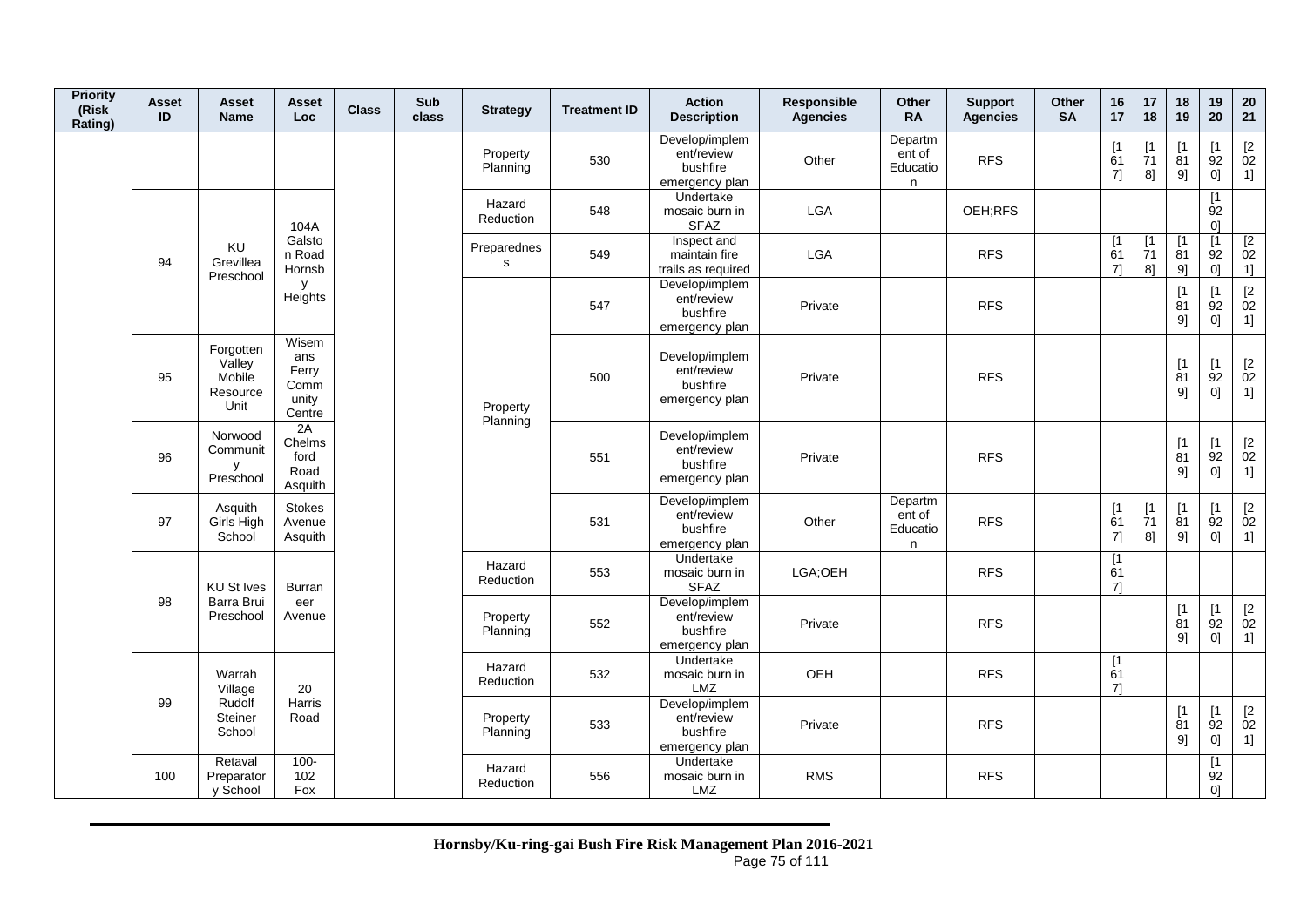| <b>Priority</b><br>(Risk<br>Rating) | <b>Asset</b><br>ID | <b>Asset</b><br><b>Name</b>                                        | <b>Asset</b><br>Loc                              | <b>Class</b>       | Sub<br>class                       | <b>Strategy</b>      | <b>Treatment ID</b> | <b>Action</b><br><b>Description</b>                        | <b>Responsible</b><br><b>Agencies</b> | Other<br><b>RA</b>                 | <b>Support</b><br><b>Agencies</b> | Other<br><b>SA</b> | 16<br>17                      | 17<br>18                                  | 18<br>19                     | 19<br>20                                  | 20<br>21                                                    |
|-------------------------------------|--------------------|--------------------------------------------------------------------|--------------------------------------------------|--------------------|------------------------------------|----------------------|---------------------|------------------------------------------------------------|---------------------------------------|------------------------------------|-----------------------------------|--------------------|-------------------------------|-------------------------------------------|------------------------------|-------------------------------------------|-------------------------------------------------------------|
|                                     |                    |                                                                    | Valley<br>Road                                   |                    |                                    |                      | 557                 | Develop/implem<br>ent/review<br>bushfire<br>emergency plan | Private                               |                                    | <b>RFS</b>                        |                    |                               |                                           | [1]<br>81<br>9]              | [1<br>92<br>0]                            | $[2]$<br>02<br>1]                                           |
|                                     | 101                | Hornsby<br>TAFE,<br>Hornsby                                        | Peats<br>Ferry<br>Road<br>to<br>Hornsb<br>y Park |                    |                                    | Property<br>Planning | 507                 | Develop/implem<br>ent/review<br>bushfire<br>emergency plan | Other                                 | Departm<br>ent of<br>Educatio<br>n | <b>RFS</b>                        |                    | [1]<br>61<br>7]               | [1<br>$\overline{7}1$<br>8]               | [1]<br>$\overline{81}$<br>9] | [1]<br>92<br>0]                           | $\mathop{02}\limits^{[2]}$<br>1]                            |
|                                     |                    |                                                                    |                                                  |                    |                                    | Hazard               | 534                 | <b>Undertake</b><br>mosaic burn in<br><b>SFAZ</b>          | <b>FRNSW</b>                          |                                    |                                   |                    | [1]<br>61<br>71               |                                           |                              |                                           |                                                             |
|                                     |                    | Naamaroo                                                           | Lady<br>Game                                     |                    |                                    | Reduction            | 540                 | Manage<br>vegetation to<br>reduce fuel load                | Private                               |                                    |                                   |                    | $\lceil 1 \rceil$<br>61<br>71 | $\lceil 1 \rceil$<br>71<br>8]             | [1]<br>81<br>9]              | $\lceil 1 \rceil$<br>92<br>0]             | $\overline{2}$<br>02<br>1]                                  |
|                                     | 102                | Conferenc<br>e Centre                                              | Drive,<br>Chatsw<br>ood                          |                    |                                    | Preparednes<br>s     | 536                 | Inspect and<br>maintain fire<br>trails as required         | LGA                                   |                                    | <b>RFS</b>                        |                    | $\lceil 1 \rceil$<br>61<br>71 | $\lceil 1 \rceil$<br>71<br>8 <sup>1</sup> | $\sqrt{1}$<br>81<br>91       | $\lceil 1 \rceil$<br>92<br>0 <sup>1</sup> | $\overline{2}$<br>02<br>1]                                  |
|                                     |                    |                                                                    |                                                  |                    |                                    |                      | 535                 | Develop/implem<br>ent/review<br>bushfire<br>emergency plan | Private                               |                                    | <b>RFS</b>                        |                    |                               |                                           | [1]<br>81<br>9]              | [1]<br>92<br>0]                           | [2<br>02<br>1]                                              |
|                                     | 103                | Glenorie<br>Public<br>School                                       | Old<br>Norther<br>n Road                         |                    |                                    | Property<br>Planning | 537                 | Develop/implem<br>ent/review<br>bushfire<br>emergency plan | Other                                 | Departm<br>ent of<br>Educatio<br>n | <b>RFS</b>                        |                    | [1]<br>61<br>7]               | [1]<br>$\overline{7}1$<br>8]              | [1]<br>81<br>9]              | [1]<br>92<br>0]                           | [2]<br>02<br>1]                                             |
|                                     | 104                | Inala -<br>Dulkara<br>Centre for<br>Life Skills<br>and the<br>Arts | Frankli<br>n Road                                |                    |                                    |                      | 538                 | Develop/implem<br>ent/review<br>bushfire<br>emergency plan | Private                               |                                    | <b>RFS</b>                        |                    |                               |                                           | [1]<br>81<br>9]              | [1]<br>92<br>0]                           | $\begin{bmatrix} 2 \\ 02 \end{bmatrix}$<br>1]               |
|                                     | 105                | Cultural<br>Site:<br>Galston                                       | Fishbur<br>ns<br>Road                            |                    | Aborigin<br>al<br>Significa<br>nce | Hazard<br>Reduction  | 695                 | Manage<br>vegetation to<br>reduce fuel load                | Private                               |                                    |                                   |                    | [1]<br>61<br>7]               |                                           | [1]<br>81<br>9]              |                                           | $\begin{array}{c} \left[ 2 \right. \\ 02 \end{array}$<br>1] |
|                                     | 106                | Cultural<br>Site:<br>Roseville<br>Chase                            | Cardig<br>an<br>Road                             | Cultura<br>Heritag |                                    |                      | 697                 | Asset to be<br>reviewed                                    | LGA                                   |                                    |                                   |                    | [1]<br>61<br>7]               |                                           |                              |                                           |                                                             |
|                                     | 107                | Cultural<br>Site:<br>Roseville<br>Chase 2                          | cnr<br>Ormon<br>de &<br>Cardig<br>an<br>Roads    | e                  | Non<br>Indigeno<br><b>us</b>       | Other                | 698                 | Asset to be<br>reviewed                                    | LGA                                   |                                    |                                   |                    | [1]<br>61<br>7]               |                                           |                              |                                           |                                                             |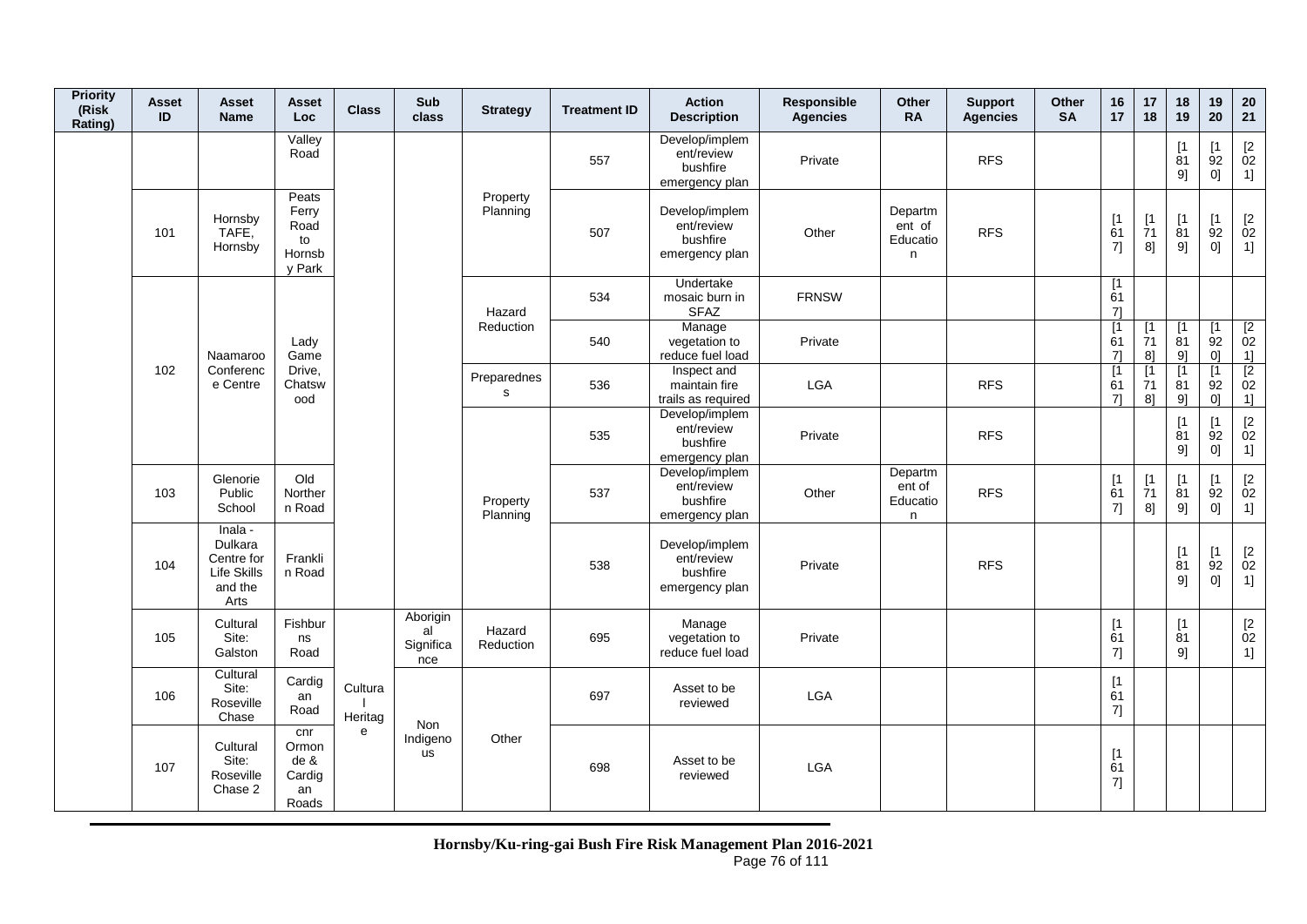| <b>Priority</b><br>(Risk<br>Rating) | <b>Asset</b><br>ID         | Asset<br><b>Name</b>                 | Asset<br>Loc                       | <b>Class</b>                      | Sub<br>class           | <b>Strategy</b>             | <b>Treatment ID</b>                                        | <b>Action</b><br><b>Description</b>                       | Responsible<br><b>Agencies</b> | Other<br><b>RA</b> | <b>Support</b><br><b>Agencies</b> | Other<br><b>SA</b> | 16<br>17                      | 17<br>18                            | 18<br>19                      | 19<br>20                                      | $20\,$<br>21                                  |
|-------------------------------------|----------------------------|--------------------------------------|------------------------------------|-----------------------------------|------------------------|-----------------------------|------------------------------------------------------------|-----------------------------------------------------------|--------------------------------|--------------------|-----------------------------------|--------------------|-------------------------------|-------------------------------------|-------------------------------|-----------------------------------------------|-----------------------------------------------|
|                                     | 108                        | Cultural<br>Site:<br>Lindfield 2     | Northc<br>ote<br>Road              |                                   |                        |                             | 699                                                        | Manage<br>vegetation to<br>reduce fuel load               | LGA                            |                    |                                   |                    | $\lceil 1 \rceil$<br>61<br>71 | $\lceil 1$<br>$\overline{7}1$<br>8] | Γ1<br>81<br>9]                | $\mathsf{I}$<br>92<br>0 <sup>1</sup>          | [2]<br>02<br>1]                               |
|                                     | 109                        | Cultural<br>Site:<br>Lindfield 3     | Tryon<br>Road                      |                                   |                        | Hazard                      | 700                                                        | Manage<br>vegetation to<br>reduce fuel load               | <b>LGA</b>                     |                    |                                   |                    | [1]<br>61<br>71               | [1]<br>71<br>8]                     | $\sqrt{1}$<br>81<br>9]        | $\lceil 1 \rceil$<br>92<br>0 <sup>1</sup>     | [2]<br>02<br>1]                               |
|                                     |                            | St Ives                              |                                    |                                   |                        | Reduction                   | 693                                                        | Undertake<br>mosaic burn in<br><b>SFAZ</b>                | LGA                            |                    | <b>RFS</b>                        |                    | [1<br>61<br>7]                |                                     |                               |                                               |                                               |
|                                     | 110                        | Showgrou<br>nd<br>Residentia         | Mona<br>Vale<br>Road               |                                   |                        |                             | 694                                                        | Undertake<br>mosaic burn in<br>LMZ                        | LGA                            |                    | <b>RFS</b>                        |                    | [1]<br>61<br>$7$ ]            |                                     |                               |                                               |                                               |
|                                     |                            |                                      |                                    |                                   |                        | Preparednes<br>$\mathbf{s}$ | 692                                                        | Inspect trails<br>annually and<br>maintain as<br>required | <b>LGA</b>                     |                    | <b>RFS</b>                        |                    | [1]<br>61<br>7]               | [1]<br>71<br>8]                     | $\lceil 1 \rceil$<br>81<br>9] | [1]<br>92<br>0]                               | $\begin{bmatrix} 2 \\ 02 \end{bmatrix}$<br>1] |
|                                     |                            |                                      |                                    |                                   | Resident               | Community<br>Education      | 689                                                        | Undertake<br>community<br>engagement<br>activities        | <b>RFS</b>                     |                    |                                   |                    |                               |                                     |                               |                                               | $\begin{bmatrix} 2 \\ 02 \end{bmatrix}$<br>1] |
|                                     |                            |                                      | <b>Birdwo</b>                      |                                   | ial                    |                             | 688                                                        | Undertake<br>mosaic burn in<br><b>SFAZ</b>                | OEH                            |                    | LGA;RFS                           |                    | [1]<br>61<br>71               |                                     |                               |                                               |                                               |
|                                     | 111                        | Killara<br>(North)                   | od<br>Avenue<br>to<br>Albany       | Human<br>Settlem                  |                        | Hazard<br>Reduction         | 690                                                        | Undertake<br>mosaic burn in<br>LMZ                        | OEH                            |                    | <b>RFS</b>                        |                    | $\overline{11}$<br>61<br>71   |                                     |                               |                                               |                                               |
|                                     |                            |                                      | Cresce<br>nt                       | ent                               |                        |                             | 691                                                        | Inspect SFAZ<br>annually and<br>maintain as<br>required   | OEH                            |                    |                                   |                    | [1]<br>61<br>7]               | [1]<br>$\overline{7}1$<br>8]        | [1]<br>81<br>9]               | [1]<br>$\overline{9}2$<br>0]                  | $\begin{bmatrix} 2 \\ 02 \end{bmatrix}$<br>1] |
|                                     |                            |                                      |                                    |                                   |                        | Preparednes<br>s            | 687                                                        | Inspect trails<br>annually and<br>maintain as<br>required | LGA;OEH                        |                    | <b>RFS</b>                        |                    | [1]<br>61<br>7]               | [1]<br>71<br>8]                     | [1<br>81<br>9]                | [1<br>92<br>0]                                | $\begin{bmatrix} 2 \\ 02 \end{bmatrix}$<br>1] |
|                                     |                            | <b>KU Fox</b>                        | 116<br>Fox<br>Valley               |                                   |                        | Hazard<br>Reduction         | 555                                                        | Undertake<br>mosaic burn in<br>LMZ                        | <b>RMS</b>                     |                    | <b>RFS</b>                        |                    |                               |                                     |                               | [1]<br>92<br>01                               |                                               |
|                                     | 112<br>Valley<br>Preschool | Rd,<br>Wahro<br>onga                 |                                    | Special<br>Fire<br>Protectio<br>n | Property<br>Planning   | 554                         | Develop/implem<br>ent/review<br>bushfire<br>emergency plan | Private                                                   |                                | <b>RFS</b>         |                                   |                    |                               | $[1]$<br>81<br>9]                   | [1]<br>92<br>0]               | $\begin{bmatrix} 2 \\ 02 \end{bmatrix}$<br>1] |                                               |
|                                     | 113                        | Vision<br>Valley<br>Conferenc<br>e & | $5 - 7$<br>Vision<br>Valley<br>Rd, |                                   | Community<br>Education | 712                         | Undertake<br>community<br>engagement<br>activities         | <b>RFS</b>                                                |                                |                    |                                   |                    |                               | [1]<br>81<br>9]                     |                               |                                               |                                               |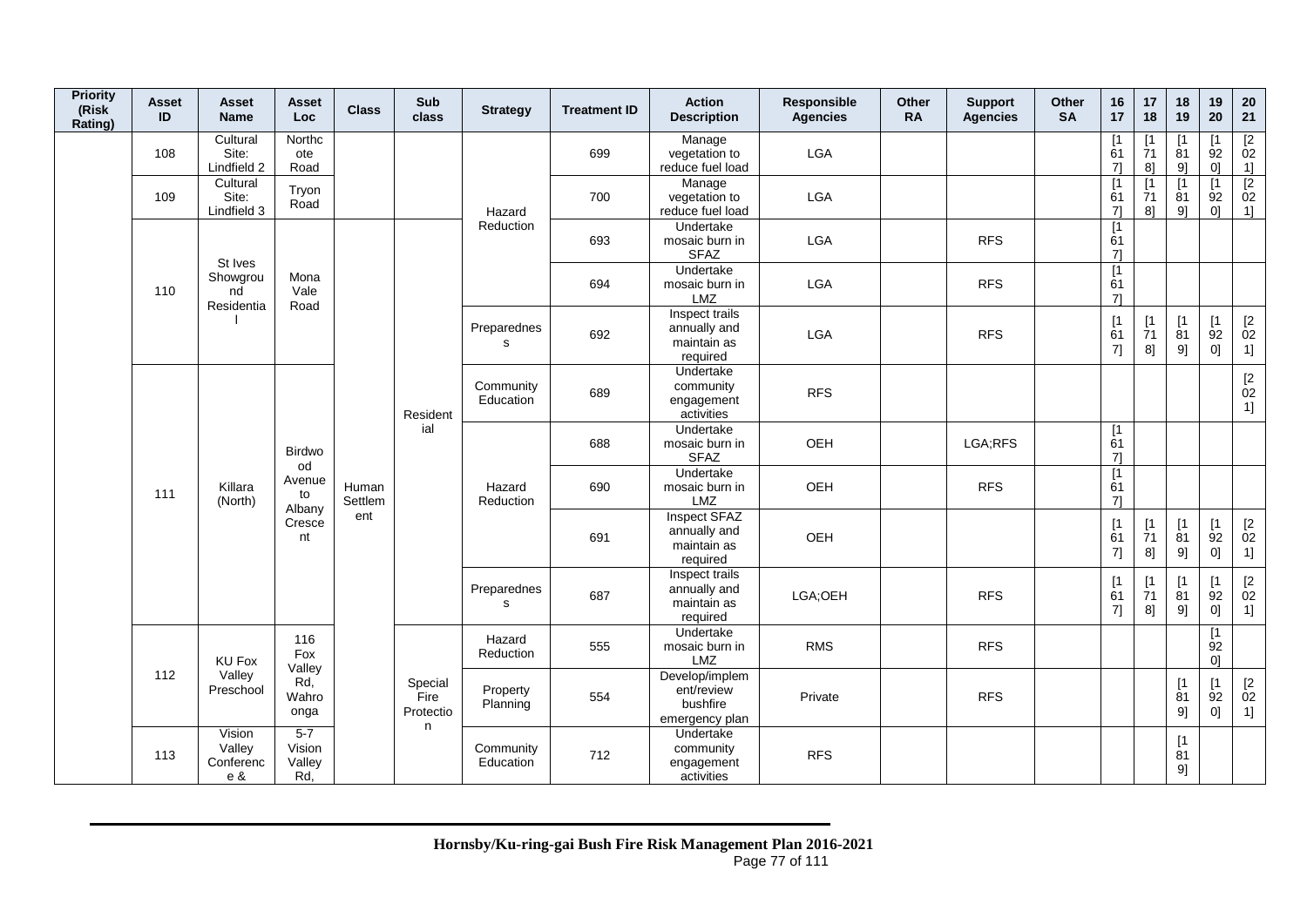| <b>Priority</b><br>(Risk<br>Rating) | <b>Asset</b><br>ID | <b>Asset</b><br><b>Name</b>                | Asset<br><b>Loc</b>            | <b>Class</b> | Sub<br>class       | <b>Strategy</b>            | <b>Treatment ID</b> | <b>Action</b><br><b>Description</b>                        | Responsible<br><b>Agencies</b> | Other<br><b>RA</b>              | <b>Support</b><br><b>Agencies</b> | Other<br><b>SA</b> | 16<br>17                      | 17<br>18                    | 18<br>19                      | 19<br>20                                  | 20<br>21                                                    |
|-------------------------------------|--------------------|--------------------------------------------|--------------------------------|--------------|--------------------|----------------------------|---------------------|------------------------------------------------------------|--------------------------------|---------------------------------|-----------------------------------|--------------------|-------------------------------|-----------------------------|-------------------------------|-------------------------------------------|-------------------------------------------------------------|
|                                     |                    | Recreation<br>Centre                       | Arcadia                        |              |                    | Hazard                     | 708                 | Undertake<br>mosaic burn in<br><b>SFAZ</b>                 | <b>RFS</b>                     |                                 | OEH;Private                       |                    |                               | [1<br>71<br>8]              |                               |                                           | $\overline{2}$<br>02<br>1]                                  |
|                                     |                    |                                            |                                |              |                    | Reduction                  | 710                 | Manage<br>vegetation to<br>reduce fuel load                | Private                        |                                 |                                   |                    | [1]<br>61<br>71               | [1]<br>71<br>8]             | $\lceil 1$<br>81<br>91        | 92<br>0 <sup>1</sup>                      | $\boxed{2}$<br>02<br>1]                                     |
|                                     |                    |                                            |                                |              |                    | Property<br>Planning       | 709                 | Develop/implem<br>ent/review<br>bushfire<br>emergency plan | Private                        |                                 | <b>RFS</b>                        |                    |                               |                             | $\lceil 1 \rceil$<br>81<br>91 | [1]<br>92<br>0]                           | $\begin{bmatrix} 2 \\ 02 \end{bmatrix}$<br>1]               |
|                                     |                    |                                            |                                |              |                    | Community<br>Education     | 957                 | Undertake<br>community<br>engagement<br>activities         | <b>RFS</b>                     |                                 |                                   |                    |                               | [1]<br>71<br>8]             |                               |                                           |                                                             |
|                                     | 354                | Galston                                    | Radnor<br>Rd to                |              | Resident           | Hazard                     | 954                 | Undertake<br>mosaic burn in<br><b>LMZ</b>                  | OEH                            |                                 | <b>RFS</b>                        |                    |                               |                             | [1<br>81<br>9]                |                                           |                                                             |
|                                     |                    | (East)                                     | Crossla<br>nds Rd              |              | ial                | Reduction                  | 955                 | Undertake<br>mosaic burn in<br><b>SFAZ</b>                 | OEH;RFS                        |                                 | Private                           |                    | $\sqrt{1}$<br>61<br>71        |                             | $\mathsf{I}$<br>81<br>91      |                                           | $\overline{2}$<br>02<br>11                                  |
|                                     |                    |                                            |                                |              |                    | Preparednes<br>$\mathbf s$ | 956                 | Inspect trails<br>annually and<br>maintain as<br>required  | TI CL;OEH;Other                | Transgri<br>d                   | Private;RFS                       |                    | [1]<br>61<br>7]               | [1]<br>71<br>8]             | $\mathsf{I}$<br>81<br>9]      | [1]<br>92<br>0]                           | $\begin{bmatrix} 2 \\ 02 \end{bmatrix}$<br>1]               |
|                                     |                    |                                            |                                |              |                    | Community<br>Education     | 970                 | Undertake<br>community<br>engagement<br>activities         | <b>RFS</b>                     |                                 |                                   |                    | [1]<br>61<br>7]               |                             |                               |                                           |                                                             |
|                                     | 355                | Crusaders<br>Galston<br>Gorge<br>Conferenc | 8<br>Crusad<br>er              |              | Special<br>Fire    | Hazard                     | 967                 | Undertake<br>mosaic burn in<br><b>SFAZ</b>                 | <b>RFS</b>                     |                                 | Private                           |                    | $\lceil 1 \rceil$<br>61<br>71 |                             |                               |                                           |                                                             |
|                                     |                    | e &<br>Recreation<br>Centre                | Road,<br>Galsto<br>n           |              | Protectio<br>n     | Reduction                  | 969                 | Manage<br>vegetation to<br>reduce fuel load                | Private                        |                                 |                                   |                    | $\overline{11}$<br>61<br>71   | [1]<br>71<br>8 <sup>1</sup> | $\mathsf{I}$<br>81<br>91      | $\lceil 1 \rceil$<br>92<br>0 <sup>1</sup> | $\sqrt{2}$<br>02<br>1]                                      |
|                                     |                    |                                            |                                |              |                    | Property<br>Planning       | 968                 | Develop/implem<br>ent/review<br>bushfire<br>emergency plan | Private                        |                                 | <b>RFS</b>                        |                    |                               |                             | $\lceil 1 \rceil$<br>81<br>9] | $\lceil 1 \rceil$<br>92<br>0]             | $\begin{bmatrix} 2 \\ 02 \end{bmatrix}$<br>1]               |
| 1C                                  | 114                | Northern<br>Rail<br>Corridor               | Hornsb<br>y to<br>Brookly<br>n | Econo        | Infrastruc<br>ture | Ignition<br>Managemen      | 715                 | Undertake<br>vegetation<br>maintenance<br>along APZ        | RailCorp                       |                                 |                                   |                    | [1<br>61<br>7]                | [1]<br>71<br>8]             | $\mathsf{I}$<br>81<br>9]      | $\lceil 1 \rceil$<br>92<br>0]             | $\begin{array}{c} \left[ 2 \right. \\ 02 \end{array}$<br>1] |
| (Extreme)                           | 115                | Salisbury<br>Road                          | Asquith<br>to King<br>Road,    | mic          | Commer<br>cial     | Hazard<br>Reduction        | 487                 | Undertake<br>mosaic burn in<br><b>SFAZ</b>                 | LGA:Other                      | Metropol<br>itan<br><b>LALC</b> | <b>FRNSW</b>                      |                    | $\sqrt{1}$<br>61<br>71        |                             |                               |                                           |                                                             |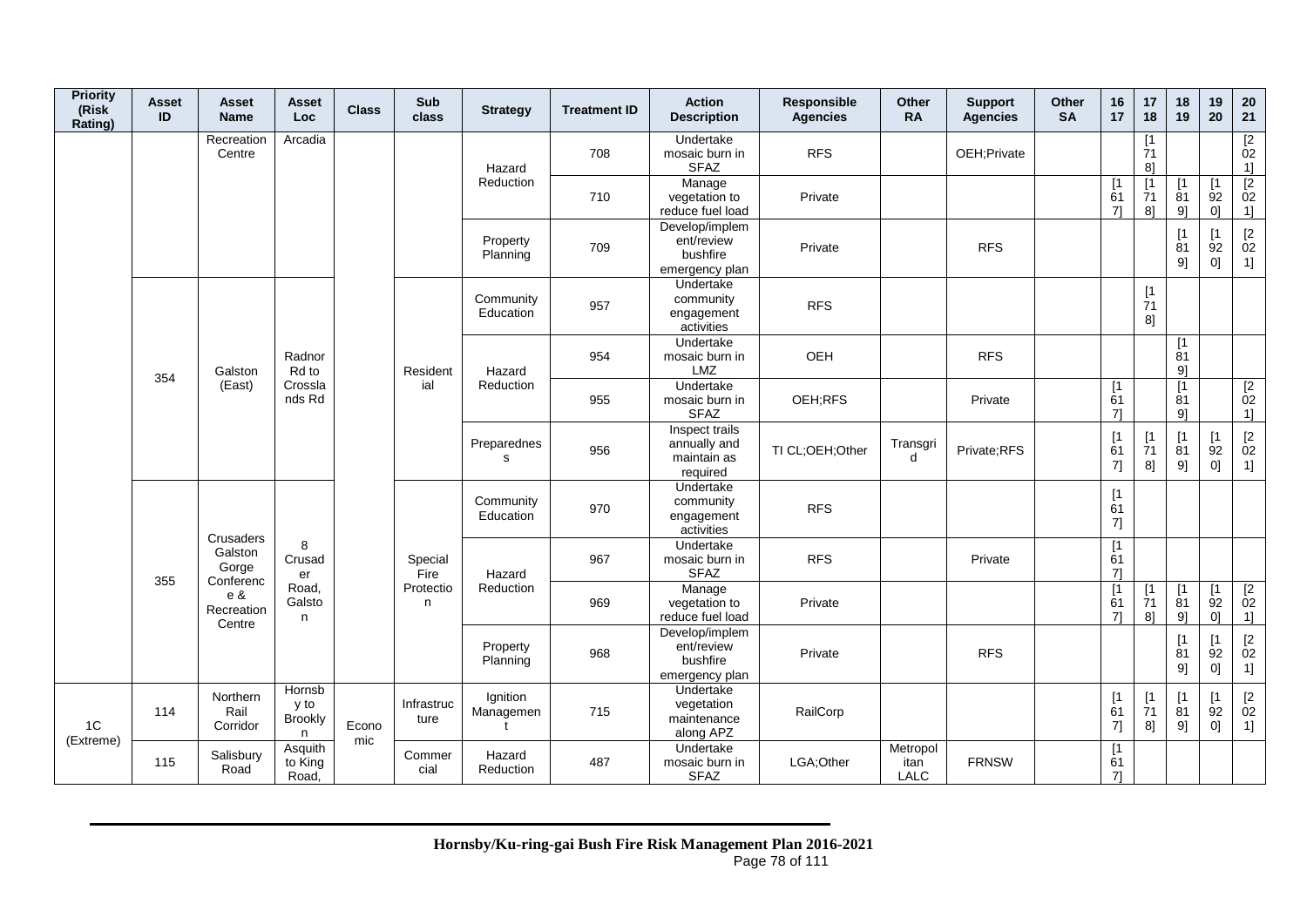| <b>Priority</b><br>(Risk<br>Rating) | Asset<br>ID | Asset<br><b>Name</b>                             | Asset<br><b>Loc</b>      | <b>Class</b>       | Sub<br>class                | <b>Strategy</b>            | <b>Treatment ID</b> | <b>Action</b><br><b>Description</b>                       | Responsible<br><b>Agencies</b> | Other<br><b>RA</b>              | <b>Support</b><br><b>Agencies</b> | Other<br><b>SA</b> | 16<br>17                      | 17<br>18                              | 18<br>19                                   | 19<br>20                      | 20<br>21                                                                                                                                                                                                                                                                                                                                                                                                                                                                                                                                                                                                                                                                                                                                                                                                                                                                                                                                                                                                                                                 |
|-------------------------------------|-------------|--------------------------------------------------|--------------------------|--------------------|-----------------------------|----------------------------|---------------------|-----------------------------------------------------------|--------------------------------|---------------------------------|-----------------------------------|--------------------|-------------------------------|---------------------------------------|--------------------------------------------|-------------------------------|----------------------------------------------------------------------------------------------------------------------------------------------------------------------------------------------------------------------------------------------------------------------------------------------------------------------------------------------------------------------------------------------------------------------------------------------------------------------------------------------------------------------------------------------------------------------------------------------------------------------------------------------------------------------------------------------------------------------------------------------------------------------------------------------------------------------------------------------------------------------------------------------------------------------------------------------------------------------------------------------------------------------------------------------------------|
|                                     |             |                                                  | Hornsb<br>У              |                    |                             |                            | 713                 | Inspect APZ<br>annually and<br>maintain as<br>required    | TI CL                          |                                 |                                   |                    | $\mathsf{I}$<br>61<br>7]      | Γ1<br>71<br>8]                        | [1]<br>81<br>9]                            | $\lceil 1 \rceil$<br>92<br>0] | $\begin{bmatrix} 2 \\ 02 \end{bmatrix}$<br>1]                                                                                                                                                                                                                                                                                                                                                                                                                                                                                                                                                                                                                                                                                                                                                                                                                                                                                                                                                                                                            |
|                                     |             |                                                  |                          |                    |                             | Preparednes<br>s           | 488                 | Inspect trail<br>annually and<br>maintain as<br>required  | Other                          | Metropol<br>itan<br><b>LALC</b> | <b>FRNSW</b>                      |                    | $\sqrt{1}$<br>61<br>$7$ ]     | 71<br>8]                              | [1<br>$\overline{81}$<br>9]                | $\mathsf{I}$<br>92<br>0]      | $[2] % \centering \includegraphics[width=0.8\textwidth]{images/TrDiS/N-Architecture.png} % \caption{The first two different values of the parameter $\Sigma$ and the first two different values of the parameter $2$. The first two different values of the parameter $2$. The first two different values of the parameter $3$. The first two different values of the parameter $3$. The first two different values of the parameter $3$. The first two different values of the parameter $3$. The first two different values of the parameter $3$. The first two different values of the parameter $3$. The first two different values of the parameter $3$. The first two different values of the parameter $3$. The first two different values of the parameter $3$. The first two different values of the parameter $3$. The first two different values of the parameter $3$. The first two different values of the parameter $3$. The first two different values of the parameter $3$. The first two different values of the parameter$<br>02<br>1] |
|                                     | 116         | Cultural<br>Site:<br>Canoeland<br>s 1            | Canoel<br>ands<br>Road   |                    |                             | Hazard<br>Reduction        | 745                 | Manage<br>vegetation to<br>reduce fuel load               | OEH                            |                                 |                                   |                    | $\sqrt{1}$<br>61<br>7]        |                                       | [1<br>81<br>9]                             |                               | $\begin{bmatrix} 2 \\ 02 \end{bmatrix}$<br>1]                                                                                                                                                                                                                                                                                                                                                                                                                                                                                                                                                                                                                                                                                                                                                                                                                                                                                                                                                                                                            |
|                                     | 117         | Cultural<br>Site:<br>Canoeland<br>s <sub>2</sub> | Old<br>Norther<br>n Road | Cultura<br>Heritag | Aborigin<br>al<br>Significa | Preparednes<br>$\mathbf s$ | 746                 | Inspect trails<br>annually and<br>maintain as<br>required | TI CL                          |                                 | OEH;RFS                           |                    | $\sqrt{1}$<br>61<br>7]        | $\mathsf{I}$<br>$\overline{7}1$<br>8] | $\lceil 1 \rceil$<br>$\overline{81}$<br>9] | $\lceil 1 \rceil$<br>92<br>0] | $\begin{bmatrix} 2 \\ 02 \end{bmatrix}$<br>1]                                                                                                                                                                                                                                                                                                                                                                                                                                                                                                                                                                                                                                                                                                                                                                                                                                                                                                                                                                                                            |
|                                     |             | Cultural<br>Site:                                | <b>Bobbin</b>            | e                  | nce                         | Hazard<br>Reduction        | 750                 | Manage<br>vegetation to<br>reduce fuel load               | OEH                            |                                 |                                   |                    | $\lceil 1 \rceil$<br>61<br>71 |                                       | [1]<br>81<br>91                            |                               | $\overline{[2]}$<br>02<br>1]                                                                                                                                                                                                                                                                                                                                                                                                                                                                                                                                                                                                                                                                                                                                                                                                                                                                                                                                                                                                                             |
|                                     | 118         | <b>North</b><br>Turramurr<br>a                   | Head<br>Trail            |                    |                             | Preparednes<br>s           | 749                 | Inspect trails<br>annually and<br>maintain as<br>required | OEH                            |                                 | <b>RFS</b>                        |                    | $\mathsf{I}$<br>61<br>7]      | $\mathsf{I}$<br>71<br>8]              | [1]<br>81<br>9]                            | [1<br>92<br>0]                | $[2]$<br>02<br>1]                                                                                                                                                                                                                                                                                                                                                                                                                                                                                                                                                                                                                                                                                                                                                                                                                                                                                                                                                                                                                                        |
|                                     | 119         | Sydney<br>Water<br>Sewage<br>Treatment           | Pike<br>Road,<br>Hornsb  | Econo<br>mic       | Infrastruc<br>ture          |                            | 717                 | Inspect APZ<br>annually and<br>maintain as<br>required    | Other                          | Sydney<br>Water                 |                                   |                    | $\sqrt{1}$<br>61<br>7]        | $\mathsf{I}$<br>71<br>8]              | $\lceil 1 \rceil$<br>81<br>9]              | $\lceil 1 \rceil$<br>92<br>0] | $\begin{bmatrix} 2 \\ 02 \end{bmatrix}$<br>1]                                                                                                                                                                                                                                                                                                                                                                                                                                                                                                                                                                                                                                                                                                                                                                                                                                                                                                                                                                                                            |
|                                     |             | Plant<br>(Hornsby<br>Heights)                    | y<br>Heights             |                    |                             | Hazard<br>Reduction        | 973                 | Inspect &<br>maintain utility<br>site as required         | Other                          | Sydney<br>Water                 |                                   |                    | $\lceil 1 \rceil$<br>61<br>71 | 71<br>81                              | [1<br>81<br>91                             | $\mathsf{I}$<br>92<br>0]      | $[2] % \centering \includegraphics[width=0.8\textwidth]{images/TrDiM-Architecture.png} % \caption{The figure shows the results of the estimators in the left hand side.} \label{TrDiM-Architecture} %$<br>02<br>1]                                                                                                                                                                                                                                                                                                                                                                                                                                                                                                                                                                                                                                                                                                                                                                                                                                       |
|                                     |             |                                                  | Wahro                    |                    |                             |                            | 739                 | Undertake<br>mosaic burn in<br><b>SFAZ</b>                | <b>LGA</b>                     |                                 | <b>RFS</b>                        |                    | $\lceil 1 \rceil$<br>61<br>71 |                                       |                                            |                               |                                                                                                                                                                                                                                                                                                                                                                                                                                                                                                                                                                                                                                                                                                                                                                                                                                                                                                                                                                                                                                                          |
|                                     | 120         | Environme                                        | onga                     | Environ            | Endange                     | Preparednes<br>s           | 740                 | Inspect trails<br>annually and<br>maintain as<br>required | LGA                            |                                 | <b>RFS</b>                        |                    | $\sqrt{1}$<br>61<br>7]        | 71<br>8]                              | [1]<br>81<br>9]                            | [1]<br>92<br>0]               | $[2]$<br>02<br>1]                                                                                                                                                                                                                                                                                                                                                                                                                                                                                                                                                                                                                                                                                                                                                                                                                                                                                                                                                                                                                                        |
|                                     |             | ntal site                                        | Maroot                   | mental             | red                         | Hazard<br>Reduction        | 742                 | Undertake<br>mosaic burn in<br><b>SFAZ</b>                | OEH                            |                                 | <b>RFS</b>                        |                    |                               |                                       |                                            |                               | $\overline{2}$<br>02<br>1]                                                                                                                                                                                                                                                                                                                                                                                                                                                                                                                                                                                                                                                                                                                                                                                                                                                                                                                                                                                                                               |
|                                     | 121         |                                                  | a 1                      |                    |                             | Preparednes<br>s           | 741                 | Inspect trails<br>annually and<br>maintain as<br>required | OEH                            |                                 | <b>RFS</b>                        |                    | $\lceil 1 \rceil$<br>61<br>7] | $\lceil 1 \rceil$<br>71<br>8]         | [1]<br>81<br>9]                            | [1]<br>92<br>0]               | $[2]$<br>02<br>1]                                                                                                                                                                                                                                                                                                                                                                                                                                                                                                                                                                                                                                                                                                                                                                                                                                                                                                                                                                                                                                        |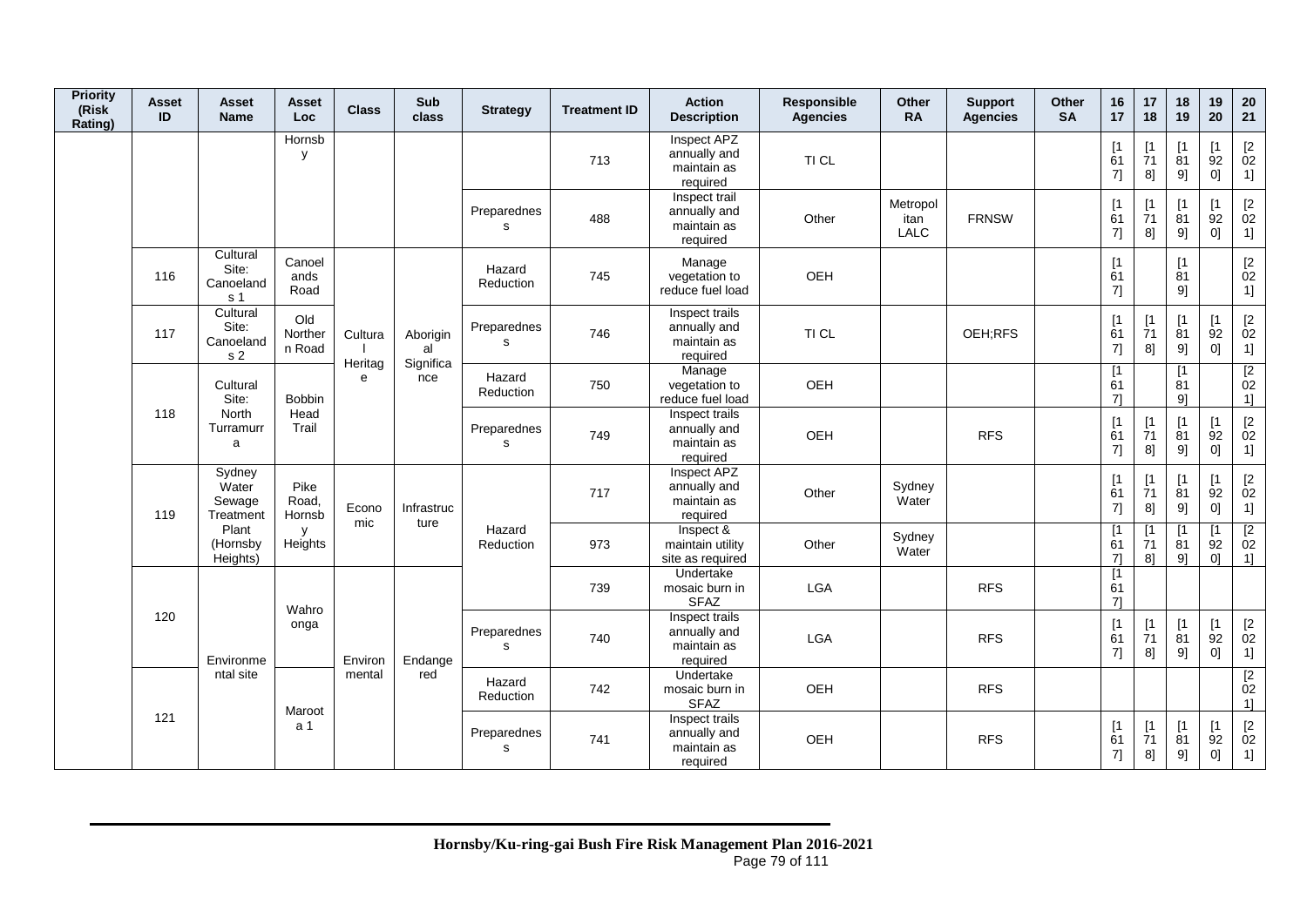| <b>Priority</b><br>(Risk<br>Rating) | <b>Asset</b><br>ID | Asset<br><b>Name</b>  | Asset<br><b>Loc</b>                                                    | <b>Class</b>   | Sub<br>class       | <b>Strategy</b>        | <b>Treatment ID</b> | <b>Action</b><br><b>Description</b>                       | Responsible<br><b>Agencies</b> | Other<br><b>RA</b>        | <b>Support</b><br><b>Agencies</b> | Other<br><b>SA</b> | 16<br>17                      | 17<br>18                       | 18<br>19                    | 19<br>20                              | 20<br>21                                                           |
|-------------------------------------|--------------------|-----------------------|------------------------------------------------------------------------|----------------|--------------------|------------------------|---------------------|-----------------------------------------------------------|--------------------------------|---------------------------|-----------------------------------|--------------------|-------------------------------|--------------------------------|-----------------------------|---------------------------------------|--------------------------------------------------------------------|
|                                     | 122                |                       | Munmo<br>rah -<br>Sydney<br>West                                       |                |                    |                        | 714                 | Manage assets<br>per Ausgrid<br><b>BFRMP</b>              | Other                          | Transgri<br>d/Ausgri<br>d |                                   |                    | [1]<br>61<br>7]               | $[1]$<br>71<br>8]              | [1<br>81<br>9]              | $\lceil 1 \rceil$<br>92<br>0]         | $\begin{array}{c} \left[2 \right. \\ 02 \right. \end{array}$<br>1] |
|                                     | 123                |                       | Munmo<br>rah -<br>Sydney<br><b>North</b>                               |                |                    |                        |                     | Manage assets<br>per Ausgrid<br><b>BFRMP</b>              | Other                          | Transgri<br>d/Ausgri<br>d |                                   |                    | [1]<br>61<br>7]               | [1]<br>$\overline{7}1$<br>8]   | Γ1<br>81<br>9]              | $\mathsf{I}$<br>$\overline{9}2$<br>0] | $\begin{bmatrix} 2 \\ 02 \end{bmatrix}$<br>1]                      |
|                                     | 124                |                       | Sydney<br>North -                                                      |                |                    |                        | 958                 | Manage assets<br>per Transgrid<br><b>BFRMP</b>            | Other                          | Transgri<br>$\mathbf d$   |                                   |                    | $\lceil 1 \rceil$<br>61<br>71 | $\lceil 1 \rceil$<br>71<br>8]  | Γ1<br>81<br>91              | <b>T1</b><br>92<br>0 <sup>1</sup>     | $\overline{2}$<br>02<br>1]                                         |
|                                     | 125                |                       | Sydney<br>East                                                         |                |                    |                        | 959                 | Manage assets<br>per Transgrid<br><b>BFRMP</b>            | Other                          | Transgri<br>d             |                                   |                    | $\lceil 1 \rceil$<br>61<br>7] | [1]<br>71<br>8]                | $\mathsf{I}$<br>81<br>9]    | $\lceil 1 \rceil$<br>92<br>0]         | $\overline{2}$<br>02<br>1]                                         |
|                                     | 126                | Transmissi<br>on Line | Hornsb<br>y LGA<br>Hornsb<br>y<br>Heights<br>to<br><b>Brookly</b><br>n | Econo<br>mic   | Infrastruc<br>ture | Ignition<br>Managemen  | 731                 | Manage assets<br>per Ausgrid<br><b>BFRMP</b>              | Other                          | Ausgrid                   |                                   |                    | [1<br>61<br>7]                | $[1]$<br>71<br>8]              | [1<br>81<br>9]              | [1]<br>92<br>0]                       | $\begin{bmatrix} 2 \\ 02 \end{bmatrix}$<br>1]                      |
|                                     | 127                |                       | Hornsb<br>y to<br>Ku-<br>ring-gai<br>LGĂ                               |                |                    |                        | 714                 | Manage assets<br>per Ausgrid<br><b>BFRMP</b>              | Other                          | Transgri<br>d/Ausgri<br>d |                                   |                    | [1]<br>61<br>7]               | $[1]$<br>$\overline{7}1$<br>8] | [1<br>81<br>9]              | [1<br>92<br>0]                        | $\begin{bmatrix} 2 \\ 02 \end{bmatrix}$<br>1]                      |
|                                     | 128                |                       | Vales<br>Point -<br>North<br>Sydney                                    |                |                    |                        |                     | Manage assets<br>per Ausgrid<br><b>BFRMP</b>              | Other                          | Transgri<br>d/Ausgri<br>d |                                   |                    | [1]<br>61<br>7]               | $[1]$<br>71<br>8]              | $\mathsf{I}$<br>81<br>9]    | $\mathsf{I}$<br>92<br>0]              | $\begin{bmatrix} 2 \\ 02 \end{bmatrix}$<br>1]                      |
|                                     |                    |                       |                                                                        |                |                    | Hazard                 | 720                 | Undertake<br>mosaic burn in<br><b>SFAZ</b>                | TI CL;RFS                      |                           | Private                           |                    | [1]<br>61<br>7]               |                                | [1<br>81<br>9]              |                                       |                                                                    |
|                                     | 129                | Maroota               | Old<br>Norther<br>n Road                                               | Human          |                    | Reduction              | 722                 | Undertake<br>mosaic burn in<br><b>SFAZ</b>                | <b>RFS</b>                     |                           |                                   |                    | $\overline{11}$<br>61<br>71   | $[1]$<br>71<br>8]              | [1<br>$\overline{8}1$<br>9] | [1<br>92<br>0 <sup>1</sup>            | $\begin{array}{c} \n [2] \n 02\n \end{array}$<br>1]                |
|                                     |                    |                       |                                                                        | Settlem<br>ent | Resident<br>ial    | Preparednes<br>s       | 721                 | Inspect trails<br>annually and<br>maintain as<br>required | TI CL;OEH                      |                           | Private;RFS                       |                    | [1]<br>61<br>7]               | [1]<br>71<br>8]                | [1<br>81<br>9]              | $\lceil 1 \rceil$<br>92<br> 0         | $[2]$<br>02<br>1]                                                  |
|                                     | 130                | Cowan<br>(North)      | Pacific<br>Highwa<br>y                                                 |                |                    | Community<br>Education | 724                 | Undertake<br>community<br>engagement<br>activities        | <b>RFS</b>                     |                           |                                   |                    |                               | [1<br>71<br>8]                 |                             |                                       |                                                                    |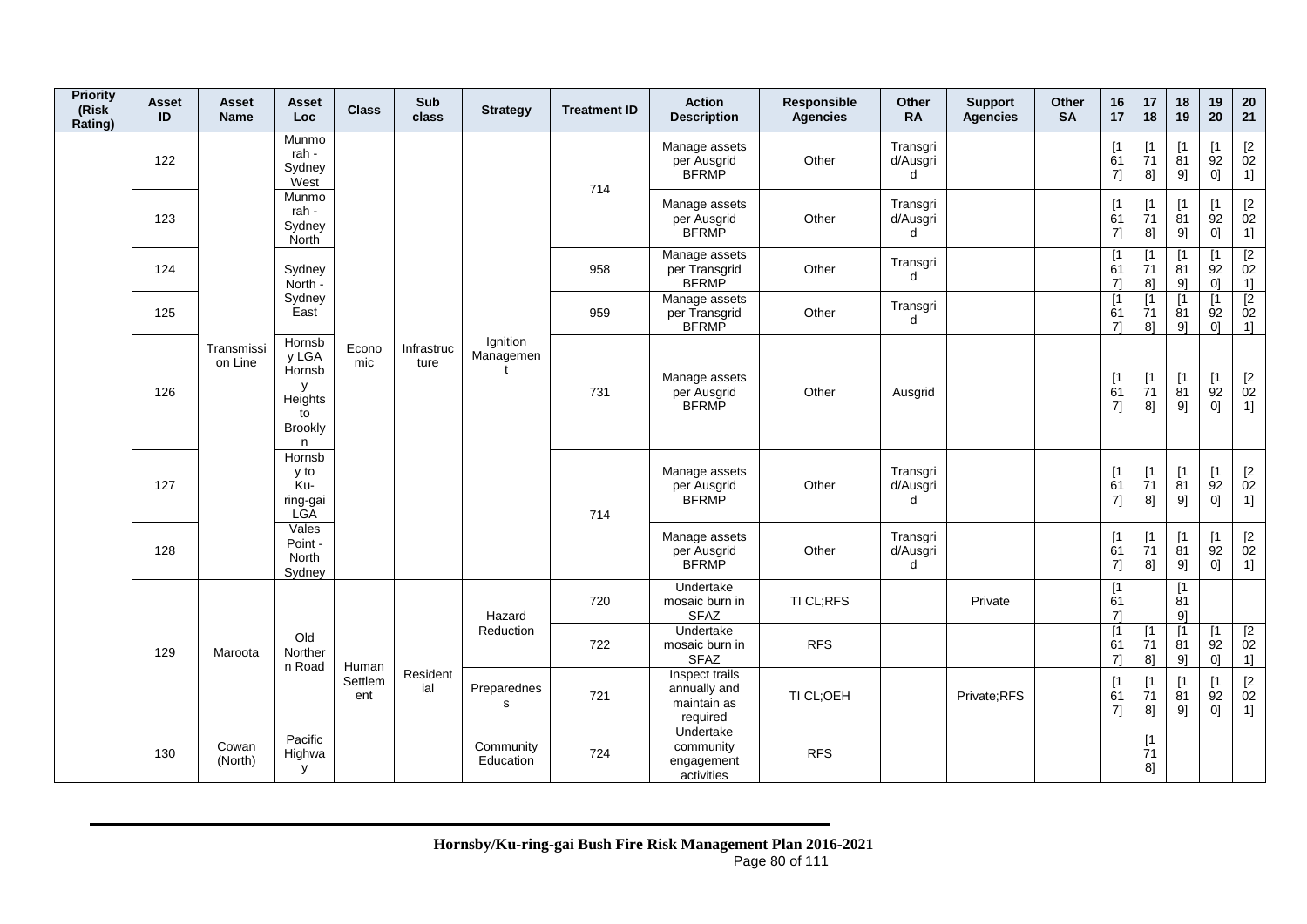| <b>Priority</b><br>(Risk<br>Rating) | <b>Asset</b><br>ID | Asset<br><b>Name</b>         | Asset<br><b>Loc</b>         | <b>Class</b> | Sub<br>class               | <b>Strategy</b>             | <b>Treatment ID</b> | <b>Action</b><br><b>Description</b>                       | Responsible<br><b>Agencies</b> | Other<br><b>RA</b>       | <b>Support</b><br><b>Agencies</b> | Other<br><b>SA</b> | 16<br>17                    | 17<br>18                                                                   | 18<br>19                 | 19<br>20                                  | 20<br>21                                                         |
|-------------------------------------|--------------------|------------------------------|-----------------------------|--------------|----------------------------|-----------------------------|---------------------|-----------------------------------------------------------|--------------------------------|--------------------------|-----------------------------------|--------------------|-----------------------------|----------------------------------------------------------------------------|--------------------------|-------------------------------------------|------------------------------------------------------------------|
|                                     |                    |                              |                             |              |                            | Hazard<br>Reduction         | 723                 | Undertake<br>mosaic burn in<br><b>SFAZ</b>                | TI CL                          |                          | <b>RFS</b>                        |                    |                             | [1]<br>71<br>8]                                                            |                          |                                           |                                                                  |
|                                     |                    |                              | Dusthol                     |              |                            | Community<br>Education      | 732                 | Undertake<br>community<br>engagement<br>activities        | <b>RFS</b>                     |                          |                                   |                    |                             | $[1]$<br>71<br>8]                                                          |                          | [1]<br>92<br>0]                           |                                                                  |
|                                     | 131                | Calabash<br>Point            | e Bay,<br>Berowr<br>a       |              |                            | Hazard<br>Reduction         | 734                 | Undertake<br>mosaic burn in<br><b>SFAZ</b>                | TI CL                          |                          | LGA;Private;<br><b>RFS</b>        |                    |                             |                                                                            |                          | [1]<br>92<br>01                           |                                                                  |
|                                     |                    |                              | Creek                       |              |                            | Preparednes<br>s            | 733                 | Inspect trails<br>annually and<br>maintain as<br>required | TI CL;LGA;Other                | Ausgrid                  | Private;RFS                       |                    | [1]<br>61<br>7]             | $\begin{array}{c} \n[1] \\ \n[7] \n[7] \n\end{array}$<br>8]                | [1]<br>81<br>9]          | [1]<br>92<br>0]                           | $\frac{[2]}{02}$<br>1]                                           |
|                                     |                    |                              |                             |              |                            | Community<br>Education      | 737                 | Undertake<br>community<br>engagement<br>activities        | <b>RFS</b>                     |                          |                                   |                    | [1]<br>61<br>7]             |                                                                            | $[1]$<br>81<br>9]        |                                           | $\mathop{02}\limits^{[2]}$<br>1]                                 |
|                                     | 132                | Neverfail<br>Bay             | Neverf<br>ail Bay           |              |                            | Hazard                      | 735                 | Undertake<br>mosaic burn in<br><b>SFAZ</b>                | <b>LGA</b>                     |                          | Private;RFS                       |                    |                             |                                                                            |                          |                                           | $\begin{array}{c} \boxed{2} \\ 02 \end{array}$<br>$\frac{11}{2}$ |
|                                     |                    |                              |                             |              |                            | Reduction                   | 736                 | Undertake<br>mosaic burn in<br>LMZ                        | TI CL;LGA                      |                          | <b>RFS</b>                        |                    |                             |                                                                            |                          |                                           | $\begin{array}{c} 02 \\ 1 \end{array}$                           |
|                                     | 133                | Coba<br>Point                |                             |              |                            | Community                   | 725                 | Undertake<br>community<br>engagement<br>activities        | OEH;RFS                        |                          |                                   |                    |                             |                                                                            |                          |                                           | $\frac{[2]}{02}$<br>1]                                           |
|                                     | 134                | Sunny<br>Corner              | <b>Berowr</b><br>a<br>Creek |              |                            | Education                   | 727                 | Undertake<br>community<br>engagement<br>activities        | OEH;RFS                        |                          |                                   |                    |                             |                                                                            |                          |                                           | $\begin{bmatrix} 2 \\ 02 \end{bmatrix}$<br>1]                    |
|                                     |                    |                              |                             |              |                            | Hazard<br>Reduction         | 726                 | Undertake<br>mosaic burn in<br><b>SFAZ</b>                | OEH                            |                          | <b>RFS</b>                        |                    |                             |                                                                            | [1]<br>81<br>91          |                                           |                                                                  |
|                                     | 135                | Gentlema<br>ns Halt          | Gentle<br>mans<br>Halt,     |              |                            | Community<br>Education      | 728                 | Undertake<br>community<br>engagement<br>activities        | OEH;RFS                        |                          |                                   |                    |                             | $\begin{array}{c} \left[ 1 \right. \\ \left. 71 \right. \end{array}$<br>8] |                          |                                           | $\begin{bmatrix} 2 \\ 02 \end{bmatrix}$<br>1]                    |
|                                     |                    | Isolated                     | Canoel<br>ands              |              |                            | Preparednes<br>$\mathsf{s}$ | 738                 | Inspect trails<br>annually and<br>maintain as<br>required | OEH;Other                      | Jemena,<br>Transgri<br>d | <b>RFS</b>                        |                    | [1]<br>61<br>$7]$           | $\begin{array}{c} \n[1] \\ \n[7] \n[7] \n\end{array}$<br>8]                | [1]<br>81<br>9]          | [1]<br>92<br>0]                           | $\frac{[2]}{02}$<br>1]                                           |
|                                     | 136                | Pennant<br><b>Hills Park</b> | Penna<br>nt Hills<br>Park   | Econo<br>mic | Tourist<br>and<br>Recreati |                             | 716                 | Inspect and<br>maintain fire<br>trails as required        | LGA;OEH                        |                          | <b>RFS</b>                        |                    | $\overline{11}$<br>61<br>71 | [1<br>71<br>8]                                                             | $\mathsf{I}$<br>81<br>9] | $\lceil 1 \rceil$<br>92<br>0 <sup>1</sup> | $\overline{2}$<br>02<br>1]                                       |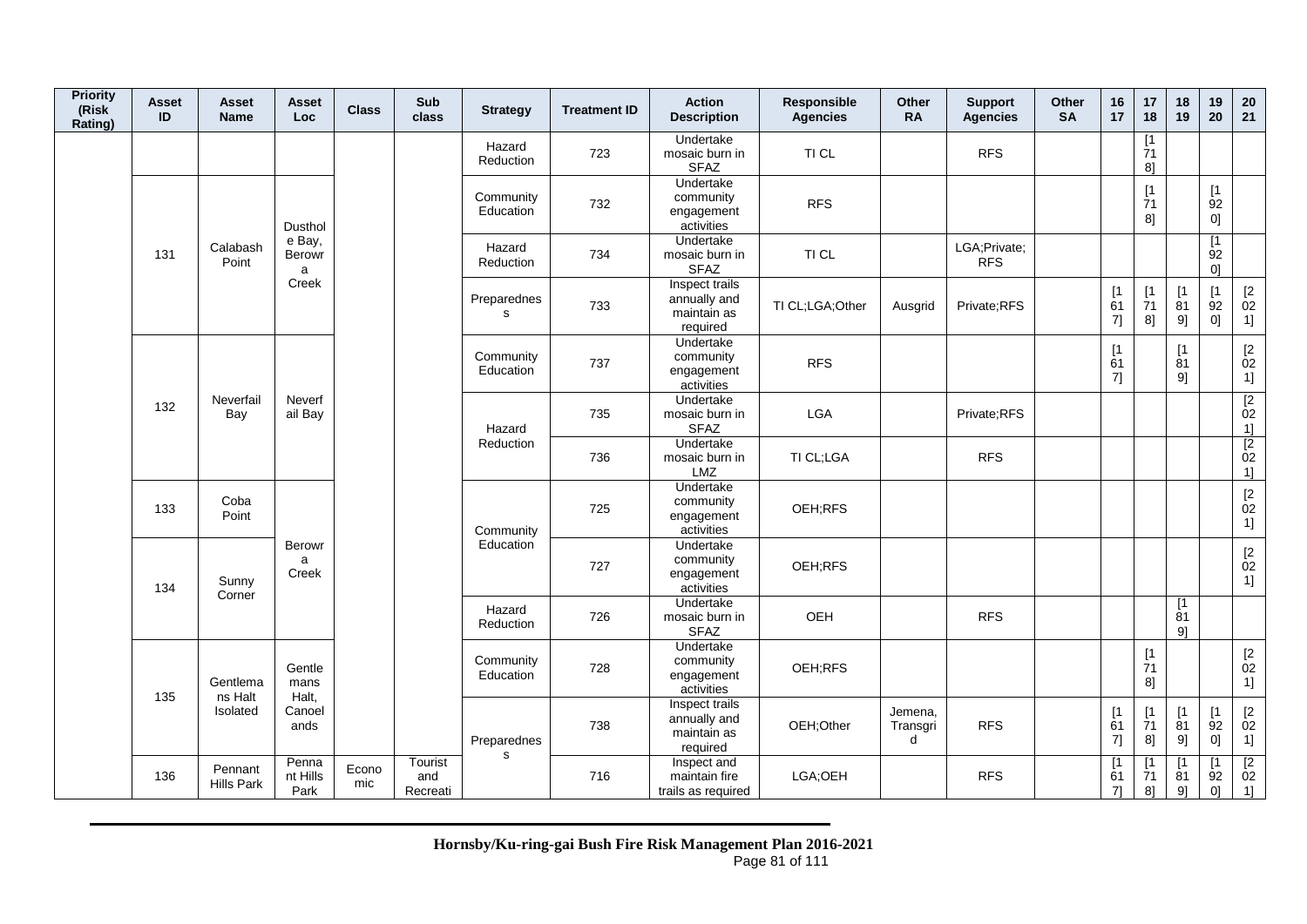| <b>Priority</b><br>(Risk<br>Rating) | <b>Asset</b><br>ID | Asset<br><b>Name</b>                      | <b>Asset</b><br>Loc                                    | <b>Class</b>            | Sub<br>class                        | <b>Strategy</b>            | <b>Treatment ID</b> | <b>Action</b><br><b>Description</b>                       | Responsible<br><b>Agencies</b> | Other<br><b>RA</b> | <b>Support</b><br><b>Agencies</b> | Other<br><b>SA</b> | 16<br>17                      | 17<br>18                                  | 18<br>19                     | 19<br>20                            | 20<br>21                                                    |
|-------------------------------------|--------------------|-------------------------------------------|--------------------------------------------------------|-------------------------|-------------------------------------|----------------------------|---------------------|-----------------------------------------------------------|--------------------------------|--------------------|-----------------------------------|--------------------|-------------------------------|-------------------------------------------|------------------------------|-------------------------------------|-------------------------------------------------------------|
|                                     |                    |                                           |                                                        |                         | on                                  | Property<br>Planning       | 718                 | Develop &<br>implement park<br>emergency<br>bushfire plan | <b>LGA</b>                     |                    | OEH:RFS                           |                    |                               |                                           | $\mathsf{I}$<br>81<br>9]     | $\mathsf{I}$<br>92<br>0]            | $\begin{array}{c} \left[ 2 \right. \\ 02 \end{array}$<br>1] |
|                                     | 137                | Fisherman<br>s Point                      | Fisher<br>mans                                         | Human<br>Settlem        | Resident<br>ial                     | Community<br>Education     | 729                 | Undertake<br>community<br>engagement<br>activities        | OEH;RFS                        |                    |                                   |                    | [1]<br>61<br>7]               |                                           |                              |                                     | $\begin{bmatrix} 2 \\ 02 \end{bmatrix}$<br>1]               |
|                                     |                    |                                           | Point                                                  | ent                     |                                     | Hazard                     | 730                 | Undertake<br>mosaic burn in<br><b>SFAZ</b>                | <b>RFS</b>                     |                    | OEH; Private                      |                    | [1]<br>61<br>71               |                                           |                              |                                     |                                                             |
|                                     | 138                | Cultural<br>Site: North<br>Turramurr<br>a | Sphinx<br>Road                                         |                         | <b>Non</b><br>Indigeno              | Reduction                  | 752                 | Manage<br>vegetation to<br>reduce fuel load               | OEH                            |                    |                                   |                    | [1]<br>61<br>7]               | [1]<br>71<br>8]                           | [1]<br>81<br>9]              | [1]<br>92<br>0]                     | $\frac{[2]}{02}$<br>1]                                      |
|                                     | 139                | Cultural<br>site:<br>Arcadia              | Calaba<br>sh<br>Road                                   | Cultura                 | us                                  |                            |                     |                                                           |                                |                    |                                   |                    |                               |                                           |                              |                                     |                                                             |
|                                     | 140                | Cultural<br>Site:<br>Govetts<br>Range 1   | Muoga<br>marra<br>Nature                               | Heritag<br>e            | Aborigin<br>al                      | Preparednes                | 747                 | Inspect trails<br>annually and<br>maintain as<br>required | OEH                            |                    | <b>RFS</b>                        |                    | [1]<br>61<br>7]               | [1]<br>71<br>8]                           | [1]<br>$\overline{81}$<br>9] | [1]<br>92<br>0]                     | $\begin{bmatrix} 2 \\ 02 \end{bmatrix}$<br>1]               |
|                                     | 141                | Cultural<br>Site:<br>Govetts<br>Range 2   | Reserv<br>e                                            |                         | Significa<br>nce                    | s                          | 748                 | Inspect trails<br>annually and<br>maintain as<br>required | <b>OEH</b>                     |                    | <b>RFS</b>                        |                    | [1]<br>61<br>7]               | [1<br>71<br>8]                            | [1<br>81<br>9]               | [1]<br>92<br>0]                     | $[2]$<br>02<br>1]                                           |
|                                     |                    |                                           | $Ku$ -<br>ring-gai<br>Chase                            |                         |                                     | Hazard<br><b>Reduction</b> | 743                 | <b>BFMC Works</b><br>Program                              | OEH                            |                    |                                   |                    | $\lceil 1 \rceil$<br>61<br>71 | $\mathsf{I}$<br>71<br>8 <sup>1</sup>      | $\mathsf{I}$<br>81<br>91     | $\mathsf{I}$<br>92<br>01            | $\overline{2}$<br>02<br>1]                                  |
|                                     | 142                | Environme<br>ntal site                    | &<br><b>Berowr</b><br>a<br>Valley<br>Nation<br>al Park | Environ<br>mental       | Endange<br>red                      | Preparednes<br>s           | 744                 | Inspect trails<br>annually and<br>maintain as<br>required | OEH                            |                    | <b>RFS</b>                        |                    | [1]<br>61<br>7]               | [1]<br>71<br>8]                           | [1]<br>81<br>9]              | [1]<br>92<br>0]                     | $\begin{array}{c} \left[ 2 \right. \\ 02 \end{array}$<br>1] |
|                                     | 143                | Cultural<br>Site:<br>Singletons<br>Mill   | Singlet<br>on Rd                                       | Cultura<br>Heritag<br>e | <b>Non</b><br>Indigeno<br><b>us</b> |                            | 751                 | Manage<br>vegetation to<br>reduce fuel load               | OEH                            |                    |                                   |                    | [1<br>61<br>7]                |                                           | [1]<br>81<br>9]              |                                     | $\begin{bmatrix} 2 \\ 02 \end{bmatrix}$<br>1]               |
| 2A (Very                            | $\mathbf 0$        | Environme<br>ntal site                    | Various                                                | Environ<br>mental       | Endange<br>red                      | Hazard<br>Reduction        | 767                 | Species specific<br>fire<br>management                    | <b>LGA</b>                     |                    |                                   |                    | $\lceil 1 \rceil$<br>61<br>71 | $\lceil 1 \rceil$<br>71<br>8 <sup>1</sup> | $\mathsf{I}$<br>81<br>91     | $\lceil 1 \rceil$<br>92<br>$\Omega$ | $\overline{2}$<br>02<br>1]                                  |
| High)                               | 144                | Sydney<br>Water<br>Reservoir<br>(Cowan)   | Cowan<br>$-$ Old<br>Pacific<br><b>Highwa</b>           | Econo<br>mic            | Infrastruc<br>ture                  |                            | 753                 | Inspect APZ<br>annually and<br>maintain as<br>required    | Other                          | Sydney<br>Water    |                                   |                    | $\lceil 1 \rceil$<br>61<br>7] | $\lceil 1 \rceil$<br>71<br>8]             | $\mathsf{I}$<br>81<br>9]     | $\mathsf{I}$<br>92<br> 0            | $[2]$<br>02<br>1]                                           |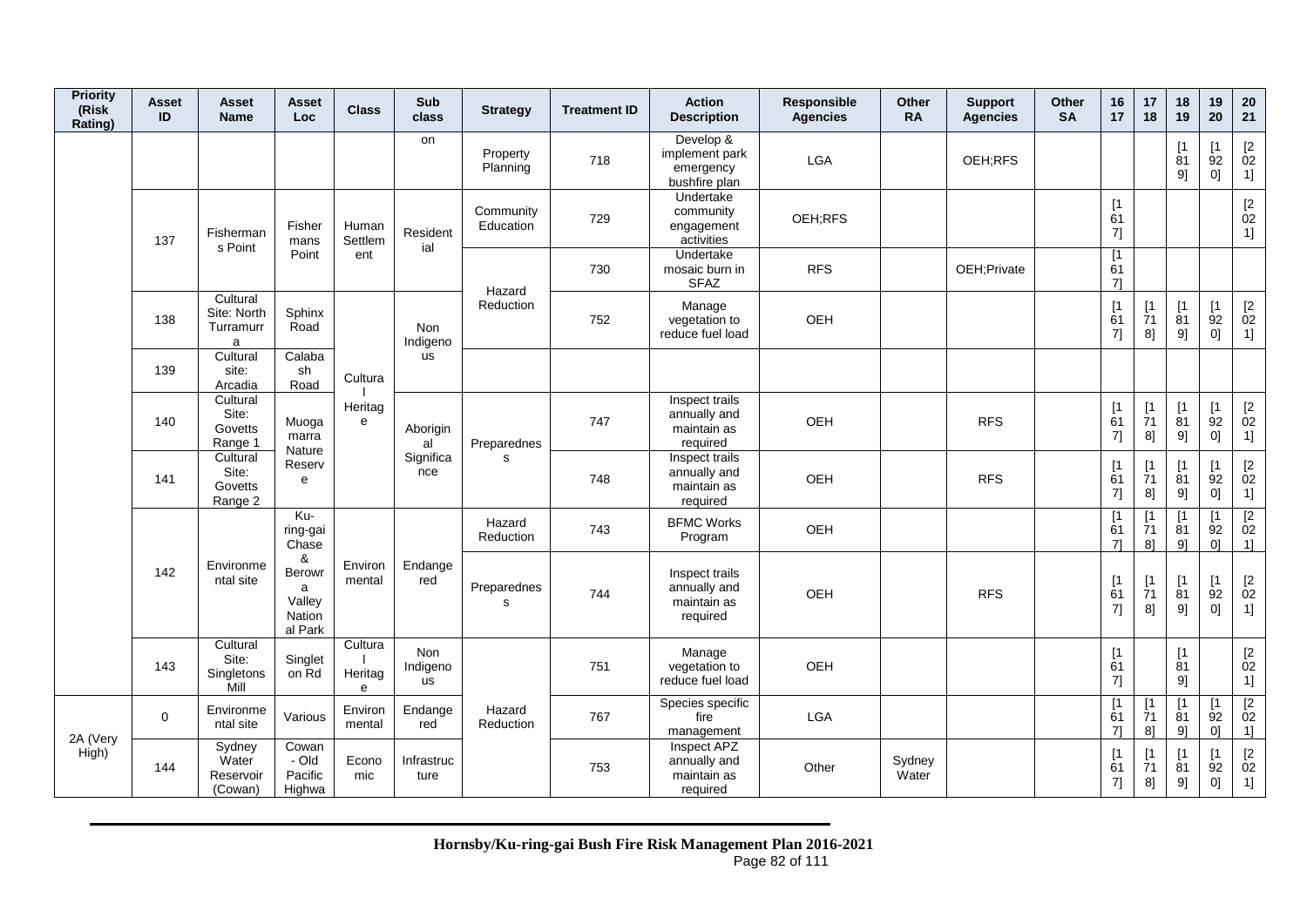| <b>Priority</b><br>(Risk<br>Rating) | <b>Asset</b><br>ID | Asset<br><b>Name</b>                                | <b>Asset</b><br><b>Loc</b>                                               | <b>Class</b>            | Sub<br>class    | <b>Strategy</b>            | <b>Treatment ID</b> | <b>Action</b><br><b>Description</b>                       | Responsible<br><b>Agencies</b> | <b>Other</b><br><b>RA</b> | <b>Support</b><br><b>Agencies</b> | <b>Other</b><br><b>SA</b> | 16<br>17        | 17<br>18                       | 18<br>19                      | 19<br>20        | 20<br>21                                                    |
|-------------------------------------|--------------------|-----------------------------------------------------|--------------------------------------------------------------------------|-------------------------|-----------------|----------------------------|---------------------|-----------------------------------------------------------|--------------------------------|---------------------------|-----------------------------------|---------------------------|-----------------|--------------------------------|-------------------------------|-----------------|-------------------------------------------------------------|
|                                     |                    |                                                     | y                                                                        |                         |                 | Preparednes<br>s           | 754                 | Inspect trails<br>annually and<br>maintain as<br>required | OEH                            |                           |                                   |                           | [1]<br>61<br>7] | $[1]$<br>$\overline{7}1$<br>8] | [1<br>81<br>9]                | [1]<br>92<br>0] | $\begin{array}{c} \left[ 2 \right. \\ 02 \end{array}$<br>1] |
|                                     | 145                |                                                     | Hornsb<br>y LGA<br>Galsto<br>n to<br>Penna<br>nt Hills                   |                         |                 |                            | 762                 | Manage assets<br>per Ausgrid<br><b>BFRMP</b>              | Other                          | Ausgrid                   |                                   |                           | [1<br>61<br>7]  | [1]<br>71<br>8]                | $\mathsf{I}$<br>81<br>9]      | [1<br>92<br>0]  | $\begin{bmatrix} 2 \\ 02 \end{bmatrix}$<br>1]               |
|                                     | 146                |                                                     | Hornsb<br>y LGA<br>Galsto<br>n to<br>Dural                               |                         |                 | Ignition                   | 764                 | Manage assets<br>per Ausgrid<br><b>BFRMP</b>              | Other                          | Ausgrid                   |                                   |                           | [1]<br>61<br>7] | $[1]$<br>$\overline{7}1$<br>8] | $[1]$<br>81<br>9]             | [1]<br>92<br>0] | $\begin{bmatrix} 2 \\ 02 \end{bmatrix}$<br>1]               |
|                                     | 147                | Transmissi<br>on Line                               | Hornsb<br>y LGA                                                          |                         |                 | Managemen                  | 763                 | Manage assets<br>per Ausgrid<br><b>BFRMP</b>              | Other                          | Ausgrid                   |                                   |                           | [1<br>61<br>71  | [1<br>71<br>8]                 | [1<br>81<br>9]                | [1<br>92<br>0]  | $\begin{array}{c} \boxed{2} \\ 02 \end{array}$<br>1]        |
|                                     | 148                |                                                     | Hornsb<br>y LGA<br>Hornsb<br>У<br>Heights<br>to<br>Berowr<br>a<br>(west) |                         |                 |                            | 761                 | Manage assets<br>per Ausgrid<br><b>BFRMP</b>              | Other                          | Ausgrid                   |                                   |                           | [1]<br>61<br>7] | $[1]$<br>$\overline{7}1$<br>8] | $[1]$<br>$\dot{8}1$<br>9]     | [1]<br>92<br>0] | $\begin{bmatrix} 2 \\ 02 \end{bmatrix}$<br>1]               |
|                                     |                    |                                                     |                                                                          |                         |                 | Community<br>Education     | 756                 | Undertake<br>community<br>engagement<br>activities        | <b>RFS</b>                     |                           |                                   |                           | [1]<br>61<br>7] | $[1]$<br>$\overline{7}1$<br>8] | [1]<br>81<br>9]               | [1]<br>92<br>0] | $\begin{bmatrix} 2 \\ 02 \end{bmatrix}$<br>1]               |
|                                     | 149                | Berowra<br>Waters<br>(West)<br>Marramarr<br>a Creek | Berowr<br>a<br>Waters                                                    |                         |                 | Hazard<br>Reduction        | 757                 | Undertake<br>mosaic burn in<br><b>SFAZ</b>                | LGA                            |                           | <b>RFS</b>                        |                           |                 |                                | $\lceil 1 \rceil$<br>81<br>91 |                 |                                                             |
|                                     |                    |                                                     | (West)                                                                   | Human<br>Settlem<br>ent | Resident<br>ial | Preparednes<br>$\mathbf s$ | 755                 | Inspect trails<br>annually and<br>maintain as<br>required | <b>LGA</b>                     |                           | RFS;Other                         | Ausgrid                   | [1]<br>61<br>7] | [1]<br>$\overline{7}1$<br>8]   | [1]<br>81<br>9]               | [1]<br>92<br>0] | $\begin{bmatrix} 2 \\ 02 \end{bmatrix}$<br>1]               |
|                                     | 150                |                                                     | Berowr<br>a                                                              |                         |                 | Community<br>Education     | 760                 | Undertake<br>community<br>engagement<br>activities        | <b>RFS</b>                     |                           |                                   |                           |                 | [1]<br>$\overline{7}1$<br>8]   |                               | [1]<br>92<br>0] |                                                             |
|                                     |                    |                                                     | Creek                                                                    |                         |                 | Hazard<br>Reduction        | 758                 | Undertake<br>mosaic burn in<br><b>SFAZ</b>                | OEH                            |                           | <b>RFS</b>                        |                           |                 |                                |                               |                 | $\begin{array}{c} \n [2] \hline\n 02\n \end{array}$<br>1]   |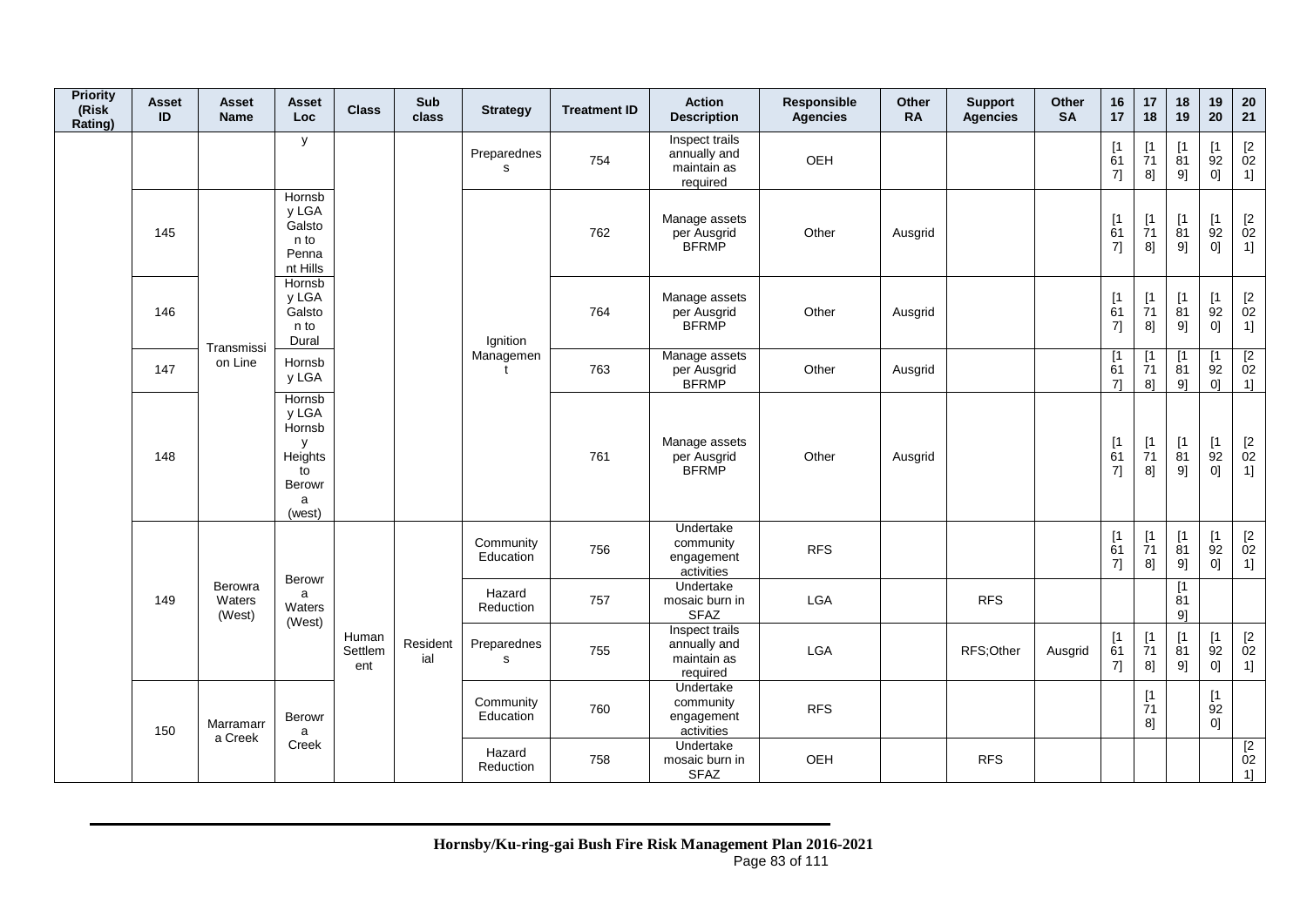| <b>Priority</b><br>(Risk<br>Rating) | <b>Asset</b><br>ID | Asset<br><b>Name</b>                                     | <b>Asset</b><br>Loc                                     | <b>Class</b>       | Sub<br>class                       | <b>Strategy</b>      | <b>Treatment ID</b> | <b>Action</b><br><b>Description</b>                        | Responsible<br><b>Agencies</b> | Other<br><b>RA</b>                 | <b>Support</b><br><b>Agencies</b> | Other<br><b>SA</b> | 16<br>17        | 17<br>18                      | 18<br>19                                   | 19<br>20                      | 20<br>21                                                         |
|-------------------------------------|--------------------|----------------------------------------------------------|---------------------------------------------------------|--------------------|------------------------------------|----------------------|---------------------|------------------------------------------------------------|--------------------------------|------------------------------------|-----------------------------------|--------------------|-----------------|-------------------------------|--------------------------------------------|-------------------------------|------------------------------------------------------------------|
|                                     |                    |                                                          |                                                         |                    |                                    |                      | 759                 | Undertake<br>mosaic burn in<br>LMZ                         | OEH                            |                                    | <b>RFS</b>                        |                    |                 |                               |                                            |                               | $\frac{[2]}{02}$<br>1]                                           |
|                                     | 151                | Beecroft                                                 | <b>Burns</b><br>Road<br>South                           |                    |                                    |                      | 766                 | Inspect APZ(s)<br>annually and<br>maintain as<br>required  | LGA                            |                                    |                                   |                    | [1]<br>61<br>7] | [1]<br>71<br>8]               | [1]<br>81<br>9]                            | $\lceil 1 \rceil$<br>92<br>0] | $\begin{array}{c} \left[ 2 \right. \\ 02 \end{array}$<br>1]      |
|                                     |                    | (South)                                                  | to The<br>Cresce<br>nt                                  |                    |                                    | Preparednes          | 765                 | Inspect trails<br>annually and<br>maintain as<br>required  | <b>LGA</b>                     |                                    | <b>RFS</b>                        |                    | [1]<br>61<br>7] | $\mathsf{I}$<br>71<br>8]      | $\mathsf{I}$<br>81<br>9]                   | $\mathsf{I}$<br>92<br>0]      | $\begin{bmatrix} 2 \\ 02 \end{bmatrix}$<br>1]                    |
|                                     | 152                | Cultural<br>site:<br>Hornsby 3                           | Quarry<br>Firetrail                                     |                    | Non<br>Indigeno                    | s                    | 769                 | Inspect trails<br>annually and<br>maintain as<br>required  | OEH                            |                                    | <b>RFS</b>                        |                    | [1]<br>61<br>7] | [1]<br>71<br>8]               | [1]<br>81<br>9]                            | [1<br>92<br>0]                | $\begin{array}{c} \left[2\right. \\ 02\right. \end{array}$<br>1] |
|                                     | 153                | Cultural<br>site:<br>Hornsby 4                           | Manor<br>Road                                           | Cultura<br>Heritag | us                                 | Other                | 770                 | Manage asset<br>per Heritage<br>requirements               | Private                        |                                    |                                   |                    | [1<br>61<br>71  | [1<br>71<br>8]                | [1<br>81<br>91                             | [1<br>92<br>01                | $\sqrt{2}$<br>02<br>1]                                           |
|                                     | 154                | Cultural<br>Site: Mt<br>Kuring-gai<br>Aboriginal<br>Area | Pacific<br>Highwa<br><b>V</b>                           | e                  | Aborigin<br>al<br>Significa<br>nce |                      | 768                 | Manage<br>vegetation to<br>reduce fuel load                | OEH                            |                                    |                                   |                    | [1<br>61<br>7]  |                               | [1]<br>81<br>91                            |                               | $\begin{bmatrix} 2 \\ 02 \end{bmatrix}$<br>1]                    |
|                                     |                    |                                                          |                                                         |                    |                                    | Hazard<br>Reduction  | 781                 | Undertake<br>mosaic burn in<br><b>LMZ</b>                  | OEH                            |                                    | <b>RFS</b>                        |                    |                 |                               |                                            |                               | [2]<br>02<br>1]                                                  |
|                                     | 155                | Brooklyn                                                 | <b>Brookly</b><br>n Road                                |                    | Resident<br>ial                    |                      | 782                 | Inspect APZ(s)<br>annually and<br>maintain as<br>required  | LGA                            |                                    |                                   |                    | [1]<br>61<br>7] | [1]<br>71<br>8]               | [1]<br>81<br>9]                            | $\lceil 1 \rceil$<br>92<br>0] | $[2\,$<br>02<br>1]                                               |
| 2B (Very                            |                    |                                                          |                                                         | Human<br>Settlem   |                                    | Preparednes<br>s     | 780                 | Inspect trails<br>annually and<br>maintain as<br>required  | TI CL;LGA;OEH                  |                                    | RailCorp;RF<br>S                  |                    | [1]<br>61<br>7] | $\mathsf{I}$<br>71<br>8]      | $\mathsf{I}$<br>81<br>9]                   | $\mathsf{I}$<br>92<br>0]      | $\begin{bmatrix} 2 \\ 02 \end{bmatrix}$<br>1]                    |
| High)                               | 156                | Mount<br>Kuring-gai<br>Public<br>School                  | Leemin<br>g<br><b>Street</b>                            | ent                | Special                            |                      | 771                 | Develop/implem<br>ent/review<br>bushfire<br>emergency plan | Other                          | Departm<br>ent of<br>Educatio<br>n | <b>RFS</b>                        |                    | [1]<br>61<br>7] | $\lceil 1 \rceil$<br>71<br>8] | $\lceil 1 \rceil$<br>$\overline{8}1$<br>9] | $\mathsf{I}$<br>92<br>0]      | $\frac{[2]}{02}$<br>1]                                           |
|                                     | 157                | The<br>Alphabet<br>Academy                               | 34<br>Kuring-<br>Gai<br>Chase<br>Road<br>Mount<br>Colah |                    | Fire<br>Protectio<br>n             | Property<br>Planning | 779                 | Develop/implem<br>ent/review<br>bushfire<br>emergency plan | Private                        |                                    | <b>RFS</b>                        |                    |                 |                               | $\lceil 1 \rceil$<br>81<br>9]              | [1]<br>92<br>0]               | $\begin{bmatrix} 2 \\ 02 \end{bmatrix}$<br>1]                    |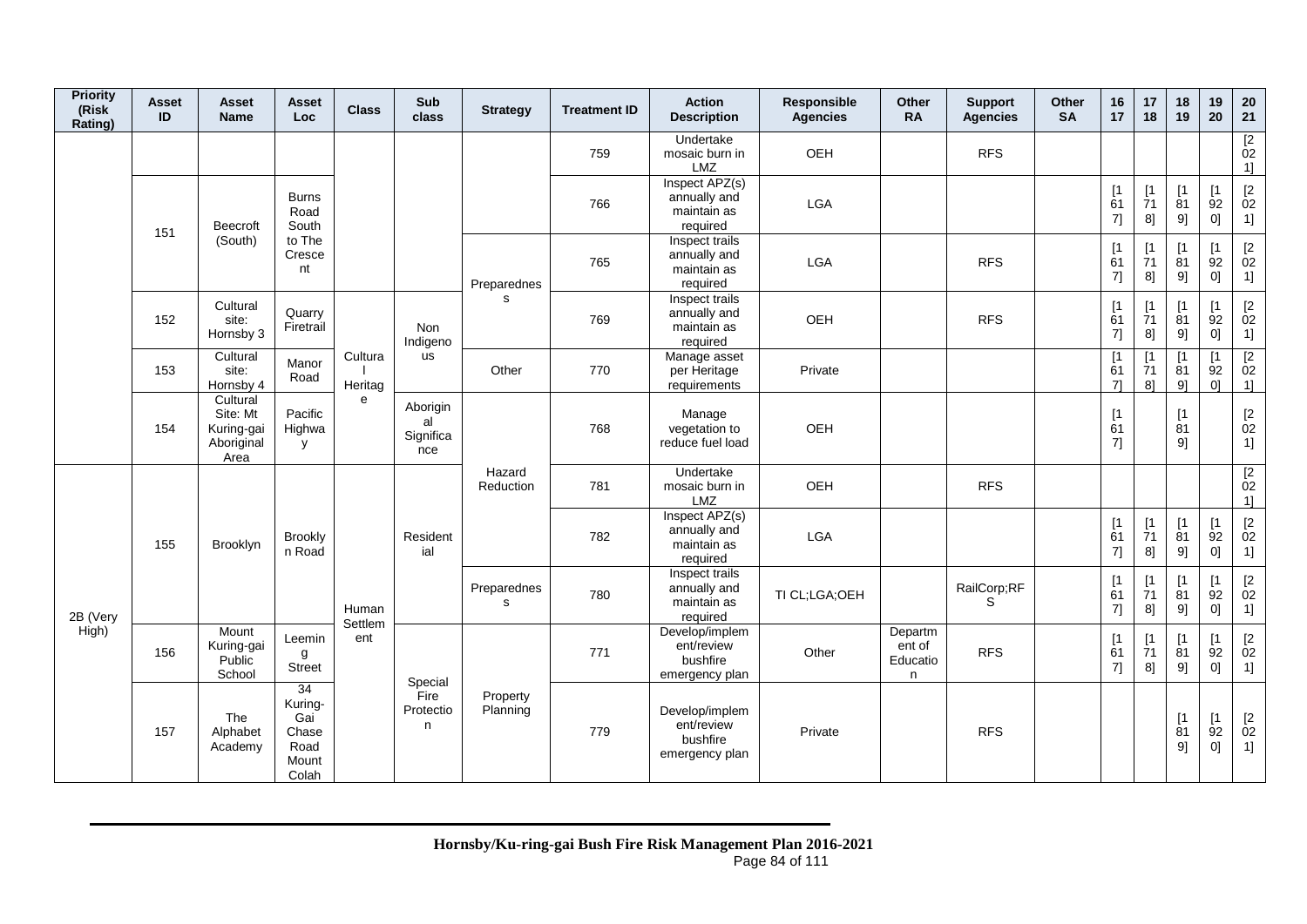| <b>Priority</b><br>(Risk<br>Rating) | <b>Asset</b><br>ID | Asset<br><b>Name</b>                                        | Asset<br><b>Loc</b>                                                        | <b>Class</b> | Sub<br>class                     | <b>Strategy</b>      | <b>Treatment ID</b> | <b>Action</b><br><b>Description</b>                        | Responsible<br><b>Agencies</b>         | Other<br><b>RA</b>                 | <b>Support</b><br><b>Agencies</b> | Other<br><b>SA</b> | 16<br>17        | 17<br>18                      | 18<br>19                      | 19<br>20                      | ${\bf 20}$<br>21                                                                                                                                                                                                       |
|-------------------------------------|--------------------|-------------------------------------------------------------|----------------------------------------------------------------------------|--------------|----------------------------------|----------------------|---------------------|------------------------------------------------------------|----------------------------------------|------------------------------------|-----------------------------------|--------------------|-----------------|-------------------------------|-------------------------------|-------------------------------|------------------------------------------------------------------------------------------------------------------------------------------------------------------------------------------------------------------------|
|                                     | 158                | <b>KU Mobile</b><br>$\mathbf{1}$<br>Preschool<br>- Brooklyn | <b>Brookly</b><br>n.<br>Comm<br>unity<br>Hall,<br>Baden-<br>Powell<br>Road |              |                                  |                      | 776                 | Develop/implem<br>ent/review<br>bushfire<br>emergency plan | Private                                |                                    | <b>RFS</b>                        |                    |                 |                               | $\lceil 1 \rceil$<br>81<br>9] | $\lceil 1 \rceil$<br>92<br>0] | $\begin{array}{c} \left[2\right. \\ 02 \\ 1 \right] \end{array}$                                                                                                                                                       |
|                                     |                    | Thornleigh<br>West                                          | Giblett<br>Avenue                                                          |              |                                  | Preparednes<br>s     | 773                 | Inspect and<br>maintain fire<br>trails as required         | OEH                                    |                                    | <b>RFS</b>                        |                    | [1]<br>61<br>71 | [1]<br>$\overline{7}1$<br>8]  | [1]<br>81<br>9                | [1<br>$\overline{9}2$<br>01   | $\begin{array}{c} \boxed{2} \\ 02 \end{array}$<br>1]                                                                                                                                                                   |
|                                     | 159                | Public<br>School                                            | Thornle<br>igh                                                             |              |                                  | Property<br>Planning | 772                 | Develop/implem<br>ent/review<br>bushfire<br>emergency plan | Other                                  | Departm<br>ent of<br>Educatio<br>n | <b>RFS</b>                        |                    | [1]<br>61<br>7] | $\lceil 1 \rceil$<br>71<br>8] | $\lceil 1 \rceil$<br>81<br>9] | $\mathsf{I}$<br>92<br>0]      | $\begin{bmatrix} 2 \\ 02 \end{bmatrix}$<br>1]                                                                                                                                                                          |
|                                     |                    | Brooklyn                                                    | 106                                                                        |              |                                  | Hazard<br>Reduction  | 775                 | Undertake<br>mosaic burn in<br>LMZ                         | OEH                                    |                                    | <b>RFS</b>                        |                    |                 |                               |                               |                               | $\overline{2}$<br>02<br>1]                                                                                                                                                                                             |
|                                     | 160                | Public<br>School                                            | <b>Brookly</b><br>n Road                                                   |              |                                  | Property<br>Planning | 774                 | Develop/implem<br>ent/review<br>bushfire<br>emergency plan | Other                                  | Departm<br>ent of<br>Educatio<br>n | <b>RFS</b>                        |                    | [1]<br>61<br>7] | $\mathsf{I}$<br>71<br>8]      | [1]<br>81<br>9]               | <b>[1</b><br>92<br>0]         | $[2] % \centering \includegraphics[width=0.8\textwidth]{images/TrDiS/N-Architecture.png} % \caption{The figure shows the results of the estimators in the left hand side.} \label{TrDiS/N-Architecture} %$<br>02<br>1] |
|                                     |                    | Hawkesbu<br>ry River                                        | <b>Brookly</b>                                                             |              |                                  | Hazard<br>Reduction  | 778                 | Undertake<br>mosaic burn in<br>LMZ                         | OEH                                    |                                    | <b>RFS</b>                        |                    |                 |                               |                               |                               | $\overline{2}$<br>02<br>1]                                                                                                                                                                                             |
|                                     | 161                | Child Care<br>Centre                                        | n Road                                                                     |              |                                  | Property<br>Planning | 777                 | Develop/implem<br>ent/review<br>bushfire<br>emergency plan | Private                                |                                    | <b>RFS</b>                        |                    |                 |                               | [1]<br>81<br>9]               | $\mathsf{I}$<br>92<br>0]      | $\begin{bmatrix} 2 \\ 02 \end{bmatrix}$<br>1]                                                                                                                                                                          |
|                                     |                    |                                                             |                                                                            |              |                                  | Hazard               | 783                 | Undertake<br>mosaic burn in<br><b>SFAZ</b>                 | $\overline{1}$<br>CL;LGA;OEH;Oth<br>er | Metropol<br>itan<br>LALC           | FRNSW;RF<br>S                     |                    | [1<br>61<br>71  |                               |                               |                               | $\boxed{2}$<br>02<br>1]                                                                                                                                                                                                |
| 2C (Very<br>High)                   | 162                | <b>Beaumont</b><br>Road                                     | Beaum<br>ont<br>Road                                                       | Econo        | Commer<br>cial                   | Reduction            | 789                 | Inspect APZ<br>annually and<br>maintain as<br>required     | TI CL                                  |                                    |                                   |                    | [1]<br>61<br>7] | [1]<br>71<br>8]               | [1]<br>81<br>9]               | [1<br>92<br>01                | $\begin{bmatrix} 2 \\ 02 \end{bmatrix}$<br>1]                                                                                                                                                                          |
|                                     |                    |                                                             |                                                                            | mic          |                                  | Preparednes<br>s     | 788                 | Inspect trails<br>annually and<br>maintain as<br>required  | TI CL;OEH;Other                        | Metropol<br>itan<br>LALC           | <b>RFS</b>                        |                    | [1]<br>61<br>7] | $\mathsf{I}$<br>71<br>8]      | $\lceil 1 \rceil$<br>81<br>9] | Γ1<br>92<br>0]                | $\begin{bmatrix} 2 \\ 02 \end{bmatrix}$<br>1]                                                                                                                                                                          |
|                                     | 163                | Kalkari<br>Informatio<br>n Centre                           | Bobbin<br>Head<br>Road                                                     |              | Tourist<br>and<br>Recreati<br>on | Hazard<br>Reduction  | 790                 | Manage<br>vegetation to<br>reduce fuel load                | OEH                                    |                                    |                                   |                    | [1]<br>61<br>7] | <b>r</b><br>71<br>8]          | $\mathsf{I}$<br>81<br>9]      | <b>I1</b><br>92<br>0]         | $[2]$<br>02<br>1]                                                                                                                                                                                                      |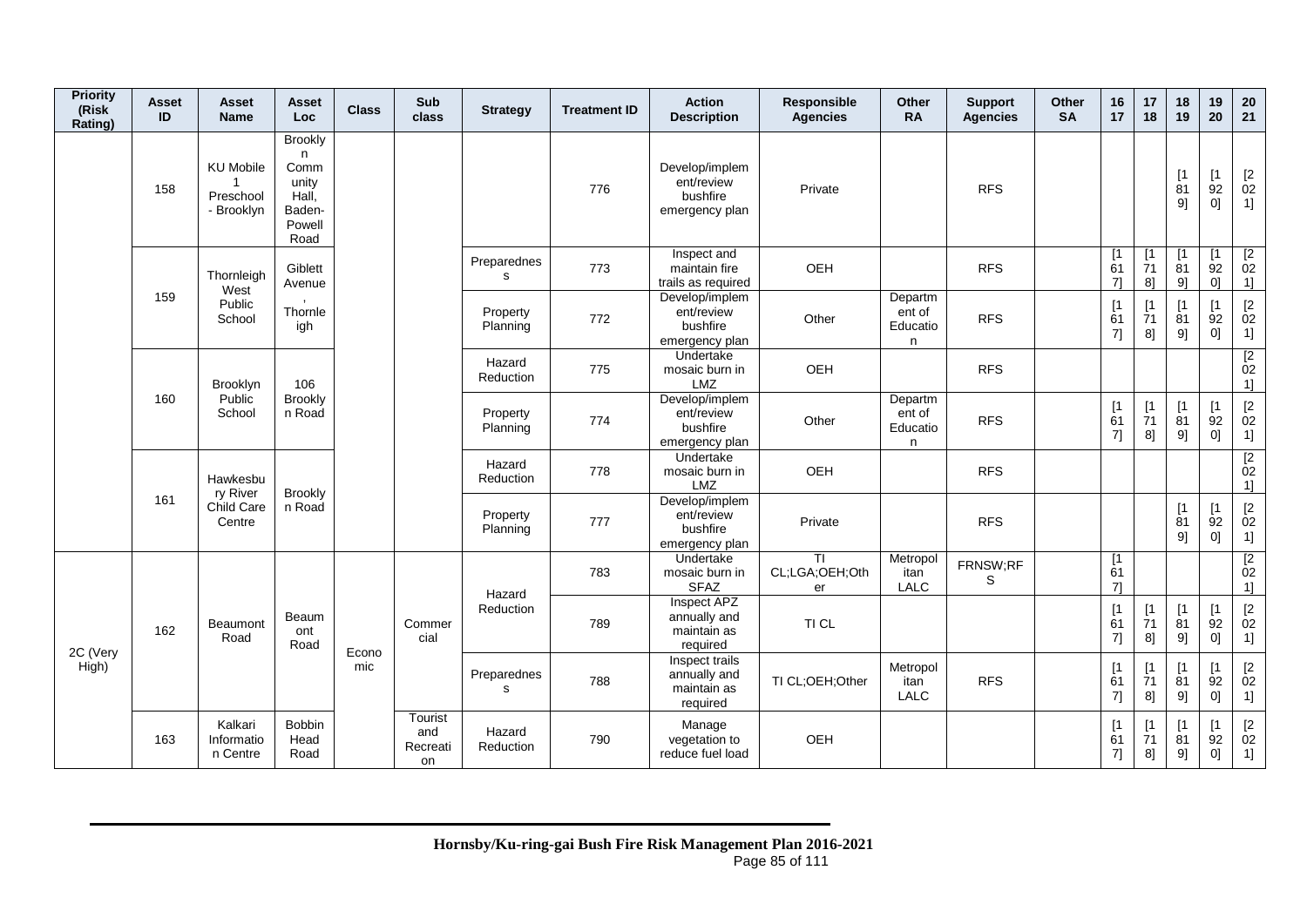| <b>Priority</b><br>(Risk<br>Rating) | <b>Asset</b><br>ID | <b>Asset</b><br><b>Name</b>                                                         | <b>Asset</b><br>Loc                                                              | <b>Class</b> | Sub<br>class       | <b>Strategy</b>                       | <b>Treatment ID</b> | <b>Action</b><br><b>Description</b>                       | Responsible<br><b>Agencies</b> | Other<br><b>RA</b> | <b>Support</b><br><b>Agencies</b> | Other<br><b>SA</b> | 16<br>17                                                 | 17<br>18                                          | 18<br>19                     | 19<br>20        | 20<br>21                         |
|-------------------------------------|--------------------|-------------------------------------------------------------------------------------|----------------------------------------------------------------------------------|--------------|--------------------|---------------------------------------|---------------------|-----------------------------------------------------------|--------------------------------|--------------------|-----------------------------------|--------------------|----------------------------------------------------------|---------------------------------------------------|------------------------------|-----------------|----------------------------------|
|                                     | 164                | Sydney<br>Water<br>Sewage<br>Pumping<br><b>Station A</b><br>(Berowra<br>Heights)    | Alston<br><b>Drive</b>                                                           |              |                    |                                       | 784                 | Inspect &<br>maintain utility<br>site as required         | Other                          | Sydney<br>Water    |                                   |                    |                                                          |                                                   |                              |                 |                                  |
|                                     | 165                | Sydney<br>Water<br>Sewage<br>Pumping<br>Station B<br>(Berowra<br>Heights)           | Wyann<br>a<br><b>Street</b>                                                      |              |                    |                                       | 785                 | Inspect &<br>maintain utility<br>site as required         | Other                          | Sydney<br>Water    |                                   |                    |                                                          |                                                   |                              |                 |                                  |
|                                     | 166                | Sydney<br>Water<br>Sewage<br>Pumping<br><b>Station</b><br>(Mount<br>Kuring-<br>gai) | Kilmory<br>Place                                                                 |              | Infrastruc<br>ture |                                       | 786                 | Inspect &<br>maintain utility<br>site as required         | Other                          | Sydney<br>Water    |                                   |                    |                                                          |                                                   |                              |                 |                                  |
|                                     | 167                | Sydney<br>Water<br>Sewage<br>Pumping<br><b>Station A</b><br>(Westleigh              | Quarter<br>Sessio<br>ns<br>Road                                                  |              |                    |                                       | 787                 | Inspect &<br>maintain utility<br>site as required         | Other                          | Sydney<br>Water    |                                   |                    |                                                          |                                                   |                              |                 |                                  |
|                                     | 168                | Transmissi<br>on Line                                                               | Hornsb<br>y LGA<br>Hornsb<br>у<br>Heights<br>to<br><b>Berowr</b><br>$\mathsf{a}$ |              |                    | Ignition<br>Managemen<br>$\mathbf{f}$ | 794                 | Manage assets<br>per Ausgrid<br><b>BFRMP</b>              | Other                          | Ausgrid            |                                   |                    | [1<br>61<br>7]                                           | $[1]$<br>$\overline{7}1$<br>8]                    | [1]<br>81<br>9]              | [1]<br>92<br>0] | $\mathop{02}\limits^{[2]}$<br>1] |
|                                     | 169                | Cultural<br>site:<br>Wisemans<br>Ferry 1                                            | Wisem<br>ans                                                                     | Cultura      | Non<br>Indigeno    | Preparednes<br>s                      | 799                 | Inspect trails<br>annually and<br>maintain as<br>required | OEH                            |                    | <b>RFS</b>                        |                    | $\begin{array}{c} \n[1] \\ \n61\n\end{array}$<br>$7] \;$ | $\begin{array}{c} \n 1 \\ 71\n \end{array}$<br>8] | [1]<br>$\overline{81}$<br>9] | [1]<br>92<br>0] | $\mathop{02}\limits^{[2]}$<br>1] |
|                                     | 170                | Cultural<br>site:<br>Wisemans<br>Ferry 3                                            | Ferry                                                                            | Heritag<br>e | us                 | Hazard<br>Reduction                   | 797                 | Inspect APZ(s)<br>annually and<br>maintain as<br>required | LGA                            |                    |                                   |                    | [1]<br>61<br>7]                                          | [1]<br>71<br>8]                                   | [1<br>81<br>9]               | [1<br>92<br>0]  | [2]<br>02<br>1]                  |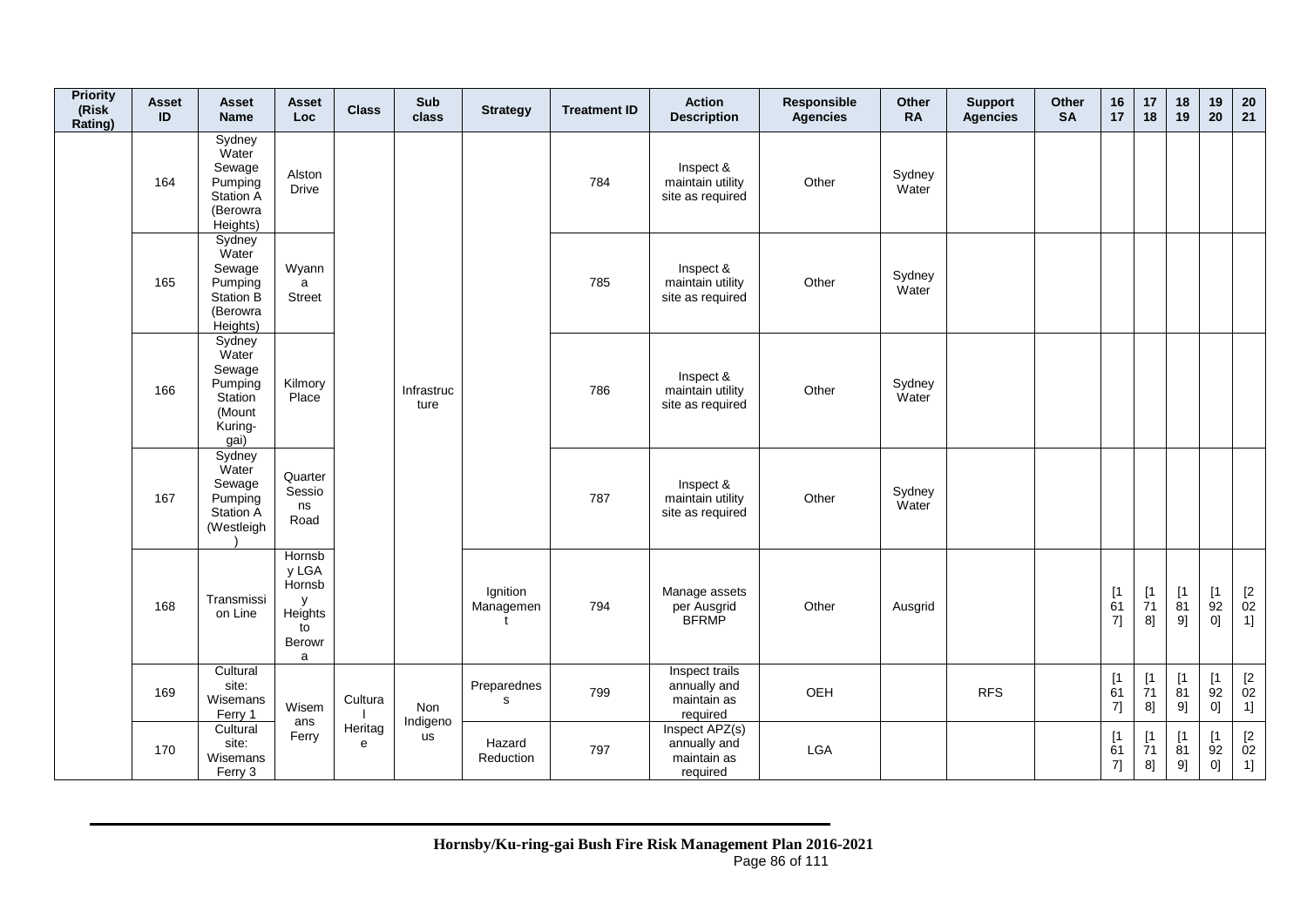| <b>Priority</b><br>(Risk<br>Rating) | <b>Asset</b><br>ID | Asset<br><b>Name</b>                               | Asset<br>Loc                             | <b>Class</b>            | Sub<br>class          | <b>Strategy</b>            | <b>Treatment ID</b> | <b>Action</b><br><b>Description</b>                       | Responsible<br><b>Agencies</b> | Other<br><b>RA</b> | <b>Support</b><br><b>Agencies</b> | Other<br><b>SA</b> | 16<br>17                      | 17<br>18                                   | 18<br>19                      | 19<br>20                                  | $20\,$<br>21                                  |
|-------------------------------------|--------------------|----------------------------------------------------|------------------------------------------|-------------------------|-----------------------|----------------------------|---------------------|-----------------------------------------------------------|--------------------------------|--------------------|-----------------------------------|--------------------|-------------------------------|--------------------------------------------|-------------------------------|-------------------------------------------|-----------------------------------------------|
|                                     | 171                | Cultural<br>site:<br>Wisemans<br>Ferry 2           | Wisem<br>ans<br>Ferry<br>Road            |                         |                       | Other                      | 801                 | Manage asset<br>per Heritage<br>requirements              | OEH                            |                    |                                   |                    | $\sqrt{1}$<br>61<br>7]        | $\lceil 1 \rceil$<br>71<br>8]              | $\lceil 1 \rceil$<br>81<br>9] | $\mathsf{I}$<br>92<br>0]                  | $[2]$<br>02<br>1]                             |
|                                     |                    | Cultural<br>site:                                  | Muoga<br>marra                           |                         |                       | Hazard<br>Reduction        | 795                 | Manage<br>vegetation to<br>reduce fuel load               | OEH                            |                    |                                   |                    | $\sqrt{1}$<br>61<br>71        |                                            | $\mathsf{I}$<br>81<br>91      |                                           | $\overline{2}$<br>02<br>11                    |
|                                     | 172                | Peats<br>Crater                                    | Nature<br>Reserv<br>e                    |                         |                       | Preparednes                | 796                 | Inspect trails<br>annually and<br>maintain as<br>required | OEH                            |                    | <b>RFS</b>                        |                    | [1]<br>61<br>7]               | [1]<br>$\overline{7}1$<br>8]               | $\mathsf{I}$<br>81<br>9]      | [1]<br>92<br>0]                           | $\begin{bmatrix} 2 \\ 02 \end{bmatrix}$<br>1] |
|                                     | 173                | Cultural<br>site:<br>Brooklyn 3                    | Muoga<br>murra<br>Nature<br>Reserv<br>e  |                         |                       | S                          | 802                 | Inspect trails<br>annually and<br>maintain as<br>required | <b>OEH</b>                     |                    | <b>RFS</b>                        |                    | [1]<br>61<br>7]               | $[1]$<br>71<br>8]                          | [1<br>81<br>9]                | $\lceil 1 \rceil$<br>92<br>0]             | $[2]$<br>02<br>1]                             |
|                                     | 174                | Cultural<br>Site:<br>Cowan                         | Old<br>Pacific<br>Highwa<br>$\mathsf{v}$ |                         |                       | Other                      | 803                 | Manage asset<br>per Heritage<br>requirements              | TI CL                          |                    |                                   |                    | [1]<br>61<br>7]               | [1]<br>71<br>8]                            | $\mathsf{I}$<br>81<br>9]      | $\lceil 1 \rceil$<br>92<br>0]             | $[2]$<br>02<br>1]                             |
|                                     | 175                | Cultural<br>site:<br>Berowra<br>Waters 3           | <b>Berowr</b><br>a<br>Waters             |                         |                       | Hazard<br>Reduction        | 798                 | Undertake<br>mosaic burn in<br><b>SFAZ</b>                | TI CL;RFS                      |                    | LGA; Private                      |                    |                               |                                            |                               | $\lceil 1 \rceil$<br>92<br>0 <sup>1</sup> |                                               |
|                                     | 176                | M1 Pacific<br>Motorway                             | Hornsb<br>y to<br><b>Brookly</b><br>n    | Econo<br>mic            | Infrastruc<br>ture    |                            |                     |                                                           |                                |                    |                                   |                    |                               |                                            |                               |                                           |                                               |
|                                     | 177                | Cultural<br>site:<br>Wisemans<br>Ferry 4           | Singlet<br>on<br>Road                    | Cultura<br>Heritag<br>e | Non<br>Indigeno<br>us | Other                      | 800                 | Manage asset<br>per Heritage<br>requirements              | Private                        |                    |                                   |                    | $\lceil 1 \rceil$<br>61<br>7] | $\lceil 1 \rceil$<br>$\overline{7}1$<br>8] | $\mathsf{I}$<br>81<br>9]      | $\lceil 1 \rceil$<br>92<br>0 <sup>1</sup> | $\begin{bmatrix} 2 \\ 02 \end{bmatrix}$<br>1] |
|                                     |                    | Muogamar<br>ra Field<br><b>Studies</b>             | Muoga<br>marra<br>Nature                 |                         | Tourist<br>and        | Hazard                     | 791                 | Undertake<br>mosaic burn in<br>LMZ                        | OEH                            |                    | <b>RFS</b>                        |                    |                               |                                            | $\mathsf{I}$<br>81<br>91      |                                           |                                               |
|                                     | 178                | Centre &<br><b>Tippers</b><br>Museum               | Reserv<br>e<br>Cowan                     | Econo<br>mic            | Recreati<br>on        | Reduction                  | 792                 | Inspect and<br>maintain<br>mechanical fuel<br>break       | OEH                            |                    |                                   |                    | [1]<br>61<br>7]               | [1]<br>71<br>8]                            | $\mathsf{I}$<br>81<br>9]      | [1]<br>92<br>0]                           | $\begin{bmatrix} 2 \\ 02 \end{bmatrix}$<br>1] |
|                                     | 179                | Communic<br>ations<br><b>Tower site</b><br>- Cowan | Opp.<br>Wedge<br>wood<br>residen<br>ce   |                         | Infrastruc<br>ture    | Preparednes<br>$\mathbf s$ | 793                 | Inspect trails<br>annually and<br>maintain as<br>required | OEH                            |                    | <b>RFS</b>                        |                    | [1<br>61<br>71                | [1<br>71<br>8]                             | [1<br>81<br>9]                | $\lceil 1 \rceil$<br>92<br> 0             | $_{02}^{\left[ 2\right] }$<br>1]              |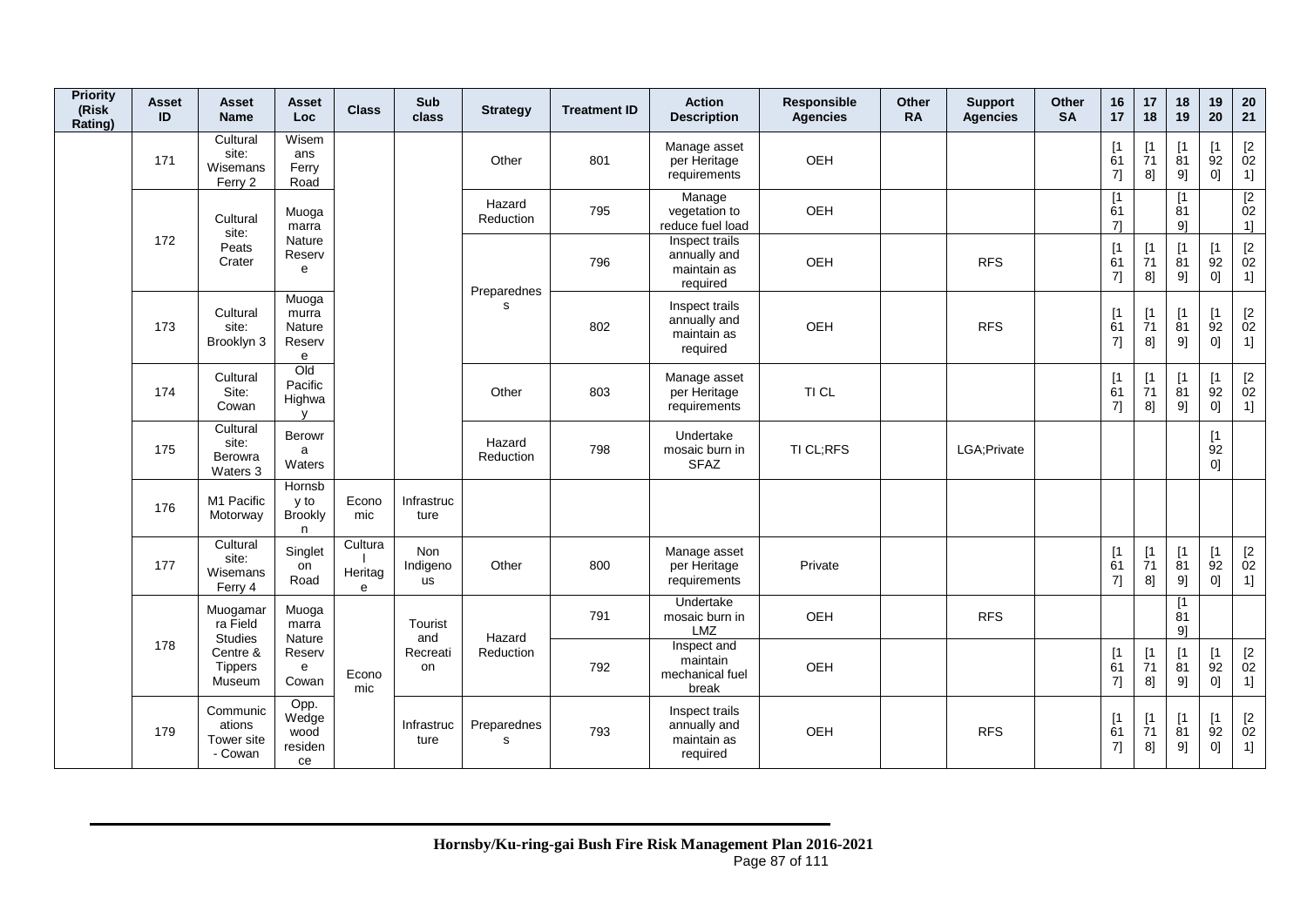| <b>Priority</b><br>(Risk<br>Rating)          | <b>Asset</b><br>ID | <b>Asset</b><br><b>Name</b>                                     | <b>Asset</b><br>Loc                          | <b>Class</b>            | Sub<br>class                 | <b>Strategy</b>            | <b>Treatment ID</b> | <b>Action</b><br><b>Description</b>                       | Responsible<br><b>Agencies</b> | <b>Other</b><br><b>RA</b> | <b>Support</b><br><b>Agencies</b> | Other<br><b>SA</b> | 16<br>17        | 17<br>18          | 18<br>19                      | 19<br>20                                               | 20<br>21                                      |
|----------------------------------------------|--------------------|-----------------------------------------------------------------|----------------------------------------------|-------------------------|------------------------------|----------------------------|---------------------|-----------------------------------------------------------|--------------------------------|---------------------------|-----------------------------------|--------------------|-----------------|-------------------|-------------------------------|--------------------------------------------------------|-----------------------------------------------|
|                                              | 180                | Communic<br>ations<br><b>Tower Site</b><br>Simpsons<br>Hill     | Simpso<br>ns Hill<br>Trail                   |                         |                              |                            |                     |                                                           |                                |                           |                                   |                    |                 |                   |                               |                                                        |                                               |
|                                              | 362                | Singletons                                                      | Singlet<br>on Rd,                            |                         |                              | Community<br>Education     | 963                 | Undertake<br>community<br>engagement<br>activities        | OEH;RFS                        |                           |                                   |                    |                 |                   |                               | [1]<br>92<br>0]                                        |                                               |
|                                              |                    | Mill                                                            | Singlet<br>ons Mill                          | Human<br>Settlem        | Resident                     | Preparednes<br>s           | 962                 | Inspect trails<br>annually and<br>maintain as<br>required | OEH                            |                           | <b>RFS</b>                        |                    | [1]<br>61<br>7] | $[1]$<br>71<br>8] | $\lceil 1 \rceil$<br>81<br>9] | [1]<br>92<br>0]                                        | $\begin{bmatrix} 2 \\ 02 \end{bmatrix}$<br>1] |
| 363<br>181<br>182<br>183<br>3A (High)<br>184 |                    | Laughtond                                                       | Laught<br>ondale<br>Gully                    | ent                     | ial                          | Community<br>Education     | 966                 | Undertake<br>community<br>engagement<br>activities        | OEH;RFS                        |                           |                                   |                    |                 | [1]<br>71<br>8]   |                               |                                                        |                                               |
|                                              |                    | ale                                                             | Rd,<br>Laught<br>ondale                      |                         |                              | Preparednes<br>$\mathbf s$ | 965                 | Inspect trails<br>annually and<br>maintain as<br>required | OEH                            |                           | <b>RFS</b>                        |                    | [1]<br>61<br>7] | [1]<br>71<br>8]   | [1<br>81<br>9]                | [1]<br>92<br>0]                                        | $\begin{bmatrix} 2 \\ 02 \end{bmatrix}$<br>1] |
|                                              |                    | Cultural<br>site:<br>Galston 2                                  | Galsto<br>n<br>Gorge                         | Cultura<br>Heritag<br>e | <b>Non</b><br>Indigeno<br>us | Other                      | 821                 | Manage asset<br>per Heritage<br>requirements              | <b>RMS</b>                     |                           |                                   |                    | [1]<br>61<br>7] | [1]<br>71<br>8]   | $\mathsf{I}$<br>81<br>9]      | $\mathsf{I}$<br>$\overline{9}2$<br>$0] \hspace{.05cm}$ | $\begin{bmatrix} 2 \\ 02 \end{bmatrix}$<br>1] |
|                                              |                    | Glenorie                                                        | Taupo<br>Road<br>to<br><b>Munros</b><br>Lane | Human<br>Settlem<br>ent | Resident<br>ial              |                            | 815                 | Undertake<br>mosaic burn in<br><b>SFAZ</b>                | <b>RFS</b>                     |                           |                                   |                    | [1<br>61<br>7]  | $[1]$<br>71<br>8] | $\lceil 1 \rceil$<br>81<br>9] | [1]<br>92<br>0]                                        | $\underset{02}{[2}$<br>1]                     |
|                                              |                    | Dural<br><b>Business</b><br>Park                                | 286<br>Old<br>Norther<br>n Road              |                         | Commer<br>cial               | Hazard                     | 814                 | Undertake<br>mosaic burn in<br>LMZ                        | OEH                            |                           | <b>RFS</b>                        |                    | [1]<br>61<br>7] |                   |                               |                                                        |                                               |
|                                              |                    | Sydney<br>Water<br>Sewage<br>Pumping<br>Station B<br>(Westleigh | Elouer<br>a Road                             | Econo<br>mic            | Infrastruc<br>ture           | Reduction                  | 804                 | Inspect &<br>maintain utility<br>site as required         | Other                          | Sydney<br>Water           |                                   |                    |                 |                   |                               |                                                        |                                               |
|                                              | 185                | Sydney<br>Water<br>Reservoir                                    | Mckay<br>Road                                |                         |                              |                            | 805                 | Inspect &<br>maintain utility<br>site as required         | Other                          | Sydney<br>Water           |                                   |                    |                 |                   |                               |                                                        |                                               |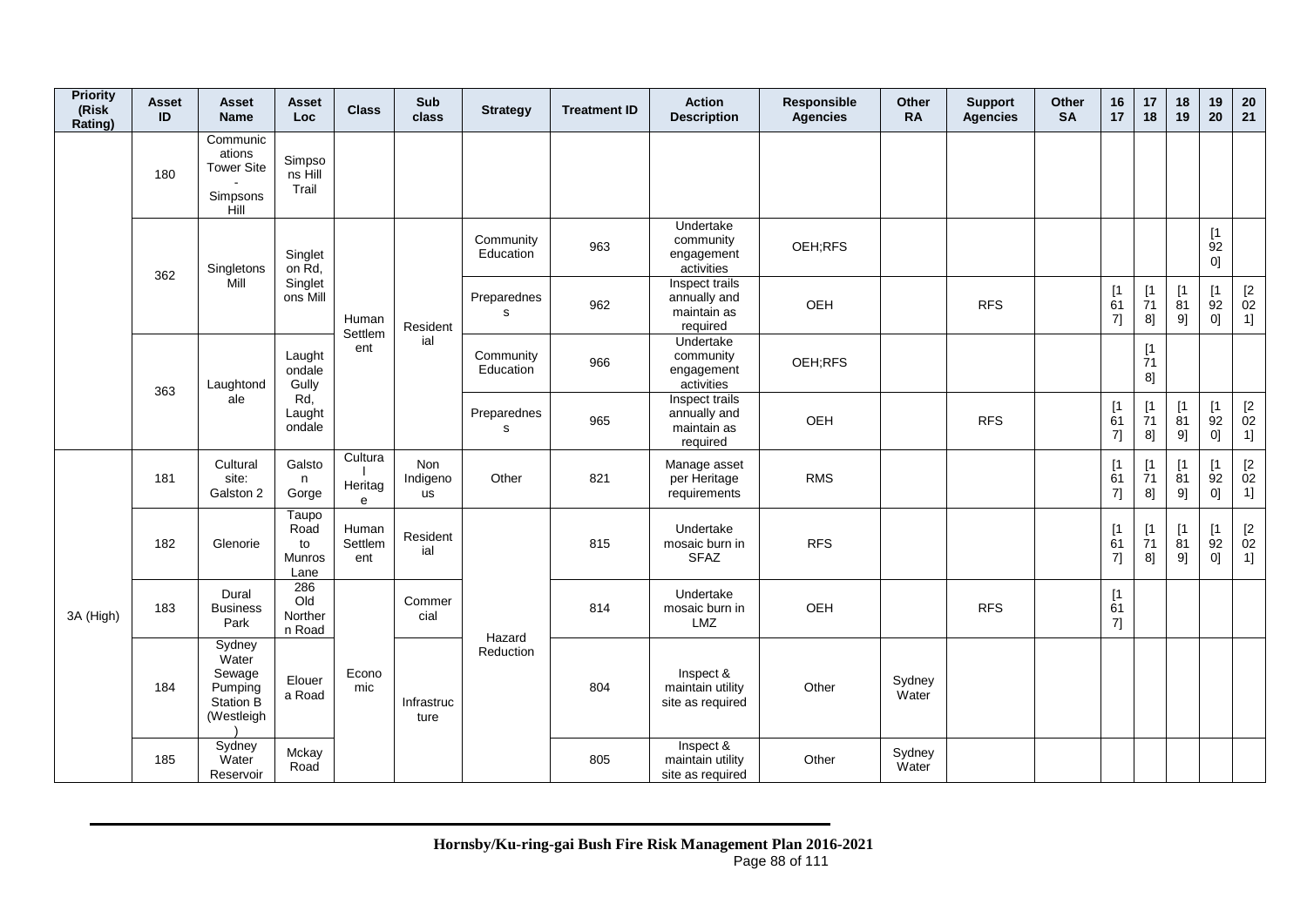| <b>Priority</b><br>(Risk<br>Rating) | <b>Asset</b><br>ID | <b>Asset</b><br><b>Name</b>                                                      | Asset<br>Loc                                                 | <b>Class</b> | Sub<br>class | <b>Strategy</b> | <b>Treatment ID</b> | <b>Action</b><br><b>Description</b>                    | Responsible<br><b>Agencies</b> | Other<br><b>RA</b> | <b>Support</b><br><b>Agencies</b> | Other<br><b>SA</b> | 16<br>17        | 17<br>18       | 18<br>19       | 19<br>20        | ${\bf 20}$<br>21                              |
|-------------------------------------|--------------------|----------------------------------------------------------------------------------|--------------------------------------------------------------|--------------|--------------|-----------------|---------------------|--------------------------------------------------------|--------------------------------|--------------------|-----------------------------------|--------------------|-----------------|----------------|----------------|-----------------|-----------------------------------------------|
|                                     |                    | & Water<br>Pumping<br>Station<br>(Hornsby<br>Heights)                            |                                                              |              |              |                 | 813                 | Inspect APZ<br>annually and<br>maintain as<br>required | Other                          | Sydney<br>Water    |                                   |                    | [1]<br>61<br>7] | [1<br>71<br>8] | [1<br>81<br>9] | [1]<br>92<br>0] | $\begin{bmatrix} 2 \\ 02 \end{bmatrix}$<br>1] |
|                                     | 186                | Sydney<br>Water<br>Reservoir<br>(Cowan<br>North)                                 | North<br>Cowan<br>- Old<br>Pacific<br>Highwa<br>$\mathbf{v}$ |              |              |                 | 806                 | Inspect &<br>maintain utility<br>site as required      | Other                          | Sydney<br>Water    |                                   |                    |                 |                |                |                 |                                               |
|                                     | 187                | Sydney<br>Water<br>Reservoir<br>(Pymble)                                         | Pentec<br>ost<br>Avenue                                      |              |              |                 | 807                 | Inspect &<br>maintain utility<br>site as required      | Other                          | Sydney<br>Water    |                                   |                    |                 |                |                |                 |                                               |
|                                     | 188                | Sydney<br>Water<br>Sewage<br>Pumping<br><b>Station A</b><br>(Hornsby<br>Heights) | The<br>Outloo<br>$\mathsf k$                                 |              |              |                 | 808                 | Inspect &<br>maintain utility<br>site as required      | Other                          | Sydney<br>Water    |                                   |                    |                 |                |                |                 |                                               |
|                                     | 189                | Sydney<br>Water<br>Sewage<br>Pumping<br>Station B<br>(Hornsby<br>Heights)        | Simon<br>Place                                               |              |              |                 | 809                 | Inspect &<br>maintain utility<br>site as required      | Other                          | Sydney<br>Water    |                                   |                    |                 |                |                |                 |                                               |
|                                     | 190                | Sydney<br>Water<br>Sewage<br>Pumping<br>Station A<br>(Dural)                     | Fallon<br><b>Drive</b>                                       |              |              |                 | 810                 | Inspect &<br>maintain utility<br>site as required      | Other                          | Sydney<br>Water    |                                   |                    |                 |                |                |                 |                                               |
|                                     | 191                | Sydney<br>Water<br>Sewage<br>Pumping<br>Station B<br>(Dural)                     | New<br>Line<br>Road                                          |              |              |                 | 811                 | Inspect &<br>maintain utility<br>site as required      | Other                          | Sydney<br>Water    |                                   |                    |                 |                |                |                 |                                               |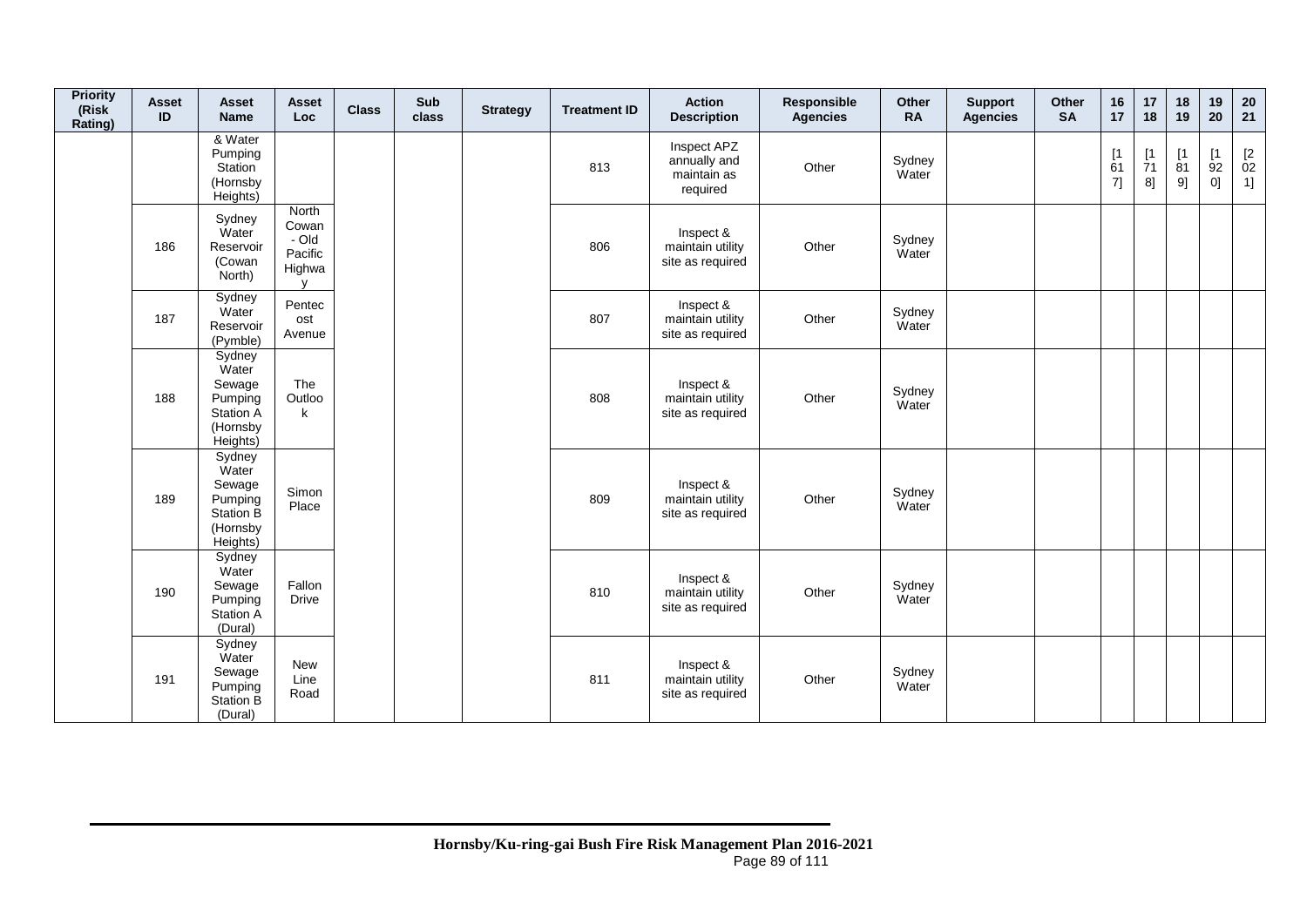| <b>Priority</b><br>(Risk<br>Rating) | <b>Asset</b><br>ID | <b>Asset</b><br><b>Name</b>                                                  | <b>Asset</b><br>Loc                                                | <b>Class</b> | Sub<br>class                 | <b>Strategy</b>       | <b>Treatment ID</b> | <b>Action</b><br><b>Description</b>                       | Responsible<br><b>Agencies</b> | Other<br><b>RA</b> | <b>Support</b><br><b>Agencies</b> | Other<br><b>SA</b> | 16<br>17                                            | 17<br>18                                          | 18<br>19                     | 19<br>20                         | 20<br>21                                                          |
|-------------------------------------|--------------------|------------------------------------------------------------------------------|--------------------------------------------------------------------|--------------|------------------------------|-----------------------|---------------------|-----------------------------------------------------------|--------------------------------|--------------------|-----------------------------------|--------------------|-----------------------------------------------------|---------------------------------------------------|------------------------------|----------------------------------|-------------------------------------------------------------------|
|                                     | 192                | Transmissi<br>on Line                                                        | Hornsb<br>y LGA<br>Cherry<br>brook<br>to<br>Hornsb<br>$\mathsf{V}$ |              |                              | Ignition<br>Managemen | 819                 | Manage assets<br>per Ausgrid<br><b>BFRMP</b>              | Other                          | Ausgrid            |                                   |                    | [1]<br>61<br>7]                                     | [1<br>$\overline{7}1$<br>8]                       | [1]<br>81<br>9]              | [1<br>92<br>0]                   | $\begin{array}{c} \left[2 \right. \\ 02 \\ 1 \right] \end{array}$ |
|                                     | 193                |                                                                              | Ku-<br>ring-gai<br>LGA<br>east                                     |              |                              |                       | 818                 | Manage assets<br>per Ausgrid<br><b>BFRMP</b>              | Other                          | Ausgrid            |                                   |                    | $\begin{array}{c} \n[1] \\ \n61\n\end{array}$<br>7] | [1]<br>71<br>8]                                   | $[1]$<br>81<br>9]            | [1]<br>92<br>0]                  | $[2]$<br>02<br>1]                                                 |
|                                     | 194                | Cultural<br>site:<br>Berowra<br>Waters 2                                     | Bar<br>Island                                                      |              |                              | Hazard<br>Reduction   | 820                 | Inspect APZ(s)<br>annually and<br>maintain as<br>required | LGA                            |                    |                                   |                    | $\begin{array}{c} \n[1] \\ \n61\n\end{array}$<br>7] | $\begin{array}{c} \n 1 \\ 71\n \end{array}$<br>8] | [1]<br>$\dot{8}1$<br>$9] \!$ | [1]<br>92<br>0]                  | $\frac{[2]}{02}$<br>1]                                            |
|                                     | 195                | Cultural<br>site:<br>Brooklyn 1                                              | Long<br>Island                                                     |              |                              |                       |                     |                                                           |                                |                    |                                   |                    |                                                     |                                                   |                              |                                  |                                                                   |
|                                     | 196                | Cultural<br>site:<br>Galston 1                                               | Galsto<br>n<br>George                                              | Cultura      |                              |                       |                     |                                                           |                                |                    |                                   |                    |                                                     |                                                   |                              |                                  |                                                                   |
|                                     | 197                | Cultural<br>site:<br>Hornsby 2                                               | Hornsb<br>у<br>Quarry<br>Cemetr<br>$\mathsf{v}$                    | Heritag<br>e | Non<br>Indigeno<br><b>us</b> |                       |                     |                                                           |                                |                    |                                   |                    |                                                     |                                                   |                              |                                  |                                                                   |
|                                     | 198                | Cultural<br>site:<br>Thornleigh                                              | Bellam<br>y<br>Street,<br>Penna<br>nt Hills                        |              |                              |                       |                     |                                                           |                                |                    |                                   |                    |                                                     |                                                   |                              |                                  |                                                                   |
|                                     | 199                | Cultural<br>site:<br>Galston 3<br>Ausgrid<br>East<br>Lindfield<br>Substation | Galsto<br>n                                                        |              |                              |                       |                     |                                                           |                                |                    |                                   |                    |                                                     |                                                   |                              |                                  |                                                                   |
|                                     | 200                |                                                                              | Carlyle<br>Rd,<br>East<br>Lindfiel<br>d                            | Econo<br>mic | Infrastruc<br>ture           | Hazard                | 817                 | Manage<br>vegetation to<br>reduce fuel load               | Other                          | Ausgrid            |                                   |                    | [1]<br>$\overline{6}1$<br>7]                        | [1]<br>$\overline{7}1$<br>8]                      | [1]<br>$\overline{81}$<br>9] | [1]<br>92<br>0]                  | $\begin{array}{c} \left[2 \right. \\ 02 \\ 1 \right] \end{array}$ |
|                                     | 201                | Transgrid<br>Sydney<br>North<br>Substation                                   | Old<br>Norther<br>n Road                                           |              |                              | Reduction             | 812                 | Inspect APZ<br>annually and<br>maintain as<br>required    | Other                          | Transgri<br>d      |                                   |                    | [1]<br>61<br>7]                                     | [1<br>71<br>8]                                    | [1<br>81<br>9]               | [1]<br>92<br>$0] \hspace{.05cm}$ | $[2]$<br>02<br>1]                                                 |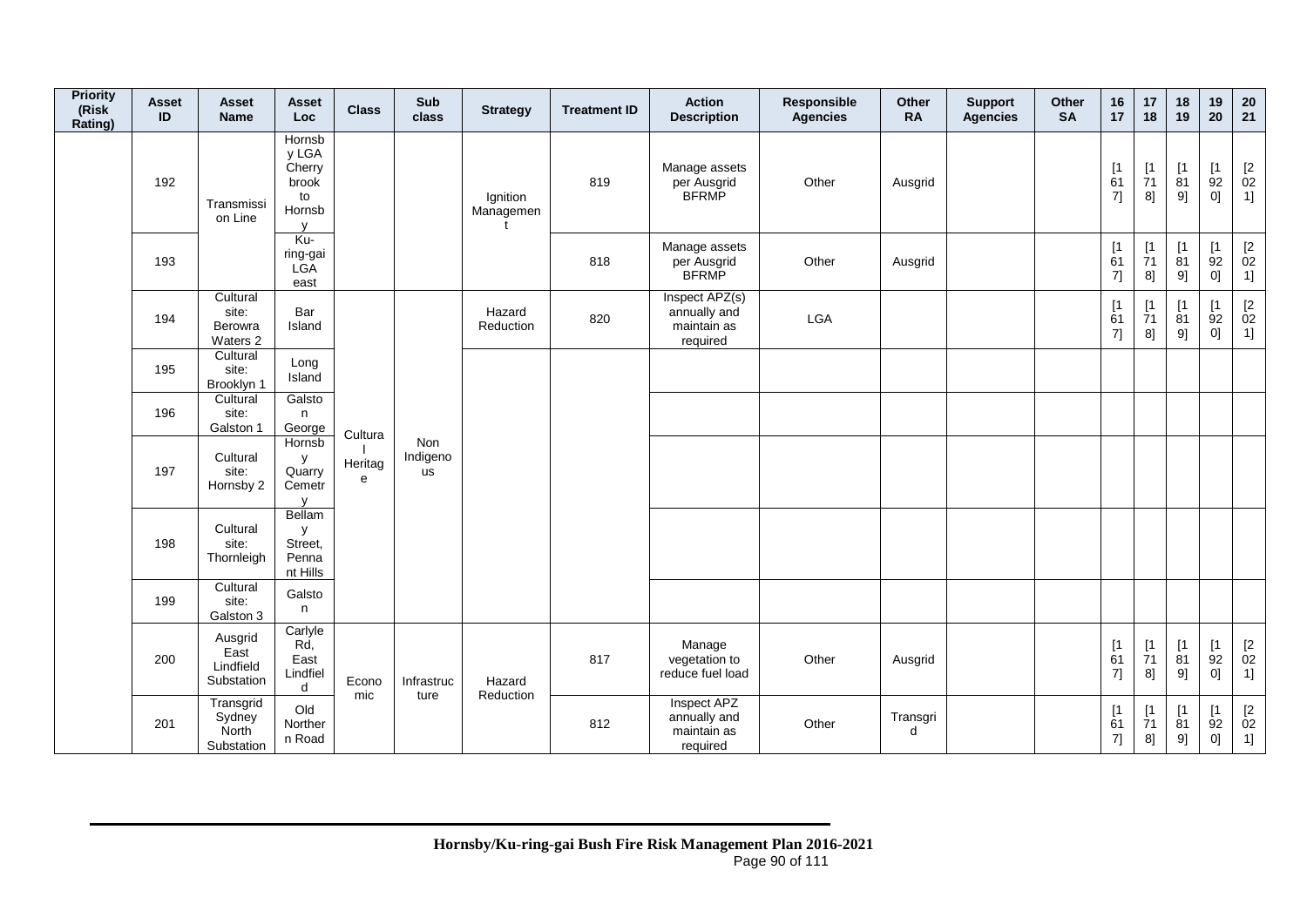| <b>Priority</b><br>(Risk<br>Rating) | <b>Asset</b><br>ID | Asset<br><b>Name</b>                                                  | Asset<br>Loc.                | <b>Class</b>            | Sub<br>class          | <b>Strategy</b>        | <b>Treatment ID</b> | <b>Action</b><br><b>Description</b>                        | Responsible<br><b>Agencies</b> | <b>Other</b><br><b>RA</b>          | <b>Support</b><br><b>Agencies</b> | <b>Other</b><br><b>SA</b> | 16<br>17          | 17<br>18                                                                   | 18<br>19                       | 19<br>20                                               | 20<br>21                   |
|-------------------------------------|--------------------|-----------------------------------------------------------------------|------------------------------|-------------------------|-----------------------|------------------------|---------------------|------------------------------------------------------------|--------------------------------|------------------------------------|-----------------------------------|---------------------------|-------------------|----------------------------------------------------------------------------|--------------------------------|--------------------------------------------------------|----------------------------|
|                                     | 202                | Sydney<br>Water<br>Sewage<br>Pumping<br><b>Station B</b><br>(Hornsby) | Valley<br>Rd                 |                         |                       |                        |                     |                                                            |                                |                                    |                                   |                           |                   |                                                                            |                                |                                                        |                            |
|                                     | 203                | Radio<br>Repeater<br>Station                                          | Quarry<br>Rd,<br>Dural       |                         |                       |                        |                     |                                                            |                                |                                    |                                   |                           |                   |                                                                            |                                |                                                        |                            |
|                                     | 204                | Communic<br>ation<br><b>Tower Site</b><br>- Dural                     | Quarry<br>Road,<br>Dural     |                         |                       |                        |                     |                                                            |                                |                                    |                                   |                           |                   |                                                                            |                                |                                                        |                            |
|                                     | 205                | Cultural<br>Site: West<br>Lindfield                                   | Lady<br>Game<br><b>Drive</b> | Cultura<br>Heritag<br>e | Non<br>Indigeno<br>us |                        |                     |                                                            |                                |                                    |                                   |                           |                   |                                                                            |                                |                                                        |                            |
|                                     | 206                | CSIRO<br>National<br>Measurem<br>ent<br>Laboratory                    | <b>Bradfiel</b><br>d Road    | Econo<br>mic            | Commer<br>cial        |                        |                     |                                                            |                                |                                    |                                   |                           |                   |                                                                            |                                |                                                        |                            |
|                                     | 207                | Wahroong<br>a (West)                                                  | Nether<br>by St              |                         | Resident<br>ial       | Community<br>Education | 816                 | Undertake<br>community<br>engagement<br>activities         | LGA                            |                                    | <b>FRNSW</b>                      |                           |                   | $\begin{array}{c} \left[ 1 \right. \\ \left. 71 \right. \end{array}$<br>8] |                                |                                                        |                            |
|                                     |                    | Beaumont<br>Road                                                      | 17<br>Beaum                  |                         |                       | Hazard<br>Reduction    | 829                 | Undertake<br>mosaic burn in<br><b>SFAZ</b>                 | LGA                            |                                    | <b>FRNSW</b>                      |                           |                   |                                                                            | [1]<br>81<br>91                |                                                        |                            |
|                                     | 208                | Public<br>School                                                      | ont<br>Road<br>Killara       | Human                   |                       | Property<br>Planning   | 830                 | Develop/implem<br>ent/review<br>bushfire<br>emergency plan | Other                          | Departm<br>ent of<br>Educatio<br>n | <b>RFS</b>                        |                           | $[1]$<br>61<br>7] | $[1]$<br>$\overline{7}1$<br>8]                                             | $\lceil 1 \rceil$<br>81<br>9]  | $[1]$<br>92<br>0]                                      | $\frac{[2]}{02}$<br>1]     |
| 3B (High)                           |                    |                                                                       |                              | Settlem<br>ent          | Special<br>Fire       | Hazard<br>Reduction    | 827                 | Undertake<br>mosaic burn in<br><b>SFAZ</b>                 | LGA                            |                                    | <b>FRNSW</b>                      |                           |                   |                                                                            |                                | $\lceil 1 \rceil$<br>$\overline{9}2$<br>0 <sup>1</sup> |                            |
|                                     | 209                | Turramurr<br>a High<br>School                                         | 104<br>Maxwel<br>I Street    |                         | Protectio<br>n        | Preparednes<br>s       | 828                 | Inspect and<br>maintain fire<br>trails as required         | LGA                            |                                    | <b>RFS</b>                        |                           | [1]<br>61<br>71   | [1]<br>$\overline{7}1$<br>$8$ ]                                            | [1]<br>81<br>91                | [1]<br>92<br> 0                                        | $\overline{2}$<br>02<br>1] |
|                                     |                    |                                                                       |                              |                         |                       | Property<br>Planning   | 826                 | Develop/implem<br>ent/review<br>bushfire<br>emergency plan | Other                          | Departm<br>ent of<br>Educatio<br>n | <b>RFS</b>                        |                           | [1]<br>61<br>7]   | $\begin{array}{c} \left[ 1 \right. \\ \left. 71 \right. \end{array}$<br>8] | $\sqrt{1}$<br>$\dot{8}1$<br>9] | [1]<br>$\overline{9}2$<br>0]                           | $\frac{[2]}{02}$<br>1]     |
|                                     | 210                | Cowan<br>Public<br>School                                             | Chandl<br>er<br>Avenue       |                         |                       | Hazard<br>Reduction    | 825                 | Undertake<br>mosaic burn in<br><b>SFAZ</b>                 | OEH                            |                                    | <b>RFS</b>                        |                           | [1]<br>61<br>71   |                                                                            |                                |                                                        |                            |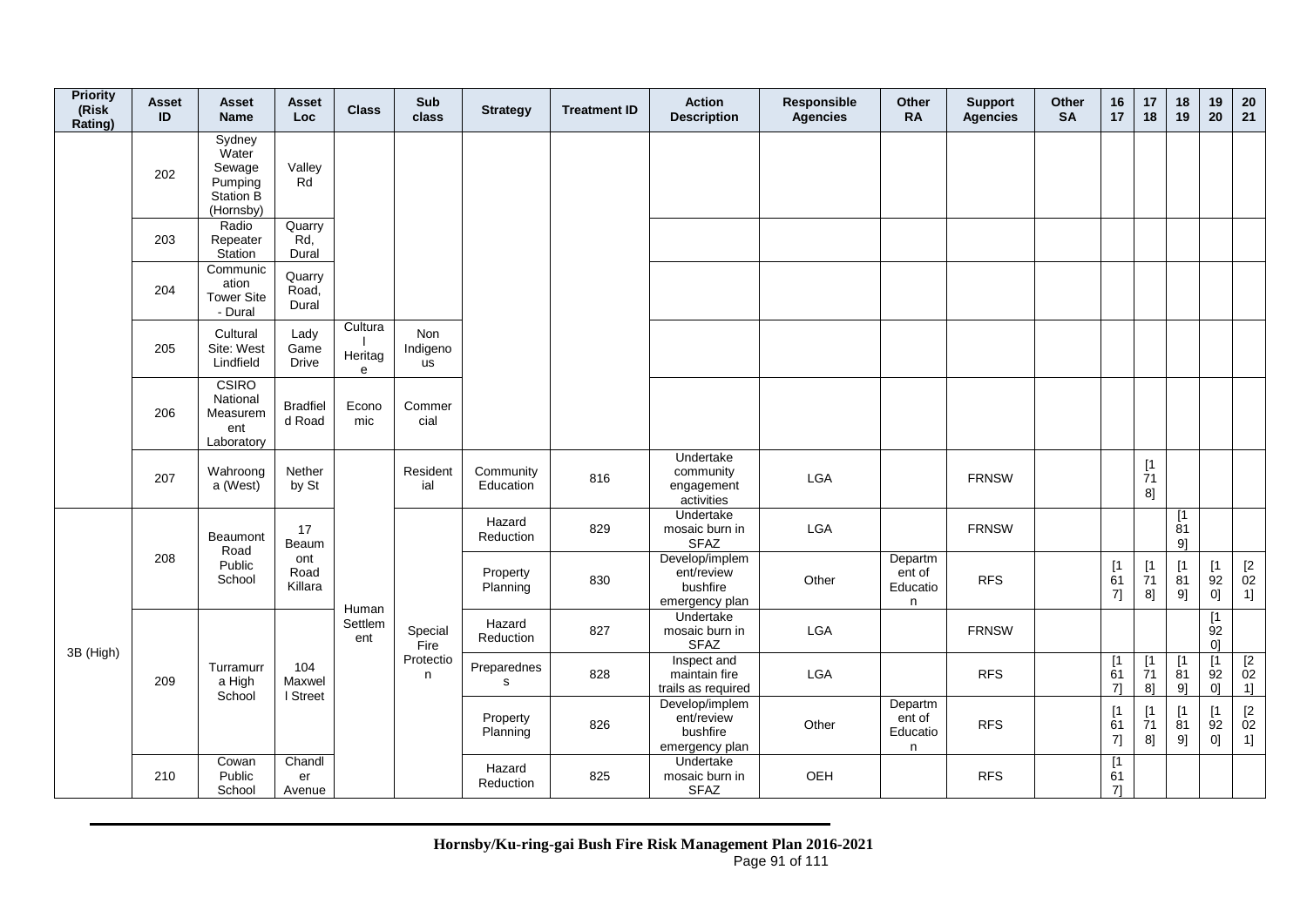| <b>Priority</b><br>(Risk<br>Rating) | <b>Asset</b><br>ID | Asset<br><b>Name</b>            | Asset<br>Loc                                    | <b>Class</b> | Sub<br>class                 | <b>Strategy</b>            | <b>Treatment ID</b> | <b>Action</b><br><b>Description</b>                        | Responsible<br><b>Agencies</b> | Other<br><b>RA</b>                 | <b>Support</b><br><b>Agencies</b> | Other<br><b>SA</b>                 | 16<br>17                                            | 17<br>18                      | 18<br>19                      | 19<br>20                      | 20<br>21                                                         |
|-------------------------------------|--------------------|---------------------------------|-------------------------------------------------|--------------|------------------------------|----------------------------|---------------------|------------------------------------------------------------|--------------------------------|------------------------------------|-----------------------------------|------------------------------------|-----------------------------------------------------|-------------------------------|-------------------------------|-------------------------------|------------------------------------------------------------------|
|                                     |                    |                                 |                                                 |              |                              | Property<br>Planning       | 824                 | Develop/implem<br>ent/review<br>bushfire<br>emergency plan | Other                          | Departm<br>ent of<br>Educatio<br>n | <b>RFS</b>                        |                                    | [1<br>61<br>7]                                      | [1<br>71<br>8]                | $\lceil 1 \rceil$<br>81<br>9] | $\lceil 1 \rceil$<br>92<br>0] | $\frac{[2]}{02}$<br>1]                                           |
|                                     | 211                | <b>NSP</b><br>Cowan<br>Public   | Fraser<br>Rd,<br>Cowan                          |              | Other                        | Hazard<br>Reduction        | 823                 | Maintain fuels in<br>accordance with<br>Guidelines         | TI CL                          |                                    | Private;RFS;<br>Other             | Departm<br>ent of<br>Educatio<br>n | $\begin{array}{c} \n[1] \\ \n61\n\end{array}$<br>7] | [1]<br>71<br>8]               | [1]<br>81<br>9]               | [1]<br>92<br>0]               | $\begin{array}{c} \left[ 2 \right. \\ 02 \end{array}$<br>1]      |
|                                     |                    | School                          |                                                 |              |                              | Property<br>Planning       | 822                 | Maintain<br>building if<br>required by<br>inspection       | Other                          | Departm<br>ent of<br>Educatio<br>n | <b>RFS</b>                        |                                    | [1]<br>61<br>7]                                     | $\lceil 1 \rceil$<br>71<br>8] | $\mathsf{I}$<br>81<br>9]      | $\mathsf{I}$<br>92<br>0]      | $\mathop{02}\limits^{[2]}$<br>1]                                 |
|                                     | 212                | North<br>Wahroong<br>a (West)   | Coona<br>nbarra<br>Road<br>to<br>Page<br>Avenue |              |                              | Community<br>Education     | 831                 | Manage CFU as<br>per FRNSW<br>policy                       | <b>FRNSW</b>                   |                                    |                                   |                                    | [1]<br>61<br>7]                                     | [1<br>71<br>8]                | [1]<br>81<br>9]               | [1]<br>92<br>0]               | $\begin{array}{c} \left[2\right. \\ 02\right. \end{array}$<br>1] |
|                                     | 213                | Pymble                          | <b>Blooms</b><br>bury to<br>Wyuna               |              |                              |                            | 879                 | Inspect APZ(s)<br>annually and<br>maintain as<br>required  | <b>LGA</b>                     |                                    |                                   |                                    | [1]<br>61<br>7]                                     | [1]<br>71<br>8]               | [1]<br>81<br>9]               | [1]<br>92<br>0]               | $\begin{array}{c} \left[2\right. \\ 02\right. \end{array}$<br>1] |
|                                     |                    |                                 | Road                                            |              | Resident<br>ial              | Hazard                     | 880                 | Undertake<br>mosaic burn in<br><b>SFAZ</b>                 | <b>LGA</b>                     |                                    | <b>FRNSW</b>                      |                                    | [1<br>61<br>71                                      |                               |                               |                               |                                                                  |
| 3C (High)                           |                    |                                 | Carlyle<br>Road                                 |              |                              | Reduction                  | 874                 | Inspect APZ(s)<br>annually and<br>maintain as<br>required  | LGA                            |                                    |                                   |                                    | [1]<br>61<br>7]                                     | [1<br>71<br>8]                | [1]<br>81<br>9]               | [1<br>92<br>0]                | $\frac{[2]}{02}$<br>1]                                           |
|                                     | 214                | East<br>Lindfield/<br>Roseville | to<br>Amarn                                     |              |                              |                            | 876                 | Undertake<br>mosaic burn in<br><b>SFAZ</b>                 | LGA                            |                                    | <b>RFS</b>                        |                                    | $\lceil 1 \rceil$<br>61<br>71                       |                               |                               |                               |                                                                  |
|                                     |                    |                                 | a<br>Parade                                     |              |                              | Preparednes<br>$\mathbf s$ | 875                 | Inspect trails<br>annually and<br>maintain as<br>required  | <b>LGA</b>                     |                                    | <b>RFS</b>                        |                                    | [1]<br>61<br>7]                                     | $\lceil 1 \rceil$<br>71<br>8] | $\lceil 1 \rceil$<br>81<br>9] | [1]<br>92<br>0]               | $\begin{bmatrix} 2 \\ 02 \end{bmatrix}$<br>1]                    |
|                                     | 215                | Fox Valley<br>SFP Zone          | Fox<br>Valley<br>Road<br>and the                |              | Special<br>Fire<br>Protectio | Community<br>Education     | 849                 | Undertake<br>community<br>engagement<br>activities         | LGA;FRNSW;RFS<br>;Other        | <b>LEMC</b>                        |                                   |                                    | [1]<br>61<br>7]                                     | [1]<br>71<br>8]               | [1]<br>81<br>9]               | $\lceil 1 \rceil$<br>92<br>0] | $\begin{bmatrix} 2 \\ 02 \end{bmatrix}$<br>1]                    |
|                                     |                    |                                 | Comen<br>arra<br>Parkwa                         |              | n                            | Hazard<br>Reduction        | 846                 | Undertake<br>mosaic burn in<br><b>SFAZ</b>                 | Private                        |                                    | <b>FRNSW</b>                      |                                    |                                                     | [1]<br>71<br>8 <sup>1</sup>   |                               |                               |                                                                  |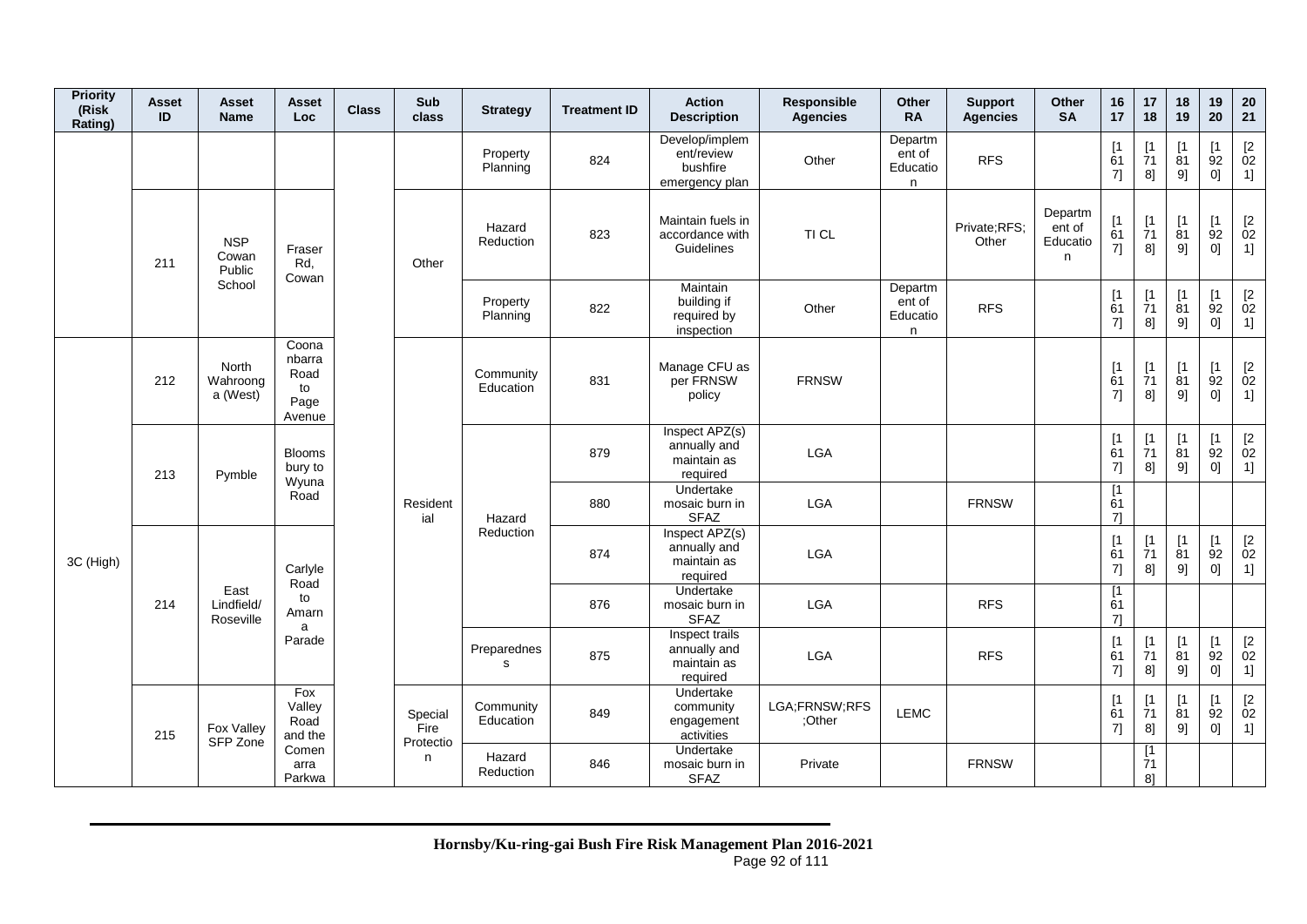| <b>Priority</b><br>(Risk<br>Rating) | <b>Asset</b><br>$\mathsf{ID}$ | <b>Asset</b><br>Name         | Asset<br><b>Loc</b>                                    | <b>Class</b> | Sub<br>class    | <b>Strategy</b>      | <b>Treatment ID</b> | <b>Action</b><br><b>Description</b>                        | Responsible<br>Agencies | Other<br><b>RA</b> | <b>Support</b><br><b>Agencies</b> | Other<br><b>SA</b> | 16<br>17                                                           | 17<br>18                                                                   | 18<br>19                                 | 19<br>20          | ${\bf 20}$<br>21                                                  |
|-------------------------------------|-------------------------------|------------------------------|--------------------------------------------------------|--------------|-----------------|----------------------|---------------------|------------------------------------------------------------|-------------------------|--------------------|-----------------------------------|--------------------|--------------------------------------------------------------------|----------------------------------------------------------------------------|------------------------------------------|-------------------|-------------------------------------------------------------------|
|                                     |                               |                              | y                                                      |              |                 |                      | 847                 | Manage<br>vegetation to<br>reduce fuel load                | Private                 |                    |                                   |                    | $\begin{array}{c} \boxed{1} \\ 61 \end{array}$<br>71               | $\frac{1}{71}$<br>8]                                                       | $\overline{11}$<br>$\overline{8}1$<br>9] | [1<br>92<br>0]    | $\frac{[2]}{02}$<br>1]                                            |
|                                     |                               |                              |                                                        |              |                 | Property<br>Planning | 848                 | Develop/implem<br>ent/review<br>bushfire<br>emergency plan | Private                 |                    | <b>RFS</b>                        |                    | $\begin{array}{c} \left[ 1 \right. \\ 61 \\ 7 \right] \end{array}$ | [1]<br>$\overline{7}1$<br>$\overline{8}$ ]                                 | [1]<br>81<br>9]                          | [1]<br>92<br>$0]$ | $\begin{array}{c} \left[2 \right. \\ 02 \\ 1 \right] \end{array}$ |
|                                     | 216                           | Roseville<br>Chase<br>(East) | Lockley<br>Parade<br>to<br>Warrin<br>gah<br>Road       |              |                 |                      |                     |                                                            |                         |                    |                                   |                    |                                                                    |                                                                            |                                          |                   |                                                                   |
|                                     | 217                           | Gordon                       | McInto<br>sh<br>Street<br>to<br>Arnold<br>Street       |              |                 |                      |                     |                                                            |                         |                    |                                   |                    |                                                                    |                                                                            |                                          |                   |                                                                   |
|                                     | 218                           | Pymble<br>(East)             | Vista<br>Street<br>to<br>Dalrym<br>ple<br>Cresce<br>nt |              |                 |                      |                     |                                                            |                         |                    |                                   |                    |                                                                    |                                                                            |                                          |                   |                                                                   |
|                                     | 219                           | Pymble<br>(Dalrymple<br>Hay  | Mona<br>Vale<br>Road<br>to                             |              | Resident<br>ial | Hazard<br>Reduction  | 877                 | Inspect APZ(s)<br>annually and<br>maintain as<br>required  | OEH                     |                    |                                   |                    | $\begin{array}{c} \n[1] \\ \n61 \n\end{array}$<br>7]               | $\begin{array}{c} \left[ 1 \right. \\ \left. 71 \right. \end{array}$<br>8] | [1]<br>81<br>9]                          | [1]<br>92<br>0]   | $\begin{array}{c} \left[2 \right. \\ 02 \\ 1 \right] \end{array}$ |
|                                     |                               | Nature<br>Reserve)           | Rosed<br>ale<br>Road                                   |              |                 |                      | 878                 | Undertake<br>mosaic burn in<br>LMZ                         | LGA;OEH                 |                    | <b>FRNSW</b>                      |                    | [1]<br>61<br>71                                                    |                                                                            | $\overline{11}$<br>81<br>9]              |                   |                                                                   |
|                                     | 220                           | Pymble<br>(Central)          | Telegra<br>ph<br>Road,<br>Ganma<br>in<br>Road          |              |                 |                      |                     |                                                            |                         |                    |                                   |                    |                                                                    |                                                                            |                                          |                   |                                                                   |
|                                     | 221                           | Pymble<br>(North)            | Merriva<br>le<br>Road                                  |              |                 |                      |                     |                                                            |                         |                    |                                   |                    |                                                                    |                                                                            |                                          |                   |                                                                   |
|                                     | 222                           | Turramurr<br>a               | Finlay<br>Road,<br>Holmes<br><b>Street</b>             |              |                 |                      |                     |                                                            |                         |                    |                                   |                    |                                                                    |                                                                            |                                          |                   |                                                                   |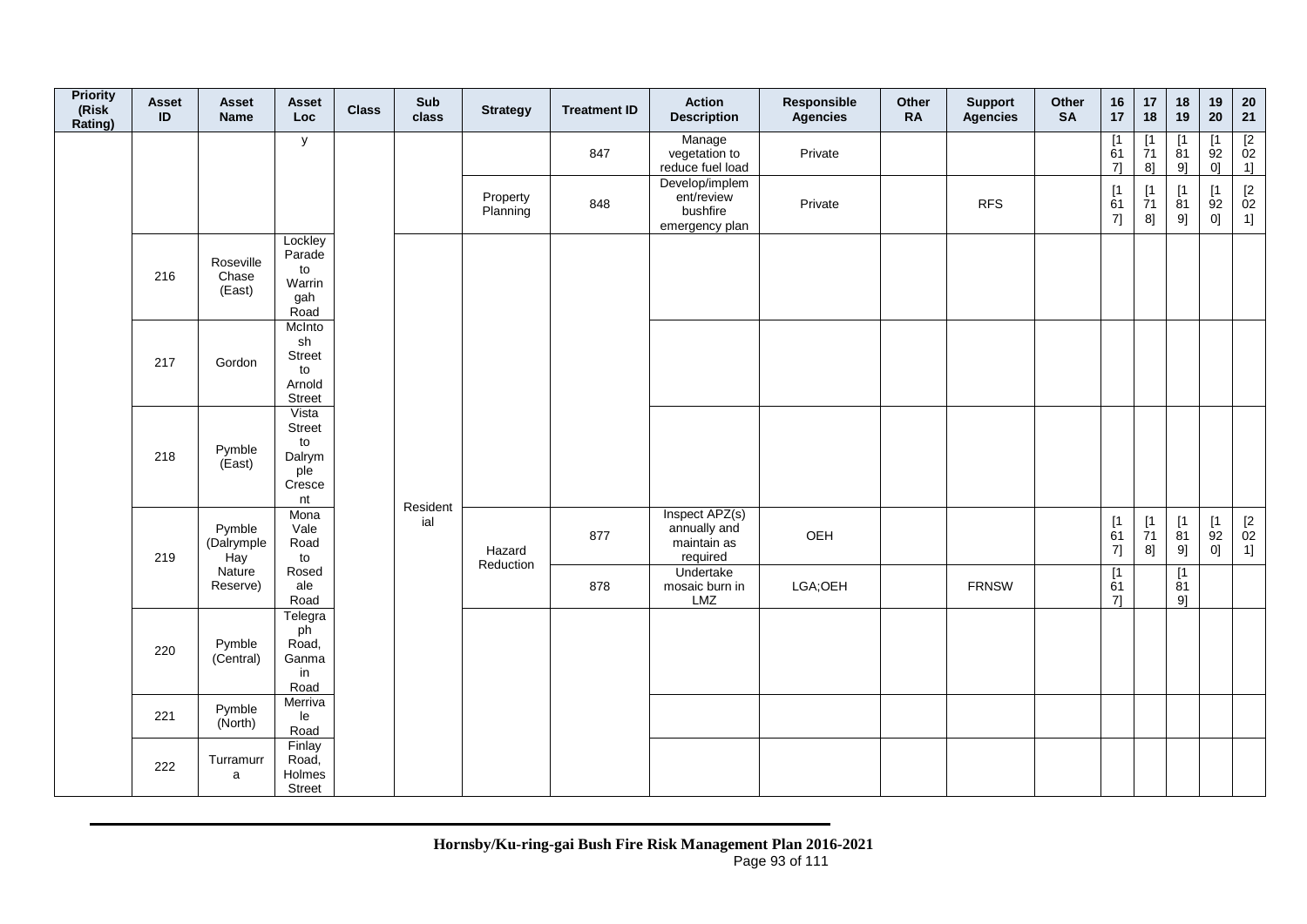| <b>Priority</b><br>(Risk<br>Rating) | Asset<br>ID | Asset<br><b>Name</b>            | Asset<br><b>Loc</b>                                 | <b>Class</b> | <b>Sub</b><br>class | <b>Strategy</b>            | <b>Treatment ID</b> | <b>Action</b><br><b>Description</b>                       | Responsible<br><b>Agencies</b> | Other<br><b>RA</b> | <b>Support</b><br><b>Agencies</b> | Other<br><b>SA</b> | 16<br>17                                            | 17<br>18                                                    | 18<br>19                      | 19<br>20                       | $20\,$<br>21                                  |
|-------------------------------------|-------------|---------------------------------|-----------------------------------------------------|--------------|---------------------|----------------------------|---------------------|-----------------------------------------------------------|--------------------------------|--------------------|-----------------------------------|--------------------|-----------------------------------------------------|-------------------------------------------------------------|-------------------------------|--------------------------------|-----------------------------------------------|
|                                     | 223         | Normanhu<br>rst (East)          | Ada<br>Avenue<br>to<br>Nepea<br>n.<br>Avenue        |              |                     | Hazard<br>Reduction        | 833                 | Undertake<br>mosaic burn in<br><b>SFAZ</b>                | Private                        |                    | <b>LGA</b>                        |                    |                                                     |                                                             |                               |                                |                                               |
|                                     |             |                                 |                                                     |              |                     | Community<br>Education     | 864                 | Undertake<br>community<br>engagement<br>activities        | LGA                            |                    | <b>RFS</b>                        |                    |                                                     | [1]<br>$\overline{7}1$<br>8]                                |                               |                                |                                               |
|                                     |             |                                 | Britanni<br>a<br><b>Street</b>                      |              |                     |                            | 865                 | Manage CFU as<br>per FRNSW<br>policy                      | <b>FRNSW</b>                   |                    |                                   |                    | [1<br>61<br>7                                       | [1]<br>71<br>8]                                             | [1]<br>81<br>9]               | $\lceil 1 \rceil$<br>92<br>0]  | [2]<br>02<br>1]                               |
|                                     | 224         | Beecroft                        | to<br>Sutherl<br>and<br>Road                        |              |                     | Hazard<br>Reduction        | 862                 | Inspect APZ(s)<br>annually and<br>maintain as<br>required | LGA                            |                    |                                   |                    | [1]<br>61<br>7]                                     | $[1]$<br>71<br>8]                                           | [1]<br>81<br>9]               | [1]<br>92<br>0]                | $\frac{[2]}{02}$<br>1]                        |
|                                     |             |                                 |                                                     |              |                     | Preparednes<br>$\mathbf s$ | 863                 | Inspect trails<br>annually and<br>maintain as<br>required | Other                          | Transgri<br>d      | LGA;RFS                           |                    | $\begin{array}{c} \n[1] \\ \n61\n\end{array}$<br>7] | [1]<br>$\overline{7}1$<br>8]                                | [1]<br>81<br>9]               | $\lceil 1 \rceil$<br>92<br>0]  | [2]<br>02<br>1]                               |
|                                     |             |                                 |                                                     |              |                     | Community<br>Education     | 868                 | Manage CFU as<br>per FRNSW<br>policy                      | <b>FRNSW</b>                   |                    |                                   |                    | $\overline{1}$<br>$\overline{6}1$<br>71             | $\overline{1}$<br>$\overline{7}1$<br>8]                     | [1]<br>$\overline{8}1$<br>9]  | $\overline{1}$<br>92<br>0]     | [2]<br>02<br>1]                               |
|                                     | 225         | Cherrybro<br>ok (West)          | Hancoc<br>k Drive<br>to<br>Darling<br>ton           |              |                     | Hazard<br>Reduction        | 866                 | Inspect APZ(s)<br>annually and<br>maintain as<br>required | LGA                            |                    |                                   |                    | [1]<br>61<br>7]                                     | $[1]$<br>71<br>8]                                           | $\lceil 1 \rceil$<br>81<br>9] | $[1]$<br>92<br>0]              | $[2]$<br>02<br>1]                             |
|                                     |             |                                 | <b>Drive</b>                                        |              |                     | Preparednes<br>s           | 867                 | Inspect trails<br>annually and<br>maintain as<br>required | <b>LGA</b>                     |                    | <b>RFS</b>                        |                    | $\begin{array}{c} \n[1] \\ \n61\n\end{array}$<br>7] | $\begin{array}{c} \n[1] \\ \n[7] \n[7] \n\end{array}$<br>8] | [1]<br>81<br>9]               | $[1]$<br>$\overline{9}2$<br>0] | $\begin{bmatrix} 2 \\ 02 \end{bmatrix}$<br>1] |
|                                     | 226         | West<br>Pennant<br><b>Hills</b> | Rosew<br>ood<br>Place<br>to<br>Bound<br>ary<br>Road |              |                     | Community<br>Education     | 869                 | Undertake<br>community<br>engagement<br>activities        | LGA                            |                    | <b>RFS</b>                        |                    |                                                     | [1]<br>$\overline{7}1$<br>8]                                |                               |                                |                                               |
|                                     | 227         | North<br>Turramurr              | Bedfor<br>d<br>Avenue<br>to                         |              |                     | Hazard<br>Reduction        | 881                 | Inspect APZ(s)<br>annually and<br>maintain as<br>required | <b>LGA</b>                     |                    |                                   |                    | [1]<br>61<br>$7]$                                   | $[1]$<br>$\overline{7}1$<br>8]                              | [1]<br>$\overline{8}1$<br>9]  | [1]<br>92<br>0]                | [2]<br>02<br>1]                               |
|                                     |             | a (South)                       | Warrim<br>oo<br>Avenue                              |              |                     | Preparednes<br>$\mathbf s$ | 882                 | Inspect trails<br>annually and<br>maintain as<br>required | LGA                            |                    | <b>RFS</b>                        |                    | $\begin{array}{c} \n[1] \\ \n61\n\end{array}$<br>7] | [1<br>$\dot{7}1$<br>8]                                      | [1]<br>$\overline{81}$<br>9]  | [1]<br>$\overline{9}2$<br>0]   | $[2]$<br>02<br>1]                             |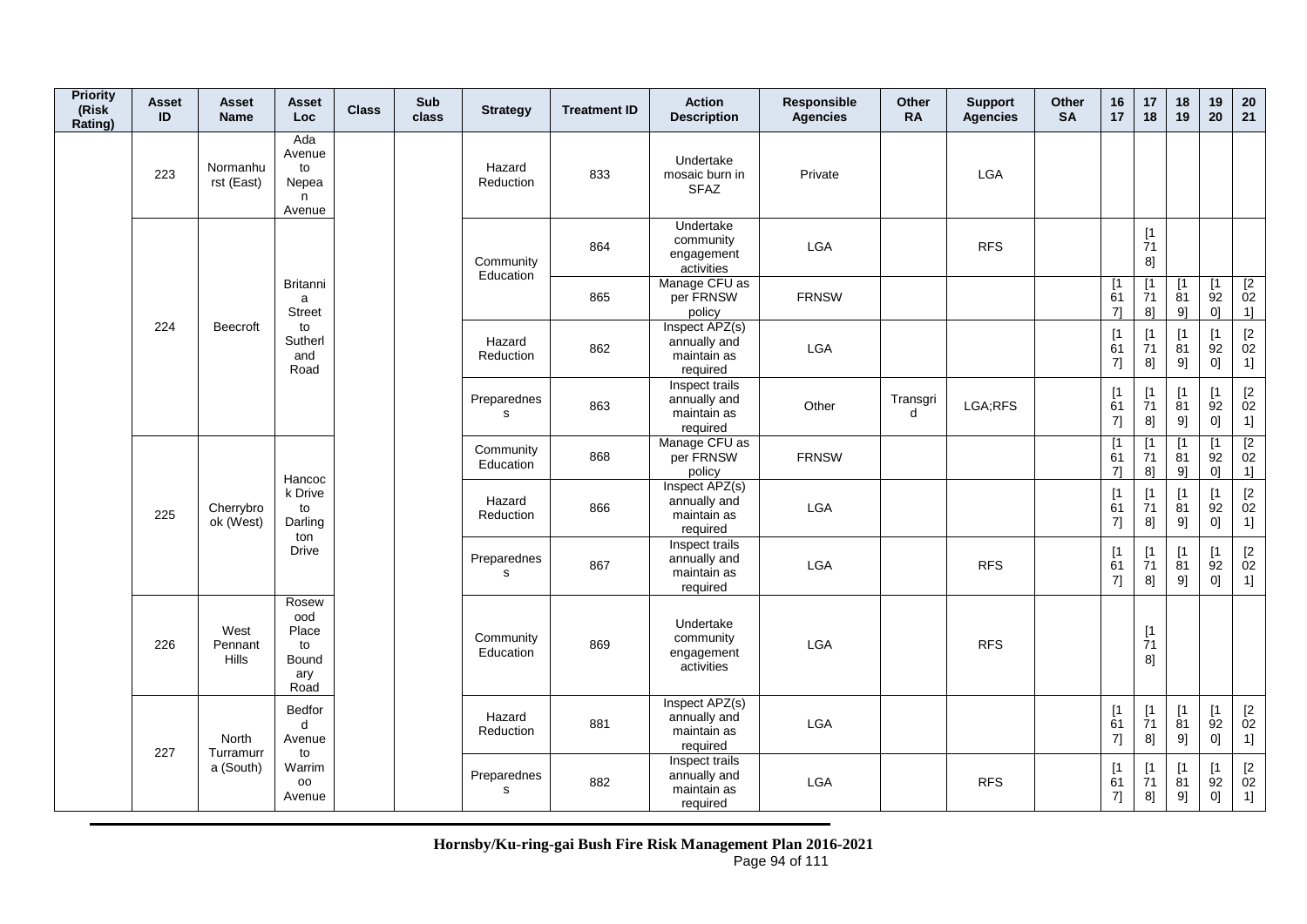| <b>Priority</b><br>(Risk<br>Rating) | <b>Asset</b><br>ID | Asset<br><b>Name</b>                                     | <b>Asset</b><br>Loc                             | <b>Class</b> | Sub<br>class                      | <b>Strategy</b>        | <b>Treatment ID</b> | <b>Action</b><br><b>Description</b>                        | Responsible<br><b>Agencies</b> | Other<br><b>RA</b>                 | <b>Support</b><br><b>Agencies</b> | Other<br><b>SA</b> | 16<br>17                                                    | 17<br>18                       | 18<br>19                       | 19<br>20                        | 20<br>21                                                          |
|-------------------------------------|--------------------|----------------------------------------------------------|-------------------------------------------------|--------------|-----------------------------------|------------------------|---------------------|------------------------------------------------------------|--------------------------------|------------------------------------|-----------------------------------|--------------------|-------------------------------------------------------------|--------------------------------|--------------------------------|---------------------------------|-------------------------------------------------------------------|
|                                     | 228                | Glenhaven                                                | Franlee<br>Road<br>to<br>Hasting<br>s Road      |              |                                   | Community<br>Education | 870                 | Undertake<br>community<br>engagement<br>activities         | LGA                            |                                    | <b>RFS</b>                        |                    |                                                             | [1]<br>71<br>8]                |                                |                                 |                                                                   |
|                                     | 229                | Pymble<br>(West)                                         | Avon<br>Road<br>to<br>Wyome<br>e<br>Avenue      |              |                                   |                        |                     |                                                            |                                |                                    |                                   |                    |                                                             |                                |                                |                                 |                                                                   |
|                                     | 230                | Wahroong<br>a                                            | <b>Burns</b><br>Road<br>to<br>Trentin<br>o Road |              |                                   |                        |                     |                                                            |                                |                                    |                                   |                    |                                                             |                                |                                |                                 |                                                                   |
|                                     | 231                | Roden<br>Cutler<br>Lodge,<br>Gowrie<br>Village<br>Gordon | 10<br>Edward<br>St,<br>Gordon                   |              |                                   |                        | 850                 | Develop/implem<br>ent/review<br>bushfire<br>emergency plan | Private                        |                                    | <b>RFS</b>                        |                    |                                                             |                                | [1]<br>81<br>9]                | [1]<br>92<br>0]                 | $\begin{array}{c} \left[2 \right. \\ 02 \\ 1 \right] \end{array}$ |
|                                     | 232                | The Lakes<br>of<br>Cherrybro<br>ok                       | Kenbur<br>n<br>Avenue                           |              | Special<br>Fire                   | Property               | 834                 | Develop/implem<br>ent/review<br>bushfire<br>emergency plan | Private                        |                                    | <b>RFS</b>                        |                    | [1]<br>61<br>7]                                             | [1]<br>$\overline{7}1$<br>8]   | $[1]$<br>$\overline{8}1$<br>9] | [1<br>92<br>0]                  | $\mathop{02}\limits^{[2]}$<br>1]                                  |
|                                     | 233                | Mt Wilga<br>Private<br>Hospital                          | Rosam<br>ond<br><b>Street</b>                   |              | Protectio<br>n.                   | Planning               | 836                 | Develop/implem<br>ent/review<br>bushfire<br>emergency plan | Private                        |                                    | <b>RFS</b>                        |                    | [1]<br>61<br>7]                                             | $[1]$<br>71<br>8]              | [1]<br>81<br>9]                | [1]<br>92<br>0]                 | $\begin{array}{c} [2 \\ 02 \\ 1] \end{array}$                     |
|                                     | 234                | Wakefield<br>Early<br>Learning<br>Centre,<br>Dural       | <b>New</b><br>Line<br>Road                      |              |                                   |                        | 835                 | Develop/implem<br>ent/review<br>bushfire<br>emergency plan | Private                        |                                    | <b>RFS</b>                        |                    |                                                             |                                | [1]<br>$\overline{8}1$<br>91   | $\lceil 1 \rceil$<br>92<br>0]   | $\begin{array}{c} \left[2 \right. \\ 02 \\ 1 \right] \end{array}$ |
|                                     | 235                | Hornsby<br>(East)                                        | Cecil<br>Road<br>to<br>Deakin<br>Way            |              | Resident<br>ial                   | Preparednes            | 871                 | Inspect trails<br>annually and<br>maintain as<br>required  | Other                          | Sydney<br>Water                    | TI CL;RFS                         |                    | $\begin{array}{c} \left[ 1 \right. \\ 61 \end{array}$<br>7] | $[1]$<br>$\overline{7}1$<br>8] | [1<br>$\overline{8}1$<br>9]    | [1]<br>92<br>0]                 | $\mathop{02}\limits^{[2]}$<br>1]                                  |
|                                     | 236                | Berowra<br>Public<br>School                              | Hillcres<br>t Road                              |              | Special<br>Fire<br>Protectio<br>n | s                      | 838                 | Manage facilities<br>to reduce risk                        | Other                          | Departm<br>ent of<br>Educatio<br>n |                                   |                    | [1]<br>61<br>7]                                             | $\lceil 1 \rceil$<br>71<br>8]  | [1]<br>81<br>9]                | $\lceil 1 \rceil$<br>92<br>$0]$ | $\begin{bmatrix} 2 \\ 02 \end{bmatrix}$<br>1]                     |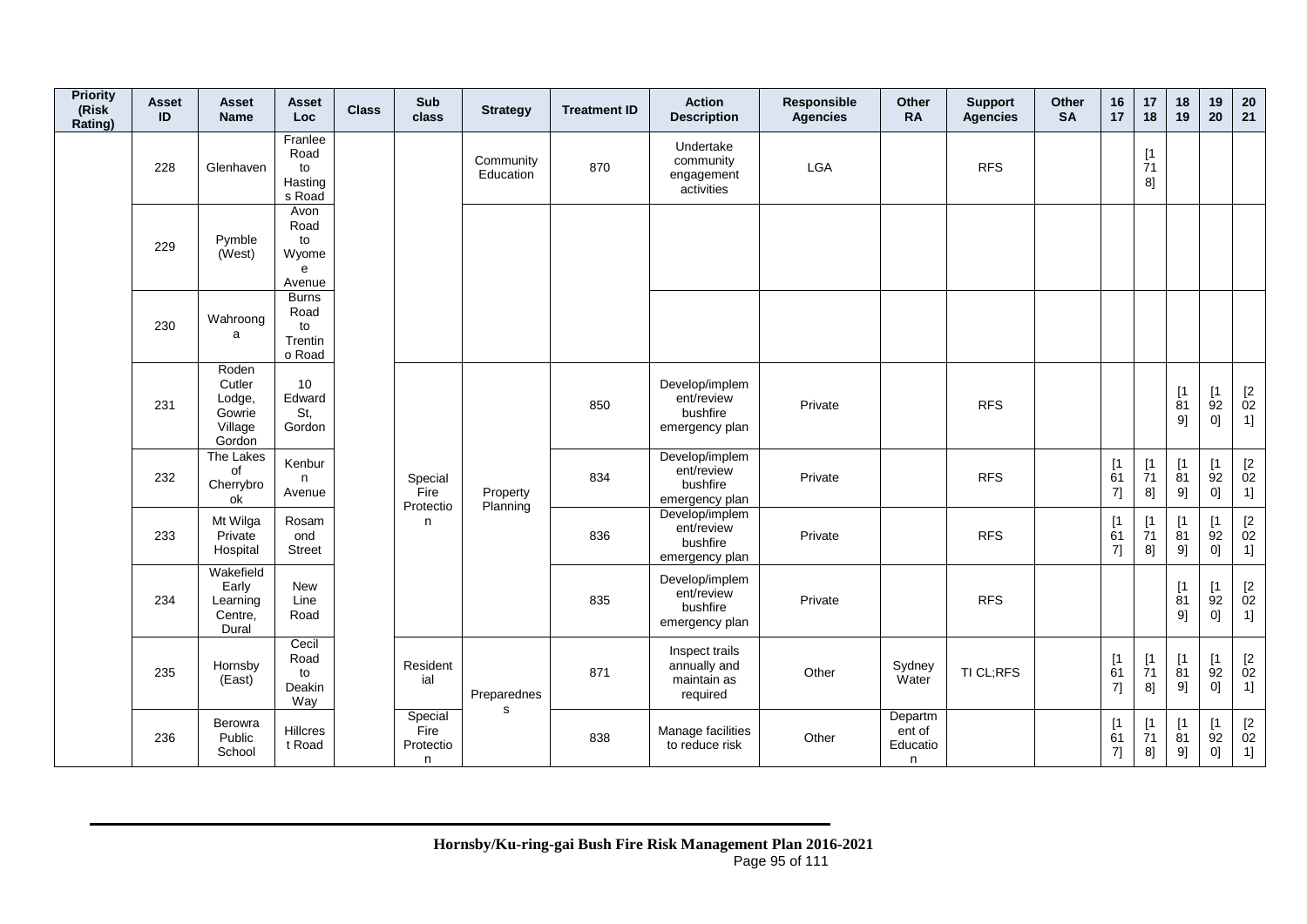| <b>Priority</b><br>(Risk<br>Rating) | Asset<br>ID | Asset<br><b>Name</b>                  | <b>Asset</b><br>Loc                        | <b>Class</b> | Sub<br>class | <b>Strategy</b>             | <b>Treatment ID</b> | <b>Action</b><br><b>Description</b>                        | <b>Responsible</b><br><b>Agencies</b> | <b>Other</b><br><b>RA</b>          | <b>Support</b><br><b>Agencies</b> | <b>Other</b><br><b>SA</b> | 16<br>17                      | 17<br>18                       | 18<br>19                      | 19<br>20                                  | 20<br>21                                                           |
|-------------------------------------|-------------|---------------------------------------|--------------------------------------------|--------------|--------------|-----------------------------|---------------------|------------------------------------------------------------|---------------------------------------|------------------------------------|-----------------------------------|---------------------------|-------------------------------|--------------------------------|-------------------------------|-------------------------------------------|--------------------------------------------------------------------|
|                                     |             |                                       |                                            |              |              | Property<br>Planning        | 837                 | Develop/implem<br>ent/review<br>bushfire<br>emergency plan | Other                                 | Departm<br>ent of<br>Educatio<br>n | <b>RFS</b>                        |                           | $\lceil 1 \rceil$<br>61<br>7] | [1]<br>71<br>8]                | ſ1<br>81<br>9]                | Γ1<br>92<br>0]                            | $\begin{bmatrix} 2 \\ 02 \end{bmatrix}$<br>1]                      |
|                                     |             | Berowra<br>Christian                  | <b>Berowr</b><br>a                         |              |              | Hazard<br>Reduction         | 840                 | Undertake<br>mosaic burn in<br><b>SFAZ</b>                 | OEH                                   |                                    | <b>RFS</b>                        |                           | $[1]$<br>61<br>71             |                                |                               |                                           |                                                                    |
|                                     | 237         | Communit<br>y School                  | Waters<br>Road                             |              |              |                             | 839                 | Develop/implem<br>ent/review<br>bushfire<br>emergency plan | Private                               |                                    | <b>RFS</b>                        |                           | [1]<br>61<br>7]               | $[1]$<br>$\overline{7}1$<br>8] | [1<br>81<br>9]                | $\lceil 1 \rceil$<br>92<br>0]             | $\begin{bmatrix} 2 \\ 02 \end{bmatrix}$<br>1]                      |
|                                     | 238         | Golden<br>Days<br>Kindergart<br>en    | 49<br>Yallam<br>bee<br>Road<br>Berowr<br>a |              |              | Property<br>Planning        | 841                 | Develop/implem<br>ent/review<br>bushfire<br>emergency plan | Private                               |                                    | <b>RFS</b>                        |                           |                               |                                | $\lceil 1 \rceil$<br>81<br>9] | [1]<br>92<br>0]                           | $\underset{02}{[2}$<br>1]                                          |
|                                     |             | Hornsby<br>North                      | Ida<br><b>Street</b>                       |              |              | Hazard<br>Reduction         | 843                 | Undertake<br>mosaic burn in<br><b>SFAZ</b>                 | <b>LGA</b>                            |                                    | <b>RFS</b>                        |                           |                               |                                |                               | [1<br>92<br>0 <sup>1</sup>                |                                                                    |
|                                     | 239         | Public<br>School                      | Hornsb<br>y                                |              |              | Property<br>Planning        | 842                 | Develop/implem<br>ent/review<br>bushfire<br>emergency plan | Other                                 | Departm<br>ent of<br>Educatio<br>n | <b>RFS</b>                        |                           | [1]<br>61<br>7]               | $[1]$<br>$\overline{7}1$<br>8] | [1]<br>81<br>9]               | [1]<br>92<br>0]                           | $\begin{bmatrix} 2 \\ 02 \end{bmatrix}$<br>1]                      |
|                                     |             | Newington<br>College -                | 26<br>Northc<br>ote                        |              |              | Preparednes<br>s            | 852                 | Manage facilities<br>to reduce risk                        | Private                               |                                    |                                   |                           | [1]<br>61<br>71               | $\lceil 1 \rceil$<br>71<br>8]  | Г1<br>81<br>91                | <b>T1</b><br>92<br>0 <sup>1</sup>         | $\begin{array}{c} \boxed{2} \\ 02 \end{array}$<br>1]               |
|                                     | 240         | Preparator<br>y School,<br>Lindfield  | Road<br>Lindfiel<br>d                      |              |              | Property<br>Planning        | 851                 | Develop/implem<br>ent/review<br>bushfire<br>emergency plan | Private                               |                                    | <b>RFS</b>                        |                           |                               |                                | [1]<br>81<br>9]               | $\lceil 1 \rceil$<br>92<br>0]             | $\begin{bmatrix} 2 \\ 02 \end{bmatrix}$<br>$1]$                    |
|                                     |             | Pacific                               | $9 - 15$                                   |              |              | Preparednes<br>$\mathbf{s}$ | 845                 | Manage facilities<br>to reduce risk                        | Private                               |                                    |                                   |                           | $[1]$<br>61<br>7]             | [1]<br>71<br>8]                | $\mathsf{I}$<br>81<br>9]      | $\mathsf{I}$<br>92<br>0]                  | $\overline{2}$<br>02<br>1]                                         |
|                                     | 241         | Hills<br>Christian<br>School          | Quarry<br>Road                             |              |              |                             | 844                 | Develop/implem<br>ent/review<br>bushfire<br>emergency plan | Private                               |                                    | <b>RFS</b>                        |                           |                               |                                | $\mathsf{I}$<br>81<br>91      | $\lceil 1 \rceil$<br>92<br>0]             | $\begin{array}{c} [2 \\ 02 \end{array}$<br>1]                      |
|                                     | 242         | <b>KU</b> West<br>Pymble<br>Preschool | 30<br>Lofberg<br>Road                      |              |              | Property<br>Planning        | 853                 | Develop/implem<br>ent/review<br>bushfire<br>emergency plan | Private                               |                                    | <b>RFS</b>                        |                           |                               |                                | [1]<br>81<br>91               | $\lceil 1 \rceil$<br>92<br>0 <sup>1</sup> | $\begin{array}{c} \left[2 \right. \\ 02 \right. \end{array}$<br>1] |
|                                     | 243         | Larool<br>Pre-school<br>Inc           | $\overline{12}$<br>Larool<br>Cresce<br>nt  |              |              |                             | 854                 | Develop/implem<br>ent/review<br>bushfire<br>emergency plan | Private                               |                                    | <b>RFS</b>                        |                           |                               |                                | $\mathsf{I}$<br>81<br>9]      | $\mathsf{I}$<br>92<br>$0] \;$             | $\begin{bmatrix} 2 \\ 02 \end{bmatrix}$<br>1]                      |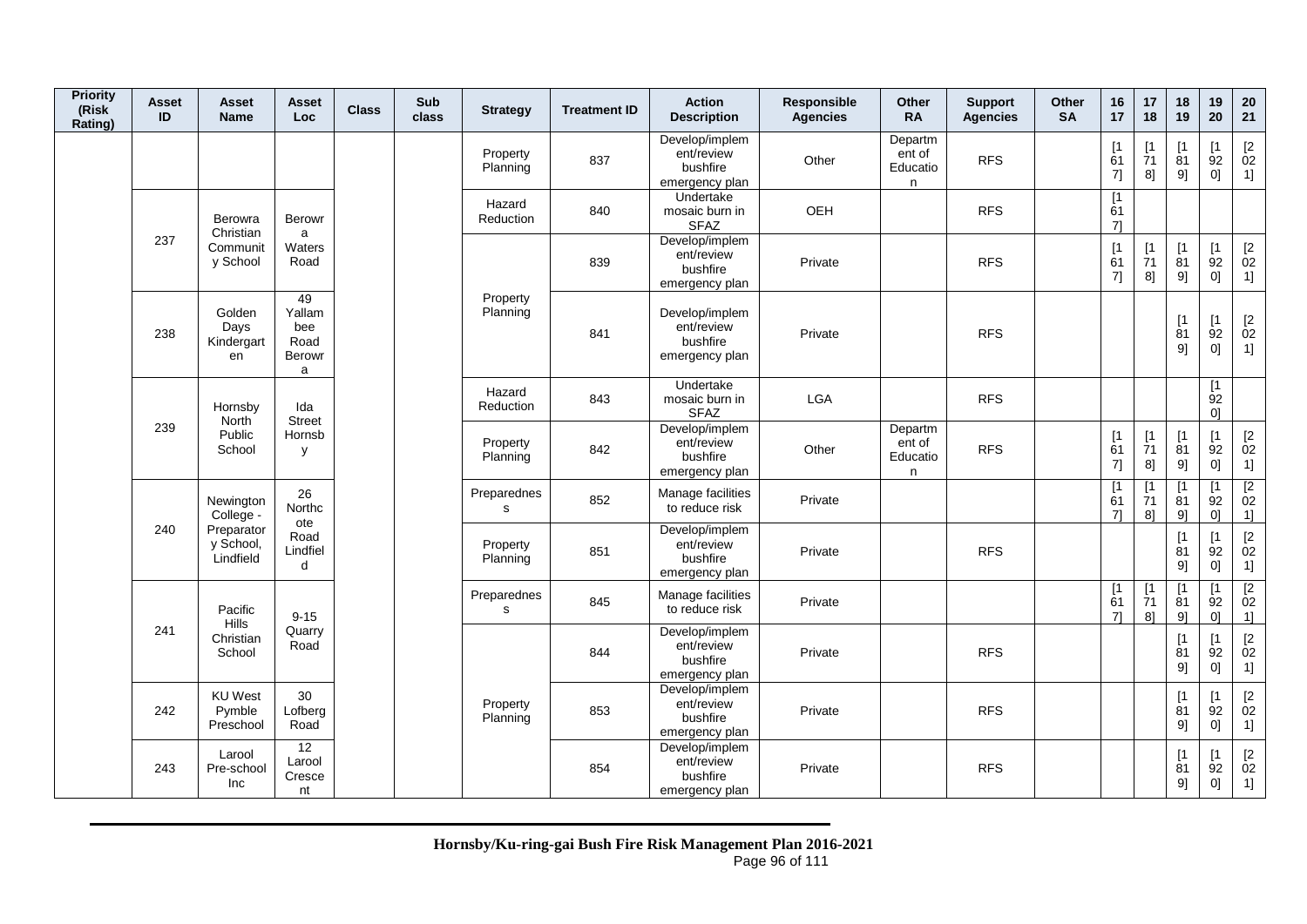| <b>Priority</b><br>(Risk<br>Rating) | <b>Asset</b><br>ID | Asset<br><b>Name</b>                           | Asset<br>Loc                                       | <b>Class</b>            | Sub<br>class                        | <b>Strategy</b>        | <b>Treatment ID</b> | <b>Action</b><br><b>Description</b>                        | Responsible<br><b>Agencies</b> | Other<br><b>RA</b>                 | <b>Support</b><br><b>Agencies</b> | Other<br><b>SA</b> | 16<br>17                      | 17<br>18                                 | 18<br>19                 | 19<br>20                           | 20<br>21                                                         |
|-------------------------------------|--------------------|------------------------------------------------|----------------------------------------------------|-------------------------|-------------------------------------|------------------------|---------------------|------------------------------------------------------------|--------------------------------|------------------------------------|-----------------------------------|--------------------|-------------------------------|------------------------------------------|--------------------------|------------------------------------|------------------------------------------------------------------|
|                                     | 244                | Wahroong                                       | 71                                                 |                         |                                     | Hazard<br>Reduction    | 856                 | Manage<br>vegetation to<br>reduce fuel load                | Other                          | Departm<br>ent of<br>Educatio<br>n |                                   |                    | [1]<br>61<br>7]               | [1]<br>71<br>8]                          | [1<br>81<br>9]           | [1]<br>92<br>0]                    | $\begin{bmatrix} 2 \\ 02 \end{bmatrix}$<br>1]                    |
|                                     |                    | a Public<br>School                             | <b>Burns</b><br>Road                               |                         |                                     |                        | 855                 | Develop/implem<br>ent/review<br>bushfire<br>emergency plan | Other                          | Departm<br>ent of<br>Educatio<br>n | <b>RFS</b>                        |                    | $\lceil 1 \rceil$<br>61<br>7] | $\mathsf{I}$<br>$\overline{7}1$<br>8]    | Γ1<br>81<br>9]           | $\mathsf{I}$<br>92<br>0]           | $\begin{bmatrix} 2 \\ 02 \end{bmatrix}$<br>1]                    |
|                                     | 245                | <b>KU South</b><br>Turramurr<br>a<br>Preschool | 10A<br>Auluba<br>Road                              |                         |                                     |                        | 857                 | Develop/implem<br>ent/review<br>bushfire<br>emergency plan | Private                        |                                    | <b>RFS</b>                        |                    |                               |                                          | [1<br>81<br>9]           | [1]<br>92<br>0]                    | $\begin{array}{c} \left[2\right. \\ 02 \\ 1 \right] \end{array}$ |
|                                     | 246                | Beecroft<br>Public<br>School                   | 90-98<br>Beecro<br>ft Road                         |                         |                                     | Property               | 858                 | Develop/implem<br>ent/review<br>bushfire<br>emergency plan | Other                          | Departm<br>ent of<br>Educatio<br>n | <b>RFS</b>                        |                    | [1]<br>61<br>7]               | $[1]$<br>$\dot{7}1$<br>8]                | $\mathsf{I}$<br>81<br>9] | $\mathsf{I}$<br>92<br>0]           | $^{[2}_{02}$<br>1]                                               |
|                                     | 247                | Swains<br>Manors                               | 67<br>Stanho<br>pe<br>Road                         |                         |                                     | Planning               | 859                 | Develop/implem<br>ent/review<br>bushfire<br>emergency plan | Private                        |                                    | <b>RFS</b>                        |                    |                               |                                          | $\mathsf{I}$<br>81<br>9] | $\lceil 1 \rceil$<br>92<br>0]      | $\begin{array}{c} \left[2\right. \\ 02 \\ 1 \right] \end{array}$ |
|                                     | 248                | KU<br>Galston<br>Preschool                     | $\overline{37}$<br>Arcadia<br>Road,<br>Galsto<br>n |                         |                                     |                        | 860                 | Develop/implem<br>ent/review<br>bushfire<br>emergency plan | Private                        |                                    | <b>RFS</b>                        |                    |                               |                                          | [1]<br>81<br>91          | [1<br>92<br>0 <sup>1</sup>         | $\begin{bmatrix} 2 \\ 02 \end{bmatrix}$<br>1]                    |
|                                     | 249                | Waitara/W<br>ahroonga<br>SFP Zone              | Yardley<br>Avenue                                  |                         |                                     |                        | 861                 | Develop/implem<br>ent/review<br>bushfire<br>emergency plan | Private                        |                                    | <b>RFS</b>                        |                    |                               |                                          | [1]<br>81<br>9]          | [1]<br>92<br>0]                    | $\begin{bmatrix} 2 \\ 02 \end{bmatrix}$<br>1]                    |
|                                     | 250                | Cultural<br>Site:<br>Lindfield 4               | Carlyle<br>Road                                    | Cultura<br>Heritag<br>e | <b>Non</b><br>Indigeno<br><b>us</b> |                        |                     |                                                            |                                |                                    |                                   |                    |                               |                                          |                          |                                    |                                                                  |
|                                     |                    |                                                | Easter<br>n                                        |                         |                                     | Community<br>Education | 832                 | Manage CFU as<br>per FRNSW<br>policy                       | <b>FRNSW</b>                   |                                    |                                   |                    | [1<br>61<br>71                | [1]<br>$\overline{7}1$<br>8 <sup>1</sup> | [1]<br>81<br>91          | [1<br>$\overline{9}2$<br>01        | $\begin{array}{c} \boxed{2} \\ 02 \end{array}$<br>$1$ ]          |
|                                     | 251                | Gordon<br>(East)                               | Arterial<br>Road<br>to                             | Human<br>Settlem<br>ent | Resident<br>ial                     | Hazard<br>Reduction    | 873                 | Undertake<br>mosaic burn in<br><b>SFAZ</b>                 | OEH                            |                                    | <b>RFS</b>                        |                    | $\lceil 1 \rceil$<br>61<br>71 |                                          |                          |                                    |                                                                  |
|                                     |                    |                                                | <b>Birdwo</b><br>od<br>Avenue                      |                         |                                     | Preparednes<br>s       | 872                 | Inspect trails<br>annually and<br>maintain as<br>required  | LGA;OEH;Other                  | Transgri<br>d,<br>Sydney<br>Water  | <b>RFS</b>                        |                    | [1]<br>61<br>7]               | $\lceil 1 \rceil$<br>71<br>8]            | $\mathsf{I}$<br>81<br>9] | $\lceil 1 \rceil$<br>92<br>$0] \;$ | $\begin{bmatrix} 2 \\ 02 \end{bmatrix}$<br>1]                    |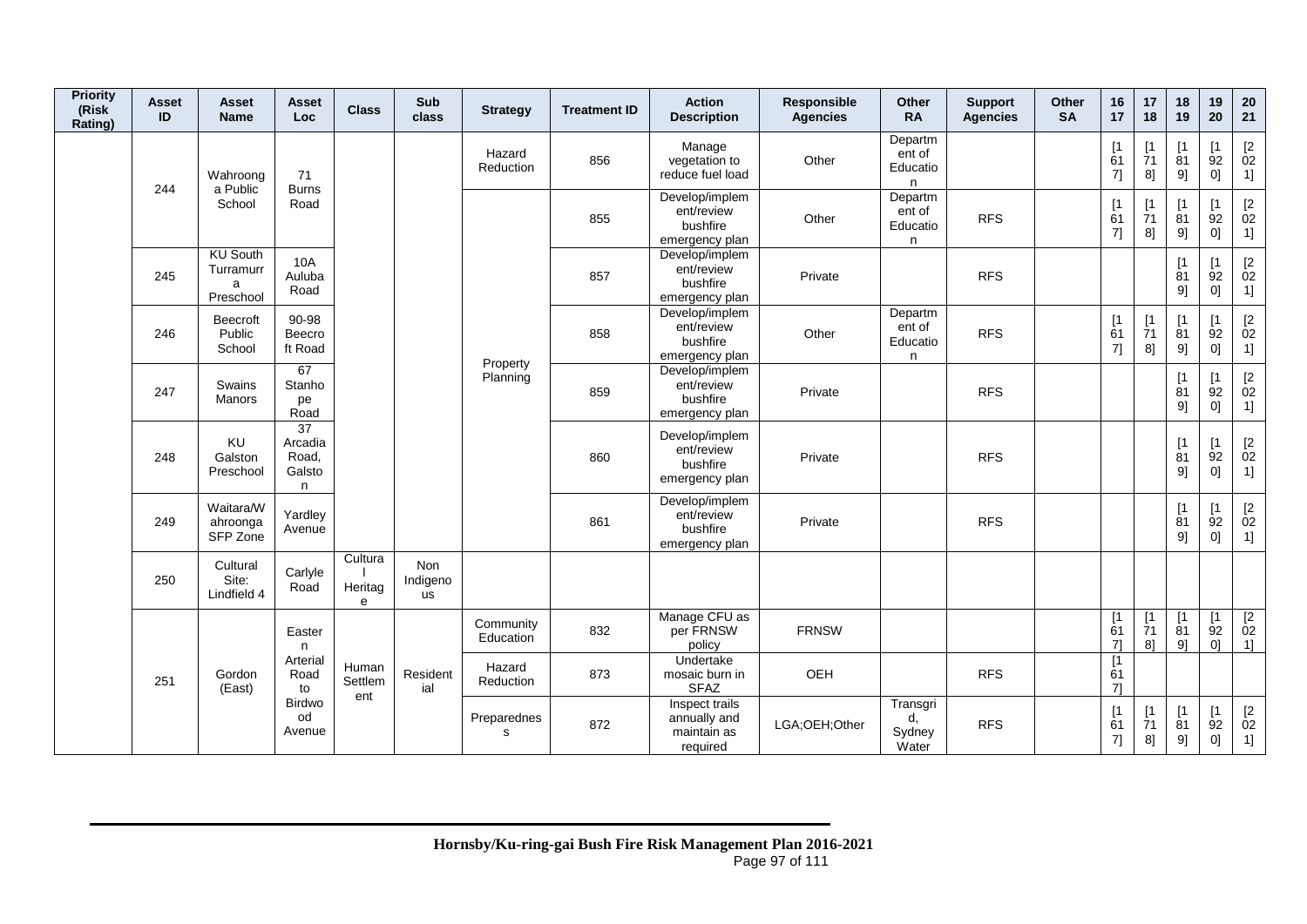| <b>Priority</b><br>(Risk<br>Rating) | <b>Asset</b><br>ID | Asset<br><b>Name</b>                                                      | Asset<br><b>Loc</b>                                                                | <b>Class</b> | Sub<br>class                            | <b>Strategy</b>      | <b>Treatment ID</b> | <b>Action</b><br><b>Description</b>                        | Responsible<br><b>Agencies</b> | <b>Other</b><br><b>RA</b> | <b>Support</b><br><b>Agencies</b> | Other<br><b>SA</b> | 16<br>17        | 17<br>18                     | 18<br>19                      | 19<br>20                         | 20<br>21                     |
|-------------------------------------|--------------------|---------------------------------------------------------------------------|------------------------------------------------------------------------------------|--------------|-----------------------------------------|----------------------|---------------------|------------------------------------------------------------|--------------------------------|---------------------------|-----------------------------------|--------------------|-----------------|------------------------------|-------------------------------|----------------------------------|------------------------------|
|                                     | 356                | Cherrybro<br>ok<br>Gardens<br>Retiremen<br>t Village                      | Casuar<br>ina<br>Drive,<br>Cherry<br>brook                                         |              | Special<br>Fire<br>Protectio<br>n       | Property<br>Planning | 971                 | Develop/implem<br>ent/review<br>bushfire<br>emergency plan | Private                        |                           | <b>RFS</b>                        |                    |                 |                              | [1]<br>81<br>9]               | [1<br>92<br>0]                   | $[2]$<br>02<br>1]            |
|                                     | 357                | <b>Beecroft</b><br>(West)                                                 | Cardin<br>al Ave<br>to Hull<br>Rd,<br>Beecro<br>ft                                 |              |                                         |                      |                     |                                                            |                                |                           |                                   |                    |                 |                              |                               |                                  |                              |
|                                     | 358                | West<br>Pennant<br>Hills<br>(South)                                       | Edward<br><b>Bennet</b><br>t Dr to<br>Victoria<br>Rd,<br>West<br>Penna<br>nt Hills |              | Resident<br>ial                         |                      |                     |                                                            |                                |                           |                                   |                    |                 |                              |                               |                                  |                              |
|                                     | 252                | Canoon<br>Tennis<br>Courts                                                | South<br>Turram<br>urra                                                            |              | Tourist<br>and<br>Recreati<br>on        | Property<br>Planning | 891                 | Develop &<br>implement park<br>emergency<br>bushfire plan  | <b>LGA</b>                     |                           | <b>RFS</b>                        |                    |                 |                              | [1]<br>81<br>9]               | $[1]$<br>92<br>0]                | $[2]$<br>02<br>1]            |
|                                     | 253                | St Ives<br><b>Driver</b><br>Training                                      | Mona<br>Vale                                                                       |              | Commer                                  | Hazard               | 883                 | Undertake<br>mosaic burn in<br><b>SFAZ</b>                 | TI CL;LGA;OEH                  |                           | <b>RFS</b>                        |                    | [1]<br>61<br>71 |                              |                               |                                  | $\overline{[2]}$<br>02<br>1] |
|                                     |                    | School<br>(HART)                                                          | Road<br>(South)                                                                    |              | cial                                    | Reduction            | 884                 | Inspect and<br>maintain site as<br>required (HART)         | Private                        |                           |                                   |                    | [1]<br>61<br>71 | [1]<br>$\overline{7}1$<br>8] | $\lceil 1 \rceil$<br>81<br>9] | $\lceil 1 \rceil$<br>92<br>0]    | $\frac{1}{2}$ 02<br>1]       |
| 3D (High)                           | 254                | North<br>Turramurr<br>a<br>Recreation<br>Area                             | Bobbin<br>Head<br>Road                                                             | Econo<br>mic | Tourist<br>and<br>Recreati<br><b>on</b> | Property<br>Planning | 890                 | Develop &<br>implement park<br>emergency<br>bushfire plan  | LGA                            |                           | <b>RFS</b>                        |                    |                 |                              | [1]<br>81<br>9]               | [1<br>92<br>0]                   | [2]<br>02<br>1]              |
|                                     | 255                | Sydney<br>Water<br>Sewage<br>Pumping<br>Station C<br>(Hornsby<br>Heights) | Galsto<br>n Rd                                                                     |              | Infrastruc<br>ture                      |                      |                     |                                                            |                                |                           |                                   |                    |                 |                              |                               |                                  |                              |
|                                     | 256                | <b>NPWS</b><br>Depot - Mt<br>Colah                                        | Ku-<br>ring-gai<br>Chase<br>Rd, Mt                                                 |              | Commer<br>cial                          | Hazard<br>Reduction  | 885                 | Inspect and<br>maintain<br>mechanical fuel<br>break        | OEH                            |                           |                                   |                    | [1]<br>61<br>7] | [1]<br>71<br>8]              | [1]<br>81<br>9]               | [1]<br>92<br>$0] \hspace{.05cm}$ | $\frac{[2]}{02}$<br>1]       |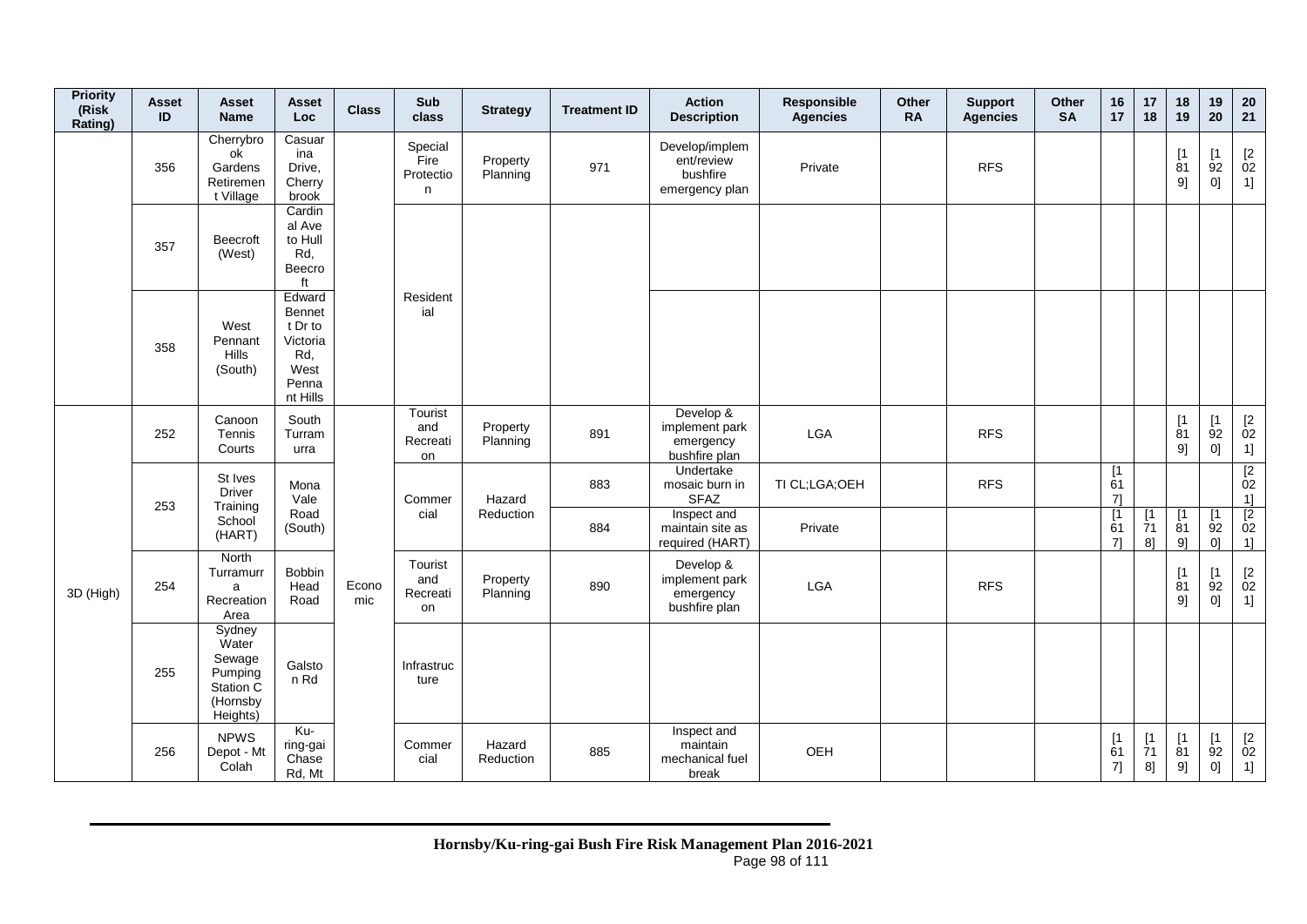| <b>Priority</b><br>(Risk<br>Rating) | <b>Asset</b><br>ID | Asset<br><b>Name</b>                                      | Asset<br>Loc                         | <b>Class</b>            | Sub<br>class                        | <b>Strategy</b>        | <b>Treatment ID</b> | <b>Action</b><br><b>Description</b>                       | Responsible<br><b>Agencies</b> | Other<br><b>RA</b> | <b>Support</b><br><b>Agencies</b> | Other<br><b>SA</b> | 16<br>17                      | 17<br>18                      | 18<br>19                      | 19<br>20                             | 20<br>21                                                         |
|-------------------------------------|--------------------|-----------------------------------------------------------|--------------------------------------|-------------------------|-------------------------------------|------------------------|---------------------|-----------------------------------------------------------|--------------------------------|--------------------|-----------------------------------|--------------------|-------------------------------|-------------------------------|-------------------------------|--------------------------------------|------------------------------------------------------------------|
|                                     |                    |                                                           | Colah                                |                         |                                     | Preparednes<br>s       | 886                 | Inspect trails<br>annually and<br>maintain as<br>required | OEH                            |                    |                                   |                    | [1]<br>61<br>7]               | [1<br>71<br>8]                | 81<br>9]                      | [1<br>92<br>0]                       | $\frac{[2]}{02}$<br>1]                                           |
|                                     |                    | Pie In The                                                | Pacific<br>Highwa                    |                         |                                     | Hazard<br>Reduction    | 887                 | Undertake<br>mosaic burn in<br><b>LMZ</b>                 | <b>OEH</b>                     |                    | <b>RFS</b>                        |                    |                               |                               | [1]<br>81<br>91               |                                      |                                                                  |
|                                     | 257                | Sky                                                       | y<br>Cowan                           |                         |                                     | Preparednes<br>s       | 888                 | Inspect trails<br>annually and<br>maintain as<br>required | OEH                            |                    |                                   |                    | $[1]$<br>61<br>7]             | $[1]$<br>71<br>8]             | $\lceil 1$<br>81<br>9]        | [1<br>92<br>$0]$                     | $\begin{array}{c} \left[ 2 \right. \\ 02 \end{array}$<br>1]      |
|                                     | 258                | Communic<br>ations<br><b>Tower Site</b><br>Canoeland<br>s | Canoel<br>ands<br>Road               |                         | Infrastruc<br>ture                  | Hazard<br>Reduction    | 889                 | Inspect and<br>maintain<br>mechanical fuel<br>break       | <b>OEH</b>                     |                    |                                   |                    | [1]<br>61<br>7]               | $\lceil 1 \rceil$<br>71<br>8] | $\lceil 1 \rceil$<br>81<br>9] | [1]<br>92<br>0]                      | $\begin{array}{c} \left[2\right. \\ 02\right. \end{array}$<br>1] |
|                                     | 360                | <b>NPWS</b><br>Offices -<br>Bobbin<br>Head                | Ku-<br>ring-gai<br>Chase<br>Rd       |                         | Commer<br>cial                      |                        | 972                 | Manage<br>vegetation to<br>reduce fuel load               | OEH                            |                    |                                   |                    | [1<br>61<br>71                | [1]<br>71<br>8]               | $\lceil 1 \rceil$<br>81<br>9] | [1<br>92<br>0]                       | $\begin{bmatrix} 2 \\ 02 \end{bmatrix}$<br>1]                    |
|                                     | $\mathbf 0$        | Cultural<br>Site:<br>Roseville<br>Chase 3                 | end of<br><b>Babba</b><br>ge<br>Road | Cultura<br>Heritag<br>e | <b>Non</b><br>Indigeno<br><b>us</b> |                        |                     |                                                           |                                |                    |                                   |                    |                               |                               |                               |                                      |                                                                  |
|                                     |                    | Ku-ring-<br>gai<br>Council<br>Nursery                     | Mona<br>Vale<br>Road                 | Econo<br>mic            | Infrastruc<br>ture                  | Hazard<br>Reduction    | 899                 | Undertake<br>mosaic burn in<br><b>SFAZ</b>                | <b>LGA</b>                     |                    | <b>RFS</b>                        |                    | [1]<br>61<br>7]               |                               |                               |                                      |                                                                  |
| $\overline{4}$<br>(Medium)          | 259                | Milsons<br>Passage                                        | <b>Milsons</b><br>Passag<br>e        | Human<br>Settlem<br>ent | Resident<br>ial                     | Community<br>Education | 911                 | Undertake<br>community<br>engagement<br>activities        | OEH                            |                    | <b>RFS</b>                        |                    | [1]<br>61<br>7]               |                               |                               |                                      |                                                                  |
|                                     | 260                | Cultural<br>site:                                         | <b>Berowr</b><br>a                   | Cultura                 | <b>Non</b><br>Indigeno              | Hazard<br>Reduction    | 913                 | Manage<br>vegetation to<br>reduce fuel load               | OEH                            |                    |                                   |                    | $\lceil 1 \rceil$<br>61<br>71 | $\lceil 1 \rceil$<br>71<br>8] | $\sqrt{1}$<br>81<br>9]        | $\mathsf{I}$<br>92<br>$\overline{0}$ | $\begin{array}{c} \boxed{2} \\ 02 \end{array}$<br>1]             |
|                                     |                    | Berowra<br>Waters 1                                       | Waters                               | Heritag<br>$\theta$     | us                                  | Other                  | 912                 | Manage asset<br>per Heritage<br>requirements              | LGA:OEH:RMS                    |                    |                                   |                    | 61<br>71                      | [1]<br>71<br>8]               | $\lceil 1 \rceil$<br>81<br>9] | 92<br>0]                             | $\sqrt{2}$<br>02<br>1]                                           |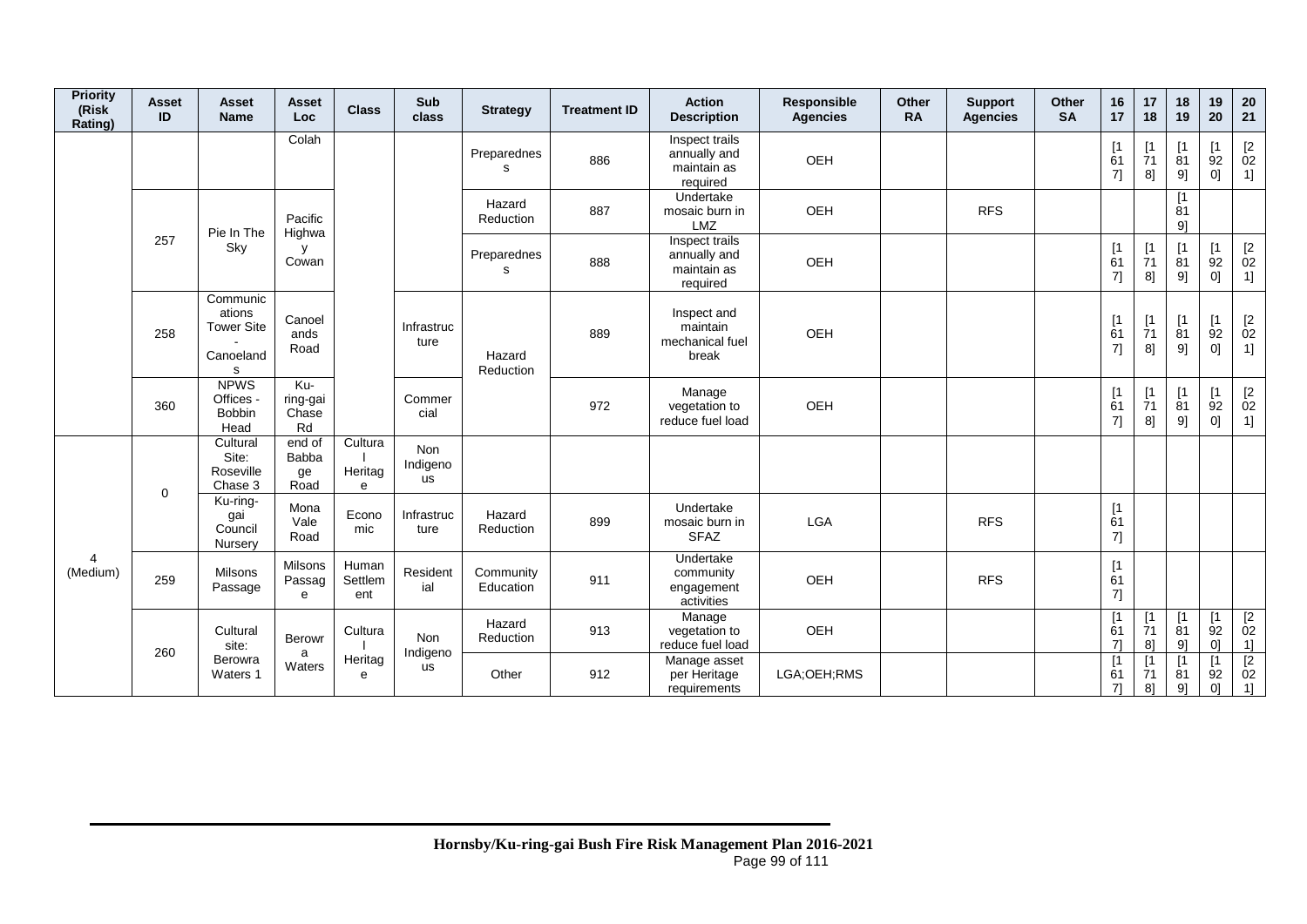| <b>Priority</b><br>(Risk<br>Rating) | Asset<br>$\mathsf{ID}$ | <b>Asset</b><br><b>Name</b>                        | <b>Asset</b><br><b>Loc</b>                                                                                                 | <b>Class</b>            | Sub<br>class                     | <b>Strategy</b>            | <b>Treatment ID</b> | <b>Action</b><br><b>Description</b>                       | Responsible<br><b>Agencies</b> | Other<br><b>RA</b>        | <b>Support</b><br><b>Agencies</b> | Other<br><b>SA</b> | 16<br>17                    | 17<br>18                                                                   | 18<br>19                                      | 19<br>20                         | 20<br>21                         |
|-------------------------------------|------------------------|----------------------------------------------------|----------------------------------------------------------------------------------------------------------------------------|-------------------------|----------------------------------|----------------------------|---------------------|-----------------------------------------------------------|--------------------------------|---------------------------|-----------------------------------|--------------------|-----------------------------|----------------------------------------------------------------------------|-----------------------------------------------|----------------------------------|----------------------------------|
|                                     | 261                    | Cherrybro<br>ok<br>(Central)                       | Sheph<br>erds<br><b>Drive</b><br>to<br>Kenbur<br>n<br>Avenue<br>- Lakes<br>of<br>Cherry<br>brook<br>&<br>Rossia<br>n Place |                         |                                  |                            |                     |                                                           |                                |                           |                                   |                    |                             |                                                                            |                                               |                                  |                                  |
|                                     | 262                    | Pennant<br>Hills<br>(South)                        | Observ<br>atory<br>Park,<br><b>Blackw</b><br>ood<br>Reserv<br>е,<br>Wongal<br>a<br>Cresce<br>nt                            | Human<br>Settlem<br>ent | Resident<br>ial                  |                            |                     |                                                           |                                |                           |                                   |                    |                             |                                                                            |                                               |                                  |                                  |
|                                     |                        |                                                    | Galsto<br>n to<br>Mid                                                                                                      |                         |                                  | Hazard<br>Reduction        | 910                 | Undertake<br>mosaic burn in<br><b>SFAZ</b>                | <b>RFS</b>                     |                           | <b>LGA</b>                        |                    | $\overline{11}$<br>61<br>71 |                                                                            |                                               |                                  |                                  |
|                                     | 264                    | Hayes                                              | Dural<br>to Old<br>Norther<br>n<br>Roads                                                                                   |                         |                                  | Preparednes<br>$\mathbf s$ | 909                 | Inspect trails<br>annually and<br>maintain as<br>required | Other                          | Transgri<br>d/Ausgri<br>d | LGA;RFS                           |                    | $[1]$<br>61<br>7]           | $\begin{array}{c} \left[ 1 \right. \\ \left. 71 \right. \end{array}$<br>8] | $\begin{bmatrix} 1 \\ 81 \end{bmatrix}$<br>9] | [1]<br>92<br>0]                  | $\mathop{02}\limits^{[2]}$<br>1] |
|                                     |                        | Sydney<br>Water<br>Reservoir                       |                                                                                                                            |                         |                                  |                            | 892                 | Inspect &<br>maintain utility<br>site as required         | Other                          | Sydney<br>Water           |                                   |                    |                             |                                                                            |                                               |                                  |                                  |
|                                     | 265                    | & Water<br>Pumping<br><b>Station</b><br>(Westleigh | Westlei<br>gh                                                                                                              | Econo<br>mic            | Infrastruc<br>ture               | Hazard<br>Reduction        | 896                 | Inspect APZ<br>annually and<br>maintain as<br>required    | Other                          | Sydney<br>Water           |                                   |                    | $[1]$<br>61<br>7]           | $\begin{array}{c} \left[ 1 \right. \\ \left. 71 \right. \end{array}$<br>8] | [1]<br>$\overline{8}1$<br>9]                  | [1]<br>92<br>0]                  | $^{[2}_{02}$<br>1]               |
|                                     | 266                    | St Ives<br>Showgrou<br>nd                          | Mona<br>Vale<br>Road                                                                                                       |                         | Tourist<br>and<br>Recreati<br>on | Preparednes<br>$\mathbf s$ | 901                 | Inspect trails<br>annually and<br>maintain as<br>required | LGA;OEH                        |                           |                                   |                    | $[1]$<br>61<br>7]           | $\begin{array}{c} \left[ 1 \right. \\ \left. 71 \right. \end{array}$<br>8] | $[1]$<br>$\overline{81}$<br>9]                | [1]<br>92<br>$0] \hspace{.05cm}$ | $\mathop{02}\limits^{[2]}$<br>1] |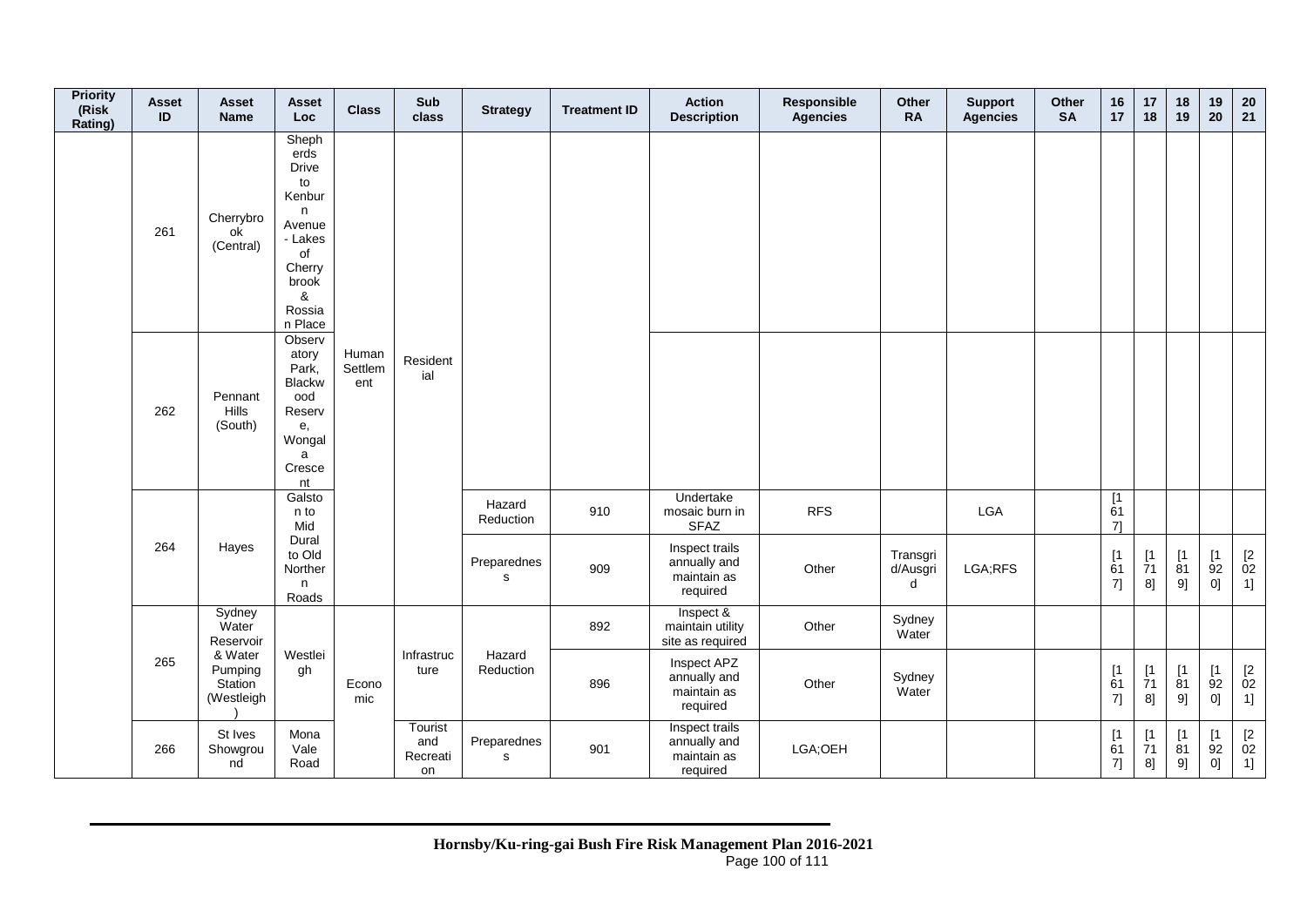| <b>Priority</b><br>(Risk<br>Rating) | <b>Asset</b><br>ID | Asset<br><b>Name</b>                                                                           | <b>Asset</b><br>Loc                             | <b>Class</b>            | Sub<br>class                     | <b>Strategy</b>      | <b>Treatment ID</b> | <b>Action</b><br><b>Description</b>                       | Responsible<br><b>Agencies</b> | Other<br><b>RA</b>        | <b>Support</b><br><b>Agencies</b> | Other<br><b>SA</b> | 16<br>17                                             | 17<br>18                                                    | 18<br>19                      | 19<br>20                                  | 20<br>21                                                |
|-------------------------------------|--------------------|------------------------------------------------------------------------------------------------|-------------------------------------------------|-------------------------|----------------------------------|----------------------|---------------------|-----------------------------------------------------------|--------------------------------|---------------------------|-----------------------------------|--------------------|------------------------------------------------------|-------------------------------------------------------------|-------------------------------|-------------------------------------------|---------------------------------------------------------|
|                                     |                    |                                                                                                |                                                 |                         |                                  | Property<br>Planning | 900                 | Develop &<br>implement park<br>emergency<br>bushfire plan | LGA                            |                           | <b>RFS</b>                        |                    |                                                      |                                                             | [1]<br>81<br>9]               | [1]<br>92<br>0]                           | $[2]$<br>02<br>1]                                       |
|                                     |                    | Sydney<br>Water<br>Sewage                                                                      |                                                 |                         |                                  |                      | 893                 | Inspect &<br>maintain utility<br>site as required         | Other                          | Sydney<br>Water           |                                   |                    | $\begin{array}{c} \boxed{1} \\ 61 \end{array}$<br>71 | [1]<br>$\overline{7}1$<br>$8$ ]                             | $\lceil 1 \rceil$<br>81<br>91 | $\lceil 1 \rceil$<br>92<br>0 <sup>1</sup> | $\begin{array}{c} \boxed{2} \\ 02 \end{array}$<br>$1$ ] |
|                                     | 268                | Treatment<br>Plant &<br>Sewage<br>Pumping<br><b>Station A</b><br>(Hornsby)                     | Valley<br>Road                                  |                         | Infrastruc<br>ture               | Hazard<br>Reduction  | 897                 | Inspect APZ<br>annually and<br>maintain as<br>required    | Other                          | Sydney<br>Water           |                                   |                    | $\begin{array}{c} \n[1] \\ \n61\n\end{array}$<br>7]  | $\begin{array}{c} \n[1] \\ \n[7] \n[7] \n\end{array}$<br>8] | [1]<br>81<br>9]               | [1]<br>92<br>0]                           | $\mathop{02}\limits^{[2]}$<br>1]                        |
|                                     | 269                | Hornsby<br>Council<br>Earthwise<br>Cottage<br>and<br>Nursery                                   | Britanni<br>a<br><b>Street</b>                  |                         | Tourist<br>and<br>Recreati<br>on |                      |                     |                                                           |                                |                           |                                   |                    |                                                      |                                                             |                               |                                           |                                                         |
|                                     | 270                | Sydney<br>Water<br>Water<br>Pumping<br><b>Station</b><br>(Thornleig<br>$h -$<br>Wahroong<br>a) | Thornle<br>igh                                  |                         | Infrastruc                       |                      |                     |                                                           |                                |                           |                                   |                    |                                                      |                                                             |                               |                                           |                                                         |
|                                     | 271                | Transmissi                                                                                     | Sydney<br>North -<br>Kemps<br>Creek             |                         | ture                             | Ignition             | 714                 | Manage assets<br>per Ausgrid<br><b>BFRMP</b>              | Other                          | Transgri<br>d/Ausgri<br>d |                                   |                    | $\begin{array}{c} \n[1] \\ \n61\n\end{array}$<br>7]  | [1<br>$\overline{7}1$<br>8]                                 | [1]<br>81<br>9]               | [1]<br>92<br>0]                           | $\mathop{02}\limits^{[2]}$<br>1]                        |
|                                     | 272                | on Line                                                                                        | Sydney<br>West -<br>Sydney<br>North             |                         |                                  | Managemen            |                     | Manage assets<br>per Ausgrid<br><b>BFRMP</b>              | Other                          | Transgri<br>d/Ausgri<br>d |                                   |                    | $\begin{array}{c} \n[1] \\ \n61\n\end{array}$<br>7]  | [1]<br>$\overline{7}1$<br>8]                                | $\lceil 1 \rceil$<br>81<br>9] | [1<br>92<br>0]                            | $\begin{bmatrix} 2 \\ 02 \end{bmatrix}$<br>1]           |
|                                     | 273                | Auluba                                                                                         | Auluba<br>Road<br>to<br>Vernon<br><b>Street</b> | Human<br>Settlem<br>ent | Resident<br>ial                  |                      |                     |                                                           |                                |                           |                                   |                    |                                                      |                                                             |                               |                                           |                                                         |
|                                     | 274                | Marymoun<br>t Mercy<br>Centre                                                                  | David<br>Road                                   |                         | Special<br>Fire<br>Protectio     |                      |                     |                                                           |                                |                           |                                   |                    |                                                      |                                                             |                               |                                           |                                                         |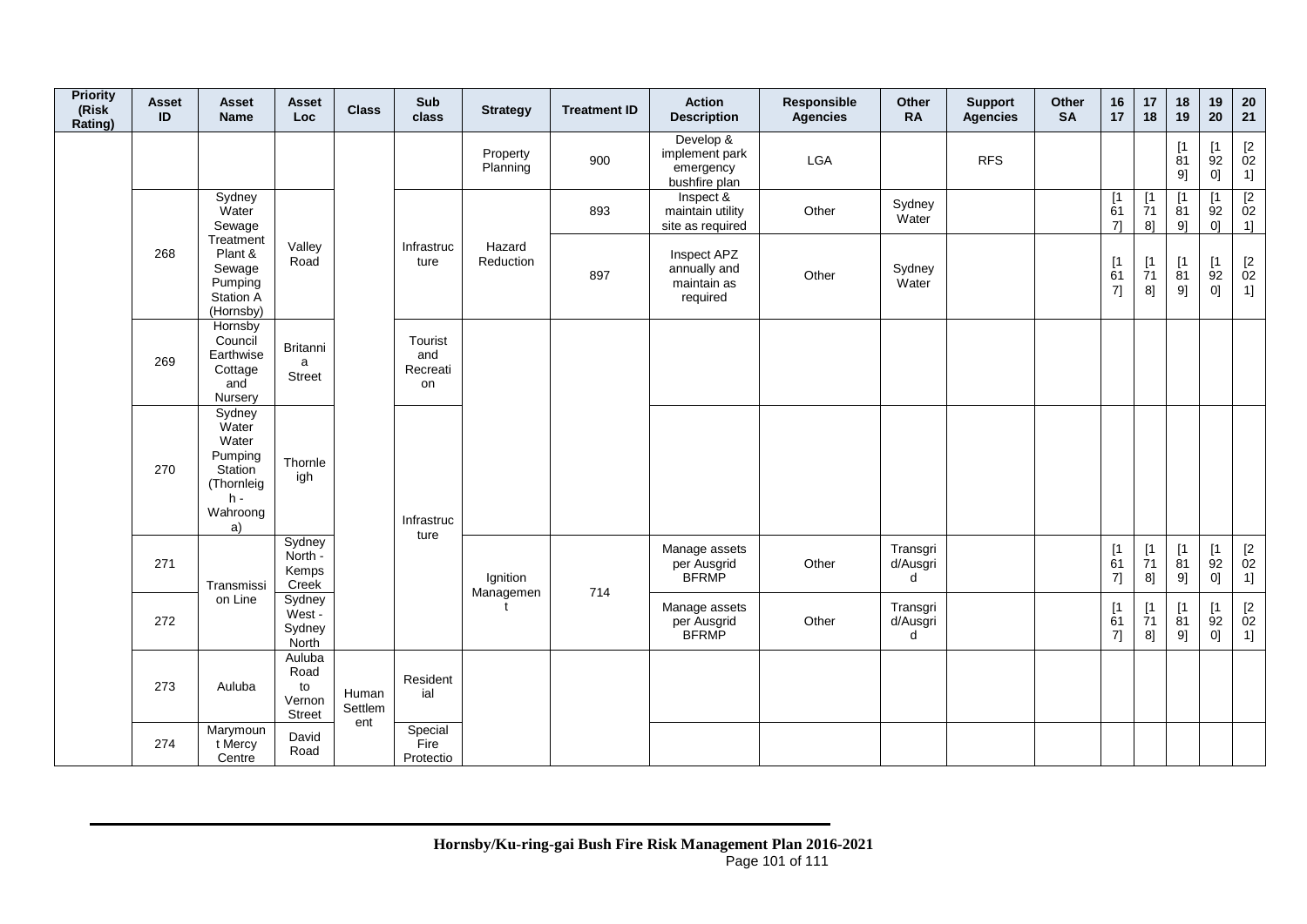| <b>Priority</b><br>(Risk<br>Rating) | Asset<br>ID | Asset<br><b>Name</b>                                                                      | <b>Asset</b><br>Loc                                     | <b>Class</b> | Sub<br>class | <b>Strategy</b> | <b>Treatment ID</b> | <b>Action</b><br><b>Description</b> | Responsible<br><b>Agencies</b> | Other<br><b>RA</b> | <b>Support</b><br><b>Agencies</b> | Other<br><b>SA</b> | $16$<br>17 | 17<br>18 | $18$<br>19 | 19<br>20 | 20<br>21 |
|-------------------------------------|-------------|-------------------------------------------------------------------------------------------|---------------------------------------------------------|--------------|--------------|-----------------|---------------------|-------------------------------------|--------------------------------|--------------------|-----------------------------------|--------------------|------------|----------|------------|----------|----------|
|                                     | 275         | Northside<br>Montessor<br>i School<br>Stepping<br>Stones<br>Pre-<br>Primary<br>$(3-4yrs)$ | 196<br>Bobbin<br>Head<br>Road                           |              | n            |                 |                     |                                     |                                |                    |                                   |                    |            |          |            |          |          |
|                                     | 276         | Loreto<br>Normanhu<br>rst                                                                 | Penna<br>nt Hills<br>Road                               |              |              |                 |                     |                                     |                                |                    |                                   |                    |            |          |            |          |          |
|                                     | 277         | Wideview<br>Public<br>School                                                              | Widevi<br>ew<br>Road                                    |              |              |                 |                     |                                     |                                |                    |                                   |                    |            |          |            |          |          |
|                                     | 278         | Mount<br>Colah<br>Public<br>School                                                        | Telope<br>a<br>Street                                   |              |              |                 |                     |                                     |                                |                    |                                   |                    |            |          |            |          |          |
|                                     | 279         | Sir Eric<br>Woodward<br>School                                                            | 75<br>Ayres<br>Road<br>St Ives                          |              |              |                 |                     |                                     |                                |                    |                                   |                    |            |          |            |          |          |
|                                     | 280         | Learn &<br>Laugh<br>Child Care<br>Centre                                                  | 335<br>Somer<br>ville<br>Road<br>Hornsb<br>y<br>Heights |              |              |                 |                     |                                     |                                |                    |                                   |                    |            |          |            |          |          |
|                                     | 281         | Masada<br>College St<br><b>Ives</b>                                                       | $9-15$<br>Link<br>Road                                  |              |              |                 |                     |                                     |                                |                    |                                   |                    |            |          |            |          |          |
|                                     | 282         | St Ives<br>High<br>School                                                                 | Yarrab<br>ung<br>Road                                   |              |              |                 |                     |                                     |                                |                    |                                   |                    |            |          |            |          |          |
|                                     | 283         | Gordon<br>East<br>Public<br>School                                                        | Rosed<br>ale<br>Road                                    |              |              |                 |                     |                                     |                                |                    |                                   |                    |            |          |            |          |          |
|                                     | 284         | Lindfield<br>East<br>Public<br>School                                                     | Tryon<br>Road,<br>East<br>Lindfiel<br>d                 |              |              |                 |                     |                                     |                                |                    |                                   |                    |            |          |            |          |          |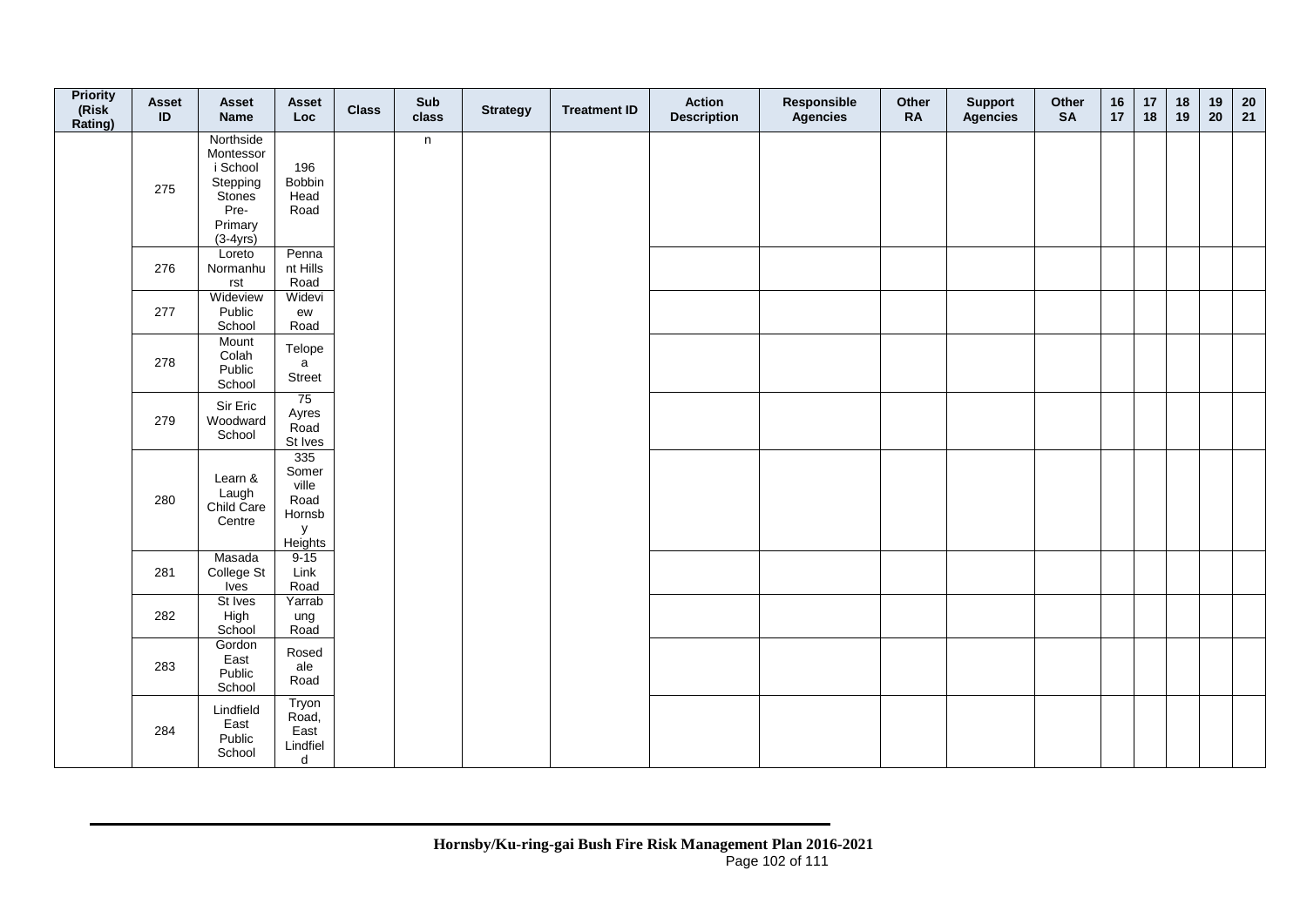| <b>Priority</b><br>(Risk<br>Rating) | Asset<br>ID | Asset<br><b>Name</b>                            | Asset<br><b>Loc</b>                                | <b>Class</b> | Sub<br>class          | <b>Strategy</b>      | <b>Treatment ID</b> | <b>Action</b><br><b>Description</b>                      | Responsible<br><b>Agencies</b> | Other<br><b>RA</b> | <b>Support</b><br><b>Agencies</b> | Other<br><b>SA</b> | 16<br>17        | 17<br>18                    | 18<br>19                     | 19<br>20                    | $20\,$<br>21                                         |
|-------------------------------------|-------------|-------------------------------------------------|----------------------------------------------------|--------------|-----------------------|----------------------|---------------------|----------------------------------------------------------|--------------------------------|--------------------|-----------------------------------|--------------------|-----------------|-----------------------------|------------------------------|-----------------------------|------------------------------------------------------|
|                                     | 285         | <b>KU East</b><br>Killara<br>Preschool          | 24<br>Fairbair<br>n<br>Avenue<br>, East<br>Killara |              |                       |                      |                     |                                                          |                                |                    |                                   |                    |                 |                             |                              |                             |                                                      |
|                                     | 286         | Turramurr<br>a Public<br>School                 | 174<br>Kissing<br>Point<br>Road                    |              |                       |                      |                     |                                                          |                                |                    |                                   |                    |                 |                             |                              |                             |                                                      |
|                                     | 287         | Ku-ring-<br>gai<br>Kindergart<br>en             | 162<br>Kissing<br>Point<br>Road                    |              |                       |                      |                     |                                                          |                                |                    |                                   |                    |                 |                             |                              |                             |                                                      |
|                                     | 288         | Gordon<br>West<br>Public<br>School              | 146<br>Ryde<br>Road<br>Pymble                      |              |                       |                      |                     |                                                          |                                |                    |                                   |                    |                 |                             |                              |                             |                                                      |
|                                     | 289         | Pymble<br>Ladies<br>College                     | Avon<br>Road<br>Pymble                             |              |                       |                      |                     |                                                          |                                |                    |                                   |                    |                 |                             |                              |                             |                                                      |
|                                     | 291         | Hornsby<br>Montessor<br>Preschool               | Dural<br><b>Street</b>                             |              |                       |                      |                     |                                                          |                                |                    |                                   |                    |                 |                             |                              |                             |                                                      |
|                                     | 292         | Galston<br>High<br>School                       | 403<br>Galsto<br>n Road                            |              |                       |                      |                     |                                                          |                                |                    |                                   |                    |                 |                             |                              |                             |                                                      |
|                                     | 293         | Galston<br>Public<br>School                     | Cnr<br>Arcadia<br>and<br>School<br>Roads           |              |                       |                      |                     |                                                          |                                |                    |                                   |                    |                 |                             |                              |                             |                                                      |
|                                     | 294         | St<br>Agatha's<br>Catholic<br>Primary<br>School | $\overline{7}$<br>Trebor<br>Road                   |              |                       |                      |                     |                                                          |                                |                    |                                   |                    |                 |                             |                              |                             |                                                      |
|                                     |             | Bobbin                                          | <b>Bobbin</b><br>Head<br>Road -                    |              | Tourist               | Hazard<br>Reduction  | 902                 | Manage<br>vegetation to<br>reduce fuel load              | OEH                            |                    |                                   |                    | [1]<br>61<br>71 | [1<br>71<br>8 <sup>1</sup>  | $\overline{11}$<br>81<br>9]  | $\overline{11}$<br>92<br>0] | $\begin{array}{c} \n [2] \n 02 \\ 1] \n \end{array}$ |
|                                     | 296         | Head Inn<br>and Picnic<br>Area                  | Ku-<br>ring-gai<br>Chase<br>Nation<br>al Park      | Econo<br>mic | and<br>Recreati<br>on | Property<br>Planning | 903                 | Implement<br>precinct<br>emergency<br>management<br>plan | OEH                            |                    |                                   |                    | [1]<br>61<br>7] | [1<br>$\overline{7}1$<br>8] | $\left[1\right]$<br>81<br>9] | [1]<br>92<br>0]             | $^{[2}_{02}$<br>1]                                   |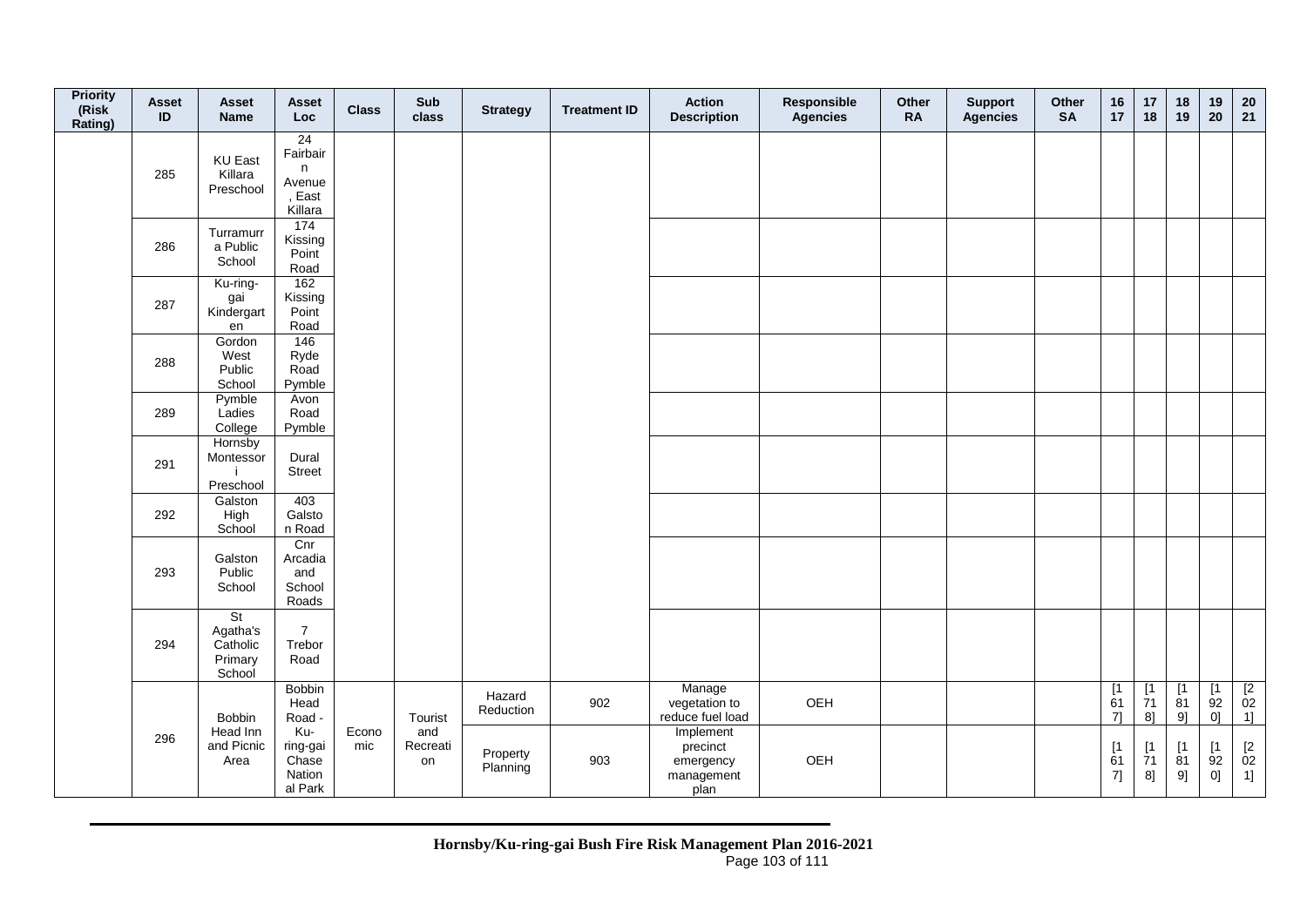| <b>Priority</b><br>(Risk<br>Rating) | <b>Asset</b><br>ID | <b>Asset</b><br><b>Name</b>                                     | Asset<br>Loc                                       | <b>Class</b>            | Sub<br>class               | <b>Strategy</b>             | <b>Treatment ID</b> | <b>Action</b><br><b>Description</b>                          | Responsible<br>Agencies | Other<br><b>RA</b> | <b>Support</b><br><b>Agencies</b> | Other<br><b>SA</b> | 16<br>17                      | 17<br>18                       | 18<br>19                    | 19<br>20                                  | ${\bf 20}$<br>21                                                  |
|-------------------------------------|--------------------|-----------------------------------------------------------------|----------------------------------------------------|-------------------------|----------------------------|-----------------------------|---------------------|--------------------------------------------------------------|-------------------------|--------------------|-----------------------------------|--------------------|-------------------------------|--------------------------------|-----------------------------|-------------------------------------------|-------------------------------------------------------------------|
|                                     | 297                | <b>Bobbin</b><br>Head<br>Marina                                 |                                                    |                         |                            | Preparednes<br>$\mathbf s$  | 908                 | Manage facilities<br>to reduce risk                          | OEH                     |                    | Private                           |                    | $\overline{1}$<br>61<br>71    | [1]<br>$\overline{7}1$<br>8]   | ٢1<br>$\overline{8}1$<br>9] | $\lceil 1 \rceil$<br>92<br>0 <sup>1</sup> | $\frac{[2]}{02}$<br>$1$ ]                                         |
|                                     | 298                | <b>NPWS</b><br>Depot -<br>Lane Cove                             | Lane<br>Cove<br>Nation<br>al Park                  |                         | Commer<br>cial             | Hazard<br>Reduction         | 898                 | Undertake<br>mosaic burn in<br><b>SFAZ</b>                   | OEH                     |                    | <b>FRNSW</b>                      |                    |                               |                                | [1]<br>81<br>9]             |                                           |                                                                   |
|                                     | 299                | Duffy<br>Avenue<br>Industrial<br>Area                           | Duffy<br>Avenue<br>to<br>Penna<br>nt Hills<br>Road |                         |                            |                             |                     |                                                              |                         |                    |                                   |                    |                               |                                |                             |                                           |                                                                   |
|                                     | 300                | Glenorie<br>Pre-<br>School                                      | 1735<br>Old<br>Norther<br>n Road                   |                         | Special                    |                             |                     |                                                              |                         |                    |                                   |                    |                               |                                |                             |                                           |                                                                   |
|                                     | 301                | Castle Hill<br>Beehive<br>Childcare                             | 569<br>Old<br>Norther<br>n Road                    | Human<br>Settlem<br>ent | Fire<br>Protectio<br>n     |                             |                     |                                                              |                         |                    |                                   |                    |                               |                                |                             |                                           |                                                                   |
|                                     | 302                | First<br>Friends<br>Preschool                                   | Franlee<br>Road                                    |                         |                            |                             |                     |                                                              |                         |                    |                                   |                    |                               |                                |                             |                                           |                                                                   |
|                                     | 303                | Cultural<br>Site:<br>Roseville<br>Chase 3                       | end of<br><b>Babba</b><br>ge<br>Road               | Cultura<br>Heritag<br>e | Non<br>Indigeno<br>us      |                             |                     |                                                              |                         |                    |                                   |                    |                               |                                |                             |                                           |                                                                   |
|                                     |                    |                                                                 |                                                    |                         |                            | Hazard<br>Reduction         | 906                 | Undertake<br>mosaic burn in<br><b>SFAZ</b>                   | LGA                     |                    | <b>RFS</b>                        |                    | $\overline{1}$<br>61<br>7]    |                                | $\overline{11}$<br>81<br>9] |                                           |                                                                   |
|                                     | 304                | Ku-ring-<br>gai<br>Wildflower                                   | Mona<br>Vale<br>Road                               |                         | Tourist<br>and<br>Recreati | Preparednes<br>$\mathbf{s}$ | 905                 | Inspect and<br>maintain fire<br>trails as required           | <b>LGA</b>              |                    | <b>RFS</b>                        |                    | [1]<br>61<br>7]               | $[1]$<br>$\dot{7}1$<br>8]      | [1<br>$\overline{8}1$<br>9] | [1]<br>92<br>0]                           | $\begin{array}{c} \boxed{2} \\ 02 \end{array}$<br>1               |
|                                     |                    | Gardens                                                         |                                                    | Econo<br>mic            | on                         | Property<br>Planning        | 904                 | Develop/implem<br>ent precinct<br>emergency<br>bushfire plan | LGA                     |                    |                                   |                    | [1]<br>61<br>7]               | $[1]$<br>$\overline{7}1$<br>8] | [1<br>81<br>9]              | [1<br>92<br>0]                            | $\begin{array}{c} \left[2 \right. \\ 02 \\ 1 \right] \end{array}$ |
|                                     | 305                | Sewer<br>Mining<br>Site -<br>North<br>Turramurr<br>$\mathsf{a}$ | Glenga<br>rry trail                                |                         | Infrastruc<br>ture         |                             |                     |                                                              |                         |                    |                                   |                    |                               |                                |                             |                                           |                                                                   |
|                                     | 306                | <b>NSP</b><br>Montview<br>Oval Club                             | Kookab<br>urra<br>Rd,                              | Human<br>Settlem<br>ent | Other                      | Hazard<br>Reduction         | 895                 | Maintain fuels in<br>accordance with<br>Guidelines           | <b>LGA</b>              |                    | Private;RFS                       |                    | $\lceil 1 \rceil$<br>61<br>7] | [1]<br>71<br>8]                | $[1]$<br>81<br>9]           | [1]<br>92<br>0]                           | $\begin{array}{c} \boxed{2} \\ 02 \end{array}$<br>1]              |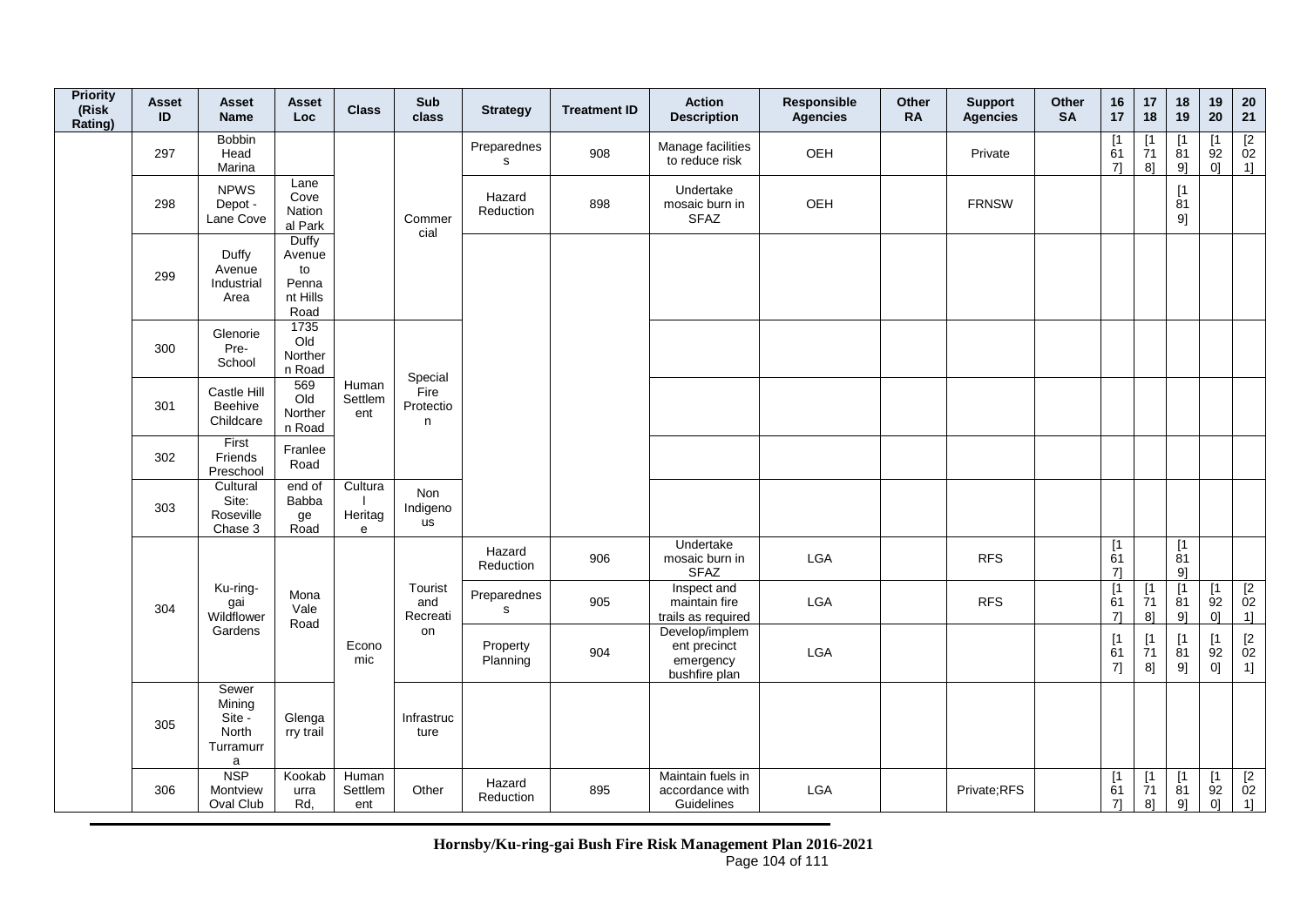| <b>Priority</b><br>(Risk<br>Rating) | <b>Asset</b><br>ID | Asset<br><b>Name</b>                 | Asset<br><b>Loc</b>                                    | <b>Class</b>            | Sub<br>class                     | <b>Strategy</b>      | <b>Treatment ID</b> | <b>Action</b><br><b>Description</b>                        | <b>Responsible</b><br><b>Agencies</b> | Other<br><b>RA</b> | <b>Support</b><br><b>Agencies</b> | Other<br><b>SA</b> | 16<br>17           | 17<br>18                      | 18<br>19                      | 19<br>20                                   | 20<br>21                                                    |
|-------------------------------------|--------------------|--------------------------------------|--------------------------------------------------------|-------------------------|----------------------------------|----------------------|---------------------|------------------------------------------------------------|---------------------------------------|--------------------|-----------------------------------|--------------------|--------------------|-------------------------------|-------------------------------|--------------------------------------------|-------------------------------------------------------------|
|                                     |                    | House                                | Hornsb<br>y<br>Heights                                 |                         |                                  | Property             | 894                 | Maintain<br>building if<br>required by<br>inspection       | <b>LGA</b>                            |                    | <b>RFS</b>                        |                    | [1]<br>61<br>7]    | $\lceil 1 \rceil$<br>71<br>8] | [1]<br>81<br>9]               | $\lceil 1 \rceil$<br>92<br>0]              | $\begin{array}{c} \left[ 2 \right. \\ 02 \end{array}$<br>1] |
|                                     | 307                | Hornsby<br>Aquatic<br>Centre         | Peats<br>Ferry<br>Road                                 | Econo<br>mic            | Tourist<br>and<br>Recreati<br>on | Planning             | 907                 | Develop/implem<br>ent/review<br>bushfire<br>emergency plan | LGA                                   |                    | <b>RFS</b>                        |                    |                    |                               | [1]<br>81<br>9]               | $\mathsf{I}$<br>$\overline{9}2$<br>0]      | $\begin{bmatrix} 2 \\ 02 \end{bmatrix}$<br>1]               |
|                                     | 308                | Hornsby<br>(South<br>East)           | Pretori<br>a<br>Parade                                 |                         |                                  |                      |                     |                                                            |                                       |                    |                                   |                    |                    |                               |                               |                                            |                                                             |
|                                     | 359                | West<br>Pennant<br>Hills<br>(West)   | Robert<br>Rd to<br>Frankli<br>n Rd,<br>Cherry<br>brook | Human<br>Settlem<br>ent | Resident<br>ial                  |                      |                     |                                                            |                                       |                    |                                   |                    |                    |                               |                               |                                            |                                                             |
|                                     | 361                | Duckpond<br>s Quarry                 | Old<br>Norther<br>n Rd,<br>Glenori<br>e                | Econo                   | Commer                           |                      |                     |                                                            |                                       |                    |                                   |                    |                    |                               |                               |                                            |                                                             |
|                                     | 309                | Pymble<br><b>Business</b><br>Area    | cnr<br>Pacific<br>Hwy &<br>Ryde<br>Rd,<br>Pymble       | mic                     | cial                             |                      |                     |                                                            |                                       |                    |                                   |                    |                    |                               |                               |                                            |                                                             |
|                                     | 310                | Cultural<br>site:<br>Hornsby 1       | Hornsb<br>y                                            | Cultura<br>Heritag<br>e | Non<br>Indigeno<br><b>us</b>     |                      |                     |                                                            |                                       |                    |                                   |                    |                    |                               |                               |                                            |                                                             |
| NA (Low)                            |                    | Apple                                | Ku-<br>ring-gai                                        |                         |                                  | Hazard<br>Reduction  | 944                 | Manage<br>vegetation to<br>reduce fuel load                | OEH                                   |                    |                                   |                    | [1]<br>61<br>71    | [1]<br>$\overline{7}1$<br>8]  | [1]<br>$\overline{8}1$<br>9]  | $\lceil 1 \rceil$<br>$\overline{9}2$<br>01 | $\begin{array}{c} \boxed{2} \\ 02 \end{array}$<br>1]        |
|                                     | 311                | Tree Bay<br>Kiosk and<br>picnic area | Chase<br>Nation<br>al Park                             | Econo<br>mic            | Tourist<br>and                   | Property<br>Planning | 945                 | Implement<br>precinct<br>emergency<br>management<br>plan   | OEH                                   |                    |                                   |                    | [1]<br>61<br>7]    | [1]<br>71<br>8]               | [1]<br>81<br>9]               | $\lceil 1 \rceil$<br>92<br>0]              | $\frac{[2]}{02}$<br>1]                                      |
|                                     |                    | Milson<br>Island                     | Hawke                                                  |                         | Recreati<br>on                   | Hazard<br>Reduction  | 943                 | Manage<br>vegetation to<br>reduce fuel load                | Other                                 | Office of<br>Sport |                                   |                    | [1]<br>61<br>$7$ ] | [1<br>71<br>8]                | [1]<br>$\overline{8}1$<br>9   | [1<br>$\overline{9}2$<br>01                | $\begin{array}{c} \n [2] \\ \n 02\n \end{array}$<br>1]      |
|                                     | 312                | Sport &<br>Recreation<br>Centre      | sbury<br>River                                         |                         |                                  | Property<br>Planning | 942                 | Develop/implem<br>ent/review<br>bushfire<br>emergency plan | Other                                 | Office of<br>Sport | <b>RFS</b>                        |                    |                    |                               | $\lceil 1 \rceil$<br>81<br>9] | $\mathsf{I}$<br>92<br>0]                   | $\begin{array}{c} \left[ 2 \right. \\ 02 \end{array}$<br>1] |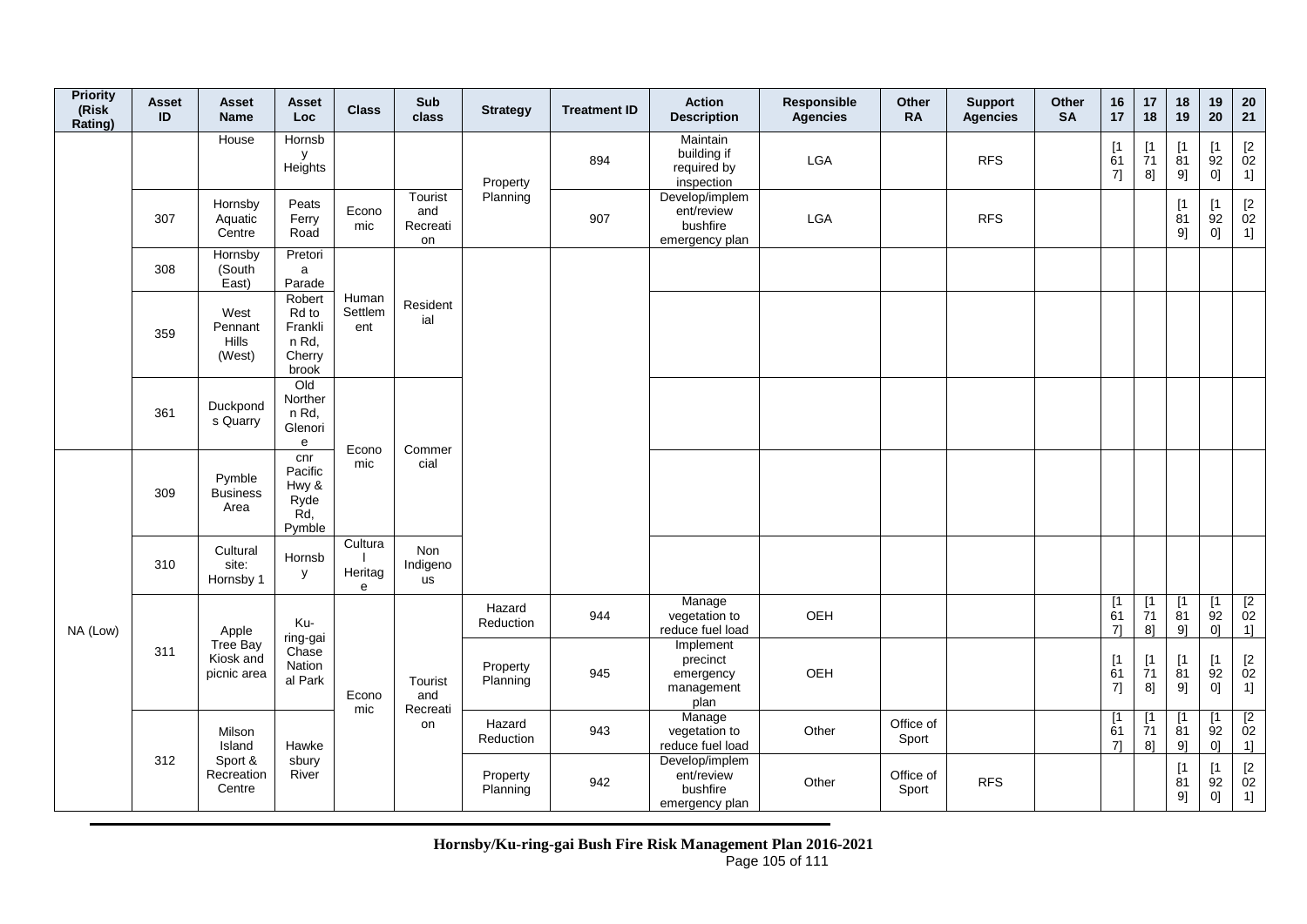| <b>Priority</b><br>(Risk<br>Rating) | Asset<br>ID | <b>Asset</b><br><b>Name</b>                   | <b>Asset</b><br>Loc                         | <b>Class</b>            | Sub<br>class                 | <b>Strategy</b>      | <b>Treatment ID</b> | <b>Action</b><br><b>Description</b>                        | Responsible<br><b>Agencies</b> | Other<br><b>RA</b> | <b>Support</b><br><b>Agencies</b> | Other<br><b>SA</b>                                       | 16<br>17                      | 17<br>18                         | 18<br>19                     | 19<br>20                                   | 20<br>21                                            |
|-------------------------------------|-------------|-----------------------------------------------|---------------------------------------------|-------------------------|------------------------------|----------------------|---------------------|------------------------------------------------------------|--------------------------------|--------------------|-----------------------------------|----------------------------------------------------------|-------------------------------|----------------------------------|------------------------------|--------------------------------------------|-----------------------------------------------------|
|                                     |             | Sydney<br>Water<br>Sewage                     | <b>Brookly</b><br>n                         |                         | Infrastruc                   | Hazard               | 914                 | Inspect &<br>maintain utility<br>site as required          | Other                          | Sydney<br>Water    |                                   |                                                          | $\lceil 1 \rceil$<br>61<br>71 | <b>r</b><br>71<br>8 <sup>1</sup> | $\lceil 1 \rceil$<br>81<br>9 | ſ1<br>92<br>0 <sup>1</sup>                 | $\frac{[2]}{02}$<br>1]                              |
|                                     | 313         | Treatment<br>Plant<br>(Brooklyn)              | Road,<br><b>Brookly</b><br>n                |                         | ture                         | Reduction            | 940                 | Inspect APZ<br>annually and<br>maintain as<br>required     | Other                          | Sydney<br>Water    |                                   |                                                          | [1]<br>61<br>7]               | [1]<br>71<br>8]                  | [1]<br>81<br>9]              | $\lceil 1 \rceil$<br>92<br>0]              | $\begin{bmatrix} 2 \\ 02 \end{bmatrix}$<br>1]       |
|                                     | 314         | Cultural<br>site:<br>Brooklyn 2               | Qd<br>Pacific<br>Highwa<br><b>V</b>         | Cultura<br>Heritag<br>e | <b>Non</b><br>Indigeno<br>us |                      |                     |                                                            |                                |                    |                                   |                                                          |                               |                                  |                              |                                            |                                                     |
|                                     | 315         | Ausgrid<br>Ku-ring-<br>gai<br>Substation      | 17<br>Larnoc<br>k Ave,<br>Pymble            |                         | Infrastruc<br>ture           | Hazard               | 953                 | Manage<br>vegetation to<br>reduce fuel load                | Other                          | Ausgrid            |                                   |                                                          | [1]<br>61<br>7]               | [1]<br>71<br>8]                  | [1]<br>81<br>9]              | $\lceil 1 \rceil$<br>$\overline{9}2$<br>0] | $\begin{bmatrix} 2 \\ 02 \end{bmatrix}$<br>1]       |
|                                     | 316         | Ku-ring-<br>gai                               | Lofberg<br>Road<br>to                       |                         | Tourist<br>and               | Reduction            | 947                 | Inspect and<br>maintain<br>mechanical fuel<br>break        | LGA                            |                    |                                   |                                                          | $[1]$<br>61<br>7]             | <b>r</b><br>71<br>8]             | $\mathsf{I}$<br>81<br>9]     | <b>T1</b><br>92<br>0]                      | $\mathop{02}\limits^{[2]}$<br>1]                    |
|                                     |             | Bicentenni<br>al Park                         | Kamilar<br>oy<br>Road                       |                         | Recreati<br>on               | Property<br>Planning | 946                 | Develop/implem<br>ent/review<br>bushfire<br>emergency plan | <b>LGA</b>                     |                    | <b>RFS</b>                        |                                                          |                               |                                  | [1]<br>81<br>91              | $\lceil 1 \rceil$<br>92<br>0]              | $\begin{bmatrix} 2 \\ 02 \end{bmatrix}$<br>1]       |
|                                     | 317         | Cherrybro<br>ok Village<br>Shopping<br>Centre | Sheph<br>erds<br><b>Drive</b>               | Econo<br>mic            | Commer<br>cial               |                      |                     |                                                            |                                |                    |                                   |                                                          |                               |                                  |                              |                                            |                                                     |
|                                     | 318         | Hornsby<br>Rifle<br>Range                     | Rosam<br>ond<br><b>Street</b>               |                         | Tourist<br>and<br>Recreati   | Preparednes<br>s     | 948                 | Inspect trails<br>annually and<br>maintain as<br>required  | TI CL:OEH                      |                    | RFS;Other                         | <b>NSRTC</b><br>MA<br>(Rifle<br>Range<br>Manage<br>ment) | [1]<br>61<br>7]               | [1]<br>71<br>8]                  | [1]<br>81<br>9]              | $\sqrt{1}$<br>$\overline{9}2$<br> 0        | $\mathop{02}\limits^{[2]}$<br>1]                    |
|                                     |             |                                               |                                             |                         | on                           |                      | 949                 | Manage facilities<br>to reduce risk                        | Private                        |                    |                                   |                                                          | $\lceil 1 \rceil$<br>61<br>71 | $\lceil 1 \rceil$<br>71<br>$8$ ] | $\lceil 1 \rceil$<br>81<br>9 | $\mathsf{I}$<br>92<br>01                   | $\begin{array}{c} \n [2] \n 02\n \end{array}$<br>1] |
|                                     | 319         | Roseville<br><b>Bridge</b><br>Marina          | Norma<br>$\mathbf{C}$<br><b>Street</b>      |                         |                              |                      |                     |                                                            |                                |                    |                                   |                                                          |                               |                                  |                              |                                            |                                                     |
|                                     | 320         | Castle Hill                                   | Kingsc<br>ott<br>Place<br>to<br>Owen<br>Way | Human<br>Settlem<br>ent | Resident<br>ial              | Hazard<br>Reduction  | 952                 | Undertake<br>mosaic burn in<br><b>SFAZ</b>                 | <b>RFS</b>                     |                    |                                   |                                                          | [1]<br>61<br>7]               | $\lceil 1 \rceil$<br>71<br>8]    | [1]<br>81<br>9]              | [1]<br>92<br>01                            | $\begin{bmatrix} 2 \\ 02 \end{bmatrix}$<br>1]       |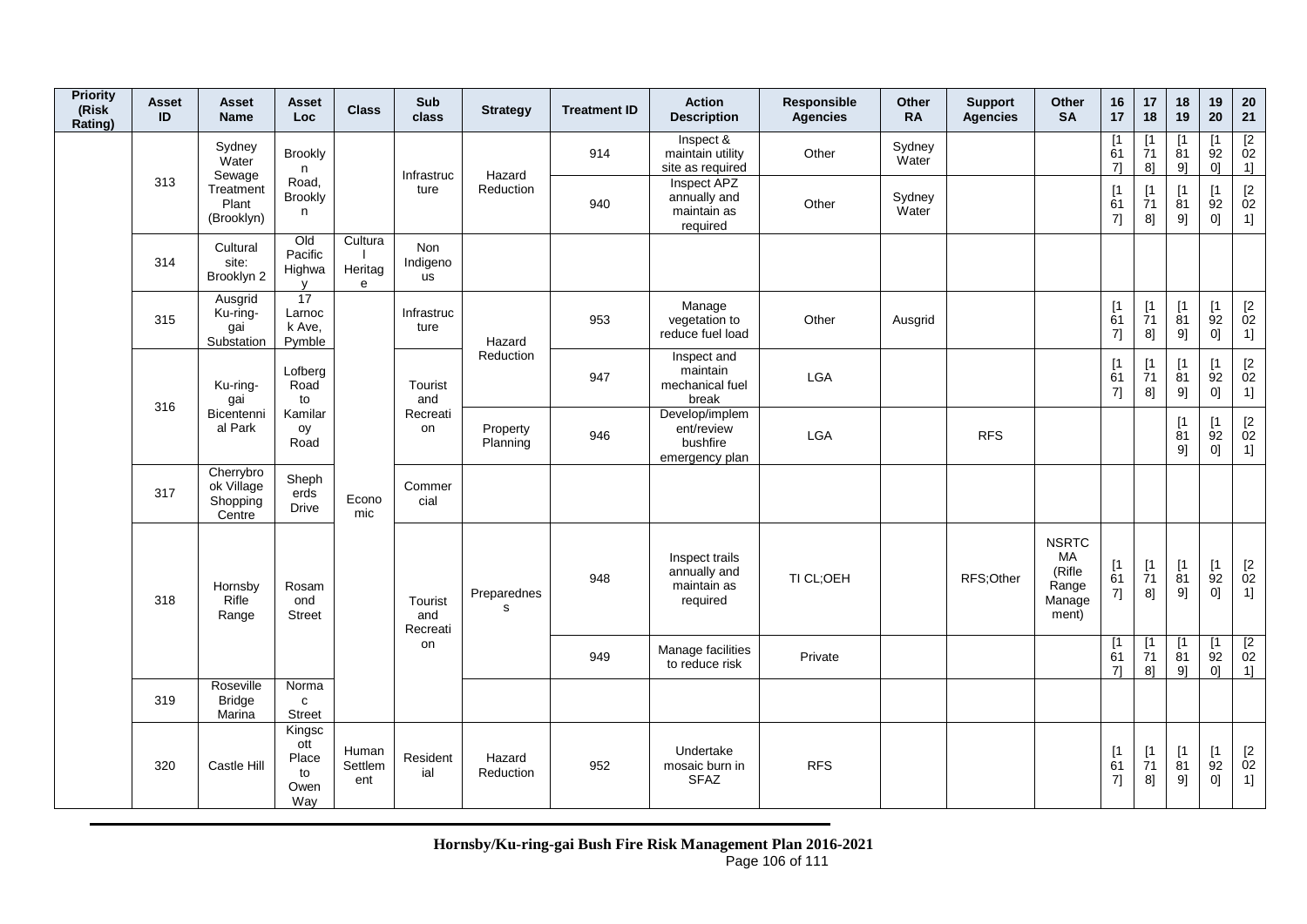| <b>Priority</b><br>(Risk<br>Rating) | <b>Asset</b><br>ID | Asset<br><b>Name</b>                                                                     | Asset<br>Loc                      | <b>Class</b>              | Sub<br>class       | <b>Strategy</b>       | <b>Treatment ID</b> | <b>Action</b><br><b>Description</b>            | Responsible<br>Agencies | Other<br><b>RA</b> | <b>Support</b><br><b>Agencies</b> | Other<br><b>SA</b> | 16<br>17                                             | 17<br>18                       | 18<br>19                                 | 19<br>20                                  | 20<br>21                                            |
|-------------------------------------|--------------------|------------------------------------------------------------------------------------------|-----------------------------------|---------------------------|--------------------|-----------------------|---------------------|------------------------------------------------|-------------------------|--------------------|-----------------------------------|--------------------|------------------------------------------------------|--------------------------------|------------------------------------------|-------------------------------------------|-----------------------------------------------------|
|                                     | 321                | Sydney<br>Water<br>Sewage<br>Pumping<br>Station C<br>(Hornsby)                           | Fern<br>Tree Cl                   |                           |                    |                       |                     |                                                |                         |                    |                                   |                    |                                                      |                                |                                          |                                           |                                                     |
|                                     | 322                | Sydney<br>Water<br>Sewage<br>Chemical<br>Dosing &<br>Odour<br>Control<br>Unit<br>(Cowan) | Pacific<br>Hwy                    |                           | Infrastruc<br>ture |                       |                     |                                                |                         |                    |                                   |                    |                                                      |                                |                                          |                                           |                                                     |
|                                     | 323                | Transmissi                                                                               | Old<br>Norther<br>n Road          | Econo                     |                    | Ignition<br>Managemen | 960                 | Manage assets<br>per Transgrid<br><b>BFRMP</b> | Other                   | Transgri<br>d      |                                   |                    | $\begin{array}{c} \boxed{1} \\ 61 \end{array}$<br>71 | $[1]$<br>$\overline{7}1$<br>8] | $\overline{11}$<br>$\overline{8}1$<br>9] | [1]<br>92<br>0]                           | $\begin{array}{c} \boxed{2} \\ 02 \end{array}$<br>1 |
|                                     | 324                | on Line                                                                                  | New<br>Line<br>Road               | mic                       |                    |                       | 961                 | Manage assets<br>per Transgrid<br><b>BFRMP</b> | Other                   | Transgri<br>d      |                                   |                    | $\begin{array}{c} \boxed{1} \\ 61 \end{array}$<br>71 | [1]<br>$\overline{7}1$<br>81   | $\lceil 1 \rceil$<br>81<br>9]            | $\lceil 1 \rceil$<br>92<br>0 <sup>1</sup> | $\frac{1}{12}$<br>1]                                |
|                                     |                    | Jenkins<br>Precinct -                                                                    | Lane<br>Cove<br>Nation            |                           | Tourist<br>and     | Hazard                | 950                 | Undertake<br>mosaic burn in<br><b>SFAZ</b>     | OEH                     |                    | <b>FRNSW</b>                      |                    |                                                      |                                | [1]<br>81<br>91                          |                                           |                                                     |
|                                     | 325                | Lane Cove<br>National<br>Park                                                            | al Park,<br>Lady<br>Game<br>Drive |                           | Recreati<br>on     | Reduction             | 951                 | Manage<br>vegetation to<br>reduce fuel load    | OEH                     |                    |                                   |                    | $\begin{array}{c} \n[1] \\ \n61\n\end{array}$<br>7]  | $[1]$<br>$\overline{7}1$<br>8] | [1]<br>81<br>9]                          | [1]<br>92<br>0]                           | $[2]$<br>02<br>1]                                   |
|                                     | 326                | Berowra<br>Waters<br>Marina<br>(East)                                                    | Berowr<br>a<br>Waters<br>(East)   |                           | Commer             |                       |                     |                                                |                         |                    |                                   |                    |                                                      |                                |                                          |                                           |                                                     |
|                                     | 327                | Berowra<br>Waters<br>Marina &<br>Parking<br>(West)                                       | Berowr<br>a<br>Waters<br>(West)   |                           | cial               | Hazard<br>Reduction   | 941                 | Undertake<br>mosaic burn in<br><b>SFAZ</b>     | LGA;OEH                 |                    | <b>RFS</b>                        |                    |                                                      |                                |                                          |                                           | $\mathop{02}\limits^{[2]}$<br>1]                    |
|                                     | 328                | Cultural<br>site:<br>Cherrybro<br>ok                                                     | Chiswi<br>ck<br>Place             | Cultura                   | Non                |                       |                     |                                                |                         |                    |                                   |                    |                                                      |                                |                                          |                                           |                                                     |
|                                     | 329                | Cultural<br>site: West<br>Pymble                                                         | <b>Bicente</b><br>nnial<br>Park   | Heritag<br>$\mathsf{e}\,$ | Indigeno<br>us     |                       |                     |                                                |                         |                    |                                   |                    |                                                      |                                |                                          |                                           |                                                     |
|                                     | 330                | Cultural<br>Site:<br>Lindfield                                                           | Nelson<br>Road                    |                           |                    |                       |                     |                                                |                         |                    |                                   |                    |                                                      |                                |                                          |                                           |                                                     |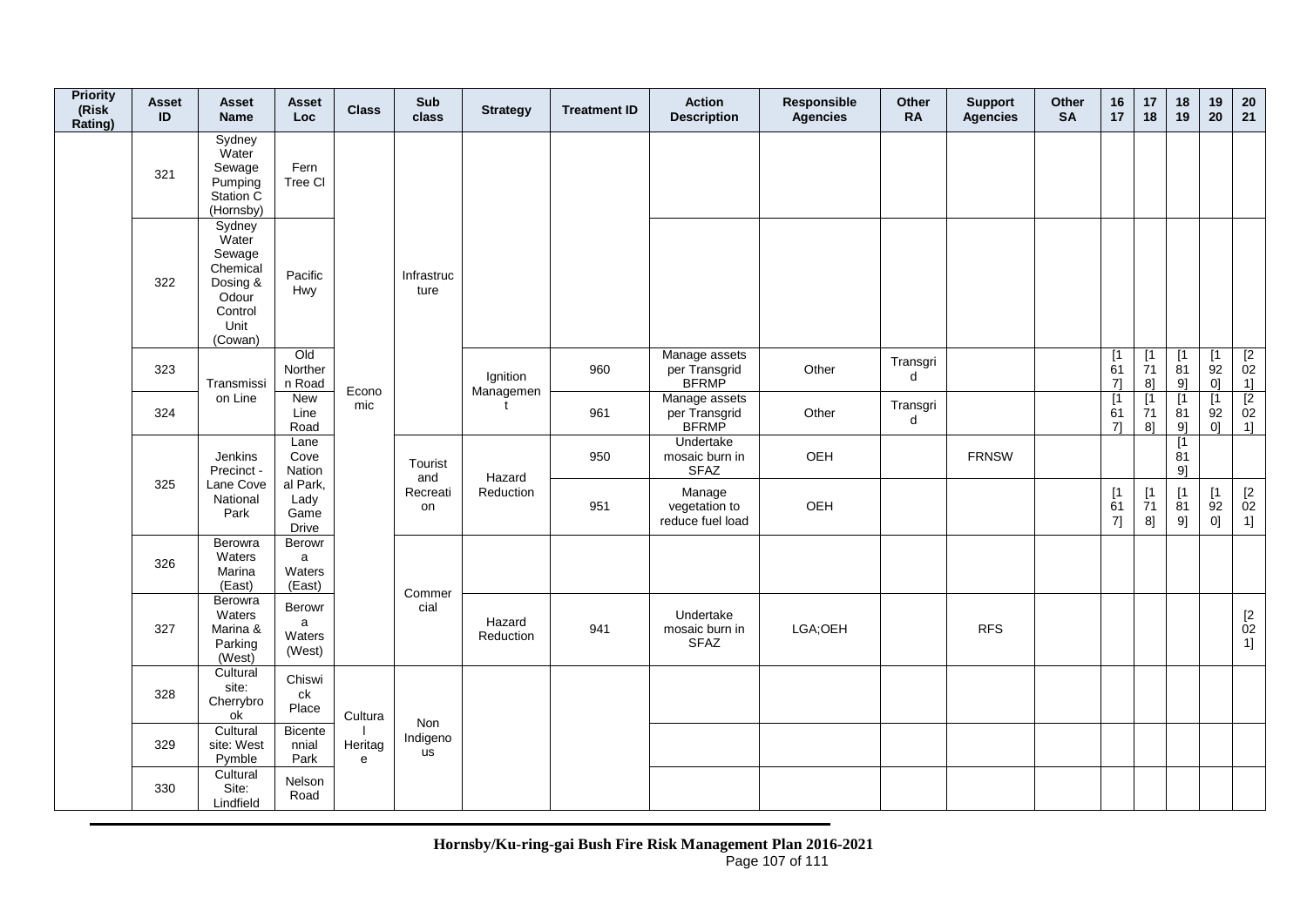| <b>Priority</b><br>(Risk<br>Rating) | <b>Asset</b><br>ID | Asset<br><b>Name</b>                                 | Asset<br><b>Loc</b>                                                                  | <b>Class</b>            | Sub<br>class | <b>Strategy</b>                                                    | <b>Treatment ID</b>  | <b>Action</b><br><b>Description</b>                       | Responsible<br><b>Agencies</b>                       | Other<br><b>RA</b>                 | <b>Support</b><br><b>Agencies</b> | Other<br><b>SA</b> | 16<br>17                      | 17<br>18                      | 18<br>19                      | 19<br>20                                  | 20<br>21                                             |
|-------------------------------------|--------------------|------------------------------------------------------|--------------------------------------------------------------------------------------|-------------------------|--------------|--------------------------------------------------------------------|----------------------|-----------------------------------------------------------|------------------------------------------------------|------------------------------------|-----------------------------------|--------------------|-------------------------------|-------------------------------|-------------------------------|-------------------------------------------|------------------------------------------------------|
|                                     | 331                | Cultural<br>Site:<br>Roseville<br>Chase 4            | 40<br>Babba<br>ge<br>Road                                                            |                         |              |                                                                    |                      |                                                           |                                                      |                                    |                                   |                    |                               |                               |                               |                                           |                                                      |
|                                     | 332                | <b>NSP</b><br>Asquith<br>Park                        | <b>Mills</b><br>Ave,<br>Asquith                                                      |                         |              | Hazard                                                             | 915                  | Maintain fuels in<br>accordance with<br>Guidelines        | <b>LGA</b>                                           |                                    | <b>RFS</b>                        |                    | [1]<br>61<br>$7$ ]            | $\mathsf{I}$<br>71<br>8]      | $\lceil 1 \rceil$<br>81<br>9] | $\mathsf{I}$<br>92<br>0 <sup>1</sup>      | $[2]$<br>$\dot{0}2$<br>1]                            |
|                                     |                    | <b>NSP</b><br><b>Brickpit</b>                        | Dartfor<br>d Rd.                                                                     |                         |              | Reduction                                                          | 917                  | Maintain fuels in<br>accordance with<br>Guidelines        | <b>LGA</b>                                           |                                    | <b>RFS</b>                        |                    | $\lceil 1 \rceil$<br>61<br>71 | $\lceil 1 \rceil$<br>71<br>81 | [1]<br>81<br>91               | [1<br>92<br>01                            | $\begin{array}{c} \boxed{2} \\ 02 \end{array}$<br>1] |
|                                     | 333                | Park<br>Stadium                                      | Thornle<br>igh                                                                       |                         |              |                                                                    | Property<br>Planning | 916                                                       | Maintain<br>building if<br>required by<br>inspection | <b>LGA</b>                         |                                   | <b>RFS</b>         |                               | [1]<br>61<br>7]               | $\lceil 1 \rceil$<br>71<br>8  | $\lceil 1 \rceil$<br>81<br>91             | $\lceil 1 \rceil$<br>92<br>01                        |
|                                     | 334                | <b>NSP</b><br>Campbell<br>Park                       | Wilga<br>St.<br>West<br>Penna<br>nt Hills                                            | Human<br>Settlem<br>ent |              | Hazard<br>Reduction<br>Property<br>Planning<br>Hazard<br>Reduction | 918                  | Maintain fuels in<br>accordance with<br>Guidelines        | <b>LGA</b>                                           |                                    | <b>RFS</b>                        |                    | [1]<br>61<br>7]               | $\lceil 1 \rceil$<br>71<br>8] | $\lceil 1 \rceil$<br>81<br>91 | $\lceil 1 \rceil$<br>92<br>0 <sup>1</sup> | $\frac{[2]}{02}$<br>1]                               |
|                                     | 335                | <b>NSP</b><br>Edward<br>Bennett<br>Oval              | 45<br>Edward<br>Bennet<br>t Dr.<br>Cherry<br>brook                                   |                         | Other        |                                                                    | 919                  | Maintain fuels in<br>accordance with<br><b>Guidelines</b> | <b>LGA</b>                                           |                                    | <b>RFS</b>                        |                    | [1]<br>61<br>7]               | [1]<br>71<br>8]               | [1]<br>81<br>9]               | [1]<br>92<br>0]                           | $\frac{[2]}{02}$<br>1]                               |
|                                     | 336                | <b>NSP</b><br>Hornsby<br>Rural<br>Sports<br>Facility | $18 - 20$<br>Bayfiel<br>d Rd.<br>Galsto<br>n                                         |                         |              |                                                                    | 920                  | Maintain fuels in<br>accordance with<br>Guidelines        | <b>LGA</b>                                           |                                    | Private;RFS                       |                    | [1]<br>61<br>7]               | $\lceil 1 \rceil$<br>71<br>8] | $\lceil 1 \rceil$<br>81<br>9] | $\lceil 1 \rceil$<br>92<br>01             | $\frac{[2]}{02}$<br>1]                               |
|                                     |                    | <b>NSP</b><br>Middle                                 | Cnr of<br>Old<br>Norther<br>n Rd<br>and<br>Middle<br>Dural<br>Rd,<br>Middle<br>Dural |                         |              |                                                                    | 922                  | Maintain fuels in<br>accordance with<br>Guidelines        | Other                                                | Departm<br>ent of<br>Educatio<br>n | <b>RFS</b>                        |                    | [1]<br>61<br>7]               | $\mathsf{I}$<br>71<br>8]      | $\mathsf{I}$<br>81<br>9]      | $\mathsf{I}$<br>92<br>0]                  | $\frac{[2]}{02}$<br>1]                               |
|                                     | 337                | Dural<br>Public<br>School                            |                                                                                      |                         |              |                                                                    | 921                  | Maintain<br>building if<br>required by<br>inspection      | Other                                                | Departm<br>ent of<br>Educatio<br>n | <b>RFS</b>                        |                    | [1]<br>61<br>7]               | $\lceil 1 \rceil$<br>71<br>8] | $\lceil 1 \rceil$<br>81<br>9] | [1]<br>92<br>0]                           | $\frac{[2]}{02}$<br>1]                               |
|                                     | 339                | <b>NSP</b><br>Ruddock<br>Park                        | Coral<br>Heath<br>Ave,<br>Westlei<br>gh                                              |                         |              |                                                                    | 924                  | Maintain fuels in<br>accordance with<br>Guidelines        | LGA                                                  |                                    | Private;RFS;<br>Other             | Sydney<br>Water    | [1]<br>61<br>7]               | $\lceil 1 \rceil$<br>71<br>8] | [1]<br>81<br>9]               | $\lceil 1 \rceil$<br>92<br>01             | $\frac{[2]}{02}$<br>1]                               |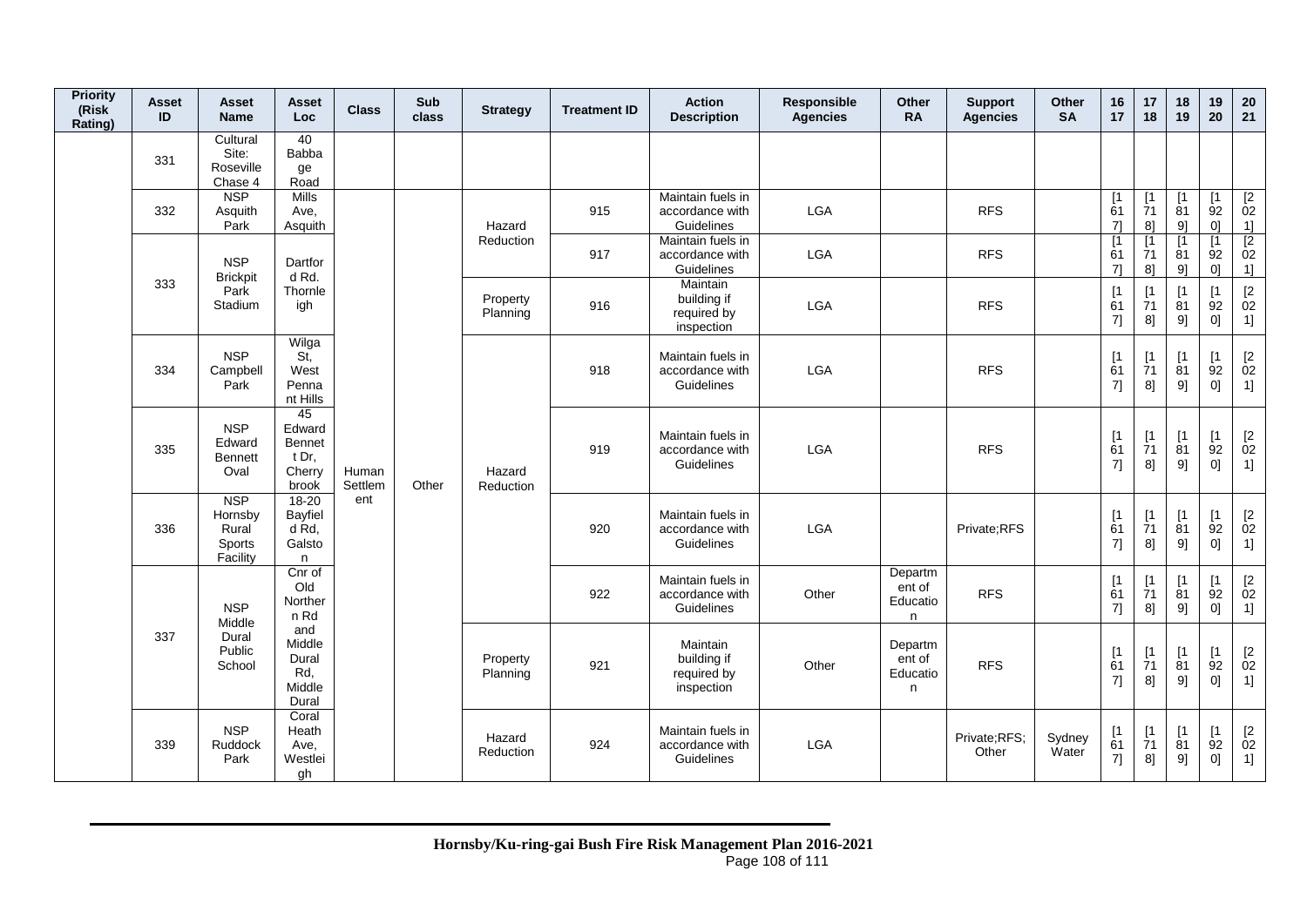| <b>Priority</b><br>(Risk<br>Rating) | Asset<br>ID | Asset<br><b>Name</b>                                                 | Asset<br>Loc                                                                  | <b>Class</b> | Sub<br>class | <b>Strategy</b>      | <b>Treatment ID</b> | <b>Action</b><br><b>Description</b>                  | <b>Responsible</b><br><b>Agencies</b>              | <b>Other</b><br><b>RA</b> | <b>Support</b><br><b>Agencies</b> | <b>Other</b><br><b>SA</b> | 16<br>17                      | 17<br>18                           | 18<br>19                      | 19<br>20                      | 20<br>21                                      |                            |
|-------------------------------------|-------------|----------------------------------------------------------------------|-------------------------------------------------------------------------------|--------------|--------------|----------------------|---------------------|------------------------------------------------------|----------------------------------------------------|---------------------------|-----------------------------------|---------------------------|-------------------------------|------------------------------------|-------------------------------|-------------------------------|-----------------------------------------------|----------------------------|
|                                     |             | <b>NSP St</b>                                                        | Warrin<br>a St.                                                               |              |              |                      | 926                 | Maintain fuels in<br>accordance with<br>Guidelines   | Private                                            |                           | <b>RFS</b>                        |                           | $\lceil 1$<br>61<br>71        | [1<br>71<br>8]                     | ٢1<br>81<br>91                | [1<br>92<br>0 <sup>1</sup>    | $\frac{[2]}{02}$<br>1]                        |                            |
|                                     | 340         | <b>Bernards</b><br>Parish                                            | <b>Berowr</b><br>a<br>Heights                                                 |              |              | Property<br>Planning | 925                 | Maintain<br>building if<br>required by<br>inspection | Private                                            |                           | <b>RFS</b>                        |                           | [1]<br>61<br>7]               | [1]<br>71<br>8]                    | $\lceil 1 \rceil$<br>81<br>9] | $\lceil 1 \rceil$<br>92<br>0] | $\begin{bmatrix} 2 \\ 02 \end{bmatrix}$<br>1] |                            |
|                                     | 341         | <b>NSP</b><br>Storey<br>Park                                         | Lodge<br>St,<br>Hornsb<br>$\mathsf{V}$                                        |              |              |                      | 927                 | Maintain fuels in<br>accordance with<br>Guidelines   | <b>LGA</b>                                         |                           | <b>RFS</b>                        |                           | [1<br>61<br>7]                | $[1]$<br>$\overline{7}1$<br>8]     | [1<br>81<br>9]                | $\lceil 1 \rceil$<br>92<br>0] | $\begin{bmatrix} 2 \\ 02 \end{bmatrix}$<br>1] |                            |
|                                     | 342         | <b>NSP</b><br>Waitara<br>Park<br><b>NSP Burt</b><br>Oldfield<br>Oval | Waitar<br>a Ave,<br>Hornsb<br>$\mathsf{V}$                                    |              |              |                      | 928                 | Maintain fuels in<br>accordance with<br>Guidelines   | <b>LGA</b>                                         |                           | <b>RFS</b>                        |                           | [1<br>61<br>7]                | [1]<br>71<br>8]                    | ſ1<br>81<br>9]                | $\lceil 1 \rceil$<br>92<br> 0 | $[2]$<br>02<br>1]                             |                            |
|                                     | 344         |                                                                      | Roseb<br>ery Rd<br>Killara                                                    |              |              |                      | 930                 | Maintain fuels in<br>accordance with<br>Guidelines   | LGA                                                |                           | <b>RFS</b>                        |                           | $\lceil 1 \rceil$<br>61<br>71 | $\lceil 1$<br>71<br>8 <sup>1</sup> | 81<br>91                      | Γ1<br>92<br>0 <sup>1</sup>    | $\boxed{2}$<br>02<br>1                        |                            |
|                                     | 345         | <b>NSP</b><br>Claude<br>Cameron<br>Grove                             | Westbr<br>ook<br>Avenue<br>&<br>Kintore<br>Street,<br>Wahro<br>onga           |              |              | Hazard<br>Reduction  | 931                 | Maintain fuels in<br>accordance with<br>Guidelines   | <b>LGA</b>                                         |                           | <b>RFS</b>                        |                           | $\lceil 1 \rceil$<br>61<br>7] | $[1]$<br>$\overline{7}1$<br>8]     | [1]<br>81<br>9]               | $[1]$<br>92<br>0]             | $\begin{bmatrix} 2 \\ 02 \end{bmatrix}$<br>1] |                            |
|                                     | 346         | NSP Kent<br>Oval                                                     | 3 Kent<br>Road,<br>North<br>Turram<br>urra                                    |              |              |                      | 932                 | Maintain fuels in<br>accordance with<br>Guidelines   | LGA                                                |                           | <b>RFS</b>                        |                           | [1<br>61<br>7]                | [1]<br>$\overline{7}1$<br>8]       | [1<br>81<br>9]                | [1<br>92<br>0]                | $^{[2}_{02}$<br>1]                            |                            |
|                                     |             | <b>NSP North</b><br>Turramurr                                        | Bobbin<br>Head<br>Road,<br>a Golf<br>North<br>Club<br>Turram<br>House<br>urra |              |              |                      |                     | 934                                                  | Maintain fuels in<br>accordance with<br>Guidelines | <b>LGA</b>                |                                   | Private:RFS               |                               | [1<br>61<br>71                     | [1]<br>71<br>8]               | [1<br>81<br>91                | $\lceil 1 \rceil$<br>92<br>01                 | $\overline{2}$<br>02<br>1] |
|                                     | 347         |                                                                      |                                                                               |              |              | Property<br>Planning | 933                 | Maintain<br>building if<br>required by<br>inspection | LGA                                                |                           | <b>RFS</b>                        |                           | [1]<br>61<br>7]               | [1]<br>71<br>8]                    | $\mathsf{I}$<br>81<br>9]      | [1<br>92<br>0]                | $[2]$<br>02<br>1]                             |                            |
|                                     | 348<br>349  | <b>NSP</b><br>Regimenta<br>I Park                                    | $\overline{20}$<br>Lorne<br>Avenue<br>Killara                                 |              |              | Hazard               | 935                 | Maintain fuels in<br>accordance with<br>Guidelines   | LGA                                                |                           | RFS;Other                         | Sydney<br>Water           | [1]<br>61<br>7]               | [1<br>$\overline{7}1$<br>8]        | [1<br>81<br>9]                | $\mathsf{I}$<br>92<br>0]      | $\begin{bmatrix} 2 \\ 02 \end{bmatrix}$<br>1] |                            |
|                                     |             | <b>NSP</b><br>Robert<br>Pymble<br>Park                               | Alma<br>Street,<br>Pymble                                                     |              |              | Reduction            | 936                 | Maintain fuels in<br>accordance with<br>Guidelines   | <b>LGA</b>                                         |                           | <b>RFS</b>                        |                           | [1<br>61<br>7]                | [1]<br>71<br>8]                    | [1<br>81<br>9]                | $\lceil 1 \rceil$<br>92<br>0] | $[2]$<br>02<br>1]                             |                            |